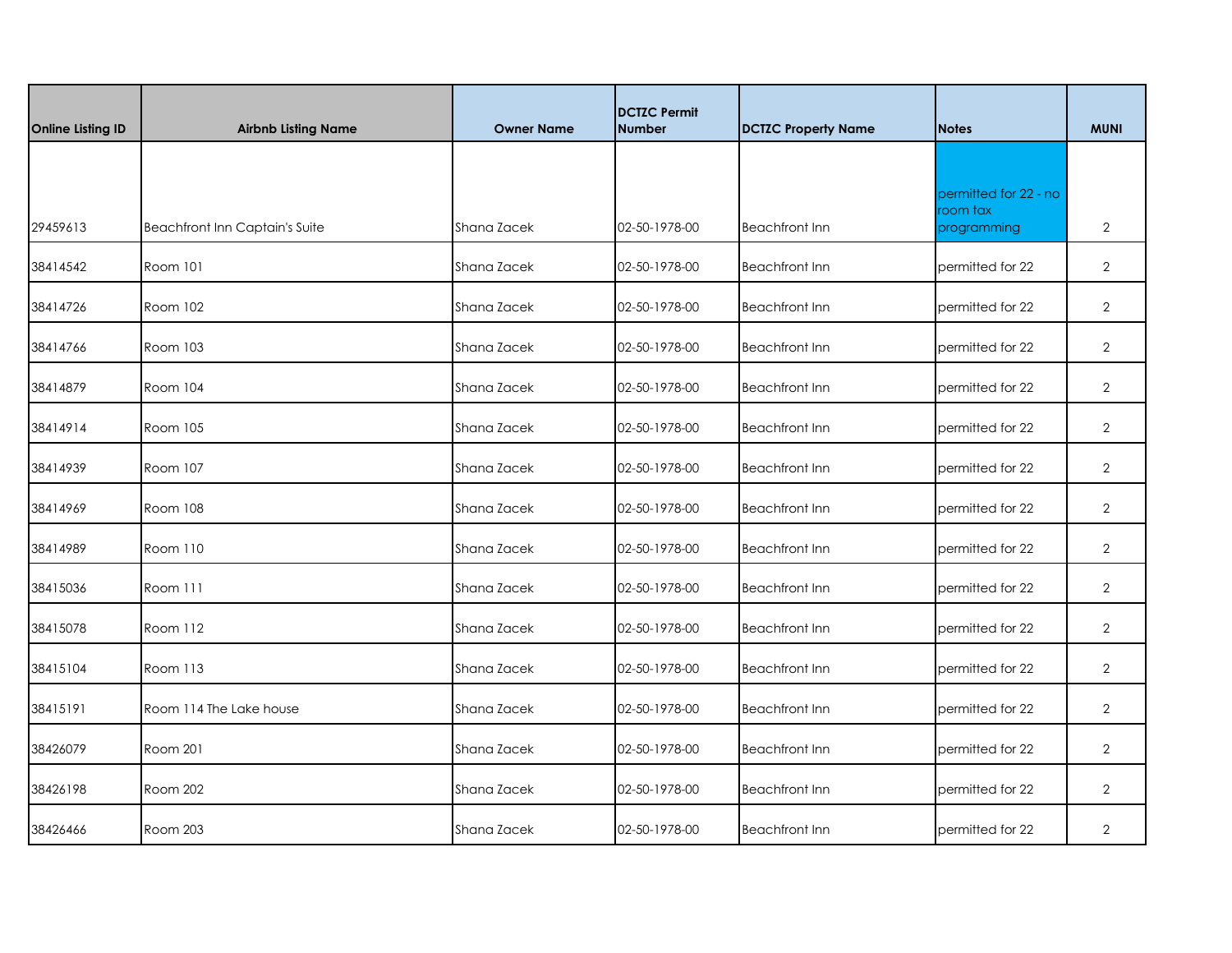| 38426589 | Room 204                                                      | Shana Zacek                                     | 02-50-1978-00 | <b>Beachfront Inn</b>    | permitted for 22           | $\overline{2}$ |
|----------|---------------------------------------------------------------|-------------------------------------------------|---------------|--------------------------|----------------------------|----------------|
| 38426666 | Room 205                                                      | Shana Zacek                                     | 02-50-1978-00 | <b>Beachfront Inn</b>    | permitted for 22           | $\overline{2}$ |
| 38458425 | Room 207                                                      | Shana Zacek                                     | 02-50-1978-00 | <b>Beachfront Inn</b>    | permitted for 22           | $\overline{2}$ |
| 38458726 | Room 209                                                      | Shana Zacek                                     | 02-50-1978-00 | <b>Beachfront Inn</b>    | permitted for 22           | $\overline{2}$ |
| 38458659 | The Movie Room                                                | Shana Zacek                                     | 02-50-1978-00 | <b>Beachfront Inn</b>    | permitted for 22           | $\overline{2}$ |
|          |                                                               |                                                 |               |                          |                            |                |
| 32408138 | Delaware Suite - Mae Reilly's Guest House                     | Mae Reilly Properties LLC -<br>Randall Krajenka | 02-52-2079-00 | Mae Reilly's Guest House | permitted for 4            | $\overline{2}$ |
| 37559669 | Globe Hotel Door County-Baileys Harbor- Estb 1874 Karin Lukas |                                                 | 02-52-2094-00 | Globe Hotel, The         | no room tax<br>programming | $\overline{2}$ |
| 25349436 | Historic Baileys Harbor home on the wate                      | Mary Spangler                                   | 02-52-0393-00 | Cedar Beach Inn          | no room tax<br>programming | $\overline{2}$ |
|          |                                                               | Mae Reilly Properties LLC -                     |               |                          |                            |                |
| 33269522 | South Shore Suite - Mae Reilly's Guest House                  | Randall Krajenka                                | 02-52-2079-00 | Mae Reilly's Guest House | permitted for 4            | $\overline{2}$ |
| 33225014 | Vermont Suite - Mae Reilly's Guest House                      | Mae Reilly Properties LLC -<br>Randall Krajenka | 02-52-2079-00 | Mae Reilly's Guest House | permitted for 4            | $\mathbf{2}$   |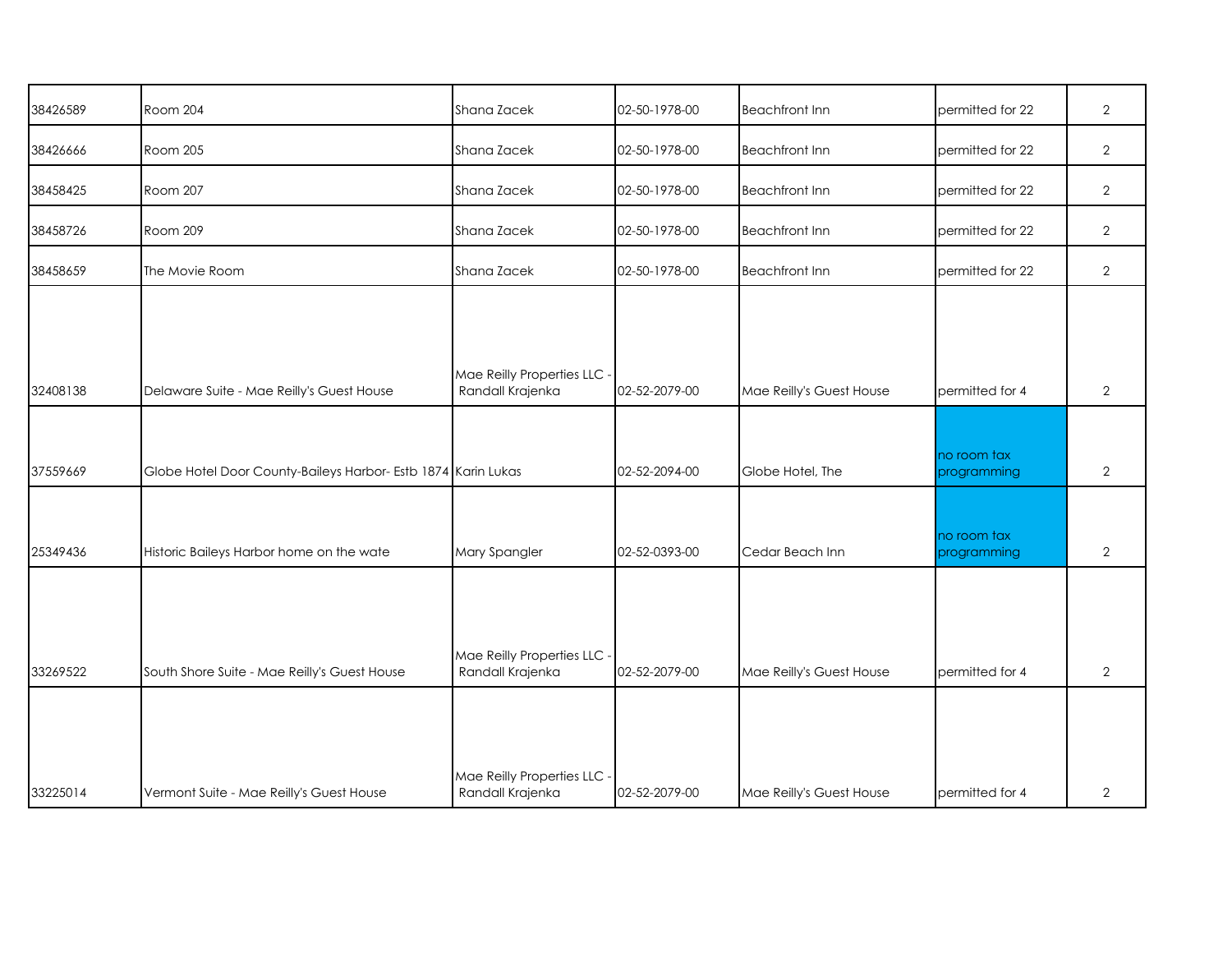|          |                                                                | Mae Reilly Properties LLC -            |               |                                                    |                 |                |
|----------|----------------------------------------------------------------|----------------------------------------|---------------|----------------------------------------------------|-----------------|----------------|
| 33267878 | Wentworth Suite - Mae Reilly's Guest House                     | Randall Krajenka                       | 02-52-2079-00 | Mae Reilly's Guest House                           | permitted for 4 | $\overline{2}$ |
|          |                                                                |                                        |               |                                                    |                 |                |
|          |                                                                |                                        |               |                                                    |                 |                |
|          |                                                                |                                        |               |                                                    |                 |                |
|          |                                                                |                                        |               | <b>Baileys Harbor Condo-Berndt</b>                 |                 |                |
| 8126599  | Baileys Harbor Condo, 3 BR, 2.5 Bath, Door County Karen Berndt |                                        | 02-53-2378-00 | not avail until 4/2021                             |                 | 2              |
|          |                                                                |                                        |               |                                                    |                 |                |
|          |                                                                |                                        |               |                                                    | no room tax     |                |
| 33794104 | **Relaxing, Historic and Hip Havngård House**                  | Kurt Heggland                          | 02-56-2104-00 | <b>Havngard House</b>                              | programming     | $\overline{2}$ |
|          |                                                                |                                        |               |                                                    |                 |                |
|          |                                                                |                                        |               |                                                    |                 |                |
|          |                                                                |                                        |               |                                                    |                 |                |
| 25126829 | A True Farm House Experience                                   | Paul Gray                              | 02-56-1930-00 | A True Farm House Experience                       |                 | $\overline{2}$ |
|          |                                                                |                                        |               |                                                    |                 |                |
|          |                                                                |                                        |               |                                                    |                 |                |
| 28416543 | As seen on HGTV Lakefront Bargain Hunt<br>Renovation!          | Phu Nguyen - Pelican<br><b>Bay LLC</b> | 02-56-2016-00 | <b>Baileys Large Home for Families</b><br>- Nguyen |                 | $\overline{2}$ |
|          |                                                                |                                        |               |                                                    |                 |                |
| 43126066 | <b>Baileys Harbor Getaway</b>                                  | Laura Lane                             | 02-56-1733-07 | <b>Burnt Hollow</b>                                | SImpleLife      | $\overline{2}$ |
|          |                                                                |                                        |               |                                                    |                 |                |
|          |                                                                |                                        |               |                                                    |                 |                |
|          |                                                                |                                        |               | Baileys Harbor Near Kangaroo                       |                 |                |
| 20009178 | Baileys Harbor Near Kangaroo Lake                              | Alyssa Lebakken                        | 02-56-1782-00 | Lake                                               | permitted for 2 | $\overline{2}$ |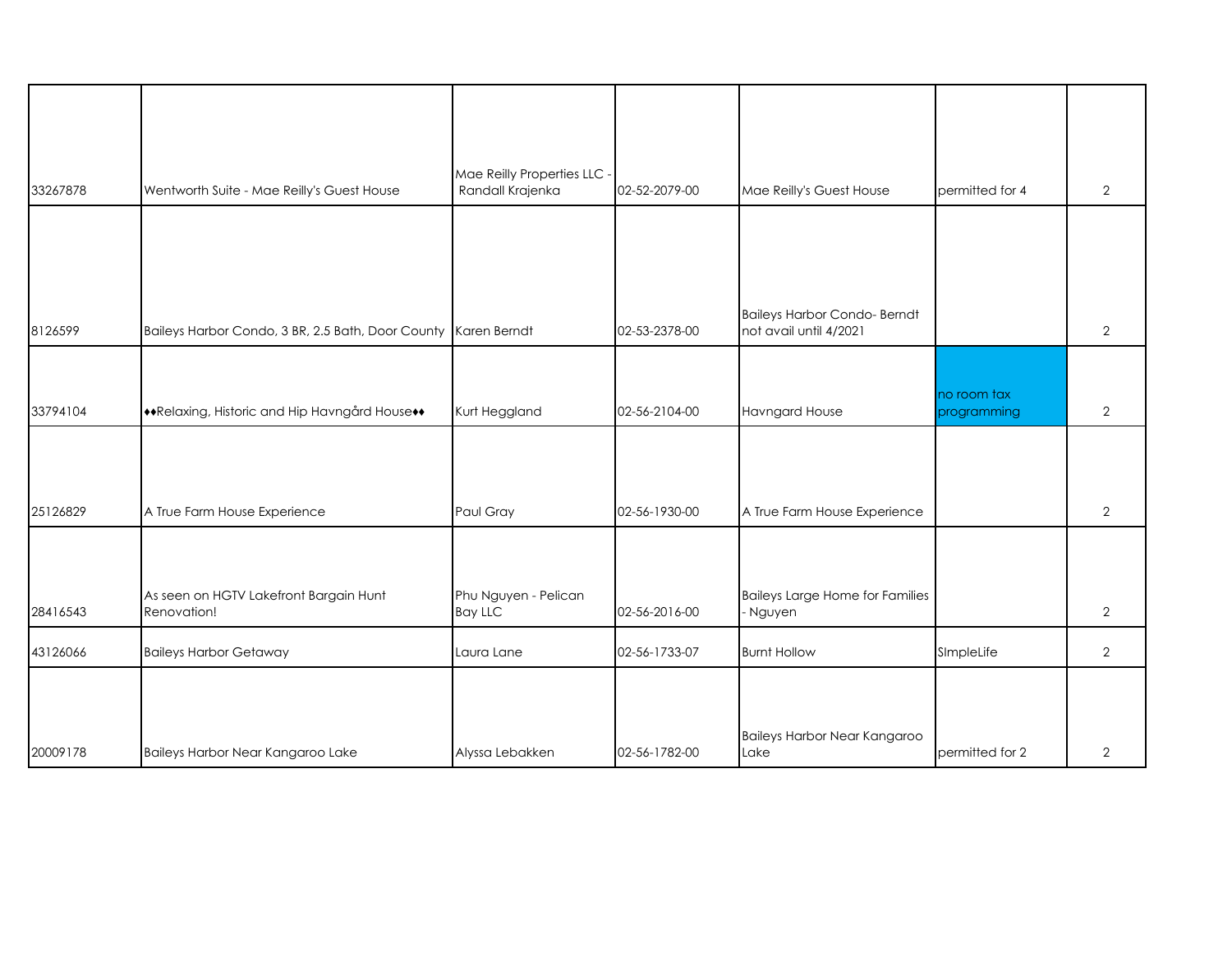| 20697030 | Baileys Harbor Near Kangaroo Lake North Unit                             | Alyssa Lebakken         | 02-56-1782-00 | Baileys Harbor Near Kangaroo<br>Lake                                              | permitted for 2                              | $\overline{2}$ |
|----------|--------------------------------------------------------------------------|-------------------------|---------------|-----------------------------------------------------------------------------------|----------------------------------------------|----------------|
|          |                                                                          |                         |               |                                                                                   |                                              |                |
| 22186390 | Baileys Harbor Yellow Home with a View                                   | Matt Horton             | 02-56-1826-00 | <b>Baileys Harbor Yellow House</b>                                                | permitted for 4 No<br>Room Tax<br>Progamming | $\overline{2}$ |
|          |                                                                          |                         |               |                                                                                   |                                              |                |
| 34908317 | Bearded Heart apartment with a view.                                     | Matt Horton             | 02-56-1826-00 | <b>Baileys Harbor Yellow Hse-</b><br>South Ln Cottage-Shakespeare Room Tax<br>Apt | permitted for 4 No<br>Progamming             | $\overline{2}$ |
| 45780414 | Beautiful Newly *Remodeled* Home! Walk to the<br>beach at Kangaroo Lake! | Adam Olinksi            | 02-56-2353-07 | Roo Retreat                                                                       |                                              | $\overline{2}$ |
| 38598698 | Carraig Beag Cottage - Charming Down Town<br>Home                        | <b>Carraig Cottages</b> | 02-56-0652-09 | Carraig Beag                                                                      | Carraig                                      | $\overline{2}$ |
| 33398744 | Carraig Mor Cottage - Awesome Downtown<br>Cottage                        | <b>Carraig Cottages</b> | 02-56-0653-09 | Carraig Mor                                                                       | Carraig                                      | $\overline{2}$ |
| 37455372 | Carraigeen Cottage                                                       | <b>Carraig Cottages</b> | 02-56-1052-09 | Carraigeen Cottage                                                                | Carraig                                      | $\overline{2}$ |
| 38024230 | Charming Orchard Cabin/Cottage on 5 Acres                                | Leonard Pappone         | 02-56-2207-00 | Door County Orchard Cottage                                                       |                                              | $\overline{2}$ |
| 38175501 | Charming Wooded Cottage Minutes from<br>Downtown                         | Pam Schmitz             | 02-56-2178-00 | Baileys on the Rocks Cottages-<br>Schmitz                                         | permitted for 2                              | $\overline{2}$ |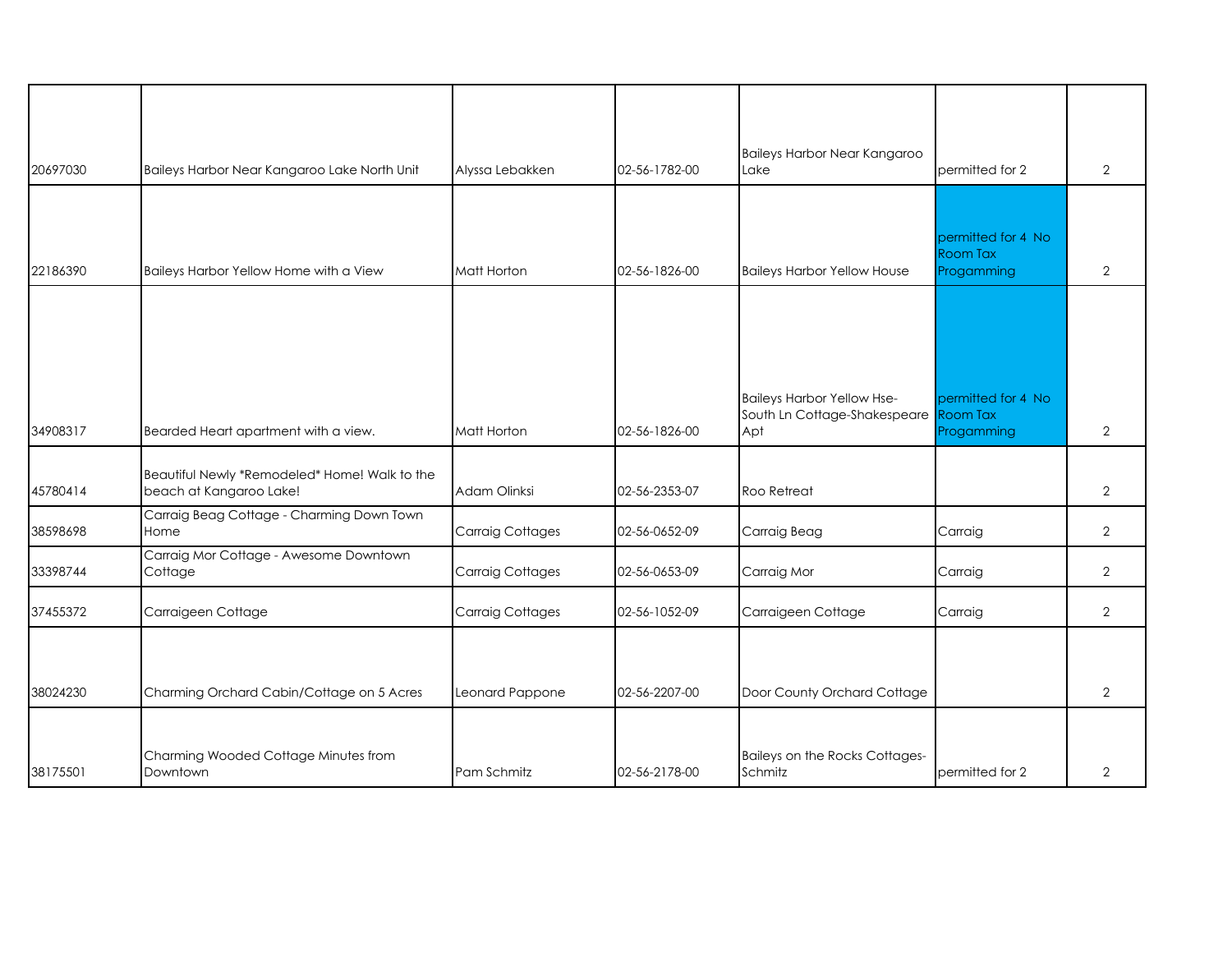| 49178448 | Cozy Cabin In The Woods, Close To Everything DC    | Porcupine Cabin LLP -<br>Christopher Ecke | 02-56-2437-00 | Porcupine Cabin                           |                            | $\overline{2}$ |
|----------|----------------------------------------------------|-------------------------------------------|---------------|-------------------------------------------|----------------------------|----------------|
| 38316622 | Cozy Lakeview, Walk to Town                        | Pam Schmitz                               | 02-56-2178-00 | Baileys on the Rocks Cottages-<br>Schmitz | permitted for 2            | $\overline{2}$ |
|          |                                                    |                                           |               |                                           |                            |                |
| 8673729  | Door County Cabin in the Woods                     | Karen Berndt                              | 02-56-1564-00 | Door County Cabin in the<br>Woods         | no room tax<br>programming | $\overline{2}$ |
| 25458028 | Door County Dreaming                               | Kate and Robert Lindsley                  | 02-56-1960-00 | Door County Dream                         |                            | $\overline{2}$ |
| 17656602 | Door County Retreat on the "Quiet Side"            | Diana Wallace                             | 02-56-1734-00 | Door County Retreat on the<br>Quiet Side  | no room tax<br>programming | $\overline{2}$ |
| 20565326 | Door County Scotland Yard                          | Thomas and Michele<br>Bronsky             | 02-56-1794-00 | Door County Scotland Yard<br>Haven        | Permitted for 2            | $\overline{2}$ |
|          |                                                    |                                           |               |                                           |                            |                |
| 20989165 | Door County Scotland Yard Haven-Native<br>American | Thomas and Michele<br>Bronsky             | 02-56-1794-00 | Door County Scotland Yard<br>Haven        | Permitted for 2            | 2              |
| 11676845 | Door County Vacation Rental Home                   | Dr. Phil Arnold                           | 02-56-1563-00 | West Meadow Rental                        |                            | 2              |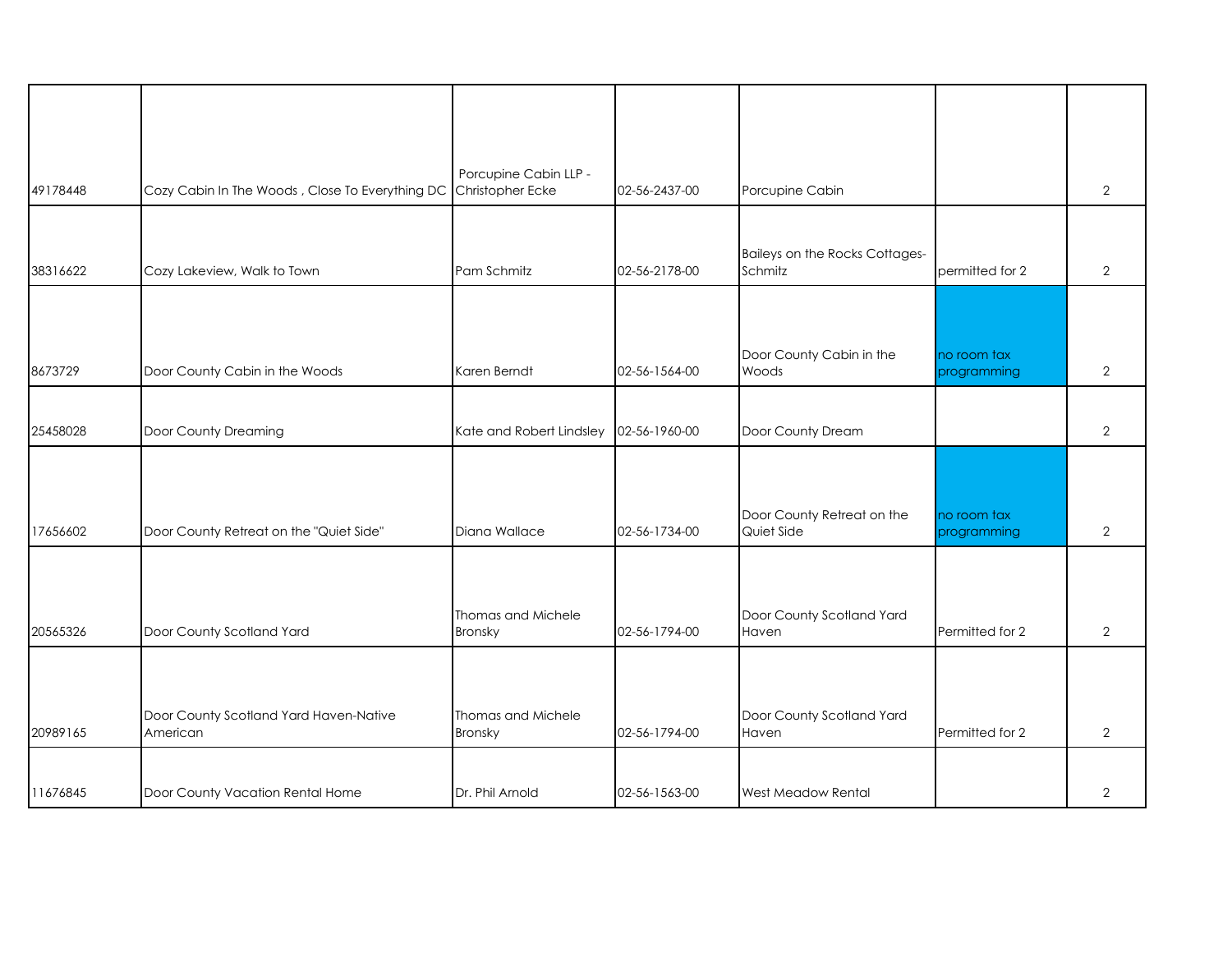| 43870888 | Easy Living on E                              | Nicole Bergantino                                 | 02-56-2360-00 | Easy Living on E                           |                                | $\overline{2}$ |
|----------|-----------------------------------------------|---------------------------------------------------|---------------|--------------------------------------------|--------------------------------|----------------|
| 46243980 | Forest Retreat need we say more?              | Daniel and Melissa<br>Bowman                      | 02-56-2514-00 | 2779 W. Meadow Rd                          |                                | $\overline{2}$ |
| 4709576  | Heart of the Door Homestead                   | Nicole Henquinet                                  | 02-56-1455-00 | Heart of the Door Homestead,<br><b>LLC</b> |                                | $\overline{2}$ |
| 22163891 | Heggeland                                     | Dennis & Jeff Hickey                              | 02-56-0200-06 | Heggeland                                  | <b>DCPM</b>                    | $\overline{2}$ |
| 41259246 | Howard House - New From Door County's #1 Host | Jacinda Dufin                                     | 02-56-1935-20 | <b>Howard House</b>                        | <b>DOCO</b> Vacation<br>Renals | $\overline{2}$ |
| 42384551 | Kangaroo East Shore Lodge                     | 7251 HWY 57 LLC - William<br>and Heather Anderson | 02-56-2259-06 | Kangaroo East Shore                        | <b>DCOM</b>                    | $\overline{2}$ |
| 22163915 | Kangaroo Lake Retreat                         | Will Anderson                                     | 02-56-1543-06 | Kangaroo Lake Retreat                      | <b>DCPM</b>                    | $\overline{2}$ |
| 22163920 | Kangaroo Lake Road Cottage                    | <b>Jeff Wiswell</b>                               | 02-56-1696-06 | Kangaroo Lake House Wiswell                | <b>DCPM</b>                    | $\overline{2}$ |
| 49630416 | Kookaburra Cottage at Kangaroo Lake           | Jeremy P & Rebecca<br>Hellyer                     | 02-56-2460-06 | Kookaburra Cottage                         | dcpm                           | $\overline{2}$ |
| 23877408 | Lakeview Cottage in Downtown Baileys Harbor   | Christopher & Pamela<br>Schmitz                   | 02-56-1876-00 | Baileys Harbor Beach House -<br>Schmitz    |                                | $\overline{2}$ |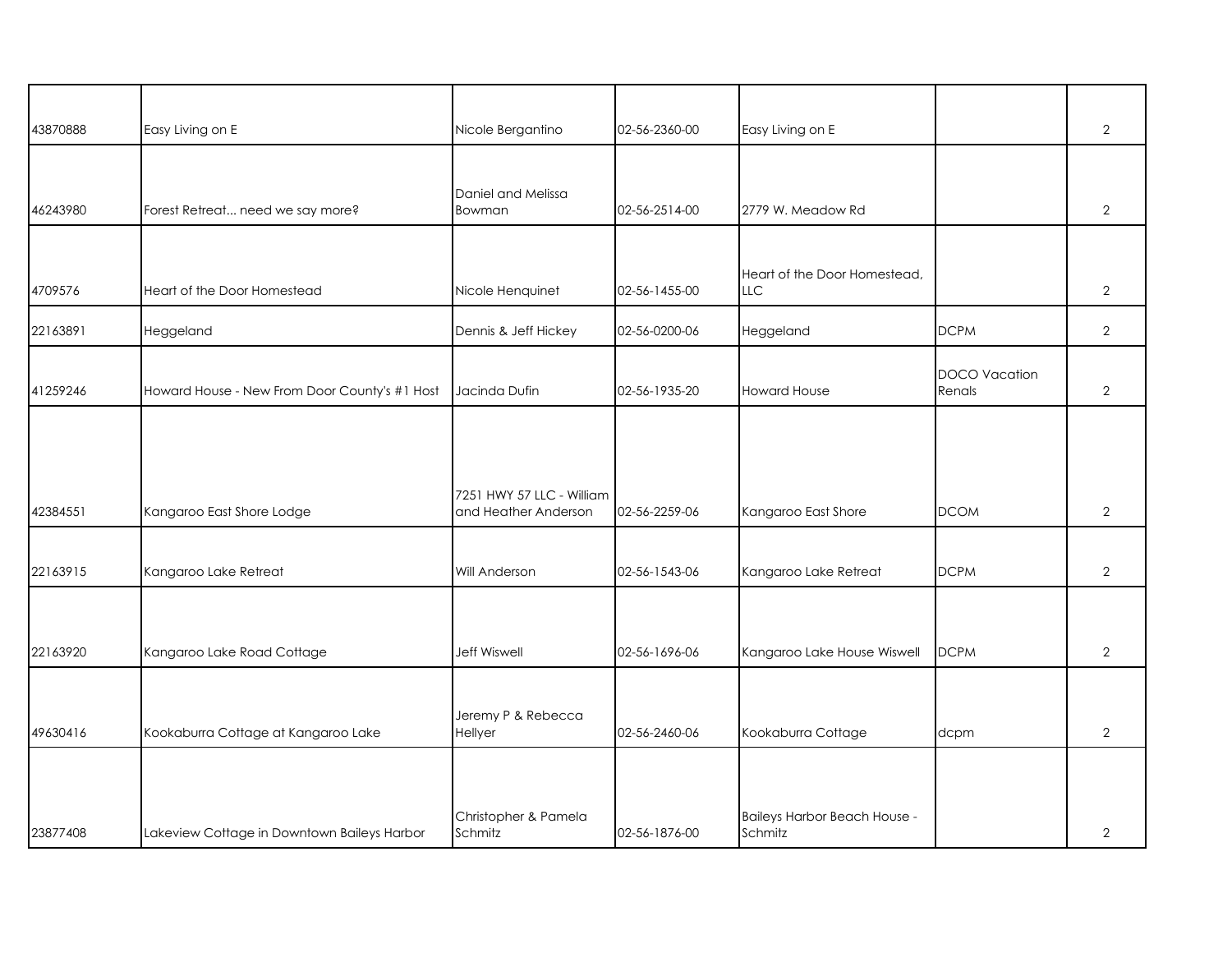| 23750440 | Lighthouse Cove                            | Maureen McGrath                               | 02-56-1614-00 | <b>Best of Times</b>                 | Bacon                                  | $\overline{2}$ |
|----------|--------------------------------------------|-----------------------------------------------|---------------|--------------------------------------|----------------------------------------|----------------|
|          |                                            |                                               |               |                                      |                                        |                |
| 7069697  | Loft • Central • Comfy • Private           | Sarah and Brian Bonovich 02-56-1644-00        |               | Wooded Lane Guest House              |                                        | $\overline{2}$ |
|          |                                            |                                               |               |                                      |                                        |                |
| 48463231 | Moonlight Cabin                            | Dan and Molly Latino                          | 02-56-2403-21 | Moonlight Cabin - 2648 Linda<br>Lane | No room tax<br>programming             | $\overline{2}$ |
|          |                                            |                                               |               |                                      |                                        |                |
| 41374756 | Muirfield Flat Studio - Brand New Listing! | Pinkmoto Revocable<br>Trust - Karyn Schroeder | 02-56-2235-07 | <b>Muirfield Flats</b>               | SImpleLife- no room<br>tax programming | 2              |
|          |                                            |                                               |               |                                      |                                        |                |
| 22163978 | Our Place                                  | <b>Family Style Contractor</b><br><b>LLC</b>  | 02-56-0339-06 | Our Place on Kangaroo Lake           | <b>DCPM</b>                            | $\overline{2}$ |
|          |                                            |                                               |               |                                      |                                        |                |
| 19471677 | <b>Raspberry Fields</b>                    | <b>Stewart Dawson</b>                         | 02-56-1741-00 | Dawson Farm - Ahrens Road            |                                        | $\overline{2}$ |
| 22163997 | Rocky Bottom Lodge                         | Natalie & Terry McAllister                    | 02-56-0885-06 | Rocky Bottom Lodge                   | <b>DCPM</b>                            | $\overline{2}$ |
|          |                                            |                                               |               |                                      |                                        |                |
| 23698728 | Seculded Waterfront on North Bay           | Eva McKee                                     | 02-56-1850-06 | Seculded Waterfront on<br>Northbay   | <b>DCPM</b>                            | $\overline{2}$ |
|          |                                            |                                               |               |                                      |                                        |                |
| 25236810 | Sleeper Bunk House                         | John L. Anderson                              | 02-56-0111-00 | <b>Bean Town Campground</b>          | permitted for 6                        | $\overline{2}$ |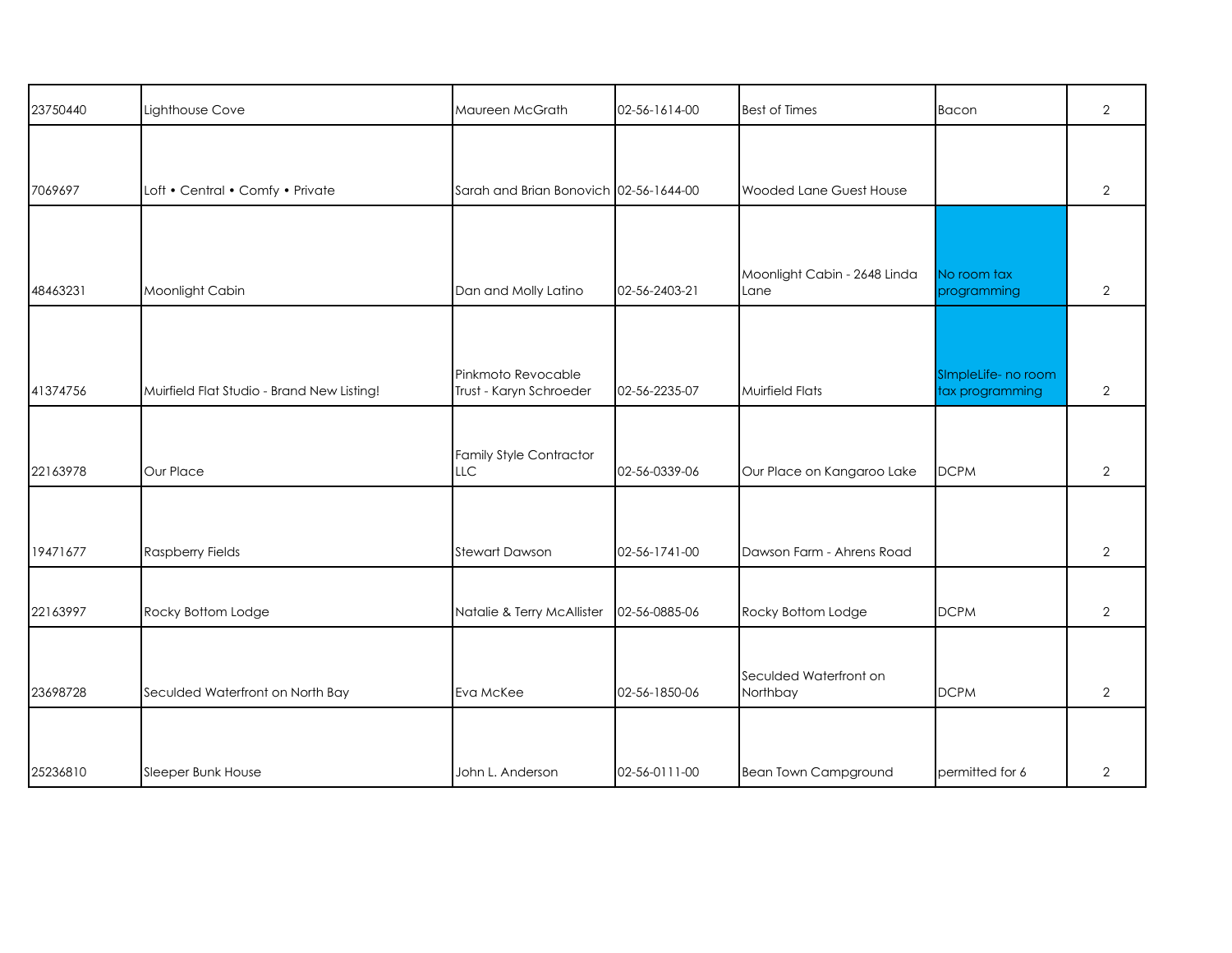|          |                                                                    |                                  |               |                                         | permitted for 4 - No<br>room Tax               |                |
|----------|--------------------------------------------------------------------|----------------------------------|---------------|-----------------------------------------|------------------------------------------------|----------------|
| 24420171 | South Lane Cottage #1                                              | Matt Horton                      | 02-56-1826-00 | <b>Baileys Harbor Yellow House</b>      | progamming                                     | $\overline{2}$ |
| 24420991 | South Lane Cottage #2                                              | Matt Horton                      | 02-56-1826-00 | <b>Baileys Harbor Yellow House</b>      | permitted for 4 - No<br>room Tax<br>progamming | $\overline{2}$ |
| 52992359 | *Stonewall Cottage* Close to DT, Modern<br>Amenities               | Sean Ferrall and Megan<br>Welter | 02-56-2587-00 | <b>Stonewall Cottage</b>                |                                                | $\overline{2}$ |
| 43175653 | Stunning Lake Michigan Home, sleeps 20! Dunes<br>abound!           | Rebecca Taylor                   | 02-56-2268-07 | Dune Alright                            | SImpleLife                                     | $\overline{2}$ |
| 28100002 | The Stone House                                                    | Emil & Mary Baukert              | 02-56-1974-06 | Stone House - 8112 STH 57               | <b>DCPM</b>                                    | 2              |
| 27594171 | Tranquility and Serenity/Family Retreat Lake House Michael Servais |                                  | 02-56-1893-00 | <b>Islandview Lake House</b>            |                                                | $\overline{2}$ |
| 23205775 | Waterfront Baileys Harbor Studio on Lake<br>Michigan!              | James Dillenburg                 | 02-56-1257-00 | <b>Shalom Stone</b>                     |                                                | $\overline{2}$ |
| 20672973 | Waterfront Cottage on North Bay                                    | Knightfall Holdings LLC          | 32-56-2483-00 | Cottage on the Bay                      |                                                | $\overline{2}$ |
| 32437206 | Waterfront Views in Moonlight Bay                                  | David & Ashley Paplham           | 02-56-2090-00 | Sitting on the Dock of<br>Moonlight Bay |                                                | $\overline{2}$ |
| 22164047 | Wildwood Beach Home                                                | Laura Thometz                    | 02-56-1640-06 | Wildwood Beach Home                     | <b>DCPM</b>                                    | $\overline{2}$ |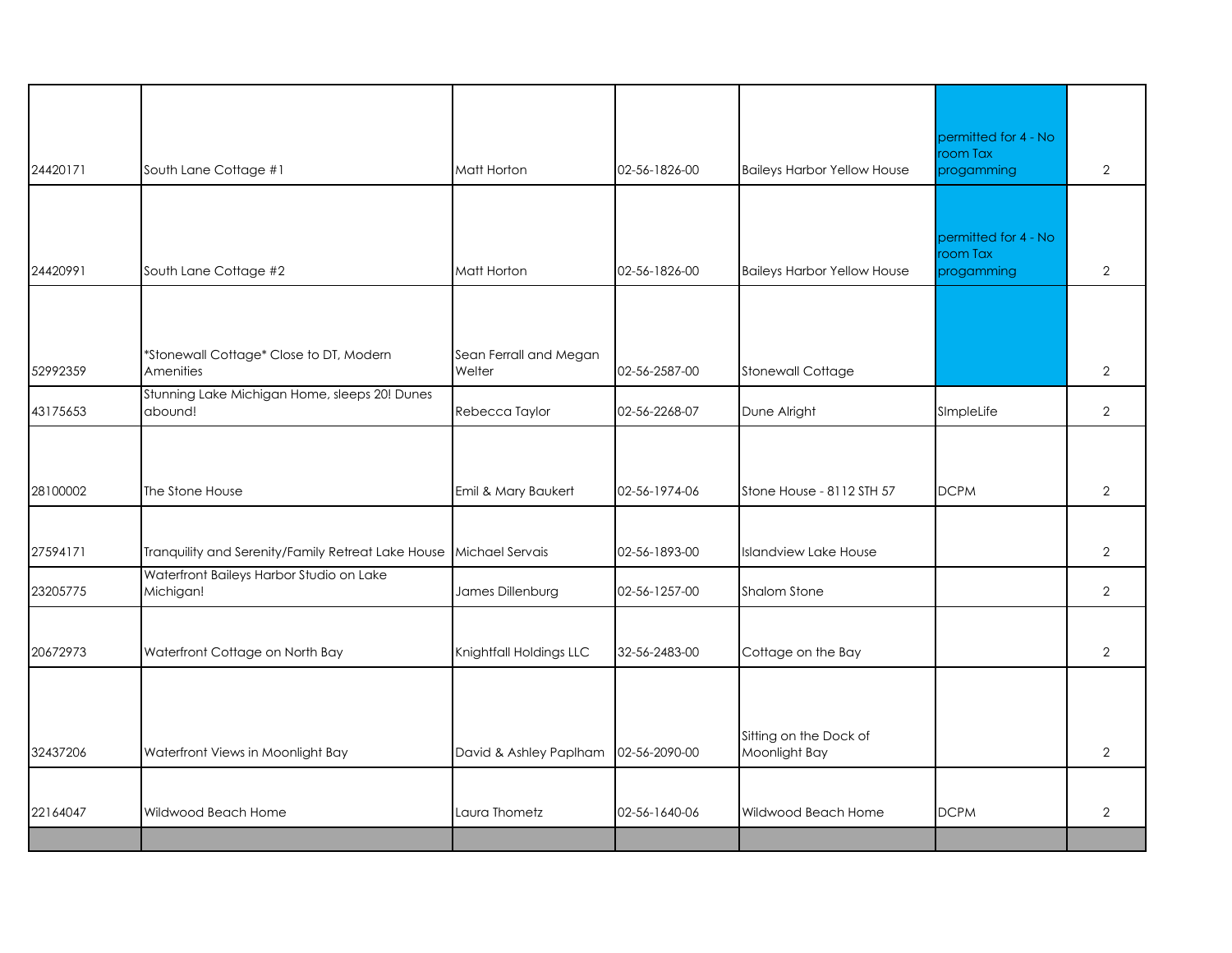| 45165358 | Lake Michigan cabin retreat in Door County             | Andy Low                                              | 06-56-2350-00 | Lake Michigan Cabin - Low                      |                 | 6 |
|----------|--------------------------------------------------------|-------------------------------------------------------|---------------|------------------------------------------------|-----------------|---|
|          |                                                        |                                                       |               |                                                |                 |   |
| 3831684  | New-Private-Secluded Home                              | Patrick Donley                                        | 06-56-1521-00 | Donely - 6058 CTH OO                           |                 | 6 |
|          |                                                        |                                                       |               |                                                |                 |   |
| 26631795 | Blue Lake Retreat-OUTDOOR HEATED POOLS<br>OPEN NOW !!! | Natalia Luque                                         | 08-53-1929-00 | Landmark Luque Unit 1232                       |                 | 8 |
|          |                                                        |                                                       |               |                                                |                 |   |
| 33971518 | Egg Harbor Lake View Escape                            | Nicholas David Barber                                 | 08-53-1990-00 | Landmark Resort - Nomad<br>Ventures LLC - #110 | permitted for 3 | 8 |
|          |                                                        |                                                       |               |                                                |                 |   |
| 41376554 | ** Calmer Days - Resort.                               | Lorie Scarborough -<br><b>Swanky Properties</b>       | 08-53-2007-00 | Landmark Resort - Zanky<br>Properties LLC      |                 | 8 |
|          |                                                        |                                                       |               |                                                |                 |   |
|          |                                                        |                                                       |               |                                                |                 |   |
| 50047442 | [L a n d m a r k Resort Condo w/ Stunning Views!]      | Corey and Carrie<br>Reyment-Rey Rey<br>Properties LLC | 08-53-2501-00 | Landmark Resort - Rey Rey<br>Properties LLC    |                 | 8 |
|          |                                                        |                                                       |               |                                                |                 |   |
| 26397865 | 2 Bedroom, 1 Bath Condo overlooking lake               | Jon Pesek                                             | 08-53-1856-00 | Landmark Resort Pesek                          |                 | 8 |
| 33076453 | Bay and Breeze Door County 1 bedroom Water<br>view     | Christopher and Sara<br>Spencer                       | 08-53-1686-00 | Landmark Resort - Unit 1225 -<br>Spencer       |                 | 8 |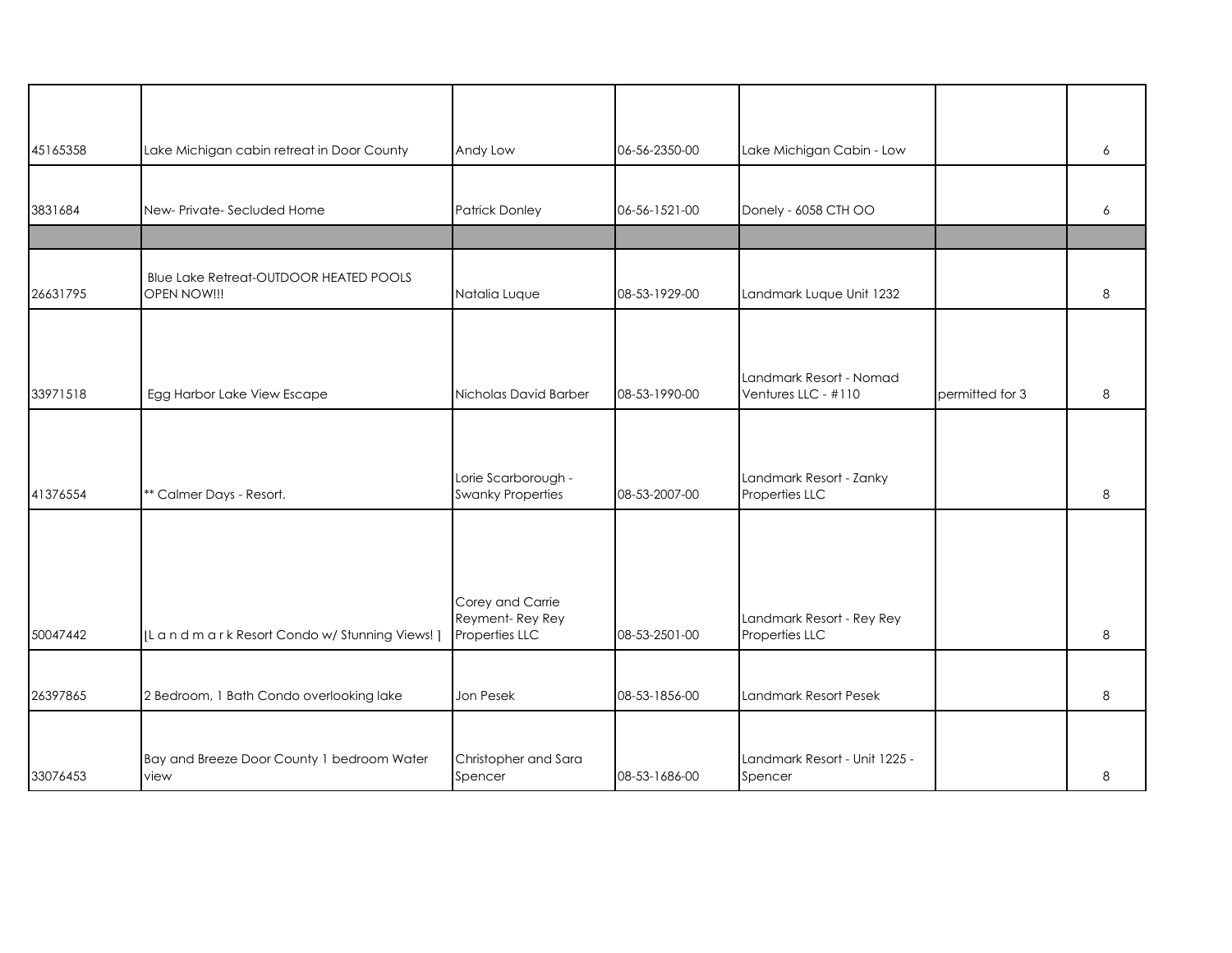| 28553484 | <b>Bayview Escape</b>                         | Lorie Scarborough -<br><b>Swanky Properties</b> | 08-53-2007-00 | Landmark Resort - Zanky<br>Properties LLC              |        | 8 |
|----------|-----------------------------------------------|-------------------------------------------------|---------------|--------------------------------------------------------|--------|---|
|          |                                               |                                                 |               |                                                        |        |   |
| 15951113 | <b>Beautiful Waterview Condo</b>              | Kathlyn Geracie                                 | 08-53-1689-00 | Landmark Resort- Beautiful<br>Water View Condo         |        | 8 |
|          |                                               |                                                 |               |                                                        |        |   |
| 40235291 | Condo w/Resort Amenities, 1Mi to Beach + Golf | John Jordan                                     | 08-53-2212-00 | Landmark Resort-Mister<br>Kaplan Invest Unit 1220      | evolce | 8 |
|          |                                               |                                                 |               |                                                        |        |   |
| 36355412 | Door County Getaway @Landmark Resort          | Michal & Monika Anna<br>Chiu                    | 08-53-2031-00 | Landmark Resort #2230-<br>Peaceful one bed bath - Chiu |        | 8 |
|          |                                               |                                                 |               |                                                        |        |   |
| 34258383 | DoorCo Happy Place @Landmark Resort           | Michal & Monika Anna<br>Chiu                    | 08-53-2031-00 | Landmark Resort #2230-<br>Peaceful one bed bath - Chiu |        | 8 |
|          |                                               |                                                 |               |                                                        |        |   |
| 27784412 | Egg Harbor Sunset Bluff Condo                 | David Polich and Kristine<br>Kappel             | 08-53-1997-00 | Egg Harbor Sunset Bluff Condo                          |        | 8 |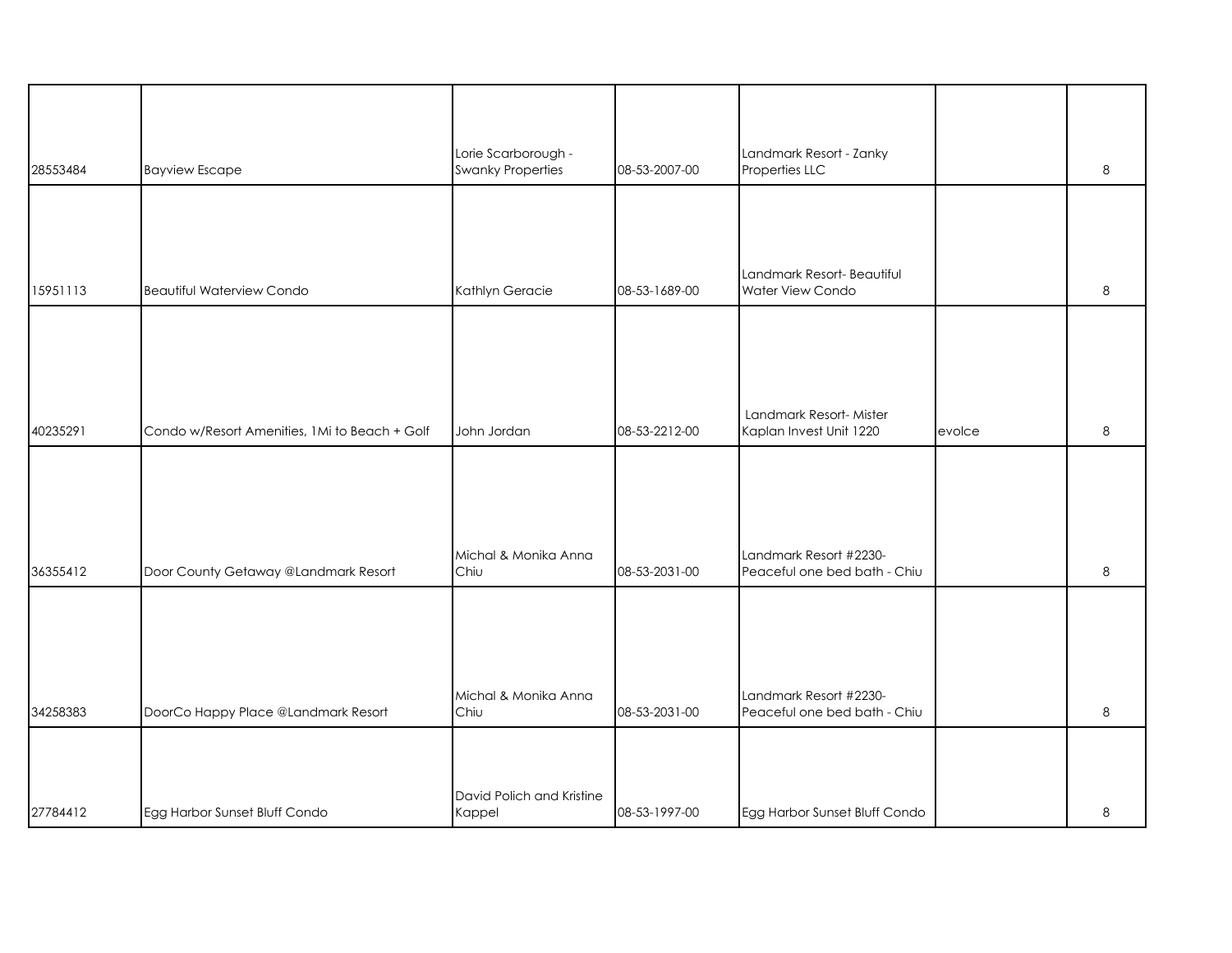| 41775747 | Egg Harbor, 2 Bedroom Condo-Outdoor pools<br>open  | Jerold and Jennifer<br>Schuetz | 08-53-2267-00 | Landmark Resort - Schuetz -<br><b>Unit 2332</b>         |                 | 8 |
|----------|----------------------------------------------------|--------------------------------|---------------|---------------------------------------------------------|-----------------|---|
|          |                                                    |                                |               |                                                         |                 |   |
|          |                                                    |                                |               |                                                         |                 |   |
|          |                                                    |                                |               | Landmark Resort - Nomad                                 |                 |   |
| 28494097 | Light & Bright Bay View Retreat                    | Nicholas David Barber          | 08-53-1990-00 | Ventures LLC - #110                                     | permitted for 3 | 8 |
|          |                                                    |                                |               |                                                         |                 |   |
|          | NEW! 'The Landmark' Resort Condo - 1 Mi to         |                                |               | Landmark Resort -                                       |                 |   |
| 40424353 | Beach!                                             | whitefishbayside llc           | 08-53-2224-00 | Whitfishbayside LLC - Unit 2224                         | evolve          | 8 |
|          |                                                    |                                |               |                                                         |                 |   |
|          |                                                    |                                |               |                                                         |                 |   |
|          |                                                    |                                |               |                                                         |                 |   |
|          |                                                    |                                |               | Landmark Resort - Our Piece of                          |                 |   |
| 35716622 | Our Other Piece of the Door                        | Roby Onan                      | 08-53-1652-00 | the Door - Onan #3224                                   | permitted for 2 | 8 |
|          |                                                    |                                |               |                                                         |                 |   |
|          |                                                    |                                |               |                                                         |                 |   |
|          |                                                    |                                |               |                                                         |                 |   |
| 13479701 | Our Piece of the Door                              | Roby Onan                      | 08-53-1652-00 | Landmark Resort - Our Piece of<br>the Door - Onan #3224 | permitted for 2 | 8 |
|          |                                                    |                                |               |                                                         |                 |   |
|          |                                                    |                                |               |                                                         |                 |   |
|          |                                                    |                                |               |                                                         |                 |   |
|          |                                                    |                                |               | Landmark Resort- Our Door<br>County Life LLC #1336 -    |                 |   |
| 45469130 | Periwinkle Place > Resort + rate includes cleaning | Our Door County Life LLC       | 08-53-1626-00 | Periwinkle                                              |                 | 8 |
|          |                                                    |                                |               |                                                         |                 |   |
| 23238045 | Quaint Door County Haven                           | Mark Lorenzo                   | 08-53-1832-00 | Landmark Resort Lorenzo                                 |                 | 8 |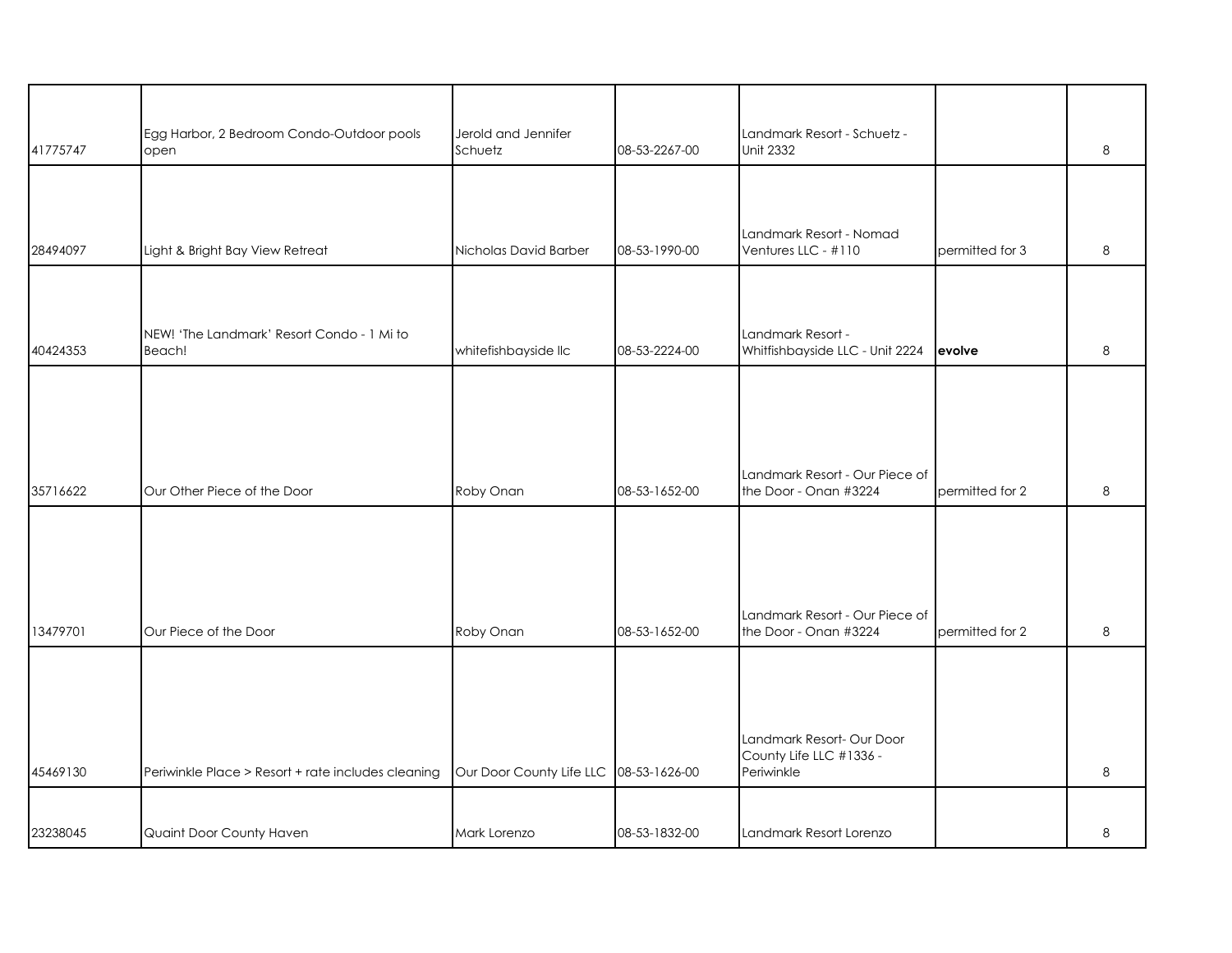| 34414390 | Scenic Egg Harbor Get Away                                             | Noble Assets Inc.        | 08-53-2123-00 | Landmark Resort - Noble Assets<br>$Inc$ #1226                      |                       | 8 |
|----------|------------------------------------------------------------------------|--------------------------|---------------|--------------------------------------------------------------------|-----------------------|---|
|          |                                                                        |                          |               | Landmark Resort - Nomad                                            |                       |   |
| 33972329 | Serene Lake View Condo                                                 | Nicholas David Barber    | 08-53-1990-00 | Ventures LLC - #110                                                | permitted for 3       | 8 |
| 45396187 | The Blue Whale > Resort + rate includes cleaning                       | Our Door County Life LLC | 08-53-2059-00 | Landmark Resort - Our Door<br>County Life LLC #1334- Blue<br>Whale |                       | 8 |
| 30348557 | Waterview condo with The Landmark Resort<br>amenities!                 | Michael White            | 08-53-1834-07 | Landmark Resort White                                              | SImpleLife            | 8 |
| 48780990 | *NEW Listing* *NEW Construction* *Waterfront*<br>home on Sturgeon Bay! | Tom and Katie Bartels    | 08-56-2417-07 | Sunset Serenity - Bartels                                          | SImpleLife            | 8 |
| 50844258 | *New Listing* *New Construction* Sleeps 12!!                           | Justin and Nicole Hewitt | 08-56-2484-07 | loft house, the                                                    | simpleLife            | 8 |
|          |                                                                        |                          |               |                                                                    |                       |   |
| 50844258 | *New Listing* *New Construction* Sleeps 12!!                           | Justin and Nicole Hewitt | 08-56-2484-07 | The Loft House                                                     |                       | 8 |
|          |                                                                        |                          |               |                                                                    |                       |   |
| 49635766 | *NEW Listing* Cozy Cabin in beautiful Sturgeon Bay Karen Jenovai       |                          | 08-56-2211-07 | <b>Beech Circle Cottage</b>                                        | SImpleLife            | 8 |
| 24133770 | <b>Bluff Cottage Sunsets NEW CONSTRUCTION Egg</b><br>Harbor            | Gail Bergman             | 08-56-1874-00 | <b>Bluff Cottage</b>                                               | permitted for 4 units | 8 |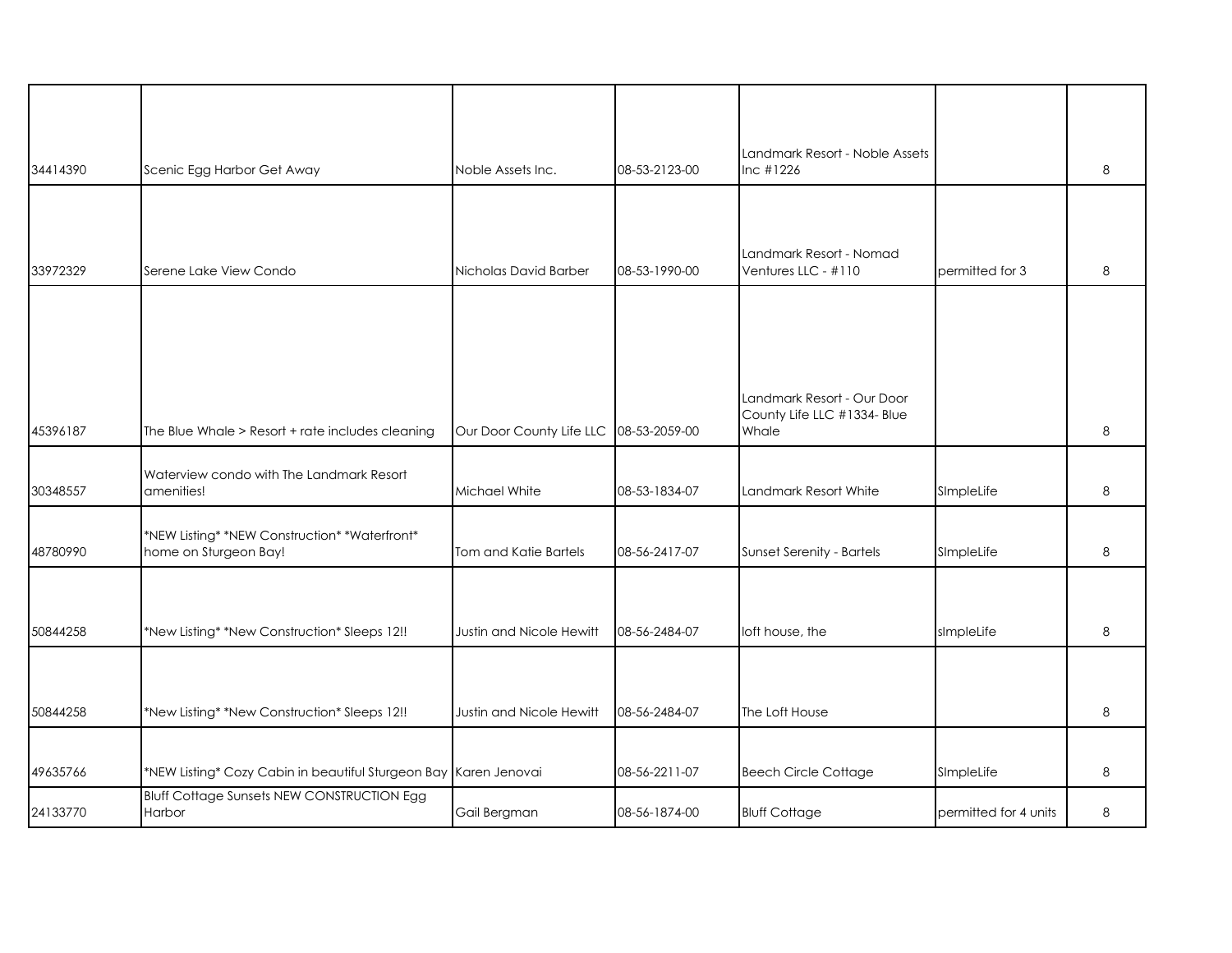|          |                                              | Renee Schwaller and                         |               |                                                    |               |         |
|----------|----------------------------------------------|---------------------------------------------|---------------|----------------------------------------------------|---------------|---------|
| 13606442 | Cozy Farmhouse Studio                        | Steve Beaudot                               | 08-56-1649-00 | Farmhouse Studio                                   |               | 8       |
| 26020119 | Door Haven                                   | Ronald & Christine<br>Puszynski             | 08-56-0099-02 | Door Haven                                         | lundquist     | $\,8\,$ |
|          |                                              |                                             |               |                                                    |               |         |
| 43791403 | Egg Harbor White House                       | James Schleicher                            | 08-56-2331-00 | Egg Harbor White House                             |               | 8       |
| 44665788 | Farmhouse on Bluff with Expansive Bay Views! | <b>ACB Holdings LLC</b>                     | 08-56-2225-02 | <b>Bluff House</b>                                 |               | 8       |
|          |                                              |                                             |               |                                                    |               |         |
|          |                                              |                                             |               |                                                    |               |         |
| 48079894 | Horseshoe Bay Club Cottage Getaway 7         | <b>CONSTANCE L</b><br><b>ORLANDINI TRST</b> | 08-53-2302-16 | Club Cottages at Horseshoe<br>Bay - ORLANDINI #7   | DC lighthouse | 8       |
|          |                                              |                                             |               |                                                    |               |         |
|          |                                              |                                             |               | Club Cottages at Horseshoe                         |               |         |
| 48068478 | Horseshoe Bay Cottage Getaway 6              | Carolyn Brada                               | 08-53-2245-16 | Bay - Brada #6                                     | DC lighthouse | 8       |
|          |                                              |                                             |               |                                                    |               |         |
|          |                                              |                                             |               |                                                    |               |         |
| 47747224 | Horseshoe Bay Cottage Hideaway 3             | Patrick J. O'Flaherty                       | 08-53-2249-16 | Club Cottages at Horseshoe<br>Bay - OFlaherty - #3 | DC lighthouse | 8       |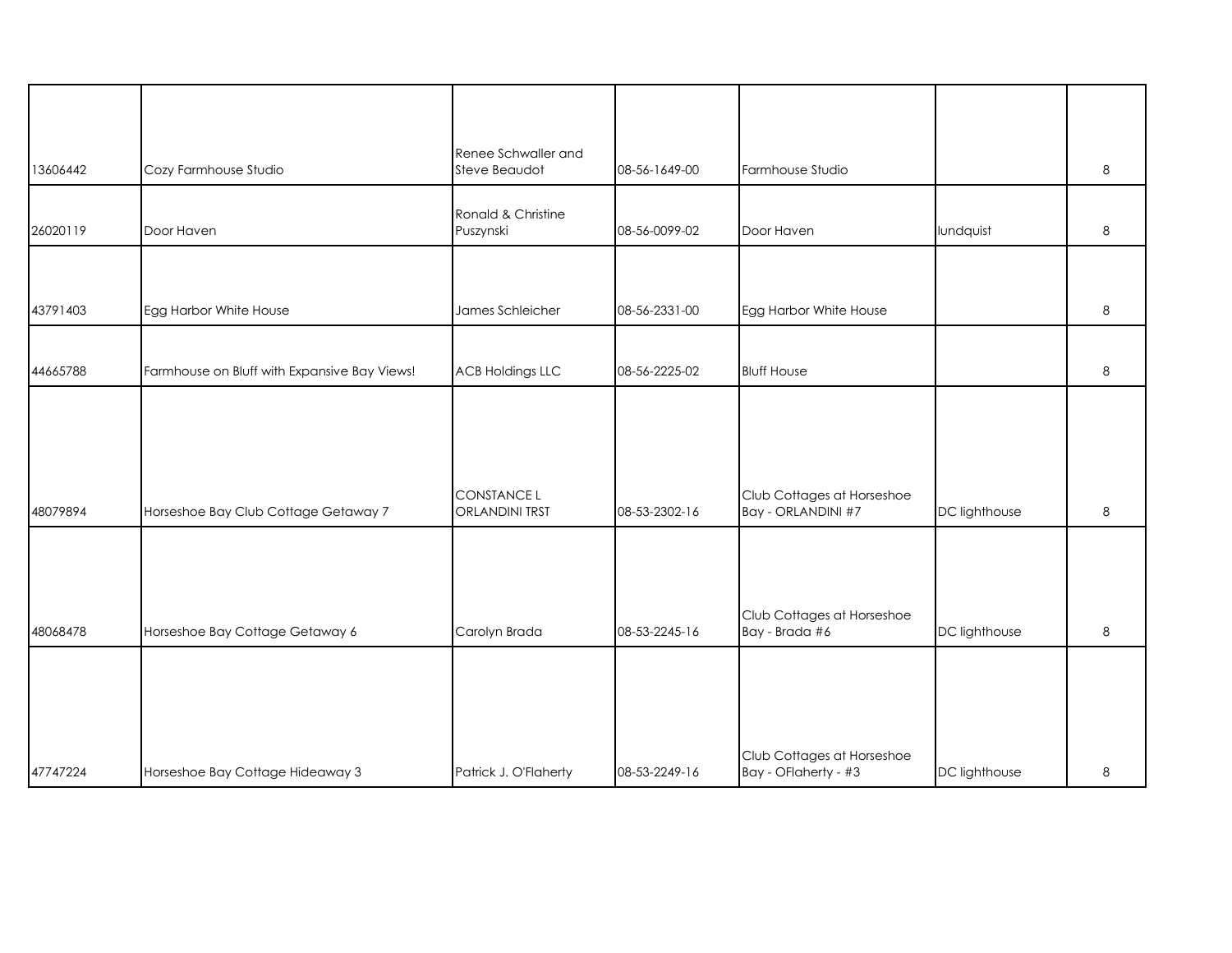| 48068282 | Horseshoe Bay Cottage Hideaway 4                       | Candis and Melvin<br>Flagstad                             | 08-53-2242-16 | Club Cottages at Horseshoe<br>Bay - Flagstad  | DC lighthouse | 8 |
|----------|--------------------------------------------------------|-----------------------------------------------------------|---------------|-----------------------------------------------|---------------|---|
|          |                                                        |                                                           |               |                                               |               |   |
|          |                                                        |                                                           |               |                                               |               |   |
| 48067504 | Horseshoe Bay Cottages Hideaway 2                      | Michael and Amy Nelson                                    | 08-53-2253-16 | Club Cottages at Horseshoe<br>Bay - Nelson #2 | DC lighthouse | 8 |
|          |                                                        |                                                           |               |                                               |               |   |
| 41376611 | New Listing! Cabin in the Woods!                       | David and Lynn Zawojski                                   | 08-56-2148-07 | Cabin in the woods                            | SImpleLife    | 8 |
| 49852755 | NEW! Sturgeon Bay Hideaway w/ Direct Water<br>Access!  | <b>THOMAS MURRAY</b><br>WEHKING & PEGGY W<br><b>WEHKI</b> | 08-56-2450-00 | Shamrock Bay- Not Until 5/2021                | evolve        | 8 |
|          |                                                        |                                                           |               |                                               |               |   |
| 22339046 | Ohlson Chateau                                         | David Ohlson - Charles<br>Chilcote                        | 08-56-0729-06 | Ohlson Chateau                                | <b>DCPM</b>   | 8 |
| 20403760 | Pet friendly Applewood cottage in Egg Harbor           | Sharon Hughes                                             | 08-55-0093-00 | Applewood Cottage                             |               | 8 |
|          |                                                        |                                                           |               |                                               |               |   |
| 15399898 | Relaxing Waterfront Door County Lake House             | Brianne & Barry Tegel                                     | 08-56-1707-00 | Door County Lake House Tegel                  |               | 8 |
|          |                                                        |                                                           |               |                                               |               |   |
| 48517255 | Secluded Get Away with Easy Access to All of DC! Trust | Harry and Leila Stearney                                  | 08-56-2533-00 | Stearney DC                                   |               | 8 |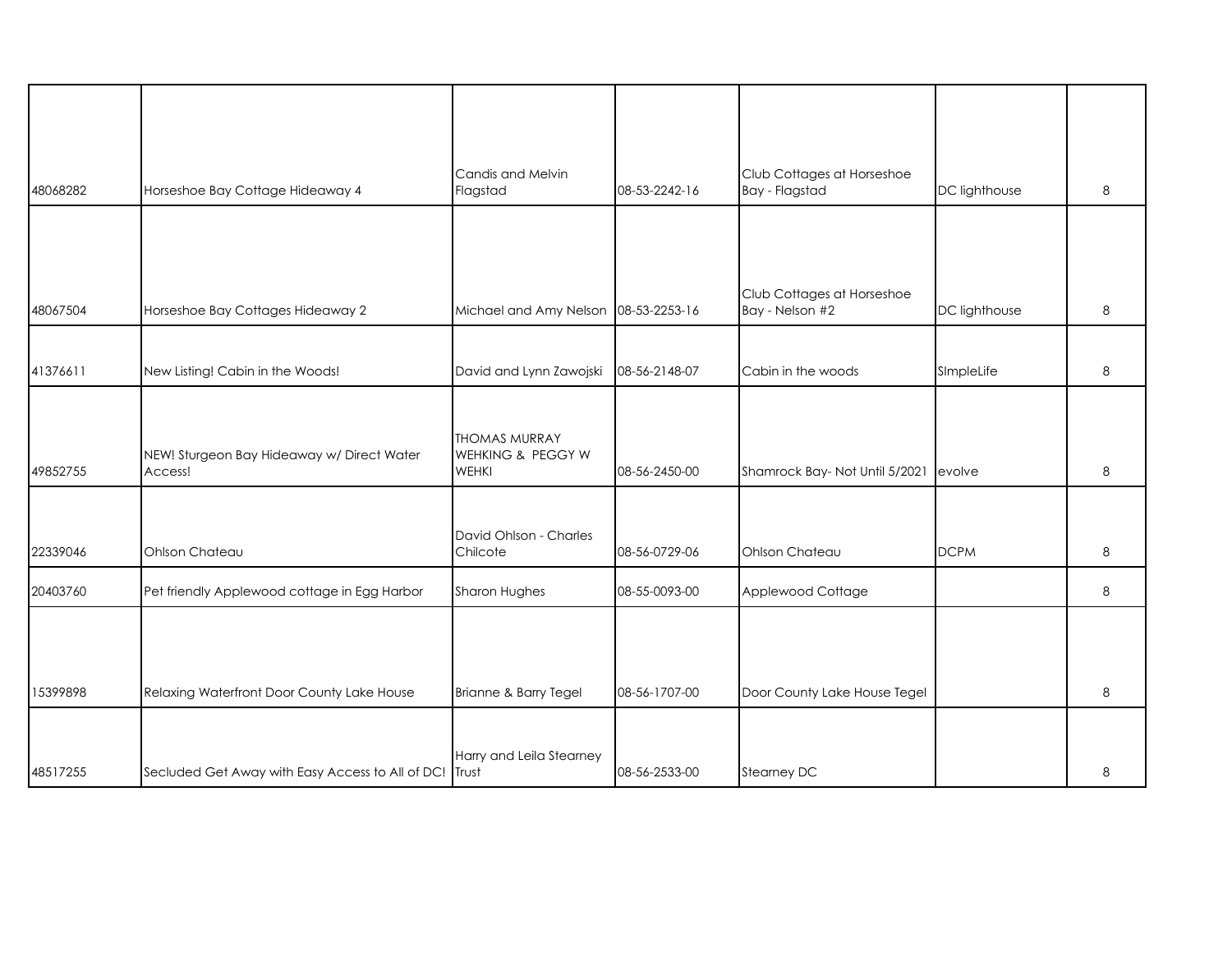| 50346109 | Secluded Home in Central Door County                 | Piece of the Door LLC                   | 08-56-2469-00 | Piece of the Door - 3966<br>Scrambled Ln                                     |                                                                              | 8 |
|----------|------------------------------------------------------|-----------------------------------------|---------------|------------------------------------------------------------------------------|------------------------------------------------------------------------------|---|
|          |                                                      |                                         |               |                                                                              |                                                                              |   |
| 46338794 | Serene, cozy cottage in the woods                    | Scott and Terese Kraemer 08-56-2373-00  |               | Haven                                                                        |                                                                              | 8 |
|          |                                                      |                                         |               |                                                                              |                                                                              |   |
| 26360966 | Shimmering Water cottage on the Lake                 | Robert Ray                              | 08-56-2161-00 | Shimmering Water Cottage                                                     |                                                                              | 8 |
| 29054697 | Stones Throw                                         | <b>Jeff Garbers</b>                     | 08-56-1396-07 | Stone's Throw                                                                | SImpleLife                                                                   | 8 |
| 29054699 | Stony Shore Cabin                                    | <b>Jeff Garbers</b>                     | 08-56-1395-07 | <b>Stony Shores</b>                                                          | SImpleLife                                                                   | 8 |
| 6677520  | Sunset Bluff Getaway in Egg Harbor                   | Michael & Christina<br>Hauge            | 08-53-0384-00 | Sunset Bluff Condo - Unit 2-<br>Hauge                                        |                                                                              | 8 |
| 16987204 | SUPERCLEAN Nostalgic Log Home "Green Apple<br>Lodge" | Patricia Culliton                       | 08-56-1715-00 | Green Apple Lodge                                                            |                                                                              | 8 |
| 7340588  | The Cabin at Plum Bottom                             | Chad Luberger/ Marlyn &<br>Pamela Moore | 08-56-1284-00 | The Treehouse at Plum Bottom/<br>The Carriage House at Plum<br><b>Bottom</b> | permitted for two<br>units - owner is<br>hedging bets with<br>three listings | 8 |
|          |                                                      |                                         |               |                                                                              |                                                                              |   |
| 28614069 | The Cabin at Shady Grove                             | Maureen Gribble                         | 08-56-1925-00 | <b>Shady Grove Gribble</b>                                                   |                                                                              | 8 |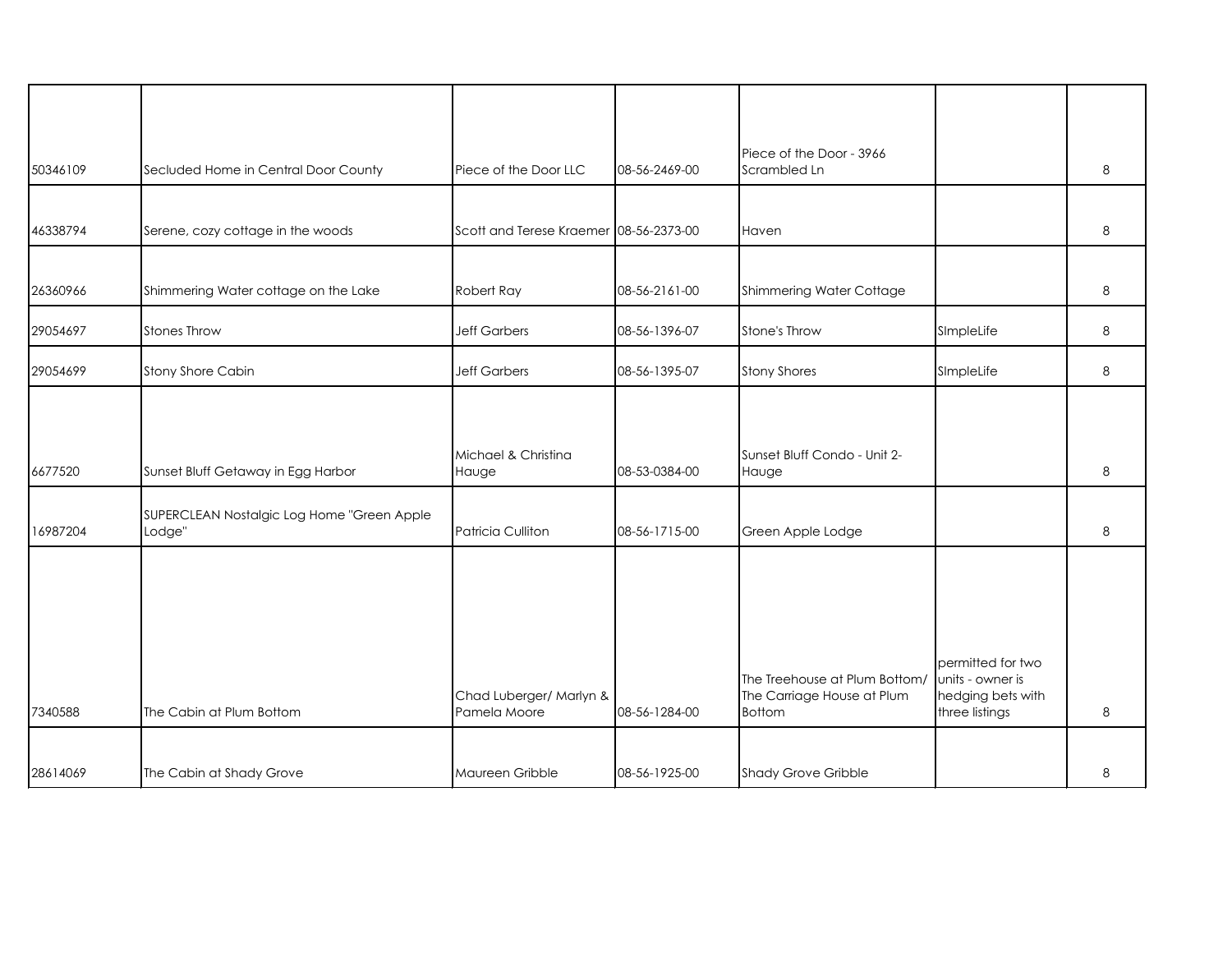| 8163799  | The Cottage at Plum Bottom                                       | Chad Luberger/ Marlyn &<br>Pamela Moore | 08-56-1284-00 | The Treehouse at Plum Bottom/<br>The Carriage House at Plum<br><b>Bottom</b> | permitted for two<br>units - owner is<br>hedging bets with<br>three listings | 8 |
|----------|------------------------------------------------------------------|-----------------------------------------|---------------|------------------------------------------------------------------------------|------------------------------------------------------------------------------|---|
| 45640602 | The Hein Cottage-Beautiful hideaway in the $\heartsuit$ of<br>DC | Julia Hein                              | 08-56-2355-00 | The Hein Cottage                                                             |                                                                              | 8 |
| 48270434 | The House On Wooded Ridge                                        | Donna Ahrens                            | 08-56-2426-00 | The House on Wooded Ridge                                                    |                                                                              | 8 |
| 43132537 | The Quiet Woods - Private Room and bath                          | Joan Hutchinson                         | 08-56-2285-00 | The Quiet Woods                                                              |                                                                              | 8 |
| 4950769  | The Treehouse at Plum Bottom                                     | Chad Luberger/ Marlyn &<br>Pamela Moore | 08-56-1284-00 | The Treehouse at Plum Bottom/<br>The Carriage House at Plum<br><b>Bottom</b> | permitted for two<br>units - owner is<br>hedging bets with<br>three listings | 8 |
| 46870681 | Timber Lodge on Large Wooded Lot mid Door<br>County              | Nicholas and Nicole<br>Langer           | 08-56-2372-00 | Timber Lodge                                                                 |                                                                              | 8 |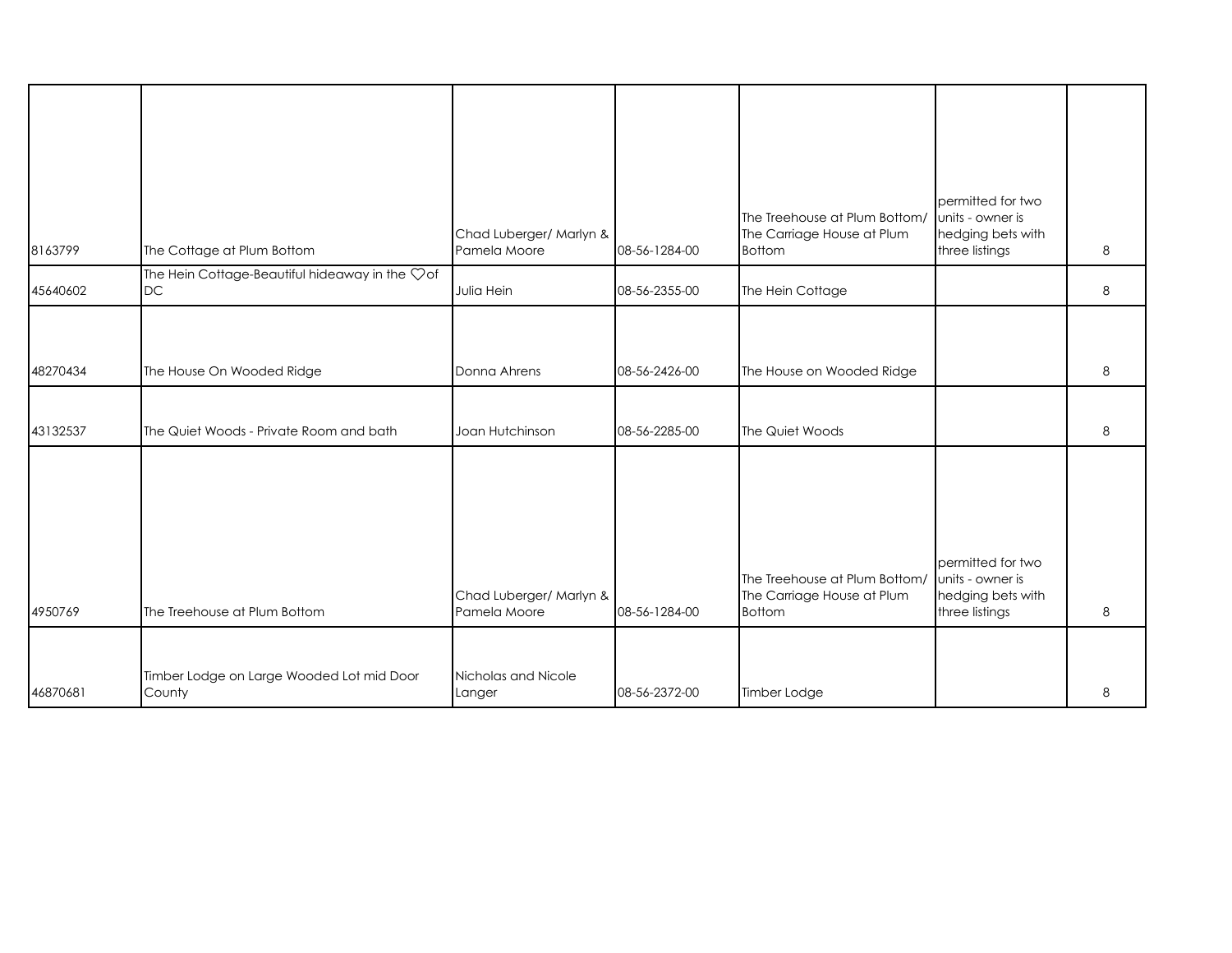|          |                                                | Aymee and David                |               |                              |                  |   |
|----------|------------------------------------------------|--------------------------------|---------------|------------------------------|------------------|---|
|          |                                                | <b>Balison - Balison Joint</b> |               |                              |                  |   |
| 30973479 | White Cliff Landing                            | Revocable Trust                | 08-56-2034-06 | White Cliff Landing          | <b>DCPM</b>      | 8 |
|          |                                                |                                |               |                              |                  |   |
|          |                                                |                                |               |                              |                  |   |
|          |                                                | Sara Steinhardt & Jon          |               |                              |                  |   |
| 22164041 | Whitestone at the Water                        | Chapman                        | 08-56-1316-06 | Whitestone at the Water      | <b>DCPM</b>      | 8 |
|          |                                                |                                |               |                              |                  |   |
|          |                                                |                                |               |                              |                  |   |
| 36691575 | Sunset View Apartment                          | Sarah Hastings-Sawyer          | 09-50-0115-00 | Egg Harbor Lodge             | permitted for 25 | 9 |
|          |                                                |                                |               |                              |                  |   |
|          |                                                |                                |               |                              |                  |   |
|          |                                                |                                |               |                              |                  |   |
|          |                                                |                                |               |                              |                  |   |
|          |                                                |                                |               |                              |                  |   |
|          | *Indoor Pool * Egg Harbor Townhouse Condo Unit |                                |               | *NEW LISTING* Egg Harbor     |                  |   |
| 44942245 | 50.                                            | Aaron Seubert                  | 09-53-2323-00 | Townhouse Condo Unit 50      |                  | 9 |
|          |                                                |                                |               |                              |                  |   |
|          |                                                |                                |               |                              |                  |   |
|          |                                                |                                |               |                              |                  |   |
|          |                                                |                                |               |                              |                  |   |
|          |                                                |                                |               |                              |                  |   |
|          |                                                |                                |               |                              |                  |   |
|          |                                                |                                |               | Meadow Ridge Units 21-24-    |                  |   |
|          | *INDOOR POOL* Egg Harbor Townhouse Condo       |                                |               | Townhouse Style Condo in Egg |                  |   |
| 44327727 | Unit 24                                        | Ryan Herlache                  | 09-53-2317-00 | Harbor                       |                  | 9 |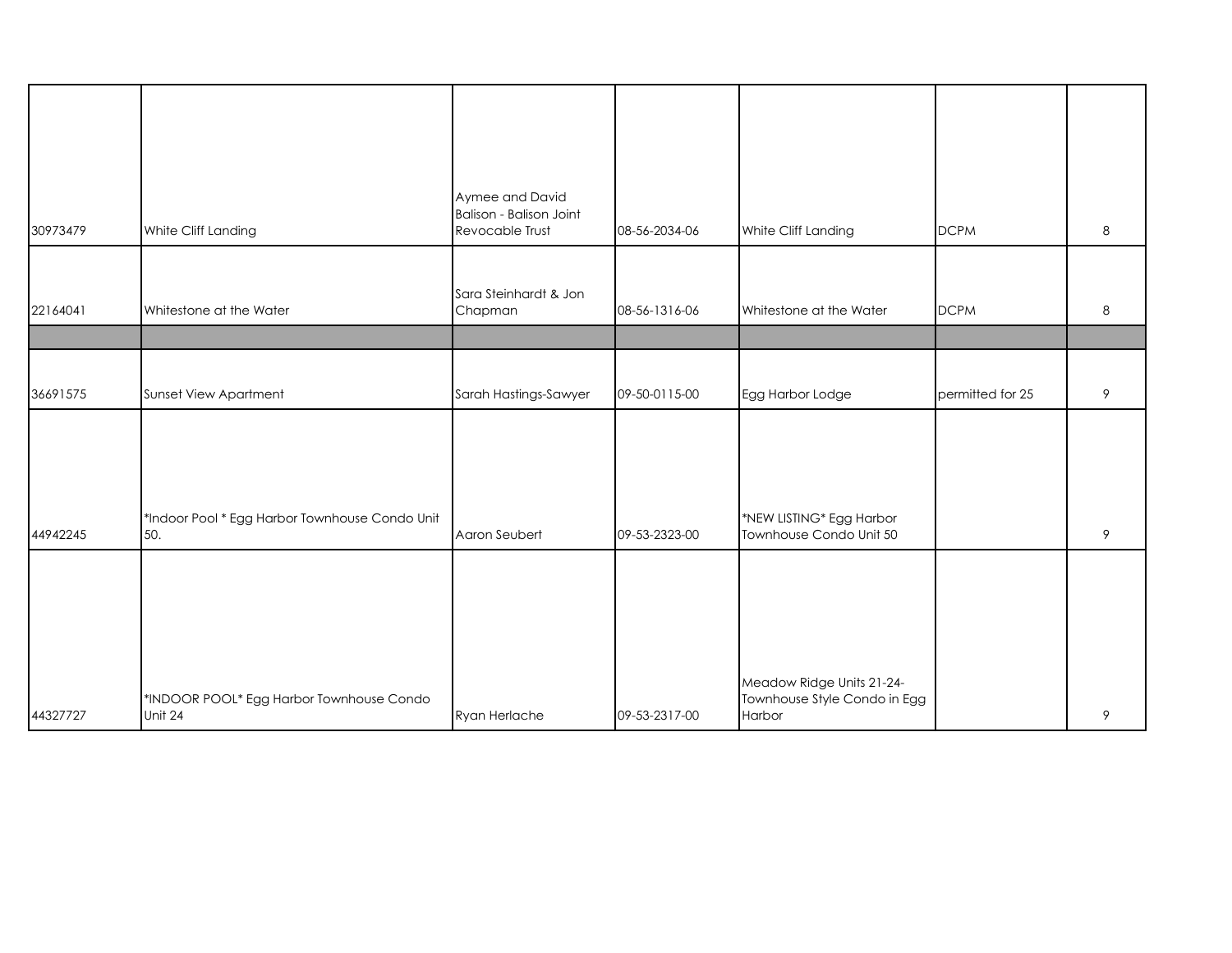|          | *INDOOR POOL* Egg Harbor Townhouse condo-                             |                                                             |               | Meadow Ridge Units 21-24-<br>Townhouse Style Condo in Egg |            |   |
|----------|-----------------------------------------------------------------------|-------------------------------------------------------------|---------------|-----------------------------------------------------------|------------|---|
| 44323514 | Unit 21                                                               | Ryan Herlache                                               | 09-53-2317-00 | Harbor                                                    |            | 9 |
|          |                                                                       |                                                             |               | Meadow Ridge Unit 52-                                     |            |   |
| 44338869 | *NEW LISTING* Egg Harbor Townhouse Condo Unit<br>52                   | Ryan Herlache                                               | 09-53-2318-00 | Townhouse Style Condo in Egg<br>Harbor                    |            | 9 |
| 50435615 | *New Listing*Indoor/Outdoor Pools! Meadow<br>Ridge Resort, Sleeps 12! | KEVIN AND MARY JEAN<br><b>DAIGNEAULT</b>                    | 09-53-2509-07 | Door Way - 7580 Meadow<br>Ridge Unit 2                    | simplelife | 9 |
| 49257980 | *NEW* Indoor/Outdoor Pools! Meadow Ridge<br>Condo #27                 | TERRANCE J KURTENBACH 09-53-2424-02                         |               | Meadow Ridge Unit 27                                      |            | 9 |
|          |                                                                       |                                                             |               |                                                           |            |   |
| 49261640 | *NEW* Indoor/Outdoor Pools! Meadow Ridge<br>Condo #28                 | <b>TERRANCE J KURTENBACH</b><br><b>KRISTIE K KURTENBACH</b> | 09-53-2423-02 | Meadow Ridge Unit 28                                      |            | 9 |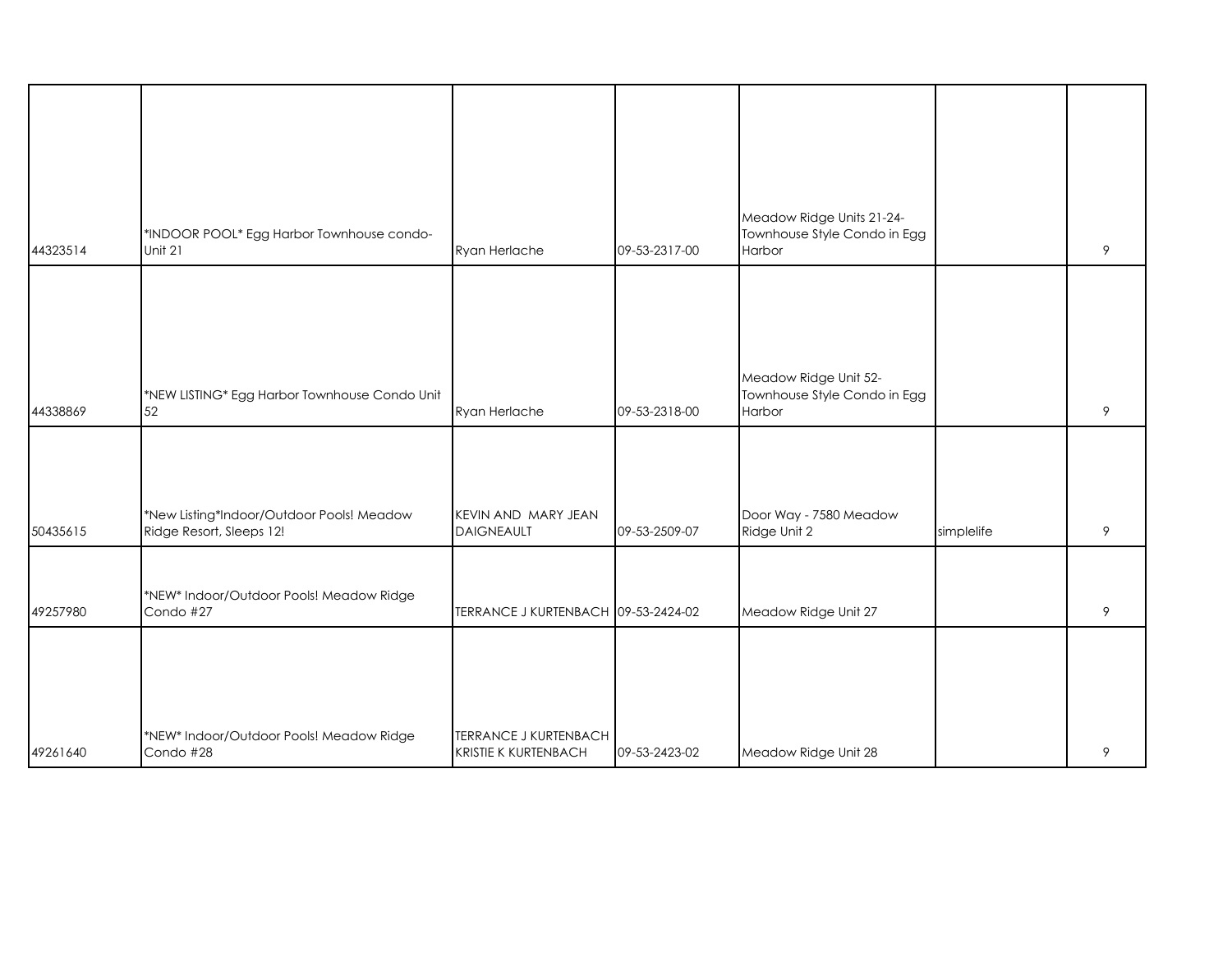| 17121280 | Awesome Sunset Condo                     | <b>Christine Crowley</b>                         | 09-53-0549-16 | Awesome Sunset Condo -<br>Ridgewood Condo 5         | Lighthouse      | 9       |
|----------|------------------------------------------|--------------------------------------------------|---------------|-----------------------------------------------------|-----------------|---------|
|          |                                          |                                                  |               |                                                     |                 |         |
| 19113075 | Awesome Sunset Condo TOO                 | Claire & Frank Murphy                            | 09-53-1445-16 | Awesome Sunset Condo TOO                            | Lighthouse      | $\,9\,$ |
|          |                                          |                                                  |               |                                                     |                 |         |
| 9602336  | Downstown Sunset View Apartment          | Kathy Navis                                      | 09-53-1576-00 | Sunset View Apartment                               | permitted for 4 | 9       |
|          |                                          |                                                  |               |                                                     |                 |         |
|          |                                          |                                                  |               |                                                     |                 |         |
| 45527394 | Entire Townhouse - Escape to Door County | <b>Escape to Door County</b><br>LLC-Mario Pisani | 09-53-2377-00 | Meadow Ridge Unit 22 -<br>Escape to Door County LLC |                 | 9       |
|          |                                          |                                                  |               |                                                     |                 |         |
| 11512240 | Gorgeous View ~ Walk to Town             | Melanie and Richard<br>Parsons                   | 09-53-1609-00 | Ridgewood Bluff Condo -<br>Parson                   |                 | 9       |
|          |                                          |                                                  |               |                                                     |                 |         |
| 20770425 | Green Door Inn Unit #5                   | Kathy Navis                                      | 09-53-1576-00 | Sunset View Apartment                               | permitted for 5 | 9       |
|          |                                          |                                                  |               |                                                     |                 |         |
| 20771252 | Green Door Inn Unit #6                   | Kathy Navis                                      | 09-53-1576-00 | Sunset View Apartment                               | permitted for 5 | $\,9\,$ |
|          |                                          |                                                  |               |                                                     |                 |         |
|          |                                          |                                                  |               |                                                     |                 |         |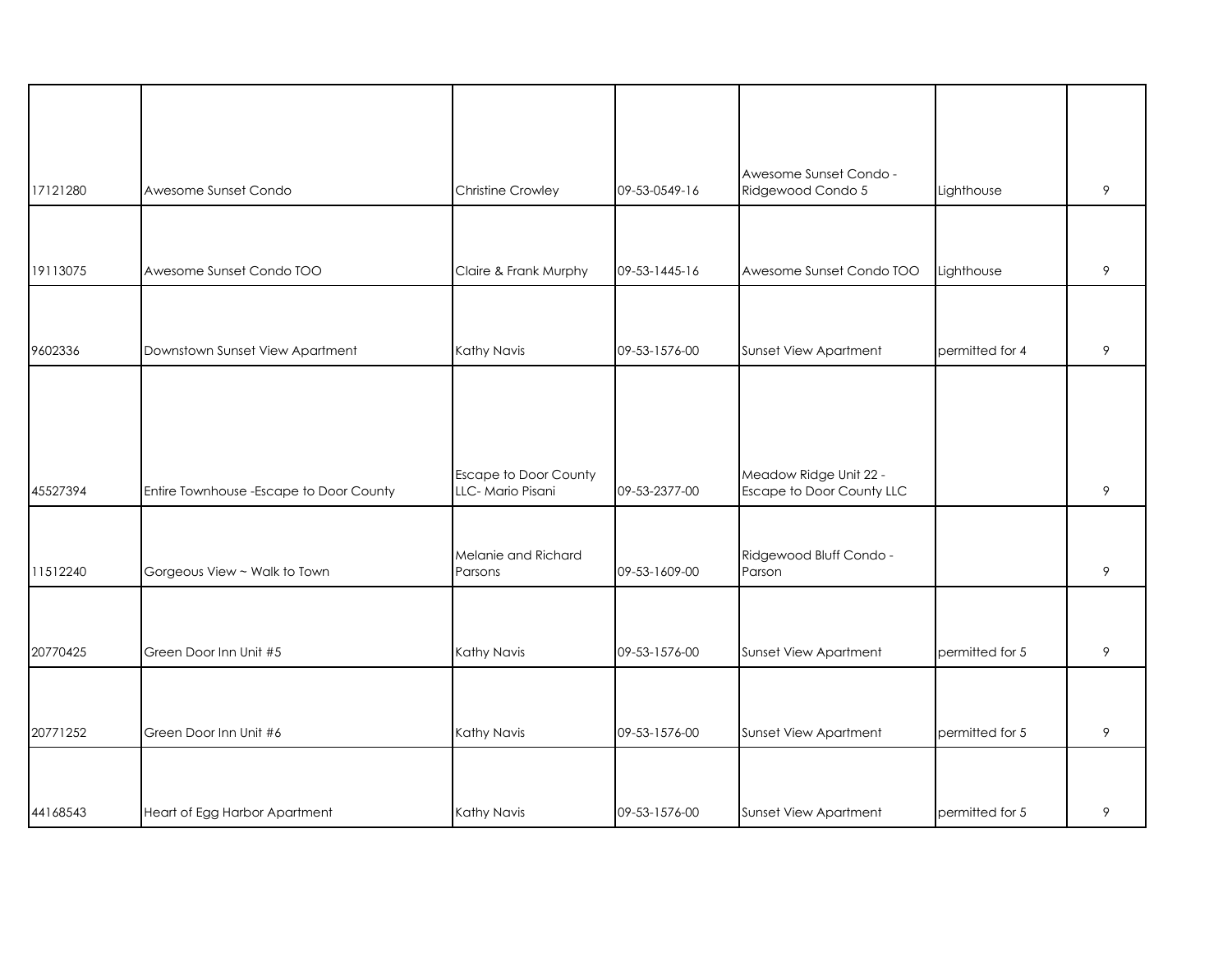| 44380996 | Indoor pool/hottub Now open!! Egg Harbor<br>condo #51 | Scoot LeFevre        | 09-53-2329-00 | Meadow Ridge Unit 51 -<br>LeFevre                          |                 | 9 |
|----------|-------------------------------------------------------|----------------------|---------------|------------------------------------------------------------|-----------------|---|
|          |                                                       |                      |               |                                                            |                 |   |
| 44032190 | Indoor/Outdoor Pool - Egg Harbor Meadow Ridge<br>#23  | Meadow Ridge F23 LLC | 09-53-2322-00 | Meadow Ridge - Meadow<br>Ridge F23 LLC                     |                 | 9 |
|          |                                                       | Michael and Georgina |               |                                                            |                 |   |
| 25688306 | Modern, updated, Door County condo with pool!         | Styke                | 09-53-1959-00 | Anchorage Condo - Style                                    |                 | 9 |
| 48842607 | NEW LISTING! Spacious Private Condo + Indoor<br>Pool! | Leah Schrage         | 09-53-2463-00 | Meadow Ridge J37- Spacious<br>Private Condo + Indoor Pool! |                 | 9 |
| 49009524 | Pattie's Other Place                                  | Patti Arneson        | 09-53-2361-21 | Meadow Ridge Unit 39-<br>Arneson - Pattie's Other Place    | lindsley        | 9 |
|          |                                                       |                      |               |                                                            |                 |   |
| 15922477 | Treehouse Appartment                                  | Kathy Navis          | 09-53-1576-00 | Sunset View Apartment                                      | permitted for 5 | 9 |
| 47923565 | White Cliff #5                                        | <b>Arthur Derse</b>  | 09-53-1100-06 | Derse's White Cliff Condo - Unit<br>5                      | dcpm            | 9 |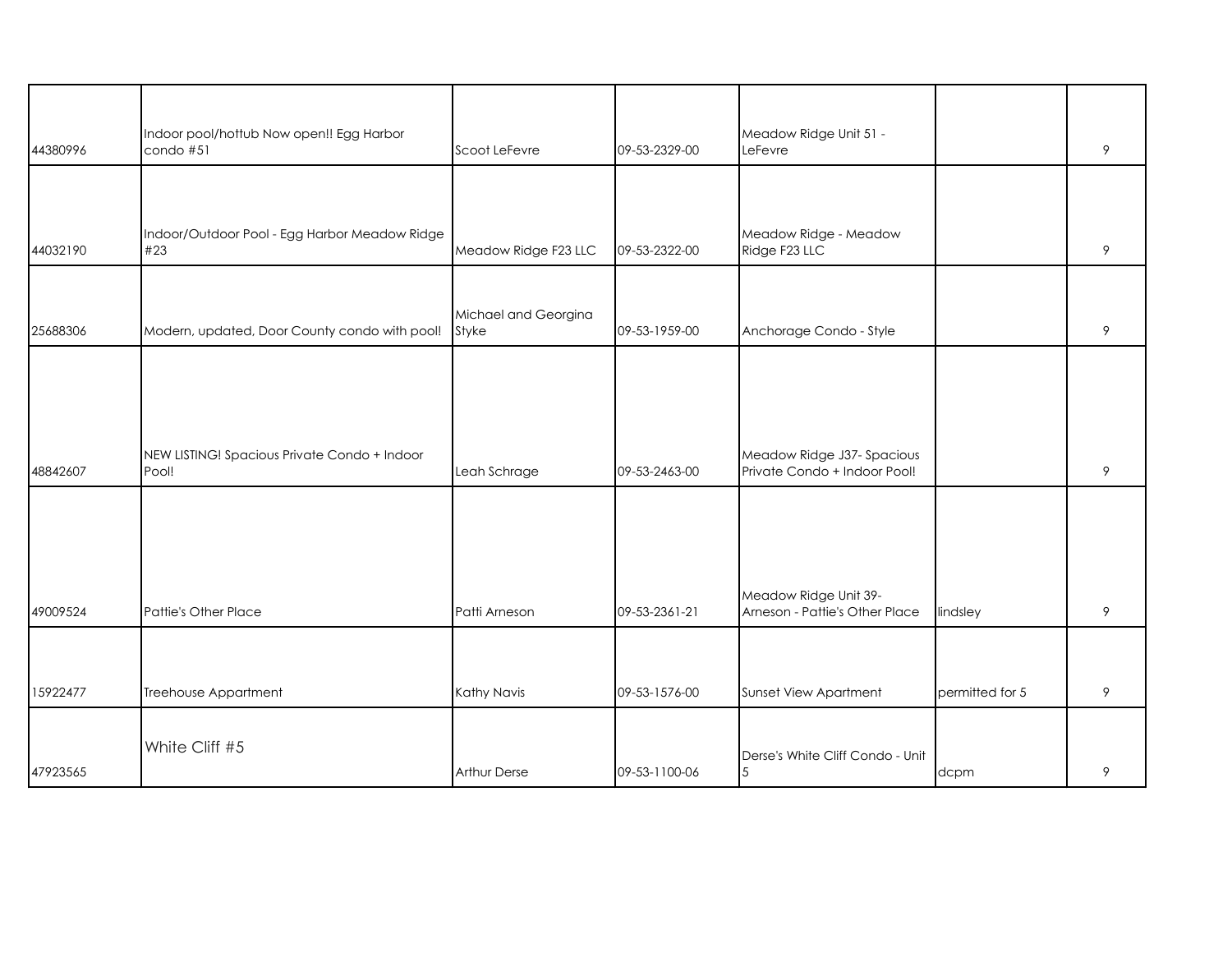| 50942159 | *NEW LISTING*New Remodel* Great location on<br>the Bay! | WJW Legacy Property LLC 09-56-2539-07 |               | On Door County Time                             |                 | 9 |
|----------|---------------------------------------------------------|---------------------------------------|---------------|-------------------------------------------------|-----------------|---|
| 22846687 | <b>Bay Tree Loft</b>                                    | <b>Jill Sommers</b>                   | 09-56-1839-00 | <b>Bay Tree Loft</b>                            |                 | 9 |
|          |                                                         |                                       |               |                                                 |                 |   |
| 42581351 | Carla's House Egg Harbor                                | <b>Bob Dickson</b>                    | 09-56-1453-00 | Falun House-Bluffside - Carla's<br>House        |                 | 9 |
|          |                                                         |                                       |               |                                                 |                 |   |
| 43893210 | Door County Cottage Retreat, Walk to Beach &<br>Town    | Country Cottage<br>Properties LLC     | 09-56-2312-00 | Door County Cottage Retreat<br>of Egg Harbor    |                 | 9 |
|          |                                                         |                                       |               |                                                 |                 |   |
| 28027474 | Door County Designer Cottage, wooded yard by<br>beach   | Shawn and Sonny<br>Hennessy           | 09-56-2010-00 | Cottage - Hennessy                              |                 | 9 |
|          |                                                         |                                       |               |                                                 |                 |   |
|          |                                                         |                                       |               |                                                 |                 |   |
| 34708260 | Door County Retreat, Sunset Views, Egg Harbor           | Mark and Elizabeth<br>Sternig         | 09-56-2146-00 | Door County Retreat-Sunset<br>Views- Egg Harbor |                 | 9 |
|          |                                                         |                                       |               |                                                 |                 |   |
| 13812976 | Egg Harbor Bluffwood House                              | Claire & Frank Murphy                 | 09-56-1232-00 | <b>Blluffwood House</b>                         |                 | 9 |
| 20360386 | Egg Harbor Hideaway                                     | RME Holdings - Robert<br>Esposito     | 09-56-1780-00 | Egg Harbor Hideaway                             | permitted for 2 | 9 |
|          |                                                         |                                       |               |                                                 |                 |   |
| 13589290 | Egg Harbor Log Cabin                                    | Karen Berndt                          | 09-56-1646-00 | Egg Harbor Log Cabin                            |                 | 9 |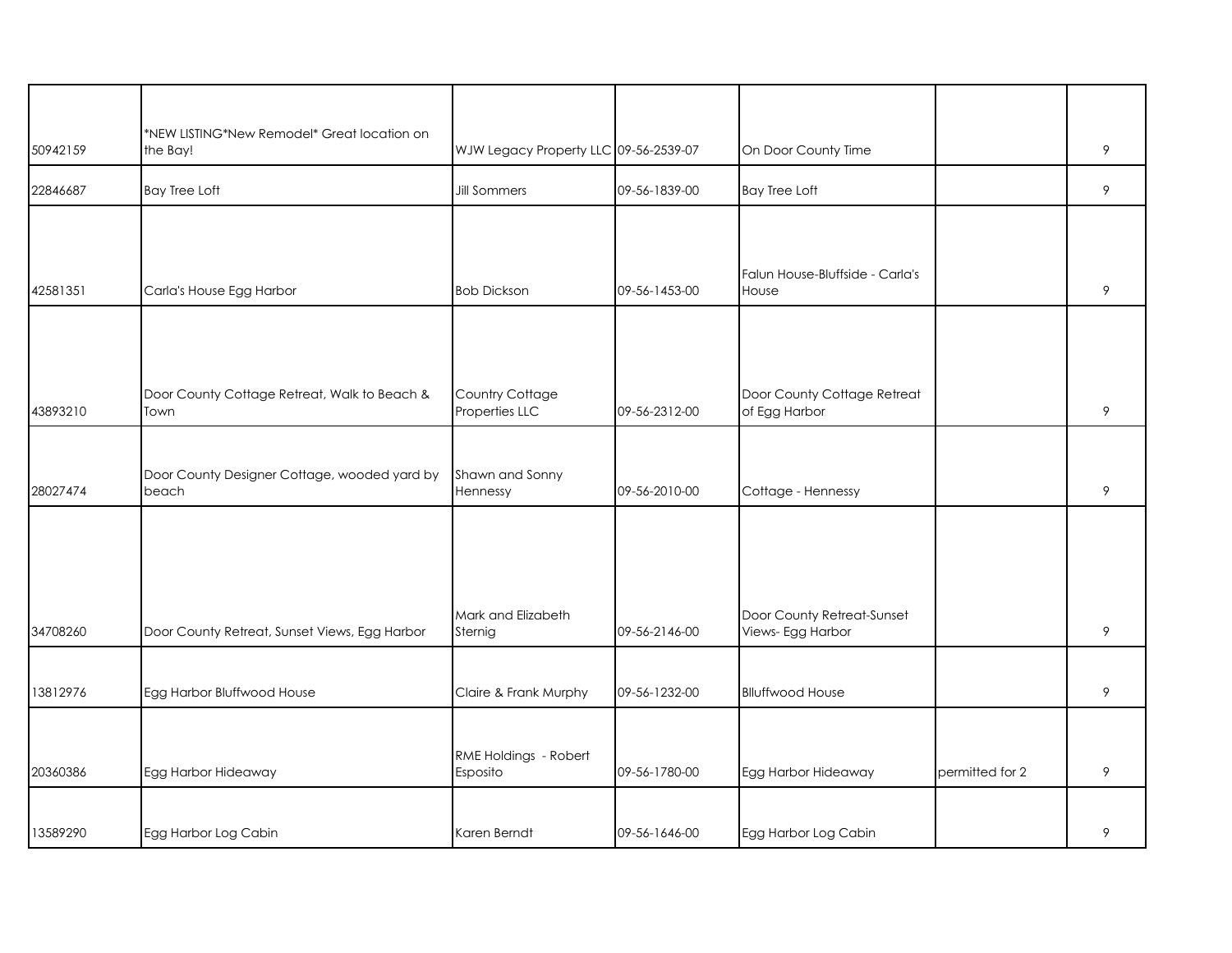| 20975595  | Egg Harbor waterfront 4 bedroom ~ incredible<br>views | Mary Zeller                       | 09-56-1882-00 | Point Beach Home       |                                      | 9 |
|-----------|-------------------------------------------------------|-----------------------------------|---------------|------------------------|--------------------------------------|---|
| 50590633? | Flats on Church Street - #201                         |                                   |               |                        |                                      |   |
| 50590635  | Flats on Church Street - #202                         |                                   |               |                        |                                      |   |
|           |                                                       |                                   |               |                        |                                      |   |
| 22280403  | Lighthouse Place                                      | Frank & Claire Murphy             | 09-56-1830-16 | Lighthouse Place       |                                      | 9 |
| 27360482  | Modern Craftsman Home and Hideaway                    | RME Holdings - Robert<br>Esposito | 09-56-1780-00 | Egg Harbor Hideaway    | permitted for 2-<br>combined listing | 9 |
| 22446412  | Modern Craftsman Home in Egg Harbor                   | RME Holdings - Robert<br>Esposito | 09-56-1780-00 | Egg Harbor Hideaway    | permitted for 2                      | 9 |
|           |                                                       |                                   |               |                        |                                      |   |
| 31711362  | Modern Flat Egg Harbor - #101                         | Egg Bnb LLC                       | 09-56-2071-00 | Flats on Church Street | permitted for 4                      | 9 |
| 32686901  | Modern Flat Egg Harbor - #102                         | Egg Bnb LLC                       | 09-56-2071-00 | Flats on Church Street | permitted for 4                      | 9 |
| 32687171  | Modern Flat Egg Harbor - #103                         | Egg Bnb LLC                       | 09-56-2071-00 | Flats on Church Street | permitted for 4                      | 9 |
|           |                                                       |                                   |               |                        |                                      |   |
| 33310719  | Modern Flat Egg Harbor - #104                         | Egg Bnb LLC                       | 09-56-2071-00 | Flats on Church Street | permitted for 4                      | 9 |
|           |                                                       |                                   |               |                        |                                      |   |
| 22163979  | On the Water Escape                                   | Jan & Craig Bilgen                | 09-55-0817-06 | On the Water Escape    | <b>DCPM</b>                          | 9 |
| 525258    | Quiaint Cozy A-Frame in Door County                   | Tim & Kristin Mahoney             | 09-56-1308-00 | Quaint Cozy A-Frame    |                                      | 9 |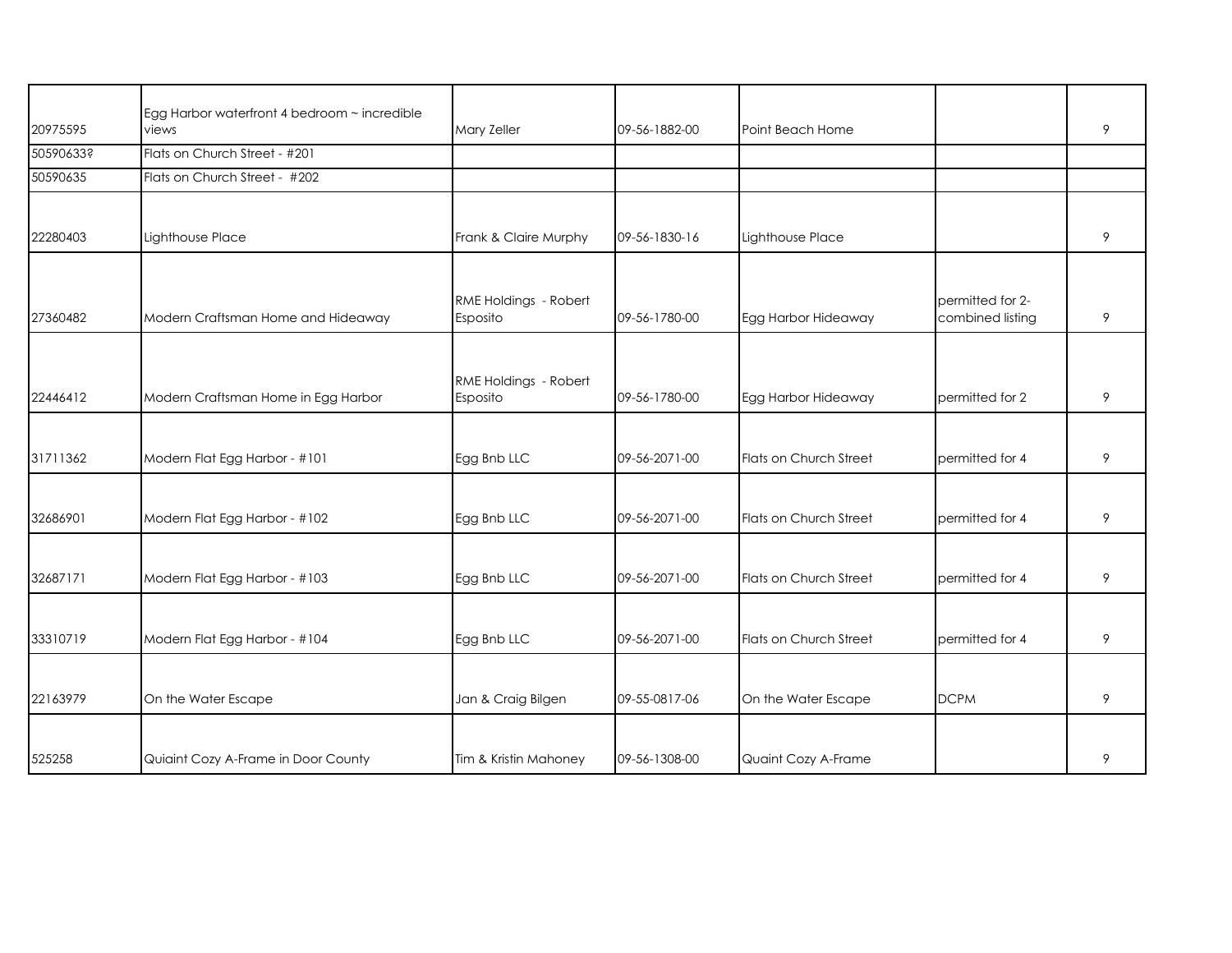| 49382838 | Roza White Cliff                                                                          | Scott Roza Trust /<br>Marguerite Roza Trust | 09-56-2422-06 | Roza Whitecliff Road                    |                 | 9               |
|----------|-------------------------------------------------------------------------------------------|---------------------------------------------|---------------|-----------------------------------------|-----------------|-----------------|
|          |                                                                                           |                                             |               |                                         | dcpm            |                 |
| 23697711 | Scenic Home in Egg Harbor                                                                 | Massoud Maleki                              | 09-56-1086-06 | Scenic Home in Egg Harbor               | <b>DCPM</b>     | 9               |
|          |                                                                                           |                                             |               |                                         |                 |                 |
|          |                                                                                           |                                             |               |                                         |                 |                 |
| 48830631 | Stone Cottage - Lower unit                                                                | Dennis Joski                                | 09-56-1434-00 | Joski- Egg Harbor - 7663 STH 42         |                 | 9               |
|          |                                                                                           |                                             |               |                                         |                 |                 |
| 48589149 | Stone Cottage - upper unit                                                                | Dennis Joski                                | 09-56-1434-00 | Joski- Egg Harbor - 7663 STH 42         |                 | 9               |
| 48258247 | The Heart of Town                                                                         | Jan Mills                                   | 09-56-2442-00 | The Heart of town                       |                 | 9               |
| 22339056 | White Cliff Cottage                                                                       | Michael & Dawn McCole 09-56-0894-06         |               | White Cliff Cottage                     | <b>DCPM</b>     | 9               |
|          |                                                                                           |                                             |               |                                         |                 |                 |
| 31743342 | Waterfront Studio with Private Beach in Ephraim #1 Evergreen Beachside, LLC 11-50-1479-00 |                                             |               | Evergreen Beachside Vacation<br>Rentals | permitted for 4 | 11              |
| 32305284 | Waterfront Studio with Private Beach in Ephraim #2 Evergreen Beachside, LLC 11-50-1479-00 |                                             |               | Evergreen Beachside Vacation<br>Rentals | permitted for 4 | $\overline{11}$ |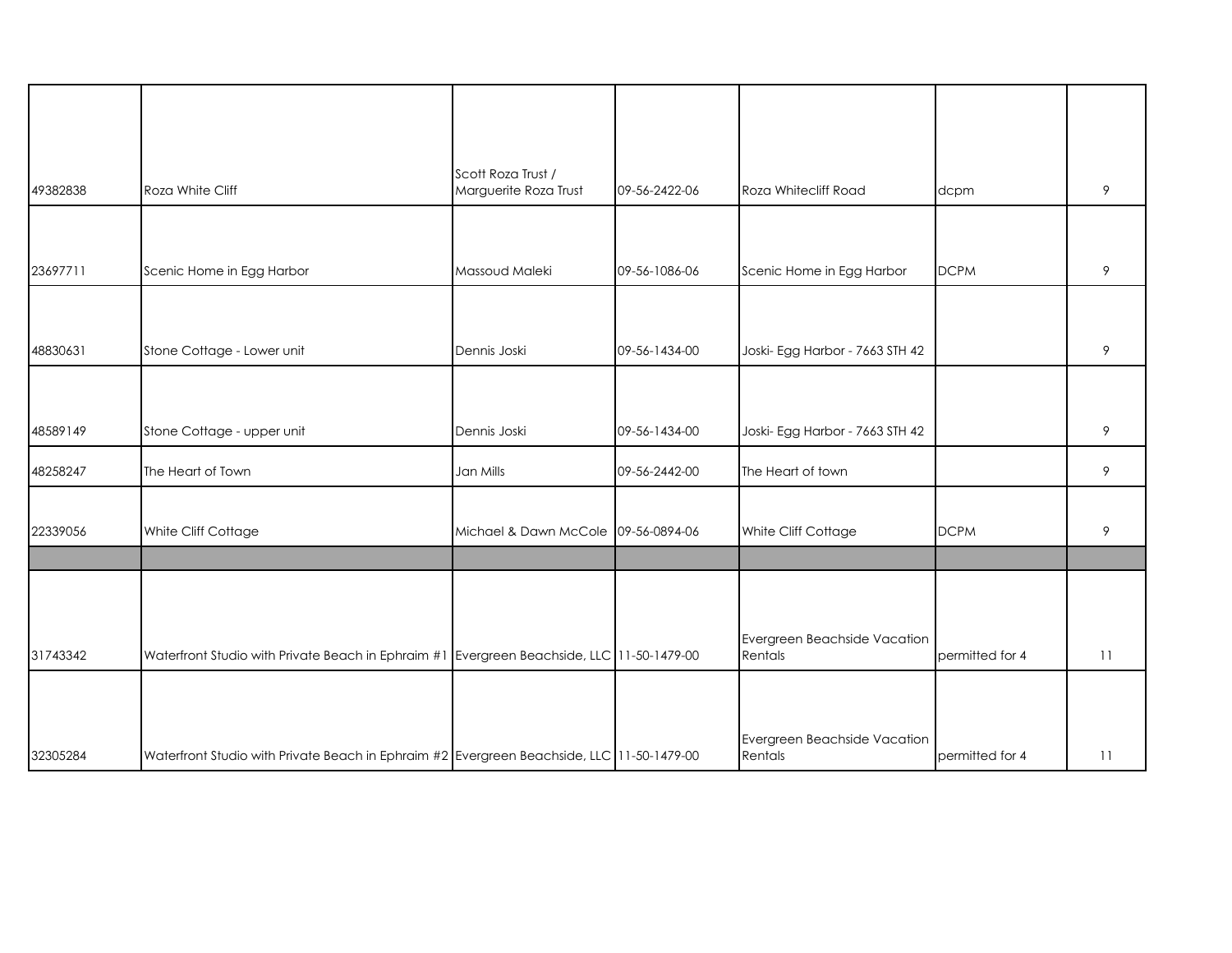| 32304716 | Waterfront Studio with Private Beach in Ephraim #3 Evergreen Beachside, LLC 11-50-1479-00 |                                              |               | Evergreen Beachside Vacation<br>Rentals | permitted for 4 | 11 |
|----------|-------------------------------------------------------------------------------------------|----------------------------------------------|---------------|-----------------------------------------|-----------------|----|
|          |                                                                                           |                                              |               |                                         |                 |    |
| 32305079 | Waterfront Studio with Private Beach in Ephraim #4 Evergreen Beachside, LLC 11-50-1479-00 |                                              |               | Evergreen Beachside Vacation<br>Rentals | permitted for 4 | 11 |
|          |                                                                                           |                                              |               |                                         |                 |    |
| 45623171 | 3 BR   Fireplace   Whirlpool   Near Water   # 201                                         | Ephraim Guest House<br>Condo Assn Inc        | 11-51-0061-00 | <b>Ephraim Guest House</b>              |                 | 11 |
|          |                                                                                           |                                              |               |                                         |                 |    |
| 45623420 | Ephraim Stay with a View - 2 Bedroom - Unit # 204                                         | Ephraim Guest House<br>Condo Assn Inc        | 11-51-0061-00 | <b>Ephraim Guest House</b>              |                 | 11 |
|          |                                                                                           |                                              |               |                                         |                 |    |
| 45623917 | Ephraim Stay with a View - 2 Bedroom - Unit # 402                                         | Ephraim Guest House<br>Condo Assn Inc        | 11-51-0061-00 | <b>Ephraim Guest House</b>              |                 | 11 |
|          |                                                                                           |                                              |               |                                         |                 |    |
| 45617779 | Ephraim Stay with a View - Unit # 103                                                     | <b>Ephraim Guest House</b><br>Condo Assn Inc | 11-51-0061-00 | <b>Ephraim Guest House</b>              |                 | 11 |
|          |                                                                                           |                                              |               |                                         |                 |    |
| 45616865 | Ephraim Unit with a View # 102                                                            | Ephraim Guest House<br>Condo Assn Inc        | 11-51-0061-00 | <b>Ephraim Guest House</b>              |                 | 11 |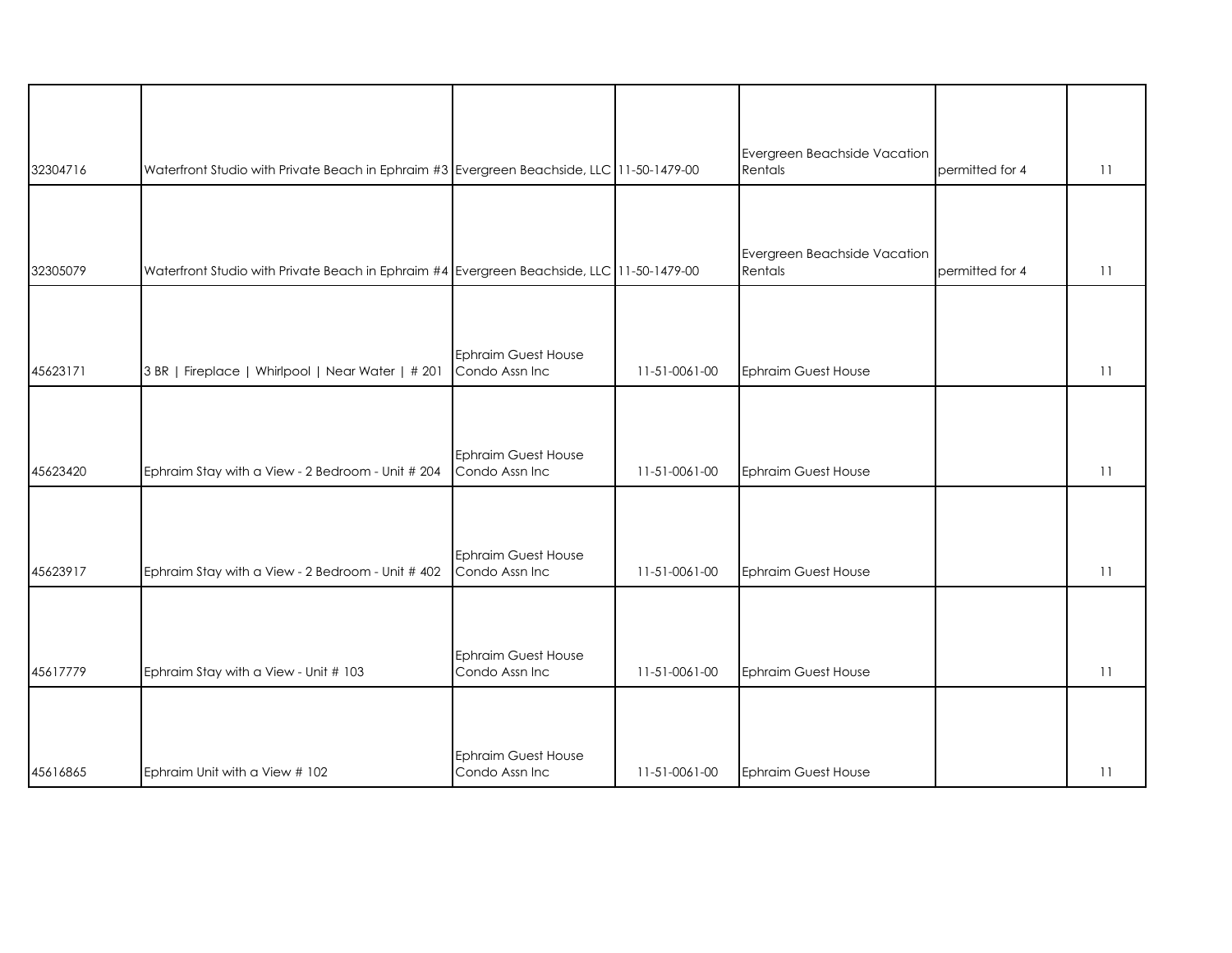| 45618489 | Outdoor Entrance   Ephraim Unit # 104                | <b>Ephraim Guest House</b><br>Condo Assn Inc | 11-51-0061-00 | <b>Ephraim Guest House</b>                                 |                            | 11 |
|----------|------------------------------------------------------|----------------------------------------------|---------------|------------------------------------------------------------|----------------------------|----|
|          |                                                      |                                              |               |                                                            |                            |    |
| 45618790 | Outdoor Entrance   Ephraim Unit # 301                | <b>Ephraim Guest House</b><br>Condo Assn Inc | 11-51-0061-00 | <b>Ephraim Guest House</b>                                 |                            | 11 |
| 44193811 | Bright • Updated • Clean Condo Near Water<br>Ephraim | <b>Ephraim Guest House</b><br>#302 LLC       | 11-53-2332-00 | Ephraim Guest House #302 LLC                               |                            | 11 |
| 43881653 | New Kitchen   Fireplace   Whirlpool Tub   Clean      | Laurel Ciohon and Chris<br>Janisse           | 11-53-2333-00 | Ephraim Condo #303                                         |                            | 11 |
| 26845266 | 'Butternut Cottage' in Central Door County!          | Deborah Eckert                               | 11-55-0680-00 | Park Place Cottages                                        | permitted for 5-<br>evovle | 11 |
|          |                                                      |                                              |               |                                                            |                            |    |
| 7746988  | #1 Peninsula Park and Island View                    | James Lindbloom                              | 11-56-1558-00 | Peninsula Park and Island View                             | permitted for 2            | 11 |
|          |                                                      |                                              |               |                                                            |                            |    |
| 7833318  | #2 Peninsula Park and Island View                    | James Lindbloom                              | 11-56-1558-00 | Peninsula Park and Island View                             | permitted for 2            | 11 |
|          |                                                      |                                              |               |                                                            |                            |    |
| 50110678 | **New Listing** Charming cottage in Ephraim, WI      | Matthew and Stephanie<br>Klein               | 11-56-2503-07 | <b>Captain's Quarters &amp;</b><br><b>Tuckaway Cottage</b> | Simple Life                | 11 |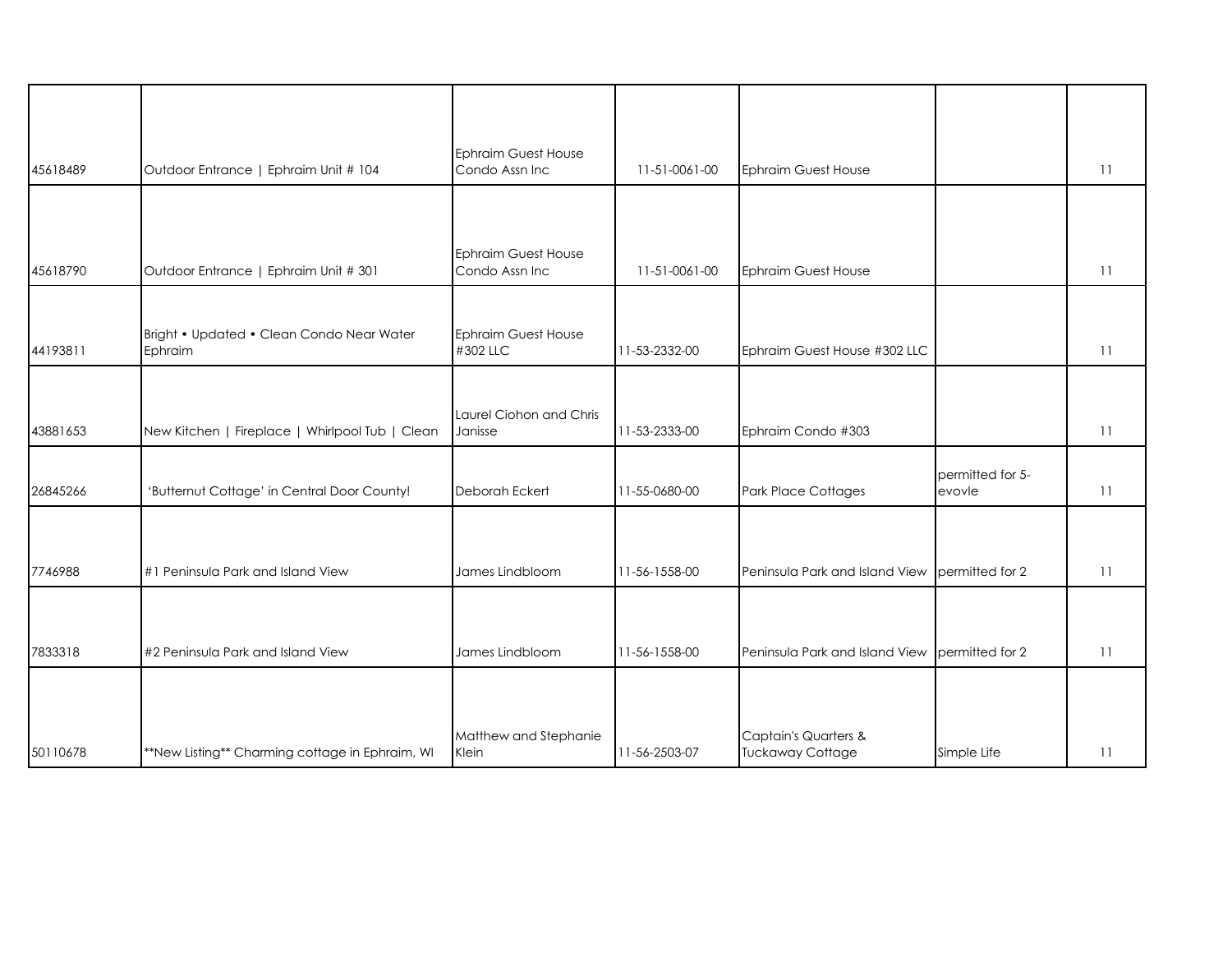| 50097125 | **NEW LISTING** Great location in Ephraim!                         | Matthew and Stephanie<br>Klein                   | 11-56-2503-07 | Captain's Quarters &<br><b>Tuckaway Cottage</b> | Simple Life                | 11 |
|----------|--------------------------------------------------------------------|--------------------------------------------------|---------------|-------------------------------------------------|----------------------------|----|
|          |                                                                    |                                                  |               |                                                 |                            |    |
| 49461386 | *NEW LISTING* *New Construction* Stunning<br>Getaway in Sister Bay | William and Elizabeth<br>Pflum                   | 11-56-2434-07 | Willowbury Estate                               |                            | 11 |
|          |                                                                    |                                                  |               |                                                 |                            |    |
| 26845402 | 'Pine Cottage' w/ Deck!                                            | Deborah Eckert                                   | 11-55-0680-00 | Park Place Cottages                             | permitted for 5            | 11 |
|          |                                                                    |                                                  |               |                                                 |                            |    |
| 42271180 | Adorable Pet Friendly Cottage in the Heart of<br>Ephraim!          | Terry and Kim Cassidy                            | 11-56-1574-07 | Cassidy's Cottages                              | permitted for 2            | 11 |
| 22163846 | <b>Bay View Cottage</b>                                            | Rick Wegman                                      | 11-56-1498-06 | <b>Bay View Cottage</b>                         | <b>DCPM</b>                | 11 |
| 31168096 | Big & Beautiful Ephraim Vacation House and<br>Gardens              | Colin Welford                                    | 11-56-2133-00 | <b>Green Gables</b>                             |                            | 11 |
|          |                                                                    |                                                  |               |                                                 |                            |    |
| 35809467 | Binkhaven - A Norwegian Fairytale                                  | Cathcart Holdings LLC -<br><b>Elliot Taillon</b> | 11-56-2028-00 | Binkhaven the Rosemailing<br>Cottage            |                            | 11 |
|          |                                                                    |                                                  |               |                                                 |                            |    |
| 20916442 | Boutique Home in Door County w/Eagle Harbor<br>Views!              | Carol S Corbett                                  | 11-56-1806-00 | Harbor View Ephraim - Corbett                   |                            | 11 |
|          |                                                                    |                                                  |               |                                                 |                            |    |
| 22163826 | Cedar Barn                                                         | Jennifer & Bjorn Larson                          | 11-56-1635-06 | Cedar Barn Rental                               | <b>DCPM</b>                | 11 |
| 26845261 | Cedar Cottage Duplex, Walk to Peninsula State<br>Park              | Deborah Eckert                                   | 11-55-0680-00 | <b>Park Place Cottages</b>                      | permitted for 5-<br>evovle | 11 |
|          |                                                                    |                                                  |               |                                                 |                            |    |
| 22337314 | Cedar Glen                                                         | John & Rachel Rothschild 11-55-0758-06           |               | Cedar Glen                                      | <b>DCPM</b>                | 11 |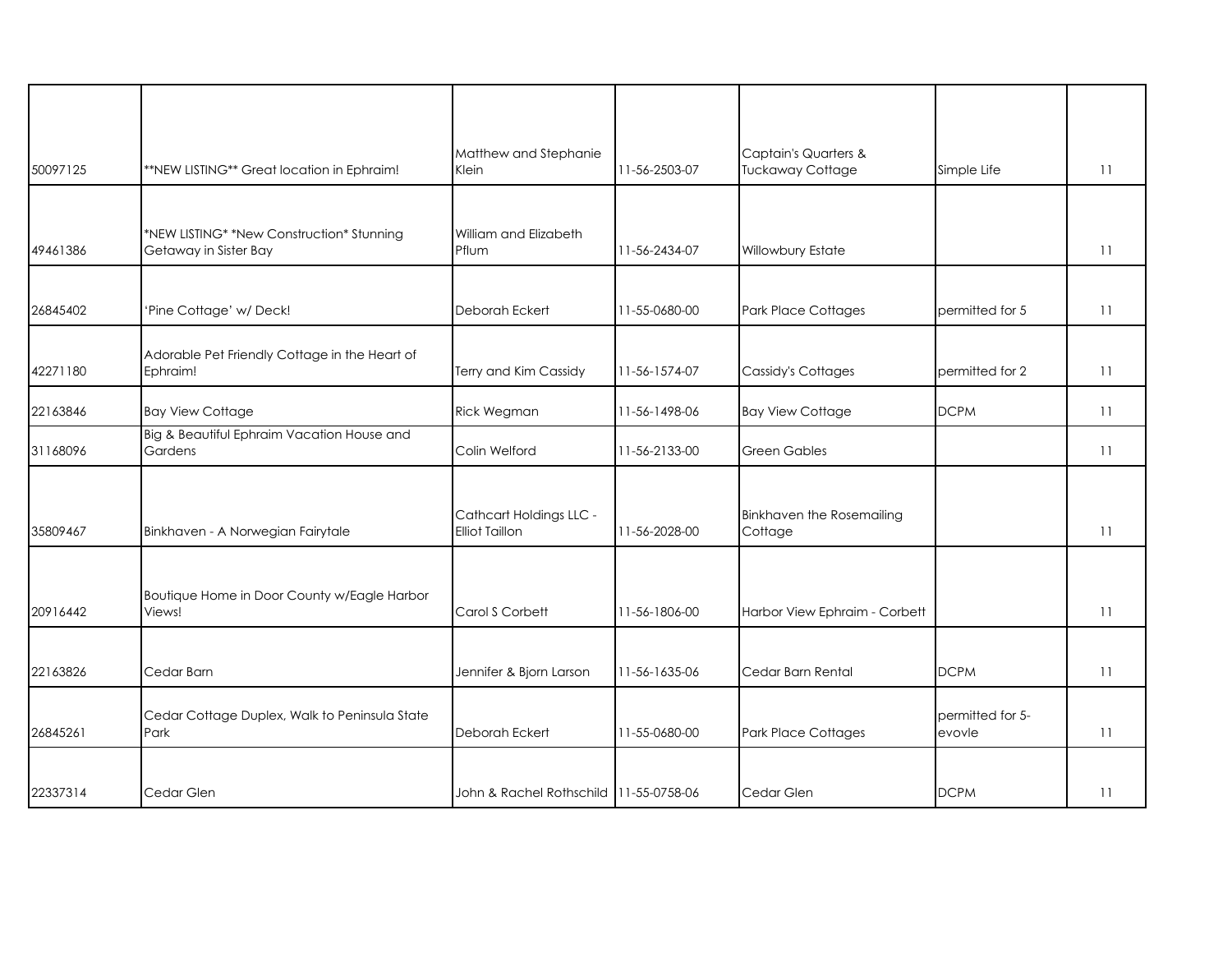|          |                                                                | Koko LLC - Matt and          |               |                                                          |                            |    |
|----------|----------------------------------------------------------------|------------------------------|---------------|----------------------------------------------------------|----------------------------|----|
| 49245510 | Cedar Street Cottage Ephraim 500' from the Water Susie Cottick |                              | 11-56-2490-00 | Cedar St Cottage                                         | dup listing                | 11 |
|          |                                                                |                              |               |                                                          |                            |    |
| 24993392 | Cedar Street Cottage Ephraim 500' from the Water Susie Cottick | Koko LLC - Matt and          | 11-56-2490-00 | Cedar St Cottage                                         |                            | 11 |
| 26845401 | Cherry Cottage' - Steps to Peninsula State Park!               | Deborah Eckert               | 11-55-0680-00 | <b>Park Place Cottages</b>                               | permitted for 5-<br>evovle | 11 |
| 22339193 | Coral Hill Cottage                                             | Leslee and Morrie<br>Goldman | 11-56-1258-06 | Coral Hill Cottage                                       | <b>DCPM</b>                | 11 |
| 22163862 | Cottage on Townline                                            | Roy Elquist                  | 11-56-1069-06 | Townline                                                 | <b>DCPM</b>                | 11 |
|          |                                                                |                              |               |                                                          |                            |    |
| 36116048 | Cozy Cottage North @Ephraim Beach                              | Daryl Larson                 | 11-56-2288-00 | <b>Ephraim Village Cottages</b>                          |                            | 11 |
| 36114162 | Cozy Cottage South @Ephraim Beach                              | Daryl Larson                 | 11-56-2288-00 | <b>Ephraim Village Cottages</b>                          |                            | 11 |
|          |                                                                |                              |               |                                                          |                            |    |
|          |                                                                |                              |               |                                                          |                            |    |
| 51556399 | Door County Suite Nestled in Nature                            | Luke Robert Wilson           | 11-56-2459-00 | Door County Ephraim Home - 3<br>Suites Nestled in Nature |                            | 11 |
|          |                                                                |                              |               |                                                          |                            |    |
| 27084618 | Eagle Harbor Cottage Loft                                      | Meredith (Dee) Brestin       | 11-56-1988-00 | Eagle Harbor Cottage Loft                                |                            | 11 |
| 37902032 | Elegant Retreat in the Heart of Door County                    | Colin Welford                | 11-56-2133-00 | <b>Green Gables</b>                                      | permitted for 2            | 11 |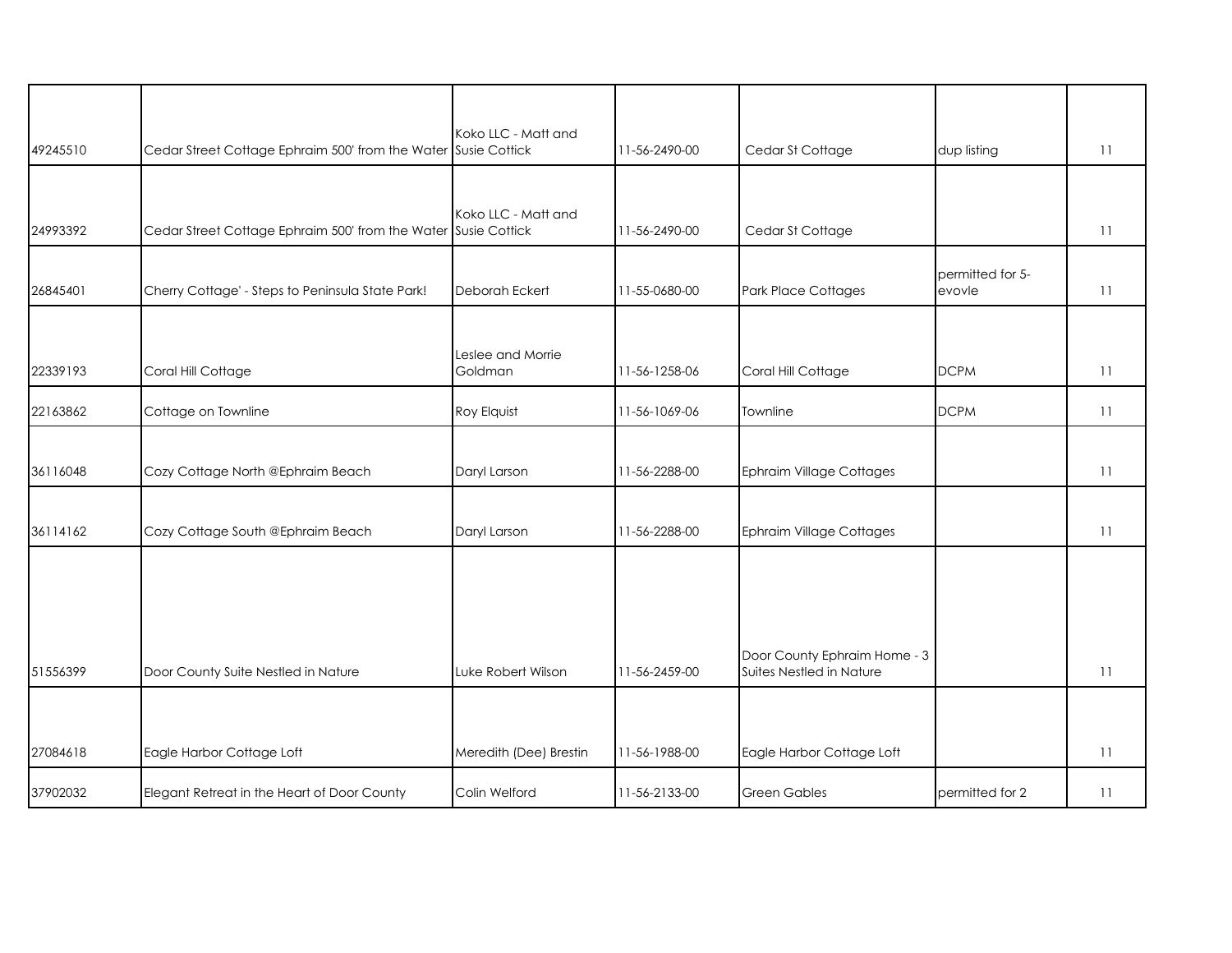| 35942416 | Ephraim Beach at Bayview (Lower Unit)                 | Daryl Larson                                 | 11-56-2288-00 | Ephraim Village Cottages        |                            | 11 |
|----------|-------------------------------------------------------|----------------------------------------------|---------------|---------------------------------|----------------------------|----|
|          |                                                       |                                              |               |                                 |                            |    |
| 35941818 | Ephraim Beach at Bayview (Upper Unit - Water<br>View) | Daryl Larson                                 | 11-56-2288-00 | <b>Ephraim Village Cottages</b> |                            | 11 |
|          |                                                       |                                              |               |                                 |                            |    |
| 40227752 | Ephraim Beach View Cottage                            | Stuart Chomeau BTC<br><b>HOLDINGS II LLC</b> | 11-56-1295-00 | <b>Beach View Cottage</b>       | no room tax<br>programming | 11 |
|          |                                                       |                                              |               |                                 |                            |    |
| 23698434 | Ephraim Boat House                                    | Robert and Nicole Collins 11-56-1708-06      |               | Ephraim Boat House              | <b>DCPM</b>                | 11 |
|          |                                                       |                                              |               |                                 |                            |    |
| 37971066 | Ephraim Home w/ Yard - Walk to Lake Michigan!         | Carol S Corbett                              | 11-56-1806-00 | Harbor View Ephraim - Corbett   |                            | 11 |
|          |                                                       |                                              |               |                                 |                            |    |
| 26892652 | Ephraim Home.                                         | David Vartanian                              | 11-56-1088-00 | Vartanian - 3235 Holand Rd      |                            | 11 |
|          |                                                       |                                              |               |                                 |                            |    |
|          |                                                       |                                              |               | Ephraim Stone Cottage and       |                            |    |
| 46356676 | Ephraim Stone Cottage and Cabin                       | <b>Brad Massey</b>                           | 11-56-2300-00 | Cabin                           |                            | 11 |
|          |                                                       |                                              |               |                                 |                            |    |
| 35916033 | Family Fun Cottage - Duplex (Left Side)               | Daryl Larson                                 | 11-56-2288-00 | <b>Ephraim Village Cottages</b> |                            | 11 |
| 35938228 | Family Fun Cottage North @Ephraim Beach               | Daryl Larson                                 | 11-56-2288-00 | <b>Ephraim Village Cottages</b> |                            | 11 |
|          |                                                       |                                              |               |                                 |                            |    |
| 34809243 | Great Value Big Families! Luxury in Çof Door!         | Brian & Amanda Jenkins                       | 11-56-1407-00 | Norra Skoggen                   |                            | 11 |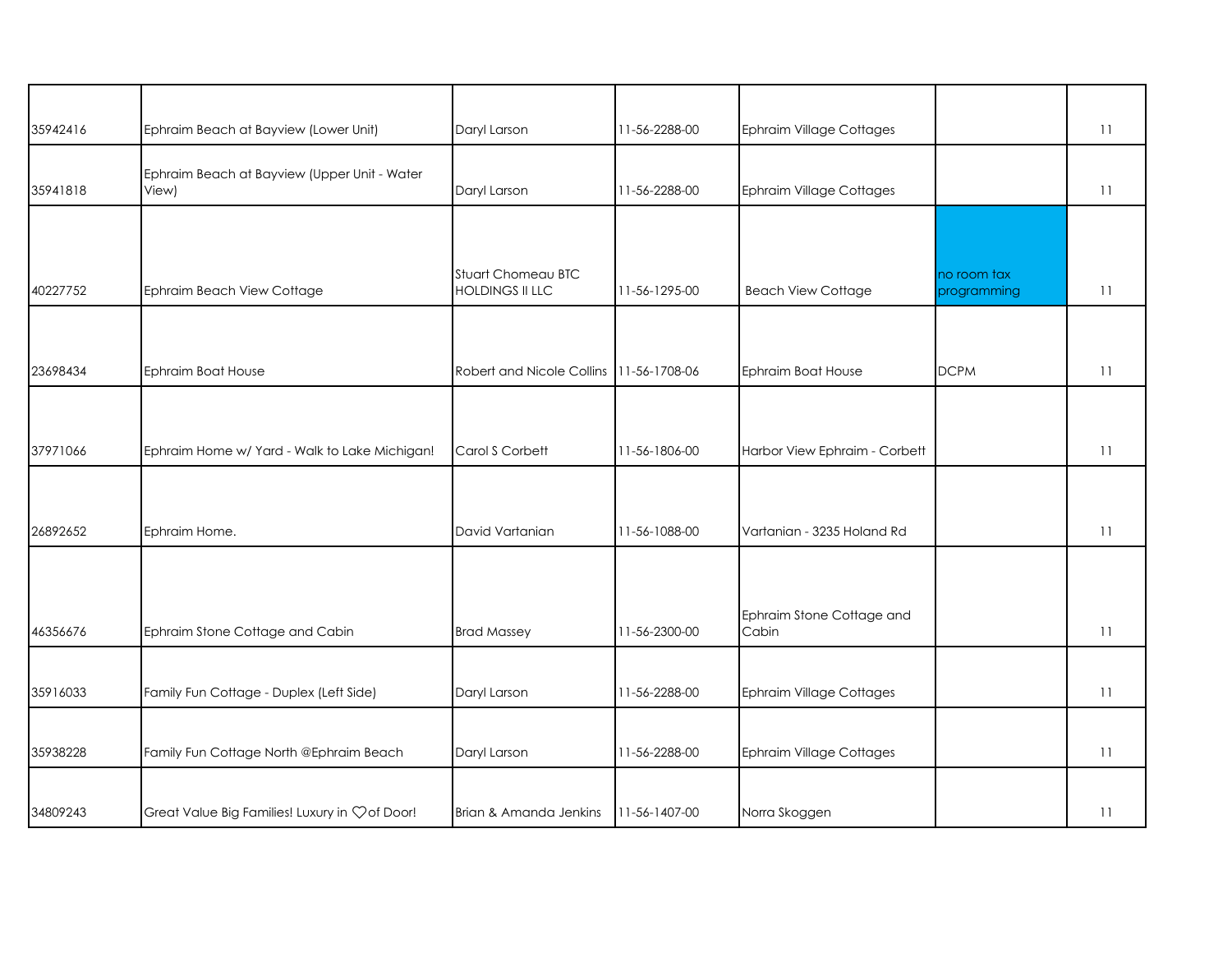| 22163884 | <b>Harbor House</b>                                                                                        | Windsor McCutcheon                                 | 11-56-1724-06 | Harbor House on North Shore     | <b>DCPM</b>     | 11 |
|----------|------------------------------------------------------------------------------------------------------------|----------------------------------------------------|---------------|---------------------------------|-----------------|----|
|          |                                                                                                            |                                                    |               |                                 |                 |    |
| 13769377 | Hollis House                                                                                               | Daniel & Lori Schwefel                             | 11-56-1659-00 | <b>Hollis House</b>             |                 | 11 |
|          |                                                                                                            |                                                    |               |                                 |                 |    |
| 43769613 | Meadow View I @Ephraim Beach                                                                               | Daryl Larson                                       | 11-56-2288-00 | Ephraim Village Cottages        |                 | 11 |
|          |                                                                                                            |                                                    |               |                                 |                 |    |
| 43939361 | Meadow View II @ Ephraim Beach                                                                             | Daryl Larson                                       | 11-56-2288-00 | <b>Ephraim Village Cottages</b> |                 | 11 |
|          |                                                                                                            |                                                    |               |                                 |                 |    |
| 44473578 | Meadow View III @ Ephraim Beach                                                                            | Daryl Larson                                       | 11-56-2288-00 | <b>Ephraim Village Cottages</b> |                 | 11 |
| 24052610 | Natures Window                                                                                             | <b>Bill Anderson</b>                               | 11-56-1958-00 | Natures Window                  |                 | 11 |
|          |                                                                                                            |                                                    |               |                                 |                 |    |
|          |                                                                                                            |                                                    |               |                                 |                 |    |
| 49630288 | New! Peaceful Family Getaway W/ Large Yard +<br>Deck! Walk to the beach and downtown Ephraim! Sachin Pawar | Punkaj Gupta and                                   | 11-56-2479-00 | Serenity on Spruce              |                 | 11 |
|          |                                                                                                            |                                                    |               |                                 |                 |    |
|          |                                                                                                            |                                                    |               |                                 |                 |    |
|          |                                                                                                            |                                                    |               |                                 |                 |    |
|          |                                                                                                            | Northwinds Holdings LLC-                           |               |                                 |                 |    |
| 22163929 | Northwind Cottage 1                                                                                        | Alison and Jon Beadell                             | 11-56-2392-06 | Northwind Cottages              | permitted for 3 | 11 |
|          |                                                                                                            |                                                    |               |                                 |                 |    |
|          |                                                                                                            |                                                    |               |                                 |                 |    |
|          |                                                                                                            |                                                    |               |                                 |                 |    |
| 22163935 | Northwind Cottage 2                                                                                        | Northwinds Holdings LLC-<br>Alison and Jon Beadell | 11-56-2392-06 | Northwind Cottages              | permitted for 3 | 11 |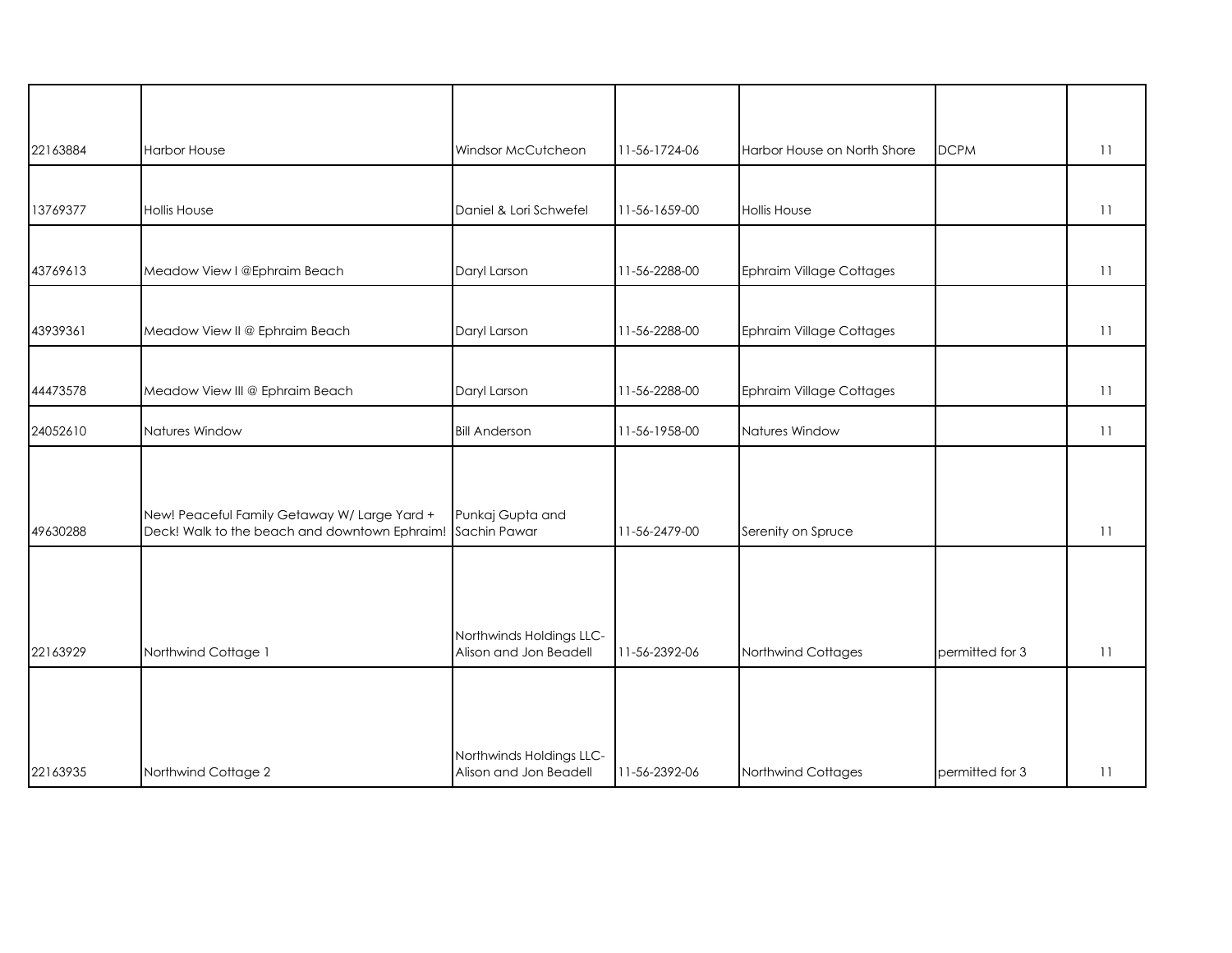| 22163987 | Park's Edge Lakeshore Home                                | Jacob and Greta Odders 11-56-1818-06 |               | Parks Edge Lakeshore Beach<br>House   | <b>DCPM</b>                | 11 |
|----------|-----------------------------------------------------------|--------------------------------------|---------------|---------------------------------------|----------------------------|----|
|          |                                                           |                                      |               |                                       |                            |    |
| 22750642 | Peaceful Sunny Studio in Perfect Central Location         | Laurel Ciohon                        | 11-56-1853-00 | Ephraim Modern Guesthouse -<br>Ciohon |                            | 11 |
|          |                                                           |                                      |               |                                       |                            |    |
| 15152902 | Peninsula Park and Island View - 3 bedroom house          | James Lindbloom                      | 11-56-1558-00 | Peninsula Park and Island View        | permitted for 2            | 11 |
| 42780411 | Quaint and Sunny - Steps from Ephraim Beach               | Daryl Larson                         | 11-56-2288-00 | <b>Ephraim Village Cottages</b>       |                            | 11 |
|          |                                                           |                                      |               |                                       |                            |    |
| 13549163 | Rustic Elegance                                           | Daniel & Laurel Simons               | 11-56-1656-00 | Elegant Home in Ephraim               |                            | 11 |
| 50638945 | Sundrift Cottage                                          | <b>Andrew Sampers</b>                | 11-56-2475-02 | Sundrift Cottage                      |                            | 11 |
| 26845264 | The Carriage House' Walk to Peninsula St Park             | Deborah Eckert                       | 11-55-0680-00 | Park Place Cottages                   | permitted for 5-<br>evovle | 11 |
|          |                                                           |                                      |               |                                       |                            |    |
| 35996063 | The Cedars Near Ephraim Beach                             | Daryl Larson                         | 11-56-2288-00 | Ephraim Village Cottages              |                            | 11 |
| 42268703 | Walk to Everything Ephraim has to Offer! Pet<br>Friendly! | Terry and Kim Cassidy                | 11-56-1574-07 | Cassidy's Cottages                    | permitted for 2            | 11 |
|          |                                                           |                                      |               |                                       |                            |    |
| 43449644 | Wee One Cottage Near Ephraim Beach                        | Daryl Larson                         | 11-56-2288-00 | <b>Ephraim Village Cottages</b>       |                            | 11 |
| 51463290 | Private Log Home w/in walking distance to<br>Ephraim      | Mark                                 |               |                                       |                            | 11 |
|          |                                                           |                                      |               |                                       |                            |    |
| 23629319 | <b>Fish Creek Retreat</b>                                 |                                      |               | 30+ days only                         |                            | 12 |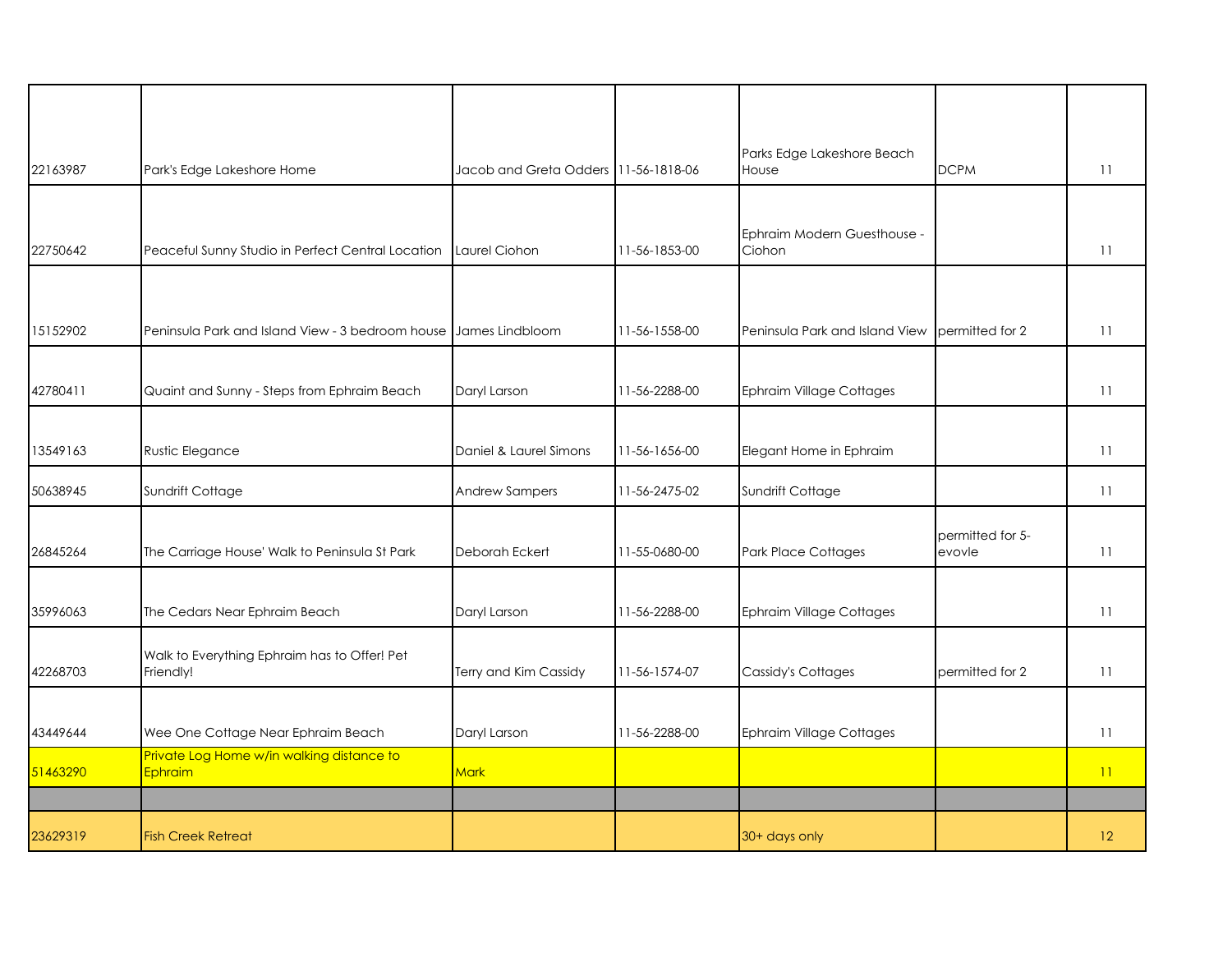| 35609837 | Blue Jay Cottage. Fish Creek access! Downtown | Carol Vande Walle | 12-50-0387-00 | Peninsula Park View                             |                                               | 12 |
|----------|-----------------------------------------------|-------------------|---------------|-------------------------------------------------|-----------------------------------------------|----|
| 35224872 | Chestnut Cottage at Peninsula Park-View       | Carol Vande Walle | 12-50-0387-00 | Peninsula Park View                             |                                               | 12 |
|          |                                               |                   |               |                                                 |                                               |    |
| 30904112 | Countryside Cottage 5                         | Sandra Solomon    | 12-50-1042-00 | Julies Park Café & Motel -<br>Countryside Motel | permitted for 40-                             | 12 |
| 30904456 | Countryside Cottage 6                         | Sandra Solomon    | 12-50-1042-00 | Julies Park Café & Motel -<br>Countryside Motel | permitted for 40                              | 12 |
| 30229308 | Countryside Cottage/Duplex Unit 7             | Sandra Solomon    | 12-50-1042-00 | Julies Park Café & Motel -<br>Countryside Motel | permitted for 40                              | 12 |
| 29003329 | Countryside Cottage/Duplex- Unit 8            | Sandra Solomon    | 12-50-1042-00 | Julies Park Café & Motel -<br>Countryside Motel | permitted for 40                              | 12 |
| 26007168 | Evergreen                                     | Carol Vande Walle | 12-50-0387-00 | Peninsula Park View                             |                                               | 12 |
| 48041223 | Garden King Suite at Peninsula Park View      | Carol Vande Walle | 12-50-0387-00 | Peninsula Park View                             |                                               | 12 |
| 22015884 | Julies Park Café Suite                        | Sandra Salomon    | 12-50-1042-00 | Julies Park Café and Motel                      | no room tax<br>programming on<br>this listing | 12 |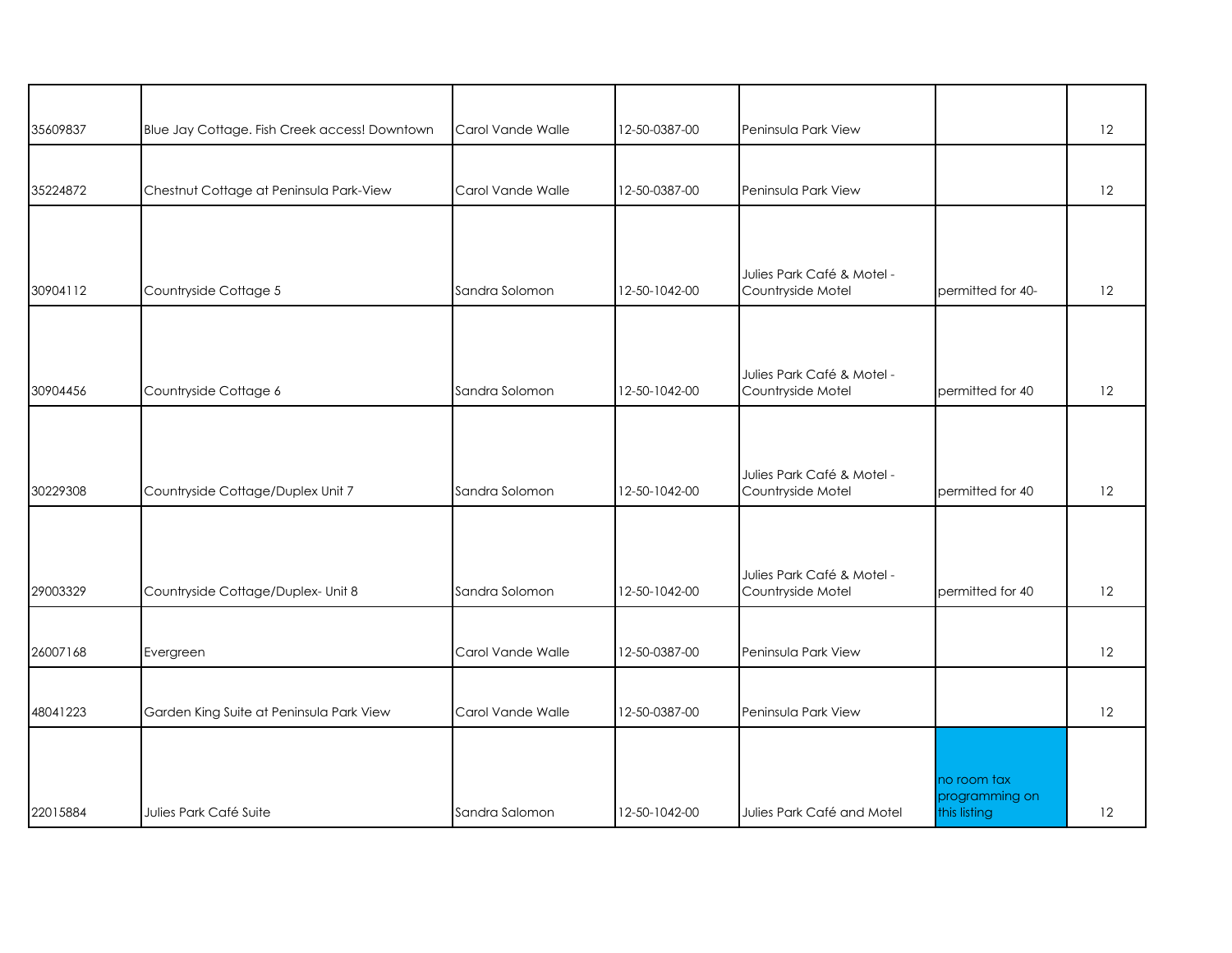| 41451594 | Lilac Cottage at Peninsula Park-View, NEW LISTING Carol Vande Walle |                   | 12-50-0387-00 | Peninsula Park View                             |                   | 12 |
|----------|---------------------------------------------------------------------|-------------------|---------------|-------------------------------------------------|-------------------|----|
|          |                                                                     |                   |               |                                                 |                   |    |
| 52334441 | Oriole Cottage. Fish Creek access! Downtown                         | Carol Vande Walle | 12-50-0387-00 | Peninsula Park View and<br><b>Robin's Nest</b>  |                   | 12 |
| 35514974 | Peninsula Parkview Sunset Meadow Whirlpool                          | Carol Vande Walle | 12-50-0387-00 | Peninsula Park View                             |                   | 12 |
| 50363233 | Single rm, quiet setting, minutes from everything!                  | Sandra Solomon    | 12-50-1042-00 | Julies Park Café & Motel -<br>Countryside Motel | permitted for 40  | 12 |
| 35515408 | Starling Cottage. Fish Creek access! downtown                       | Carol Vande Walle | 12-50-0387-00 | Peninsula Park View                             |                   | 12 |
| 48941506 | 1 Bedroom Suite in a World-Class Swedish Resort                     |                   |               |                                                 | Wholesaler        | 12 |
| 48604196 | All Season Resort in Wisconsin's Door County (1B)                   |                   |               |                                                 | Wholesaler        | 12 |
| 48138983 | All Season Resort in Wisconsin's Door County (2B)                   |                   |               |                                                 | Wholesaler        | 12 |
| 48697600 | Charming Wisconsin Resort 1 Bedroom Suite                           |                   |               |                                                 | Wholesaler        | 12 |
| 48698068 | Charming Wisconsin Resort 2 Bedroom Suite                           |                   |               |                                                 | <b>Wholesaler</b> | 12 |
| 48846402 | Charming Wisconsin Resort 2 Bedroom Suite                           |                   |               |                                                 | Wholesaler        | 12 |
| 48032380 | 1 Bedroom Suite in a World-Class Swedish Resort                     |                   |               |                                                 | Wholesaler        | 12 |
| 48870166 | All Season Resort in Wisconsin's Door County<br>(1B)                |                   |               |                                                 | <b>Wholesaler</b> | 12 |
| 48603938 | All Season Resort in Wisconsin's Door County (2B)                   |                   |               |                                                 | <b>Wholesaler</b> | 12 |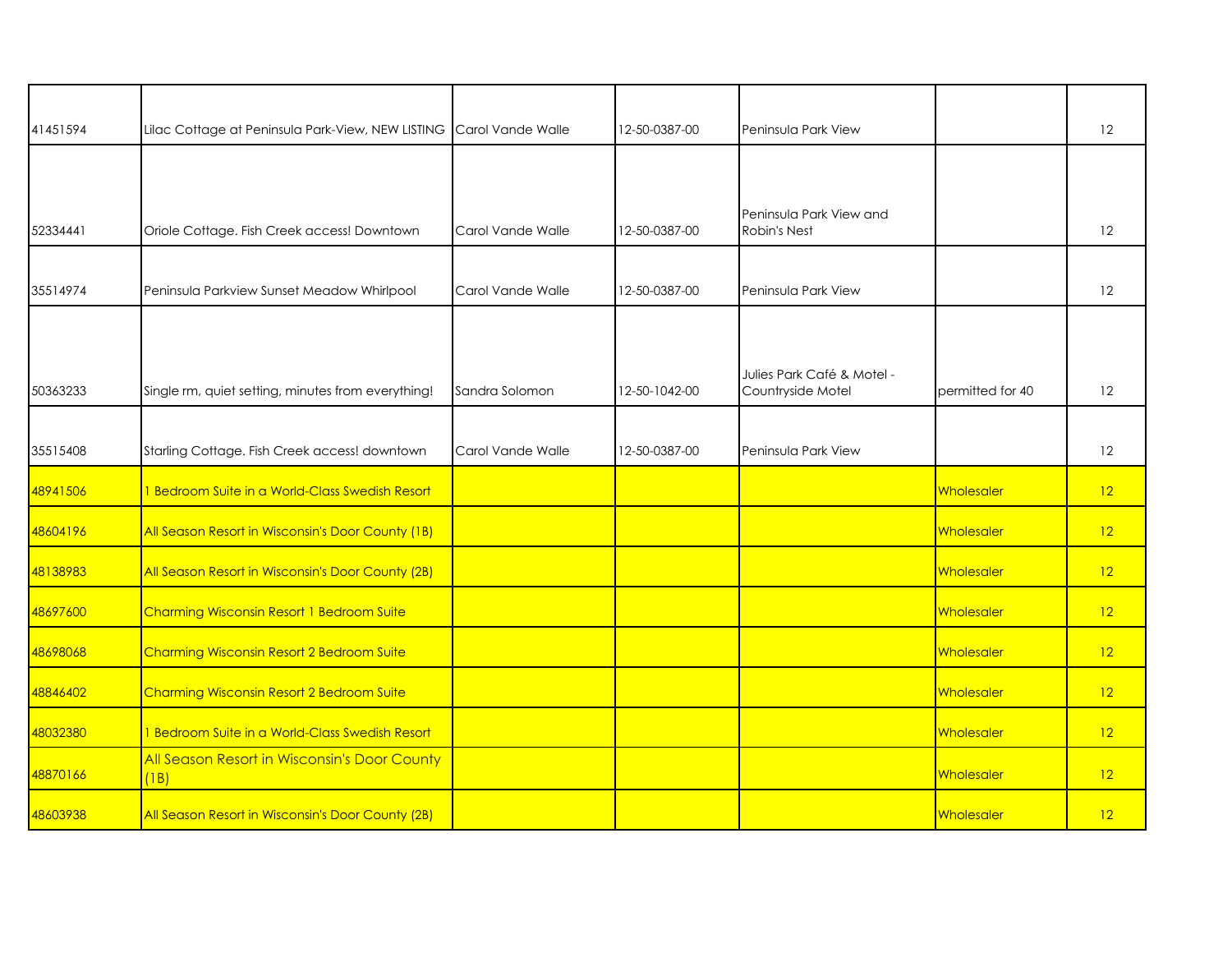| 48138990 | All Season Resort in Wisconsin's Door County (2B)                        |                                         |               |                     | Wholesaler                 | 12 |
|----------|--------------------------------------------------------------------------|-----------------------------------------|---------------|---------------------|----------------------------|----|
| 23008138 | <b>Fish Creek Country Resort - I Bedroom Suites</b>                      |                                         |               |                     | Wholesaler                 | 12 |
| 23709001 | <b>Get Away at Fish Creek</b>                                            |                                         |               |                     | <b>Wholesaler</b>          | 12 |
| 49362957 | Stunning 3800 square unit with great viiews                              | Greg Hummel                             | 12-53-2525-00 | Varmland Unit 1431  | no room tax<br>programming | 12 |
| 36825938 | Double room-Ensuite-Standard-Deluxe Room 7                               | William Tressler                        | 12-52-0174-00 | Whistling Swan      | permitted for 7            | 12 |
| 36825808 | Double room-Ensuite-Standard-Room 1                                      | <b>William Tressler</b>                 | 12-52-0174-00 | Whistling Swan      | permitted for 7            | 12 |
| 36825836 | Double room-Ensuite-Standard-Room 2                                      | <b>William Tressler</b>                 | 12-52-0174-00 | Whistling Swan      | permitted for 7            | 12 |
| 36825887 | Double room-Ensuite-Standard-Room 4                                      | <b>William Tressler</b>                 | 12-52-0174-00 | Whistling Swan      | permitted for 7            | 12 |
| 36825919 | Double room-Ensuite-Standard-Room 6                                      | <b>William Tressler</b>                 | 12-52-0174-00 | Whistling Swan      | permitted for 7            | 12 |
| 36825858 | Double room-Ensuite-Standard-Suite 3                                     | William Tressler                        | 12-52-0174-00 | Whistling Swan      | permitted for 7            | 12 |
| 36825902 | Double room-Ensuite-Standard-Suite 5                                     | <b>William Tressler</b>                 | 12-52-0174-00 | Whistling Swan      | permitted for 7            | 12 |
| 47937953 | "Little Yellow Cottage"-Downtown Fish Creek with<br>POOL/Kayak/Bike/Fish | <b>Tony Goebel</b>                      | 12-53-2401-00 | Yellow Cottage, The |                            | 12 |
| 40223988 | Brook Point #4, in the heart of Fish Creek!                              | SMC Door County, LLC-<br>Stuart Chomeau | 12-53-0626-00 | Brookpoint #4       | Douglas                    | 12 |
| 29654419 | Condo in Fish Creek by Peninsula State Park (A7)                         | Evergreen Hill Condo<br>Owners Assn     | 12-53-0357-00 | Evergreen Hill      | permitted for 15           | 12 |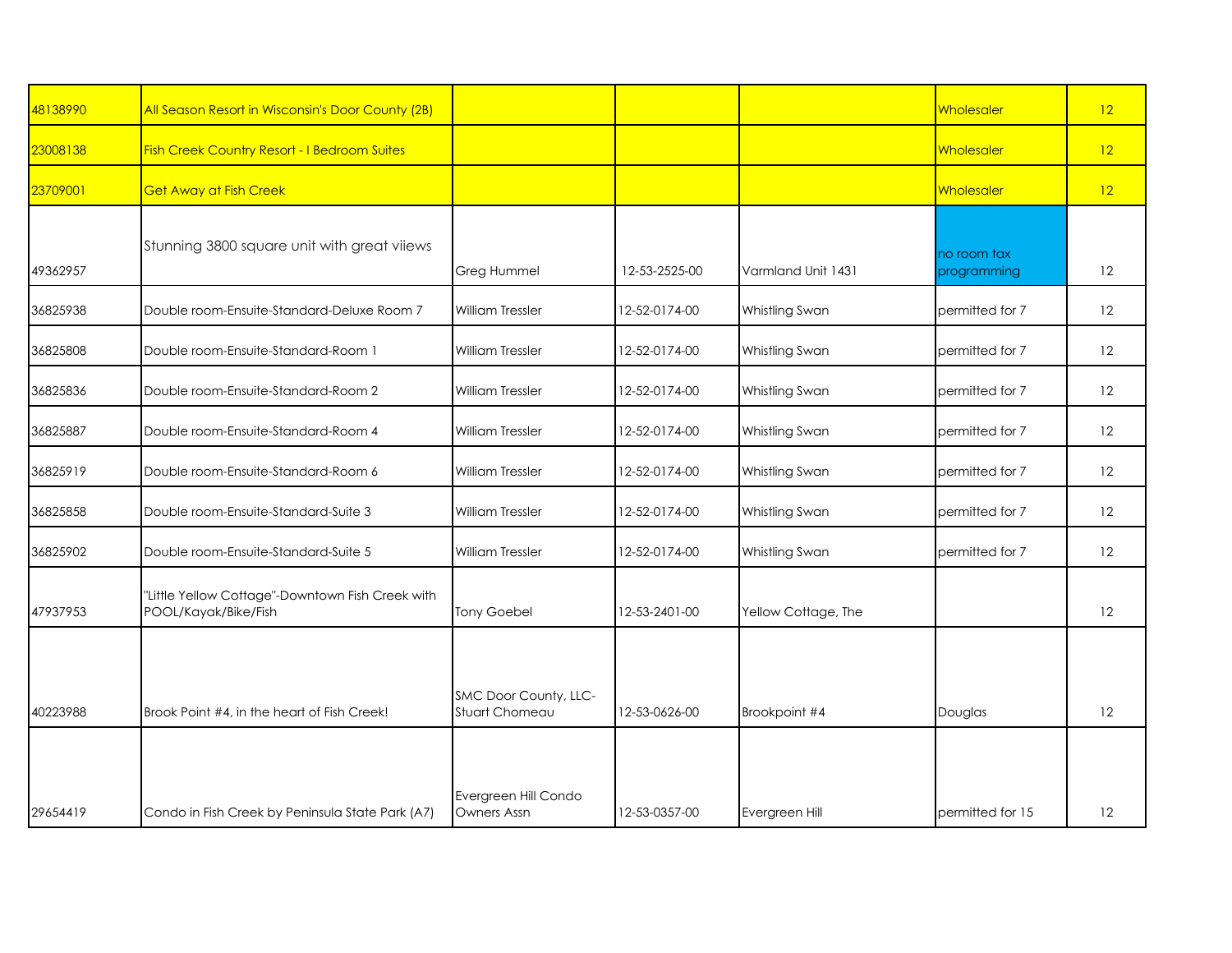| 50154634 | Cozy getaway                                          | Alecia Mandal                       | 12-53-2557-00 | 3726 Northhaven Dr #19002                   |                                  | 12 |
|----------|-------------------------------------------------------|-------------------------------------|---------------|---------------------------------------------|----------------------------------|----|
|          |                                                       |                                     |               |                                             |                                  |    |
|          |                                                       |                                     |               |                                             |                                  |    |
| 22268447 | Downtown Fish Creek with a View                       | <b>Stacey Berndt</b>                | 12-53-1855-00 | Downtown Fish Creek with a<br>View - Berndt |                                  | 12 |
|          |                                                       |                                     |               |                                             |                                  |    |
| 24189891 | Elegant Creekside Cottage (on Fish Creek)             | Patricia Culliton                   | 12-53-1890-00 | Creekside Cottage                           | incorrect room tax<br>progamming | 12 |
|          |                                                       |                                     |               |                                             |                                  |    |
| 46728157 | Evergreen Hill A Condo by Peninsula State Park        | Evergreen Hill Condo<br>Owners Assn | 12-53-0357-00 | Evergreen Hill                              | permitted for 15                 | 12 |
|          |                                                       |                                     |               |                                             |                                  |    |
| 46728528 | Evergreen Hill B Condo by Peninsula State Park        | Evergreen Hill Condo<br>Owners Assn | 12-53-0357-00 | Evergreen Hill                              | permitted for 15                 | 12 |
|          |                                                       |                                     |               |                                             |                                  |    |
| 29513544 | Evergreen Hill Condo B7 - By Peninsula State Park     | Evergreen Hill Condo<br>Owners Assn | 12-53-0357-00 | Evergreen Hill                              | permitted for 15                 | 12 |
|          |                                                       |                                     |               |                                             |                                  |    |
| 15634038 | Fish Creek Condo/Town Home at Brook Point,<br>Door Co | Karen Berndt                        | 12-53-1681-00 | Brook Point Condo #5- Berndt                | No room tax<br>programming       | 12 |
|          |                                                       |                                     |               |                                             |                                  |    |
| 20308419 | Luxury tri-Level Condo Downtown Fish Creek            | Jonathan Glapa                      | 12-53-1791-00 | Luxury Tri-Level Fish Creek -<br>Glapa      |                                  | 12 |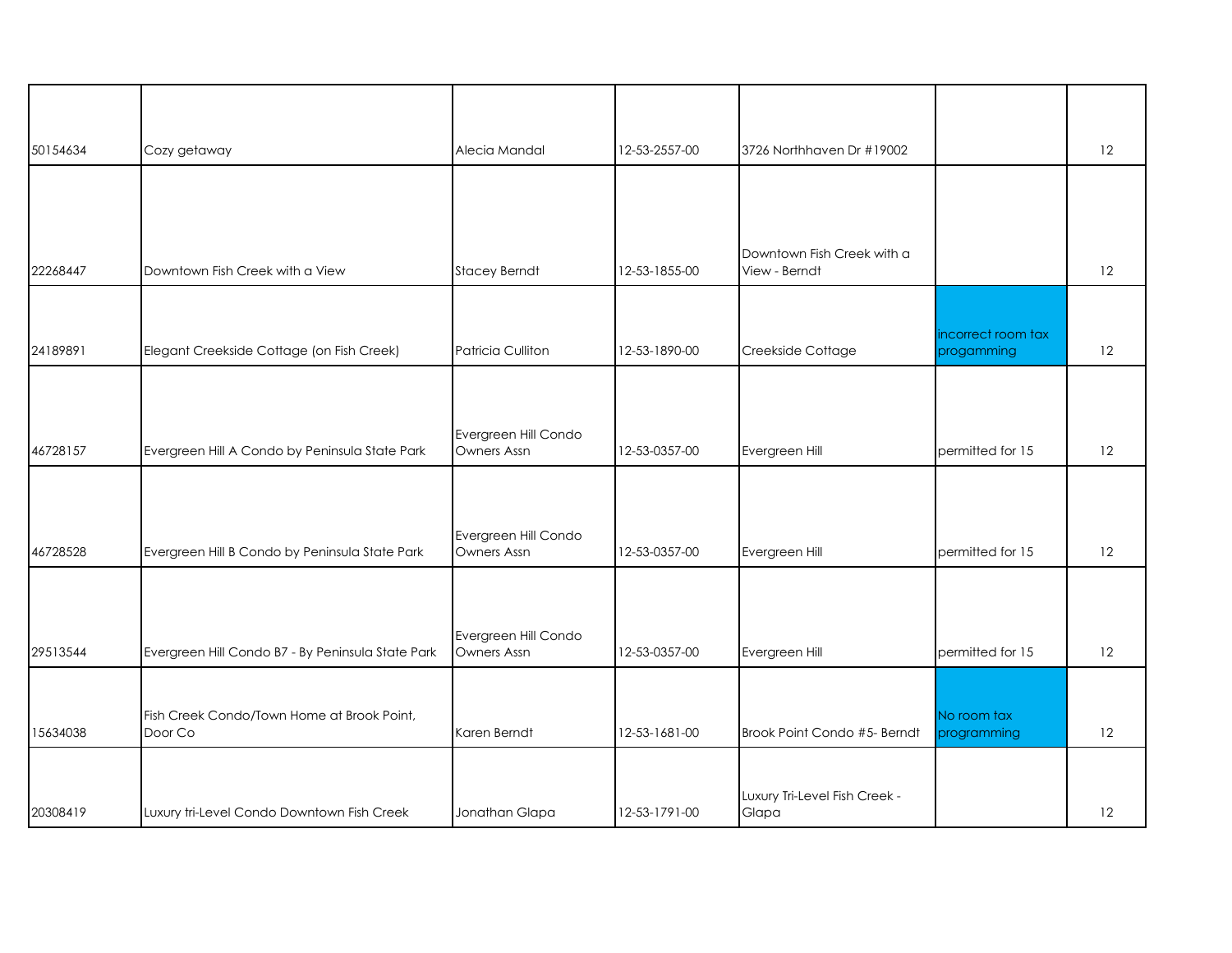| 5278540  | Irish Hospitality in Fish Creek WI                    | Megan O'Meara                          | 12-54-0685-00 | O'Meara's Cottage Loft                       |                            | 12 |
|----------|-------------------------------------------------------|----------------------------------------|---------------|----------------------------------------------|----------------------------|----|
|          |                                                       |                                        |               |                                              |                            |    |
| 51446641 | *New Construction!* Livin' the Dream in Fish Creek!   | Kristofer Hagman and<br>Amanda Deniger | 12-56-2523-07 | Livin' the Dream                             |                            | 12 |
|          |                                                       |                                        |               |                                              |                            |    |
| 23398401 | A Retreat Art Gallery Stay in Door County             | <b>Wendy Carpenter</b>                 | 12-56-1975-00 | A Retreat Art Gallery Stay in<br>Door County |                            | 12 |
| 44135893 | Apple Orchard House                                   | David Thorp                            | 12-56-2295-06 | Apple Orchard House                          | <b>DCPM</b>                | 12 |
| 32206576 | Artist's Retreat Luxury Home in Charming setting      | Paul and Katherine<br>Munck            | 12-56-1519-02 | An Artists Retreat                           | lundquist                  | 12 |
|          |                                                       |                                        |               |                                              |                            |    |
| 47935254 | Bedroom #1 in a spacious log home                     | Miriam Erickson Trust                  | 12-56-2427-00 | The Hermitage                                | no room tax<br>programming | 12 |
| 47552822 | Bedroom #2 in spacious log home                       | Miriam Erickson Trust                  | 12-56-2427-00 | The Hermitage                                | no room tax<br>programming | 12 |
| 26019754 | <b>Birch Bluff</b>                                    | Eleanor J Warntjes                     | 12-56-1845-02 | <b>Birch Bluff</b>                           | lundquist                  | 12 |
| 38599705 | Carraig Dale Cottage - A Peaceful Oasis               | <b>Carraig Cottages</b>                | 12-56-1276-09 | Carraig Dale                                 | carraig                    | 12 |
| 38600512 | Carraig Nua House- A luxurious Door County<br>Retreat | <b>Carraig Cottages</b>                | 12-56-1277-09 | Carraig Nua                                  | carraig                    | 12 |
| 1894636  | Cedar Creek Lodge II                                  | Michael Servais                        | 12-56-1357-00 | Cedar Creek Lodge #2                         |                            | 12 |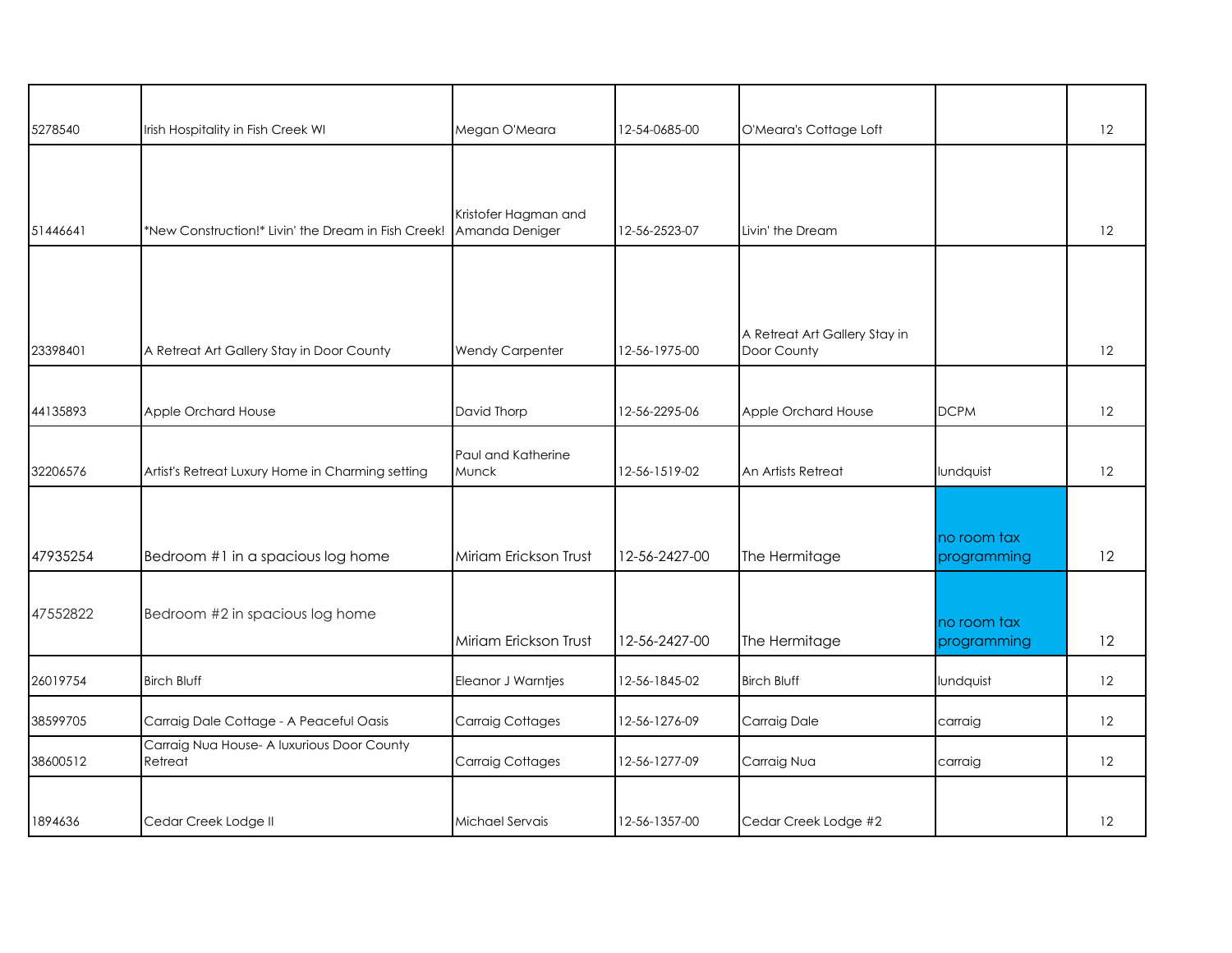|          | Cedarwood Vacation Home                                                    | Jay and Carla Marr         | 12-55-0778-00 | Cedarwood Marr                          |             | 12 |
|----------|----------------------------------------------------------------------------|----------------------------|---------------|-----------------------------------------|-------------|----|
| 13496429 |                                                                            |                            |               |                                         |             |    |
|          |                                                                            |                            |               |                                         |             |    |
| 49171190 | Cole's Country Cottage . In The Heart of Fish Creek Michael and Debra Cole |                            | 12-56-2480-00 | Cole's Country Cottage                  |             | 12 |
|          |                                                                            |                            |               |                                         |             |    |
| 35918147 | Cottage in the Creek-Centrally Located DoCo<br>Oasis                       | <b>Irish Stories LLC</b>   | 12-56-2077-00 | Centrally Located Fish Creek<br>Cottage |             | 12 |
|          |                                                                            |                            |               |                                         |             |    |
| 16497330 | COZY DC HOME RETREAT IN FISH CREEK, WI                                     | Steven Pachonphai          | 12-56-1692-00 | DC HOME Pachonphai                      |             | 12 |
| 35616070 | Cuckoo's Nest: Solitude & Nature Near Everything                           | Cuckoo's Nest LLC          | 12-56-2167-00 | Cuckoo's Nest                           |             | 12 |
|          |                                                                            |                            |               |                                         |             |    |
|          |                                                                            |                            |               |                                         |             |    |
|          |                                                                            | Tierney Home Rental LLC -  |               |                                         |             |    |
| 26021111 | Daisy Patch Retreat                                                        | Catharine Tierney          | 12-56-1798-02 | Tierney Home                            | lundquist   | 12 |
|          |                                                                            |                            |               |                                         |             |    |
| 22163833 | Eagle Harbor View                                                          | Nancy Claypool             | 12-56-1570-06 | Eagle Harbor View                       | <b>DCPM</b> | 12 |
|          |                                                                            |                            |               |                                         |             |    |
|          |                                                                            |                            |               |                                         | no room tax |    |
| 18941540 | <b>Ellmann House</b>                                                       | <b>Steve Ellmann</b>       | 12-56-0369-00 | Ellman House                            | programming | 12 |
|          |                                                                            |                            |               |                                         |             |    |
| 28431338 | Ephraim- Fish Creek Entire Home                                            | Maple Grove Cottage<br>LLC | 12-56-1330-00 | Maple Grove Cottage                     |             | 12 |
|          |                                                                            |                            |               |                                         |             |    |
| 36177607 | <b>Fish Creek Beach House</b>                                              | <b>Wickman LLC</b>         | 12-56-2142-06 | Fish Creek Beach House                  | <b>DCPM</b> | 12 |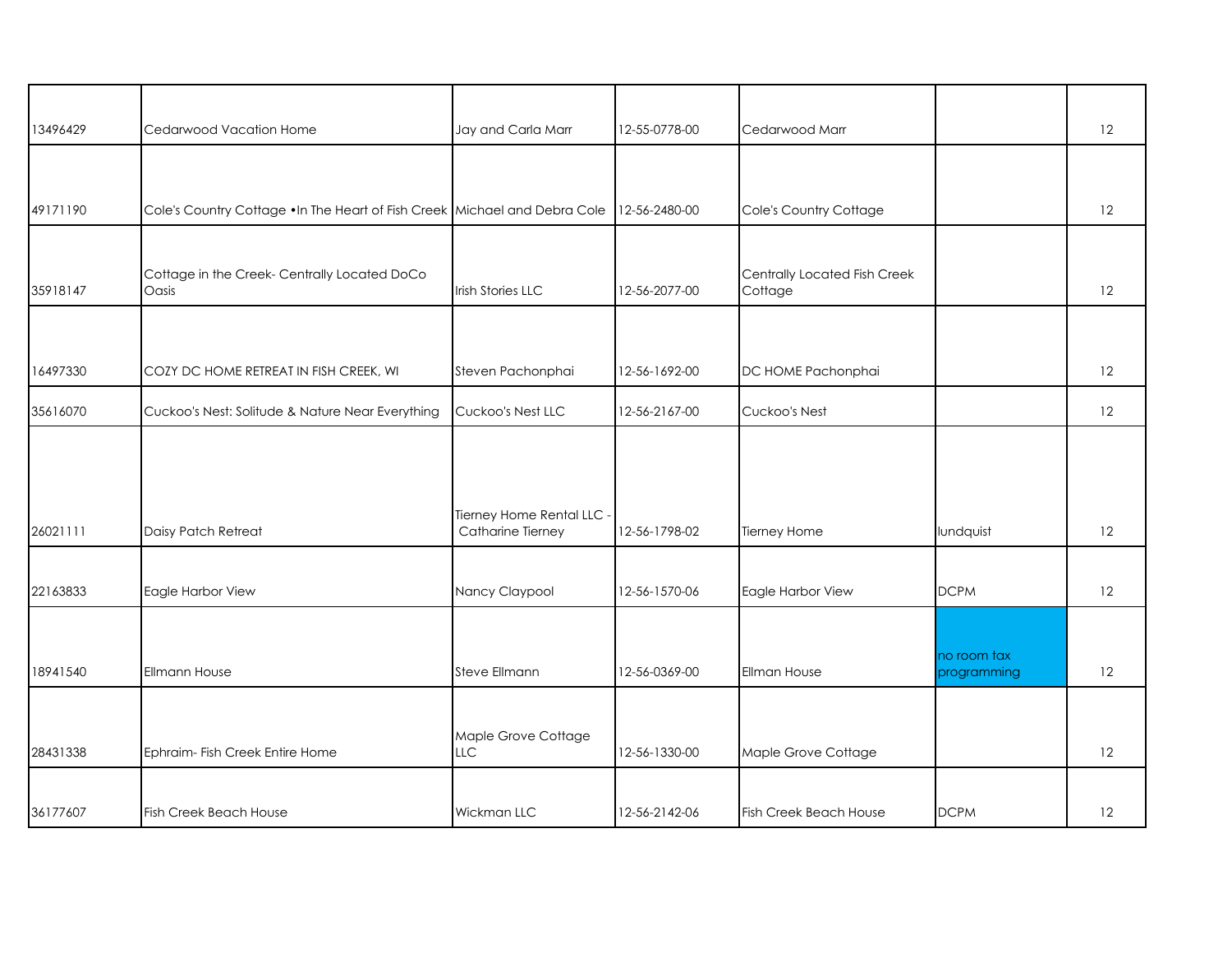| 36178650 | Fish Creek Road House                                              | Wickman LLC                 | 12-56-2141-06 | Road House, The - 4086 Main St DCPM    |             | 12 |
|----------|--------------------------------------------------------------------|-----------------------------|---------------|----------------------------------------|-------------|----|
|          |                                                                    |                             |               |                                        |             |    |
| 12964179 | Fish Creek, WI: Sweet log cabin & meditation paths Robin Bienemann |                             | 12-56-1665-00 | Sweet Log Cabin Bienneman              |             | 12 |
| 31948544 | Foxlea Guest House in Fish Creek                                   | <b>Rymar Properties LLC</b> | 12-56-2055-00 | Foxlea Farms                           |             | 12 |
|          |                                                                    |                             |               |                                        |             |    |
| 28693376 | Garden House                                                       | Marise Redman               | 12-56-2065-00 | Garden House - 9130 STH 42-<br>Redmann |             | 12 |
| 22163877 | Gibraltar House                                                    | Paul & Amy Devine           | 12-56-1439-06 | <b>Gibraltar House</b>                 | <b>DCPM</b> | 12 |
|          |                                                                    |                             |               |                                        |             |    |
| 26989763 | Homestead Park House                                               | <b>PDW Rentals LLC</b>      | 12-56-1801-00 | Park House                             |             | 12 |
| 35875588 | House on the Hill                                                  | <b>Brett Lecy</b>           | 12-56-2147-06 | Fish Creek Central Home                | <b>DCPM</b> | 12 |
| 34395537 | Kaye's Hideaway                                                    | Kaye's Hideaway             | 12-56-2054-00 | Paul Kaye                              |             | 12 |
|          |                                                                    |                             |               |                                        |             |    |
| 10015145 | Lawler Guest House - Blue                                          | Greg and Dan Lawler         | 12-56-1573-00 | Lawler Guest House Blue                |             | 12 |
|          |                                                                    |                             |               |                                        |             |    |
| 38405636 | Lawler Guest House - Green                                         | Greg and Dan Lawler         | 12-56-2218-00 | Lawler Guest House Green               |             | 12 |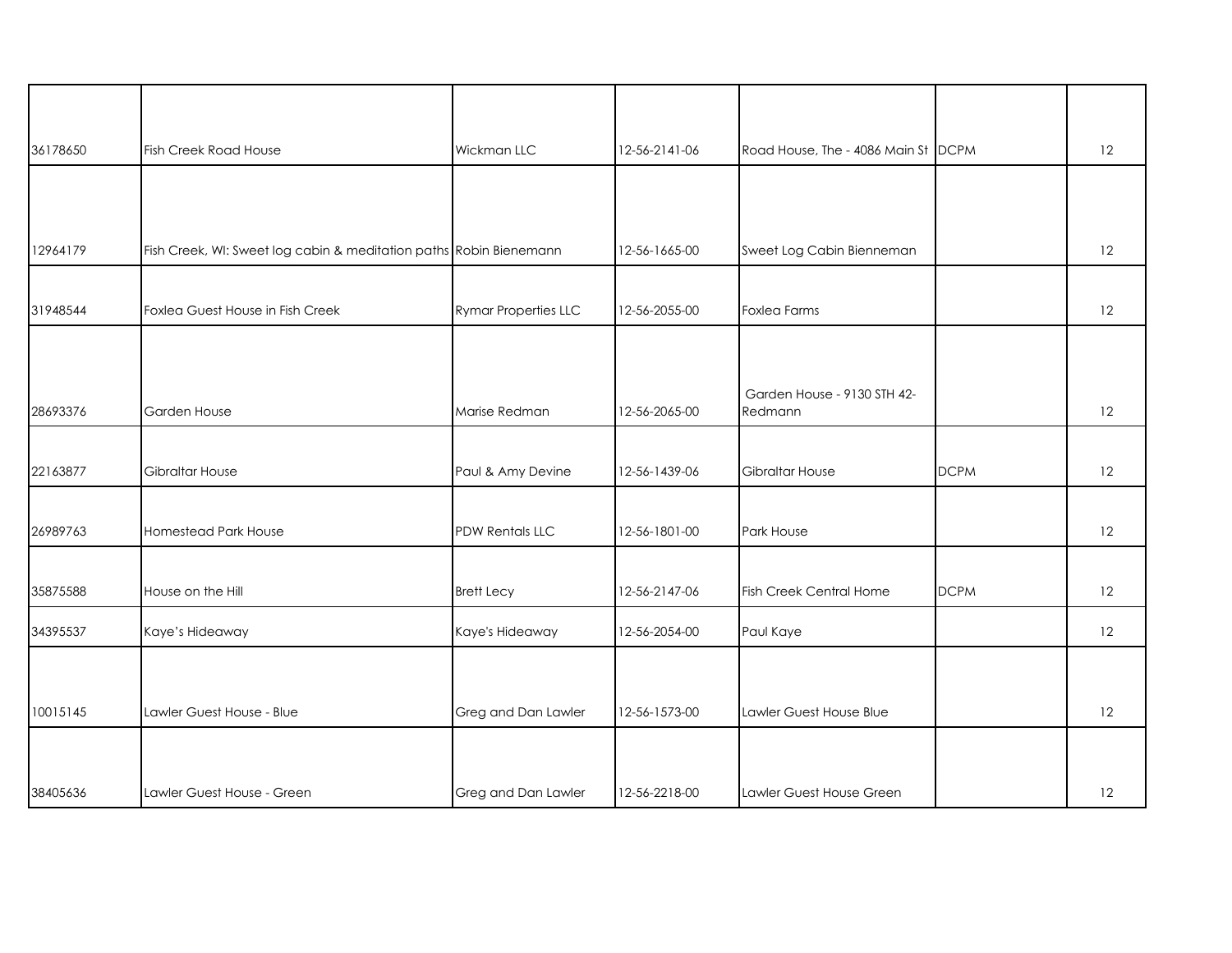| 22339034 | Log Retreat at Fish Creek                                  | William Anderson                  | 12-56-1225-06 | Log Retreat at Fish Creek                           | <b>DCPM</b> | 12 |
|----------|------------------------------------------------------------|-----------------------------------|---------------|-----------------------------------------------------|-------------|----|
|          |                                                            |                                   |               |                                                     |             |    |
| 28127081 | Maple Grove Landing (Brand New Rental)                     | <b>Rick and Rachel</b><br>Chomeau | 12-56-2003-00 | Maple Grove Landing<br>Chomeau                      |             | 12 |
| 36606925 | Modern Hygge Farmhouse - Baileys Harbor/Fish<br>Creek      | Shelly Sprinkman                  | 12-56-2217-00 | Modern Farmhouse - Sprinkman                        |             | 12 |
|          |                                                            |                                   |               |                                                     |             |    |
| 26845405 | NEW Family-Friendly Fish Creek 'Cape House'<br>w/Yard      | Deborah, Carl & Joan<br>Eckert    | 12-56-0679-00 | Eckert Vacation Home - Cape<br>Cod House Fish Creek |             | 12 |
| 41931234 | NEW LISTING! Charming Stone Cottage in Fish<br>Creek!      | Ryan and Karilyn Dayton           | 12-56-1743-07 | Manistique Stone Cottage                            | SImpleLife  | 12 |
| 50540331 | NEW! Quaint Baileys Harbor Hideaway ~ 1 Mi to<br>Lake      | Country View                      | 12-56-2393-06 | Country View Farm                                   | evolve      | 12 |
| 32662963 | Newly renovated farmhouse in Fish Creek on 25<br>acre      | JJ JETS LLC                       | 12-56-2078-00 | Tirangle Farmhouse                                  |             | 12 |
|          |                                                            |                                   |               |                                                     |             |    |
|          |                                                            |                                   |               |                                                     |             |    |
| 30762173 | Night Cap Studio Loft in Downtown Fish Creek               | <b>Bonnie Spielman</b>            | 12-56-2335-00 | Night Cap Studio Loft in<br>Downtown Fish Creek     |             | 12 |
|          |                                                            |                                   |               |                                                     |             |    |
| 34178567 | Perfect for weekend getaways and family reunions Ken Riche |                                   | 12-56-1241-00 | Riche - 9419 Tree Top                               |             | 12 |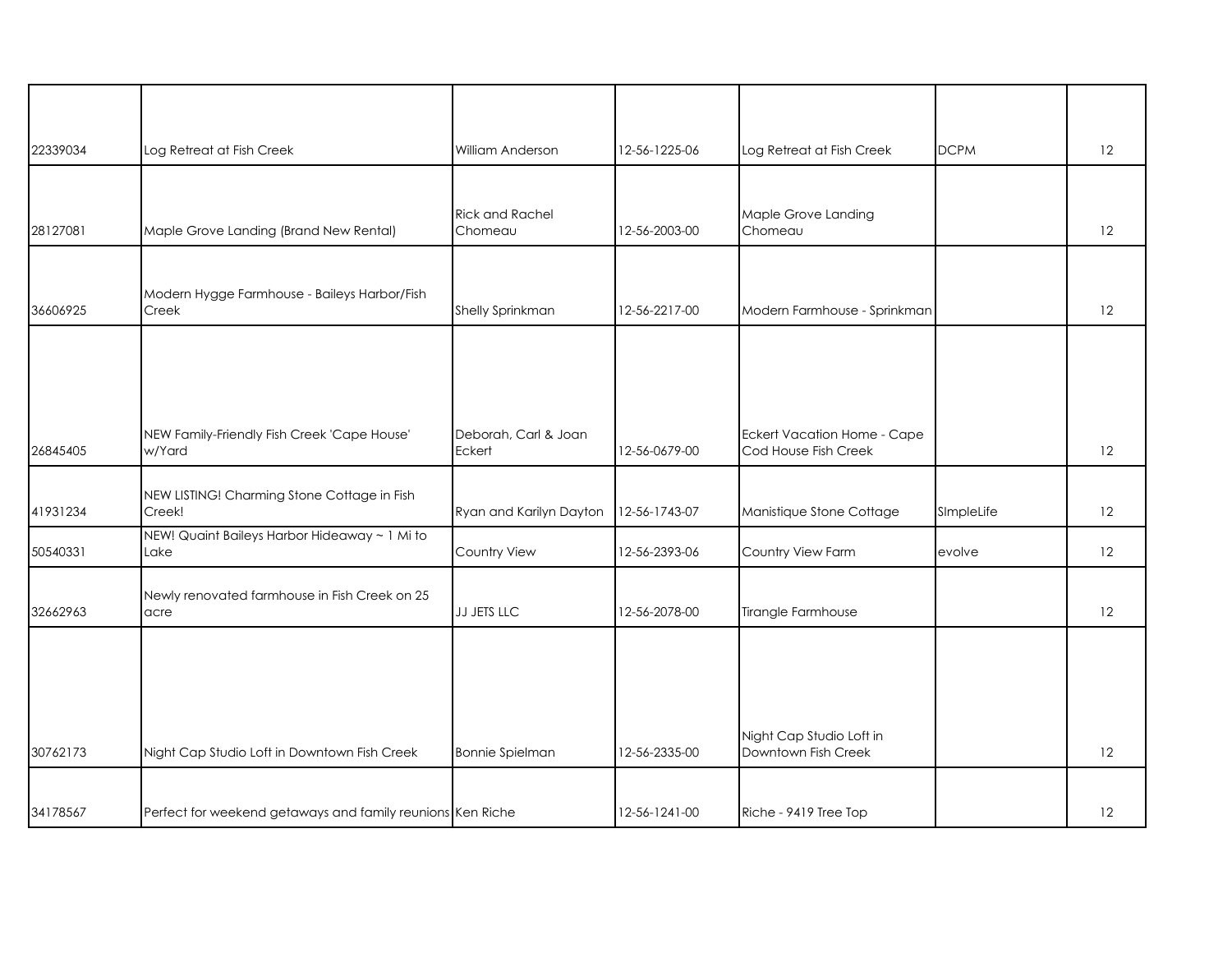|          |                                                       | Steven and Lana                                         |               | Private Fish Creek Cottage -                      |                            |    |
|----------|-------------------------------------------------------|---------------------------------------------------------|---------------|---------------------------------------------------|----------------------------|----|
| 31150450 | Private Fish Creek cottage in the woods.              | Amenda                                                  | 12-56-2091-00 | Amenda                                            |                            | 12 |
| 41157083 | Tall Pine Retreat - Fish Creek, WI                    | Walt Teichen                                            | 12-56-2247-00 | <b>Tall Pines</b>                                 |                            | 12 |
|          |                                                       |                                                         |               |                                                   |                            |    |
|          |                                                       |                                                         |               |                                                   |                            |    |
| 44959844 | The Glass House on Birch Bluff                        | Katherine D Blair                                       | 12-56-2334-00 | Birch Bluff Retreat - Blair - 9695<br>Maple Grove |                            | 12 |
|          |                                                       |                                                         |               |                                                   |                            |    |
|          |                                                       | Karen L Wagner Trust &                                  |               |                                                   |                            |    |
| 23233934 | The House on High Rock Creek                          | Andrew J Lang Trust                                     | 12-56-1938-00 | House on High Rock Creek                          |                            | 12 |
|          |                                                       |                                                         |               |                                                   |                            |    |
| 52768760 | Vintage Mod Cottage with private garden,<br>fireplace | <b>Elizabeth Galecke-JPEG</b><br><b>Enterprises LLC</b> | 12-56-2572-00 | Grandview Farm Cottage                            |                            | 12 |
| 50024699 | Julie's Countryside Home                              |                                                         |               |                                                   |                            | 12 |
|          |                                                       |                                                         |               |                                                   |                            |    |
|          |                                                       |                                                         |               |                                                   |                            |    |
| 48822543 | <b>Back Forty</b>                                     | Tim Lockhart/Express<br>Adventures                      | 4-56-0864-00  | <b>Back Forty Retreat</b>                         |                            | 14 |
|          |                                                       |                                                         |               |                                                   |                            |    |
| 26231098 | Forest hideaway Home                                  | Ransom Flanders                                         | 14-56-1961-00 | Forestville Hideaway Home                         | No room tax<br>programming | 14 |
|          |                                                       |                                                         |               |                                                   |                            |    |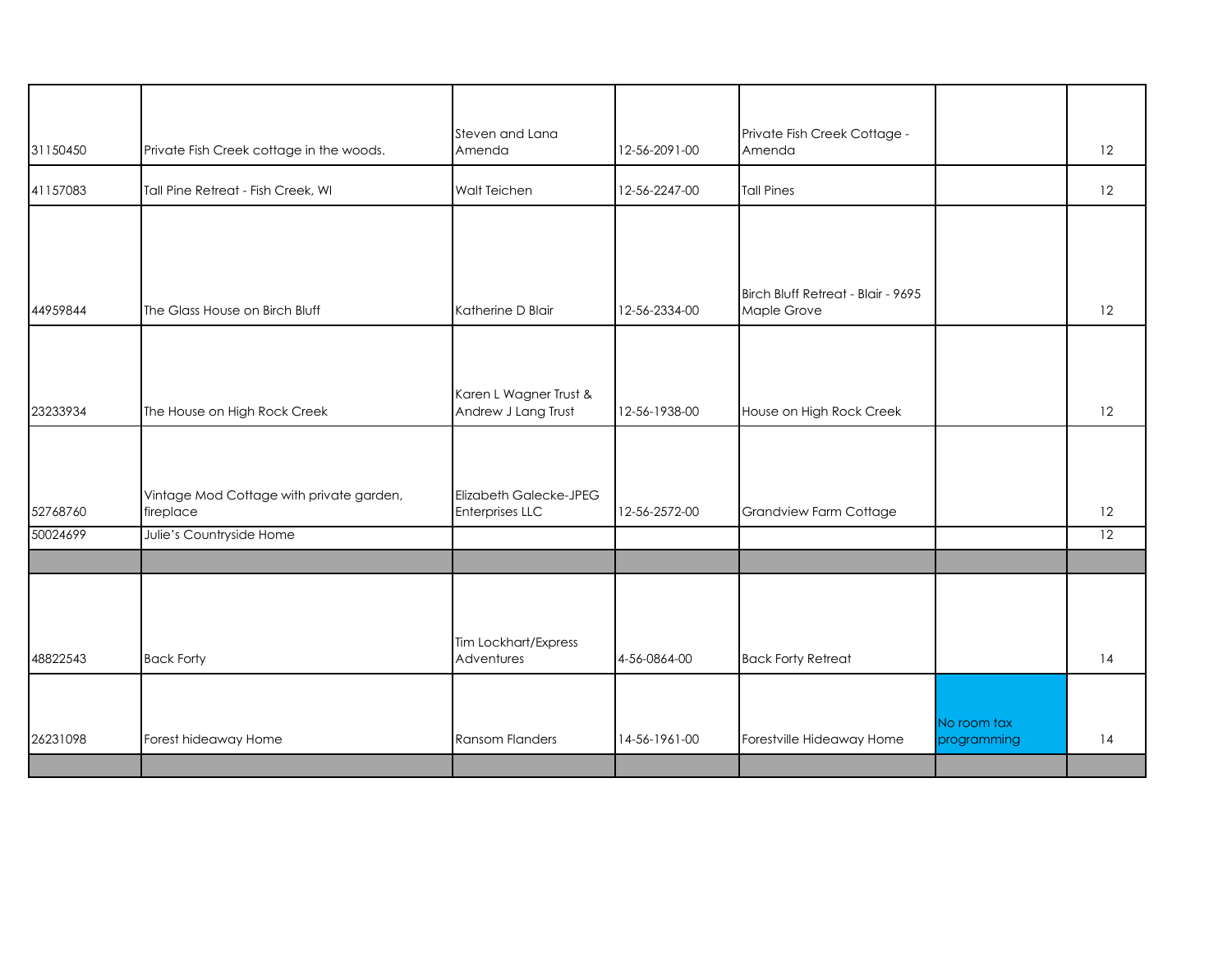| 50268254 | *NEW Listing*Rustic Cabin w/Clark Lake Access                   | Jean McHenry                      | 15-56-2301-07 | Rosebud Retreat - 3562 Clark<br>Lake Court |                            | 15 |
|----------|-----------------------------------------------------------------|-----------------------------------|---------------|--------------------------------------------|----------------------------|----|
|          |                                                                 |                                   |               |                                            |                            |    |
| 49585992 | *Waterfront* Rustic cabin on Clark Lake                         | Sam Kaufman                       | 15-56-1536-07 | Latitude Adjustment                        |                            | 15 |
| 40701347 | 5 & Modern Waterfront Lake Cabin in Door<br>County <sup>2</sup> | Jeremy Jeffrey                    | 15-56-2215-00 | The Bay on Clark Lake                      |                            | 15 |
|          |                                                                 |                                   |               |                                            |                            |    |
|          |                                                                 |                                   |               |                                            |                            |    |
|          |                                                                 | Jane Rodriguez, Elizabeth         |               |                                            |                            |    |
| 49129537 | Bauers Lodge on Kangaroo Lake in Baileys Harbor                 | Kirkpatrick, & James<br>Cousineau | 15-56-2413-00 | <b>Bauers Lodge</b>                        |                            | 15 |
| 19709930 | Beach House Whispering Pines Door Co, lake view                 | Beth Ann Meyer                    | 15-56-1793-00 | <b>Whispering Pines</b>                    | permitted for 2            | 15 |
| 19706345 | Beach House Whispering Pines, Door Co, forest<br>view           | <b>Beth Ann Meyer</b>             | 15-56-1793-00 | <b>Whispering Pines</b>                    | permitted for 2            | 15 |
|          |                                                                 |                                   |               |                                            |                            |    |
| 45314247 | Beautiful Lake Michigan                                         | Carrie Sather                     | 15-56-2433-00 | Beautiful Lake Michigan                    | no room tax<br>programming | 15 |
|          |                                                                 |                                   |               |                                            |                            |    |
|          |                                                                 |                                   |               | <b>Beautiful Waterfront Cottage</b>        |                            |    |
| 27421061 | Beautiful Waterfront Cottage on Clark Lake                      | Kari and Scott Hunt               | 15-56-1998-00 | on Clark Lake                              |                            | 15 |
|          |                                                                 |                                   |               |                                            |                            |    |
| 25625710 | Beechwood Lodge                                                 | Jessica Porter                    | 15-56-1956-00 | Beechwood Lodge Porter                     |                            | 15 |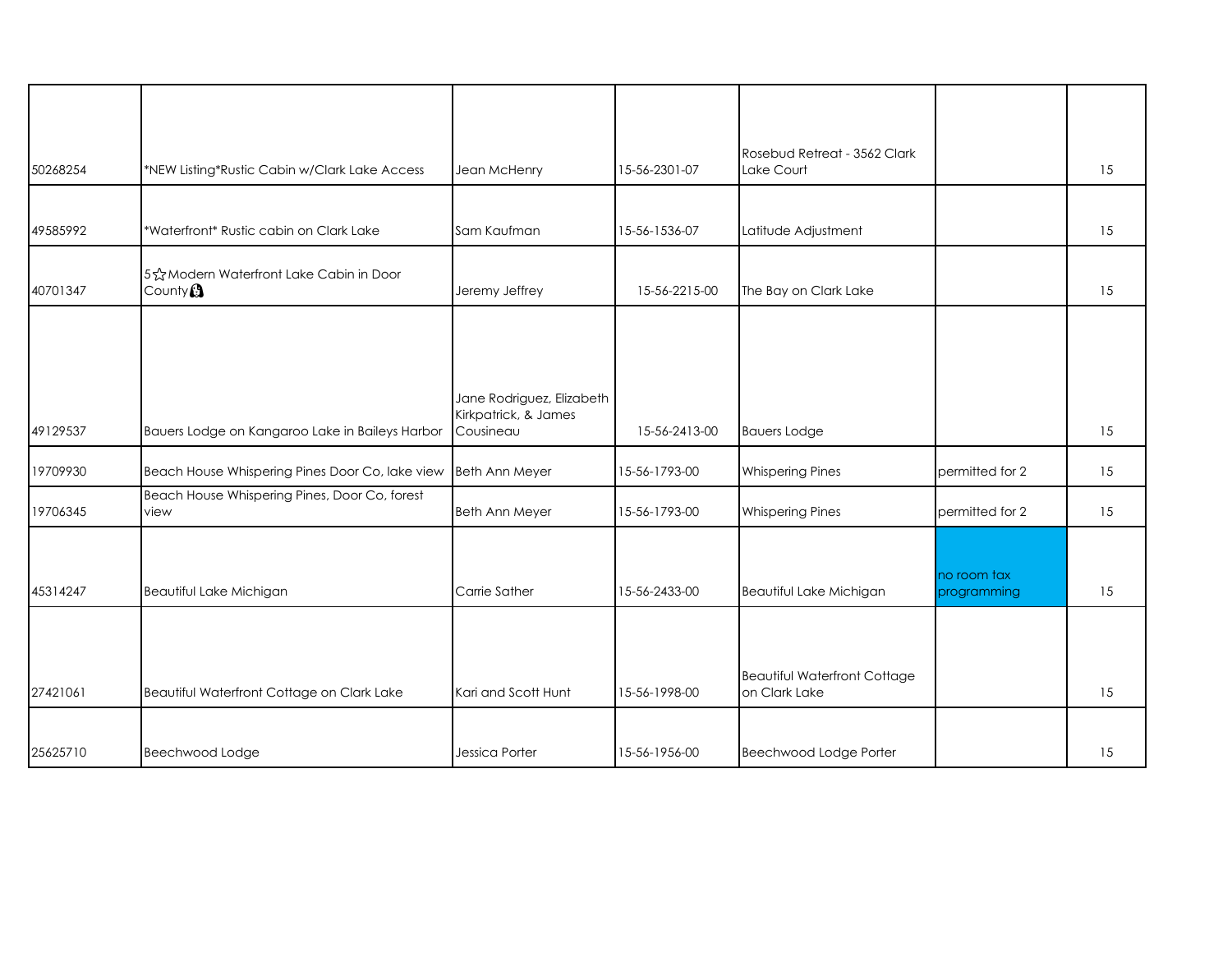| 40470866 | Cozy Log Cabin on 4 Acres                      | Christine Skogg                   | 15-56-2237-00 | Recently Renovated Cozy Log<br>Cabin on 4 Acres |             | 15 |
|----------|------------------------------------------------|-----------------------------------|---------------|-------------------------------------------------|-------------|----|
| 14400793 | Door County Lakeside Retreat                   | Janet Slater                      | 15-56-1085-00 | Lakeside Paradise Slater                        |             | 15 |
| 25284585 | Jacksonport Home                               | <b>Robert Geitner</b>             | 15-56-1944-00 | Jacksonport Home Geitner                        |             | 15 |
| 22163921 | Kangaroo South Shore                           | Michael K & Mary Lou H<br>Serchen | 15-56-1157-06 | Kangaroo South Shore                            | <b>DCPM</b> | 15 |
| 34023502 | Logan Creek Cottage                            | <b>Robert Geitner</b>             | 15-56-2105-00 | Logan Creek Cottage                             |             | 15 |
| 47534380 | New! Inn Between Ferns                         | Kayla Bissen                      | 15-52-2389-00 | Inn Between Ferns                               |             | 15 |
| 29701170 | Private Peninsula Waterfront Cabin             | Jeremy and Caitlyn<br>Jeffery     | 15-56-2060-00 | The Point on Clark Lake                         |             | 15 |
| 11659022 | Spectacular Sunsets at 3 BR Classic Farm House | <b>Tim Raduenz</b>                | 15-56-1601-00 | Raduenz 6551 CTH T                              |             | 15 |
|          |                                                |                                   |               |                                                 |             |    |
| 49383153 | Sweet Retreat                                  | Shawn and Joann<br>Hennigan Trust | 15-56-2449-06 | Sweet Retreat                                   |             | 15 |
| 47308287 | The Pines on T                                 | Jane Welsing                      | 15-56-2382-00 | The Pines on T                                  |             | 15 |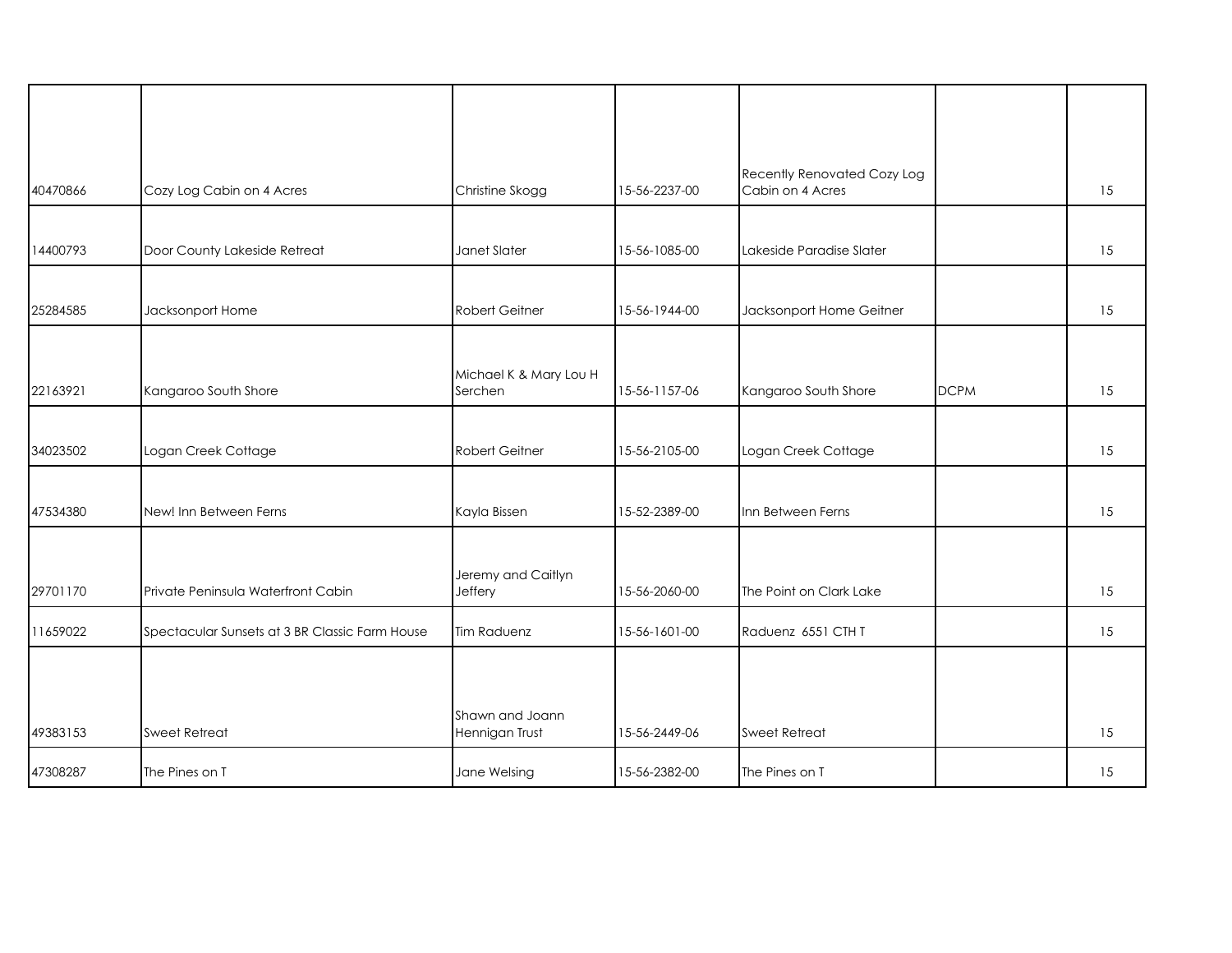| 22164036 | Vans Log Home                                                     | Robert & Marilyn Van<br>Lieshout | 15-56-0308-06 | Vans Log Home              | <b>DCPM</b>                                       | 15 |
|----------|-------------------------------------------------------------------|----------------------------------|---------------|----------------------------|---------------------------------------------------|----|
|          |                                                                   |                                  |               |                            |                                                   |    |
|          |                                                                   |                                  |               |                            |                                                   |    |
| 47857729 | Beach Harbor Resort - Family Room                                 | Jon Hanson                       | 27-51-0807-00 | <b>Beach Harbor Resort</b> | 36 (35 beach harbor<br>+ 1 unit at 6404 CTH<br>C) | 27 |
|          |                                                                   |                                  |               |                            |                                                   |    |
| 43927524 | Beautifully remodeled unit with king bed and<br>waterfront access | Jon Hanson                       | 27-51-0807-00 | <b>Beach Harbor Resort</b> | 36 (35 beach harbor<br>+ 1 unit at 6404 CTH<br>C) | 27 |
|          |                                                                   |                                  |               |                            |                                                   |    |
| 28561474 | Deluxe Apartment with Whirlpool *Stay & Play in<br>Sturgeon Bay*  | Jon Hanson                       | 27-51-0807-00 | <b>Beach Harbor Resort</b> | 36 (35 beach harbor<br>+ 1 unit at 6404 CTH<br>C) | 27 |
|          |                                                                   |                                  |               |                            |                                                   |    |
| 43927523 | Deluxe Lower Apartment                                            | Jon Hanson                       | 27-51-0807-00 | <b>Beach Harbor Resort</b> | 36 (35 beach harbor<br>+ 1 unit at 6404 CTH<br>C) | 27 |
|          |                                                                   |                                  |               |                            |                                                   |    |
| 45362398 | Double Room with Private Bathroom and beach<br>access             | Jon Hanson                       | 27-51-0807-00 | <b>Beach Harbor Resort</b> | 36 (35 beach harbor<br>+ 1 unit at 6404 CTH<br>C) | 27 |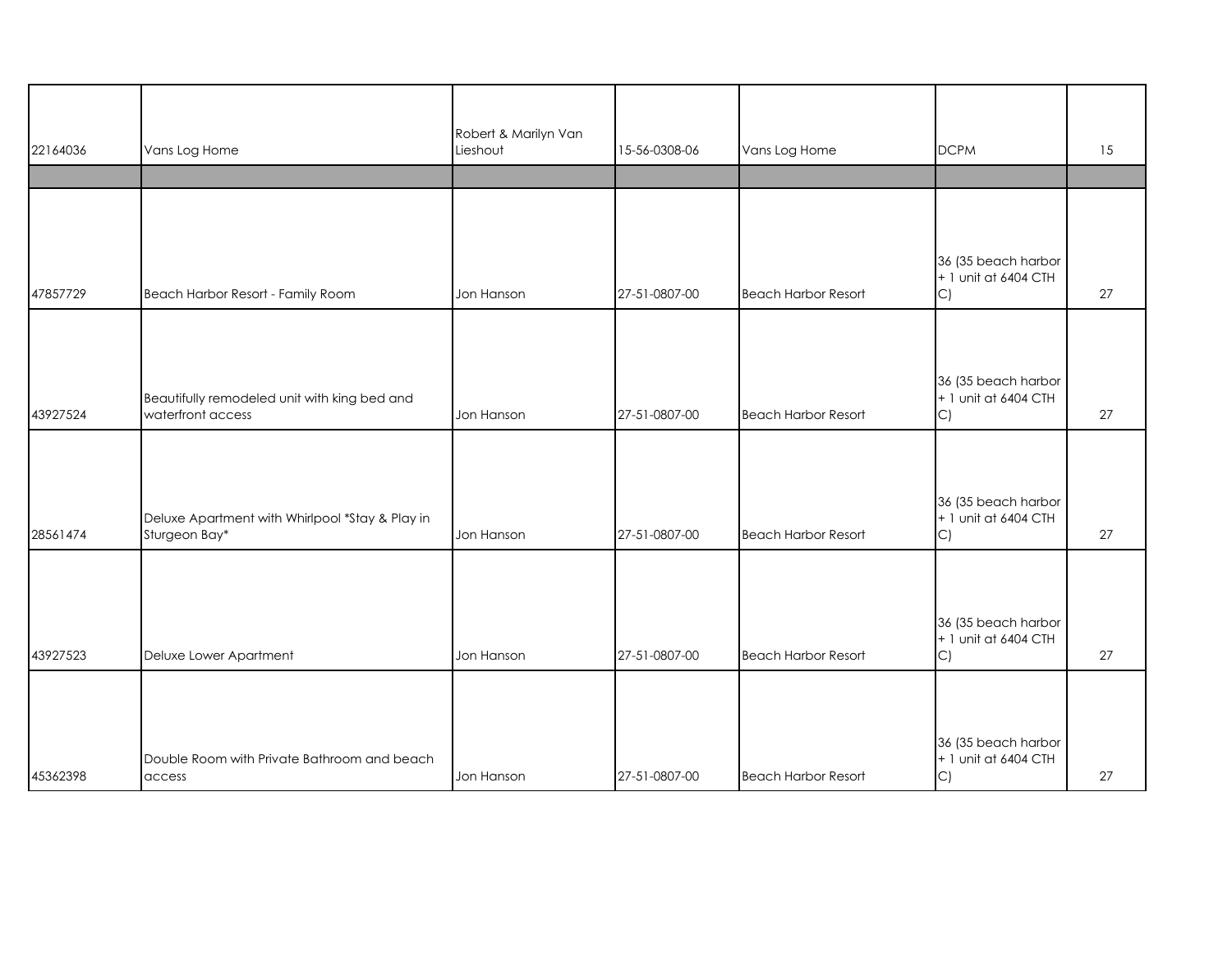| 33826439 | Studio Cottage with beach accesss                                   | Jon Hanson                                 | 27-51-0807-00 | <b>Beach Harbor Resort</b>                                 | 36 (35 beach harbor<br>+ 1 unit at 6404 CTH<br>C)           | 27 |
|----------|---------------------------------------------------------------------|--------------------------------------------|---------------|------------------------------------------------------------|-------------------------------------------------------------|----|
|          |                                                                     |                                            |               |                                                            |                                                             |    |
| 33284391 | Waterfront Beach House Cottage                                      | Jon Hanson                                 | 27-51-0807-00 | <b>Beach Harbor Resort</b>                                 | 36 (35 beach harbor<br>+ 1 unit at 6404 CTH<br>$\mathsf{C}$ | 27 |
|          |                                                                     |                                            |               |                                                            |                                                             |    |
| 44089140 | "Adventure Cottage" on Sand Bay Point, Door<br>County               | Anthony Goebel                             | 27-56-2327-00 | Adventure Cottages LLC                                     |                                                             | 27 |
|          |                                                                     |                                            |               |                                                            |                                                             |    |
| 48481227 | "Sherwood Point Lodge" Luxury Waterfront Log<br>Cabin               | Sherwood Point Lodge<br>LLC - Tony Goebel  | 27-56-2425-00 | Sherwood Point Lodge                                       |                                                             | 27 |
|          |                                                                     |                                            |               |                                                            |                                                             |    |
|          |                                                                     |                                            |               |                                                            |                                                             |    |
| 47595590 | **New Listing** Waterfront *Pet friendly* home on<br>Green Bay!     | <b>William Berndt</b>                      | 27-56-2386-07 | Shorewood Point Shores-Berndt-<br>4481 Sherwood Point Road | simplelife                                                  | 27 |
|          |                                                                     |                                            |               |                                                            |                                                             |    |
| 50652872 | Cozy 1 bedroom guesthouse with indoor fireplace Amy and Brian Huber |                                            | 27-56-2565-00 | 3309 and 3315 N Duluth<br>Avenue                           |                                                             | 27 |
|          |                                                                     |                                            |               |                                                            |                                                             |    |
|          |                                                                     |                                            |               |                                                            |                                                             |    |
| 24010019 | Door County Cabin next to working lighthouse                        | <b>Bay Area Property</b><br>Management LLC | 27-56-1900-00 | Door County Cabin next to<br>Lighthouse                    |                                                             | 27 |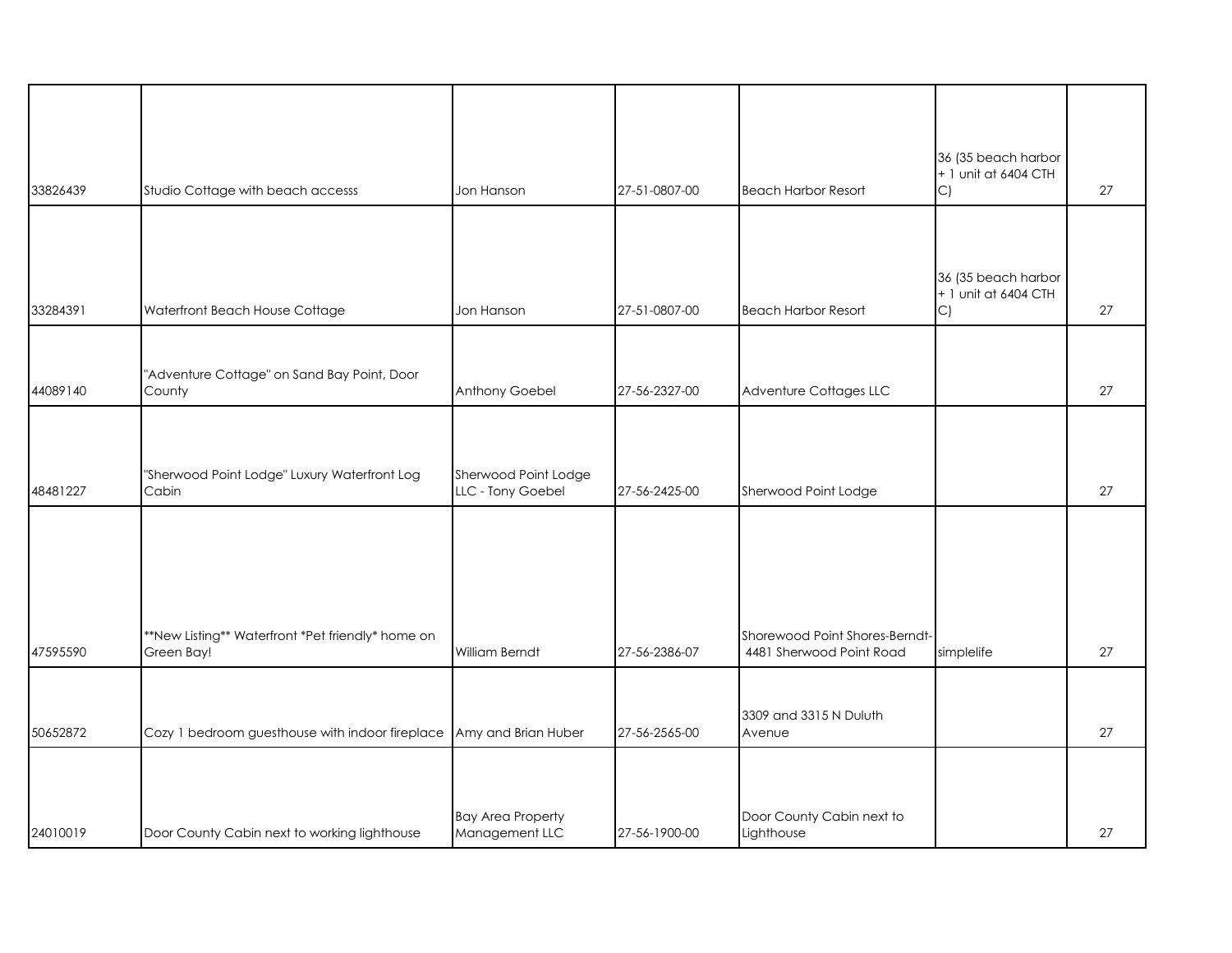| 9953250  | Door County Country Home                  | <b>Terry Kinney</b>    | 27-55-0737-00 | Door County Country Home                   | 27 |
|----------|-------------------------------------------|------------------------|---------------|--------------------------------------------|----|
|          |                                           |                        |               |                                            |    |
|          |                                           |                        |               |                                            |    |
|          |                                           | Lane Kendig and Elaine |               |                                            |    |
| 185416   | Door County Waterfront Cottage            | Carmichael             | 27-56-1156-00 | Kendig Snake Island                        | 27 |
|          |                                           |                        |               |                                            |    |
| 26157331 | English Bluebell Cottage                  | Reginald Peter Jackson | 27-56-1955-00 | English Blubell Cottage                    | 27 |
|          |                                           |                        |               |                                            |    |
| 51772479 | Keepin It Reel- Buck House                | Derek Cheuk            | 27-56-2517-00 | Keepin it Reel Resorts                     | 27 |
|          |                                           |                        |               |                                            |    |
| 52015651 | Keepin It Reel- Lunker House              | Derek Cheuk            | 27-56-2517-00 | Keepin it Reel Resorts                     | 27 |
|          |                                           |                        |               |                                            |    |
| 51292970 | Keepin It Reel -Mallard House             | Derek Cheuk            | 27-56-2517-00 | Keepin it Reel Resorts                     | 27 |
|          |                                           |                        |               |                                            |    |
|          |                                           |                        |               |                                            |    |
| 35999204 | Log Cabin House on the Water (Waterfront) | <b>Rachel Messner</b>  | 27-56-2184-00 | Log Cabin House on the Water               | 27 |
|          |                                           |                        |               |                                            |    |
|          |                                           |                        |               |                                            |    |
| 25447356 | Nasewaupee Trail Log Home                 | <b>Terry Kinney</b>    | 27-56-1841-00 | Nasewaupee Trail Log Home<br>react 5/29/18 | 27 |
|          |                                           |                        |               |                                            |    |
|          | NEW! Updated 4BR 1900s farmhouse, great   |                        |               | 3309 and 3315 N Duluth                     |    |
| 50637182 | location                                  | Amy and Brian Huber    | 27-56-2565-00 | Avenue                                     | 27 |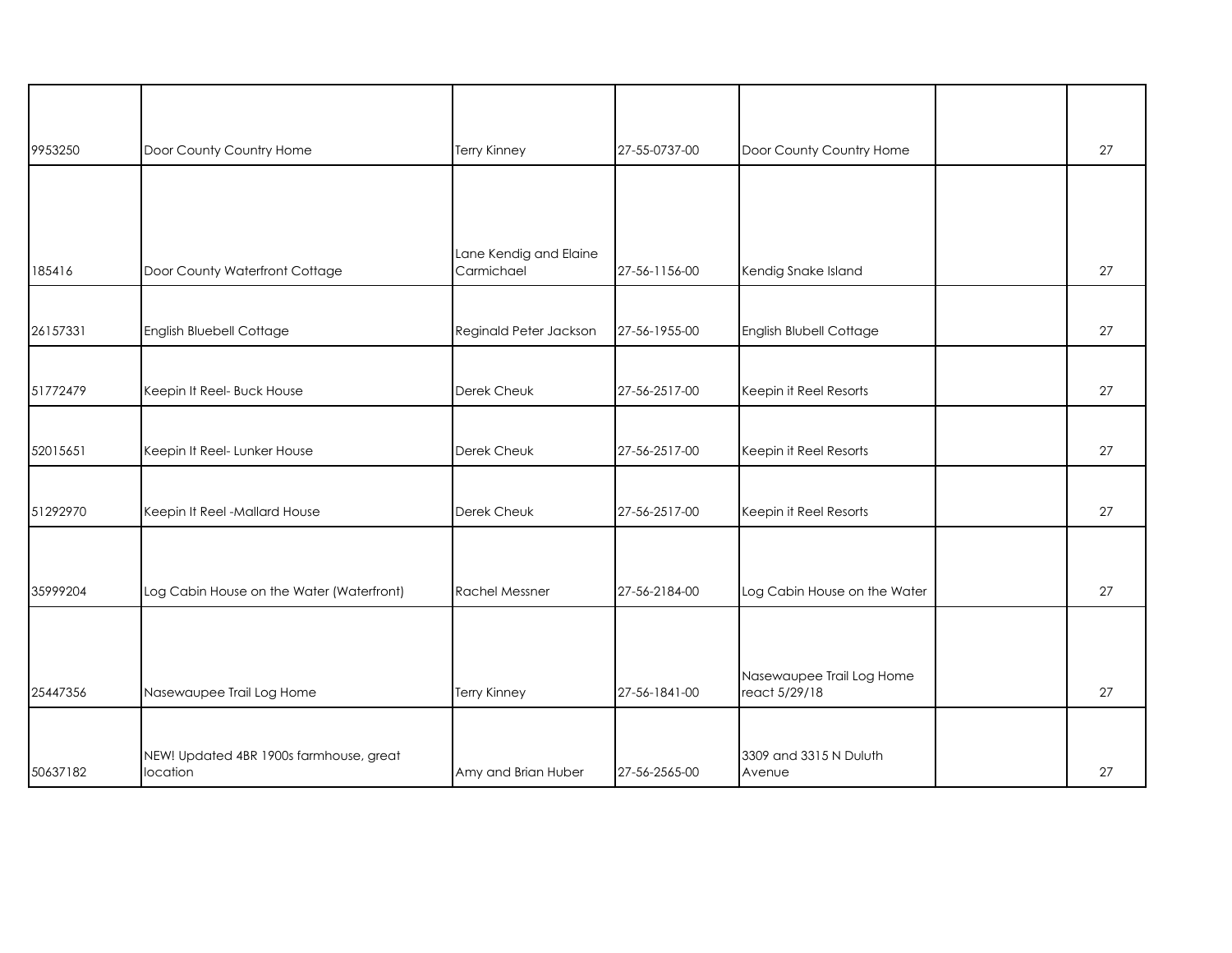| 41002430 | Open Door Oasis                                     | White Slope Hospitality<br>Partners LLC-Przemyslaw<br>(Peter) Szewczyk | 27-56-2204-00 | Open Door Oasis                                 |       | 27 |
|----------|-----------------------------------------------------|------------------------------------------------------------------------|---------------|-------------------------------------------------|-------|----|
| 25189877 | Quiet Country Shed Surrounded by Nature's<br>Beauty | Glen Vander Velden                                                     | 27-56-1912-00 | Shed, The - Vander Velden                       |       | 27 |
| 47387826 | Relax and unwind on the water in Door County        | Paul Kok C/O Kristen<br>Hager                                          | 27-56-2421-00 | Kok's Kove not until 5/2021                     |       | 27 |
|          |                                                     |                                                                        |               |                                                 |       |    |
| 20965365 | Secluded Retreat Near Potawatomi State Park         | Glen and Gloria La Plante 27-56-2233-00                                |               | Secluded Retreat Near<br>Potawatomi State Park  |       | 27 |
| 47563877 | Spacious and peaceful beach house on<br>Riley's Bay | Donald and Pam LeRoy                                                   | 27-56-2387-00 | Riley's Bay Beach House - 3843<br>Sand Bay Lane |       | 27 |
|          |                                                     |                                                                        |               |                                                 |       |    |
| 47112433 | Stone's Throw Cottage                               | Lee and Bridget Spude                                                  | 27-56-2376-00 | Stone's Throw Cottage - Spude                   |       | 27 |
| 22983752 | Sunrise Cabin in Sturgeon Bay, Door County          | Claire Miller & Justin<br><b>Berken</b>                                | 27-56-1861-00 | <b>Big Island</b>                               | owner | 27 |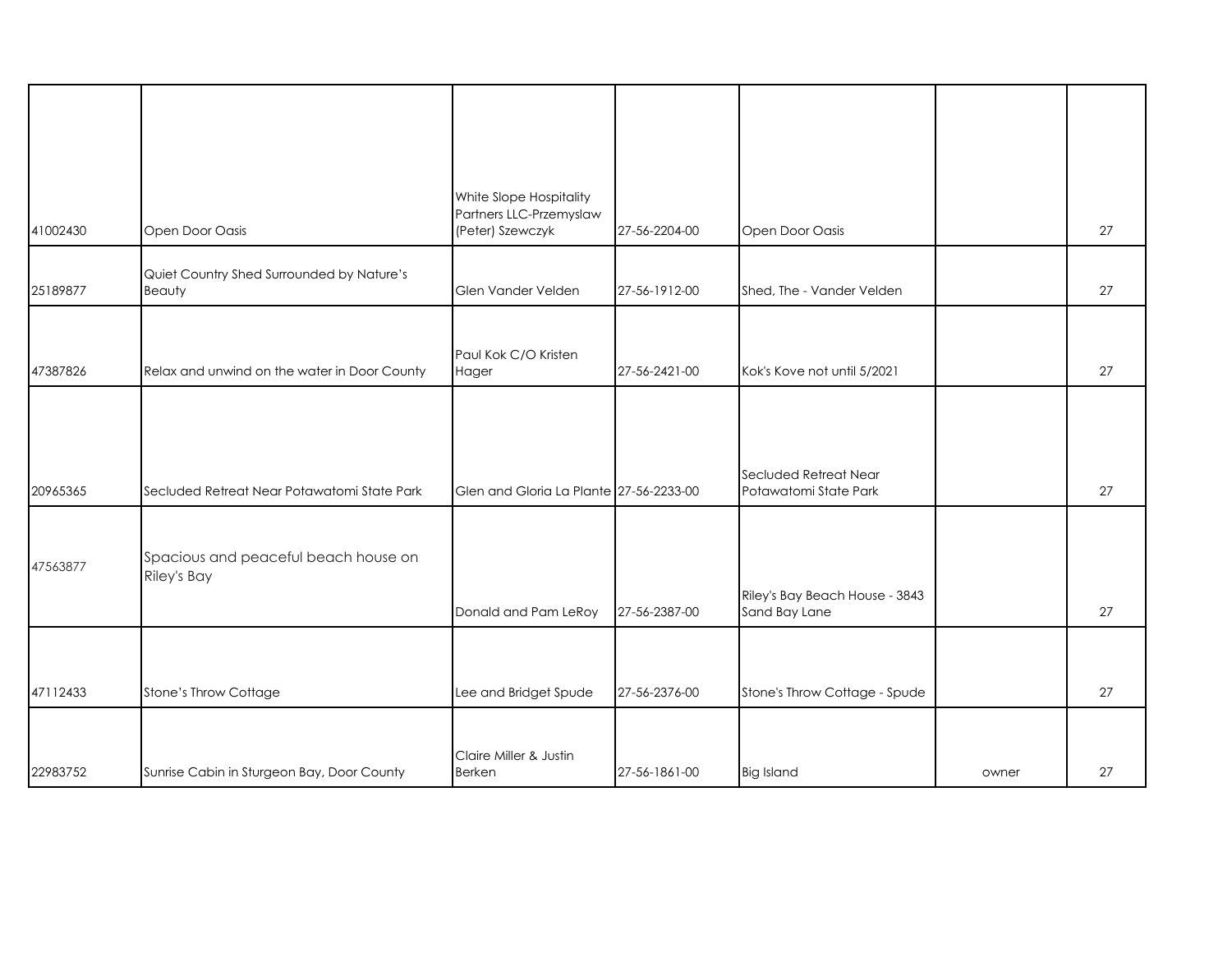| 22983092 | Sunset Cabin in Sturgeon Bay, Door County                             | Claire Miller & Justin<br>Berken           | 27-56-1861-00 | <b>Big Island</b>                               | owner       | 27 |
|----------|-----------------------------------------------------------------------|--------------------------------------------|---------------|-------------------------------------------------|-------------|----|
|          |                                                                       |                                            |               |                                                 |             |    |
|          |                                                                       |                                            |               |                                                 |             |    |
| 28741299 | The Bungalow at Potawatomi State Park                                 | Andrew and Erin Isaacson 27-56-2011-00     |               | Bungalow at Potawatomi Park-<br>Isaacson        |             | 27 |
|          |                                                                       |                                            |               |                                                 |             |    |
|          |                                                                       |                                            |               |                                                 |             |    |
|          |                                                                       |                                            |               |                                                 |             |    |
|          |                                                                       |                                            |               |                                                 |             |    |
|          |                                                                       |                                            |               | Le Roy - 7015 Prospect - The                    |             |    |
| 44305288 | The House on the Harbor - Door County Waterfront Travis & Sara Le Roy |                                            | 27-56-2326-00 | House on the Harbor - Door<br>County Waterfront |             | 27 |
|          |                                                                       |                                            |               |                                                 |             |    |
| 50671440 | Tranquility Cabin on the Water.                                       | <b>BELINDA AND SCOTT</b><br><b>DENOBLE</b> | 27-56-2494-00 | Tranquility Cabin - 4263 Ski Lane               |             | 27 |
|          |                                                                       |                                            |               |                                                 |             |    |
| 14142417 | Waterfront Cottage on Sturgeon Bay                                    | Louise Knutter                             | 27-56-1680-00 | Waterfront Cottage - Knutter                    |             | 27 |
|          | Waterfront w/Private Boat Launch and Boat                             |                                            |               |                                                 |             |    |
| 44695162 | Docking                                                               | Michael Jeanquart                          | 27-56-2324-00 | Sunset Lagoon                                   |             | 27 |
|          |                                                                       |                                            |               |                                                 |             |    |
| 43871860 | Spacious Water View Condominium                                       | Rockton Shoreline, LLC                     | 32-51-0796-00 | Shoreline Resort & Condos                       |             | 32 |
|          |                                                                       |                                            |               |                                                 |             |    |
| 22163909 | Hideaway                                                              | Gregory Herman                             | 32-53-0955-06 | Hideaway, The Herman                            | <b>DCPM</b> | 32 |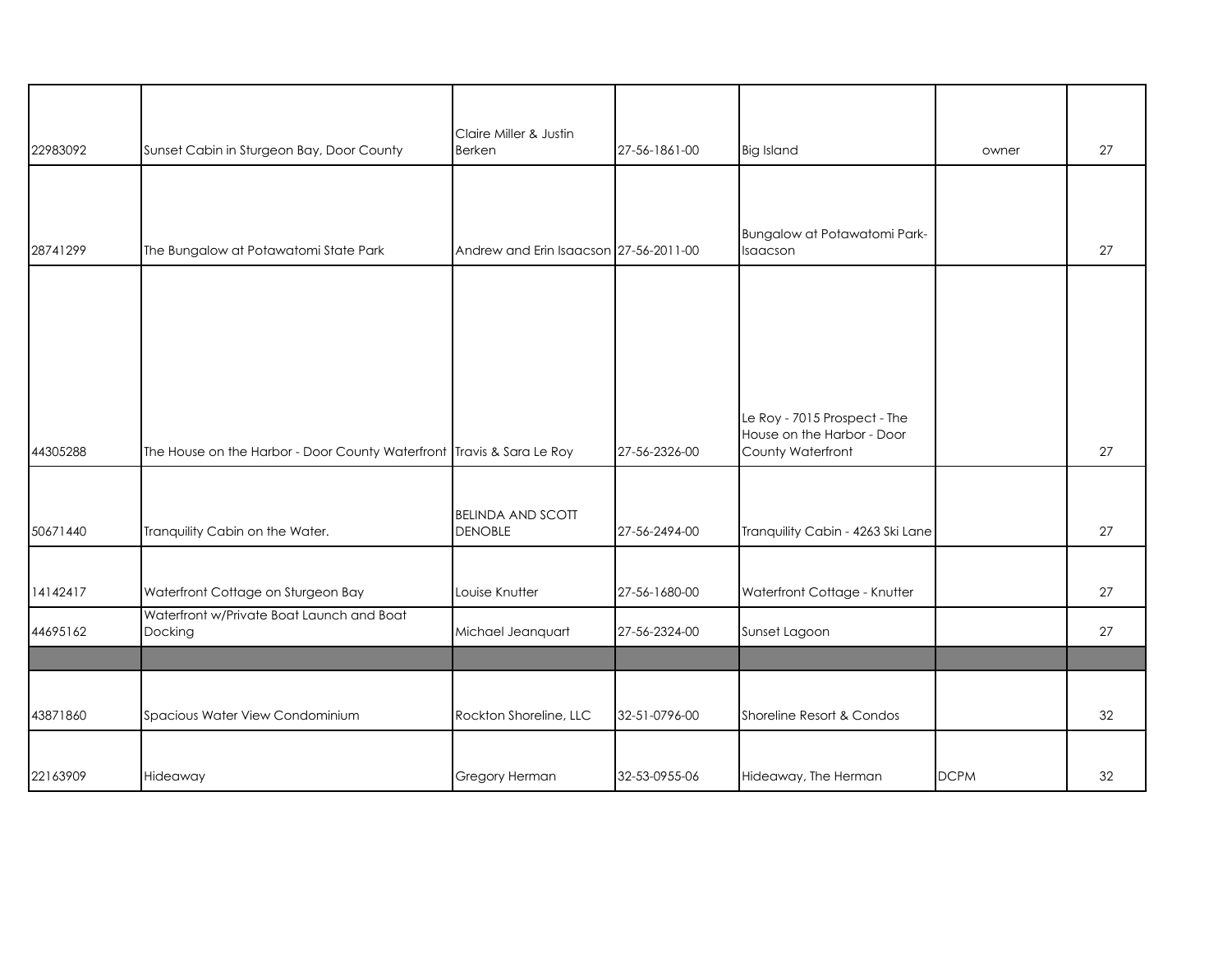| 49130725 | *(NEW)* Entire 1930's Cabin, dance with nature        | <b>Emeil Marks</b>              | 32-56-2487-00 | Marks - Old School Road                      |                            | 32 |
|----------|-------------------------------------------------------|---------------------------------|---------------|----------------------------------------------|----------------------------|----|
|          |                                                       |                                 |               |                                              |                            |    |
| 49284898 | *NEW* 1900s renovated Farmhouse with spacious<br>yard | Dan and Amy Beck                | 32-56-2447-00 | The Little White Farm House in<br>Sister Bay | no room tax<br>programming | 32 |
| 6798124  | 1969 waterfront A-frame with stunning sunrises        | Kimberly Hazen                  | 32-56-1496-00 | Hazen Cabbage                                |                            | 32 |
|          |                                                       |                                 |               |                                              |                            |    |
| 18686076 | A Bed and Breakfast with Electric Bikes               | Charlene K Berg                 | 32-56-1756-00 | Welcome Home- 12625 STH 42                   | no room tax<br>programming | 32 |
|          | A Little House in the Woods                           |                                 |               |                                              |                            |    |
| 4371155  |                                                       | Erica and Emmet Hirsch          | 32-56-2365-00 | A Little House in the Woods                  |                            | 32 |
| 35222861 | Alvor Pines Hideaway                                  | David & Cory Erickson           | 32-56-2085-02 | Moose Manor                                  | Lundquist                  | 32 |
| 23698547 | Appleport Sunrise                                     | Kathleen and Edward<br>Callahan | 32-56-1913-06 | Appleport Sunrise                            | <b>DCPM</b>                | 32 |
| 22163843 | Arnie's Sanctuary                                     | James Arneson                   | 32-56-1352-06 | Arnie's Sanctuary                            | <b>DCPM</b>                | 32 |
| 22163815 | Aunt Sallys                                           | <b>William Bell</b>             | 32-56-1238-06 | Aunt Sallys                                  | <b>DCPM</b>                | 32 |
| 46623877 | Bay Beach Rental-water front cottage                  | Yacht Haven LLC                 | 32-56-2380-00 | <b>Bay Beach Rental</b>                      |                            | 32 |
| 46305638 | <b>Bayside Hideaway</b>                               | Eric K Ferren Trust             | 32-56-2430-00 | <b>Bayside Hideaway</b>                      |                            | 32 |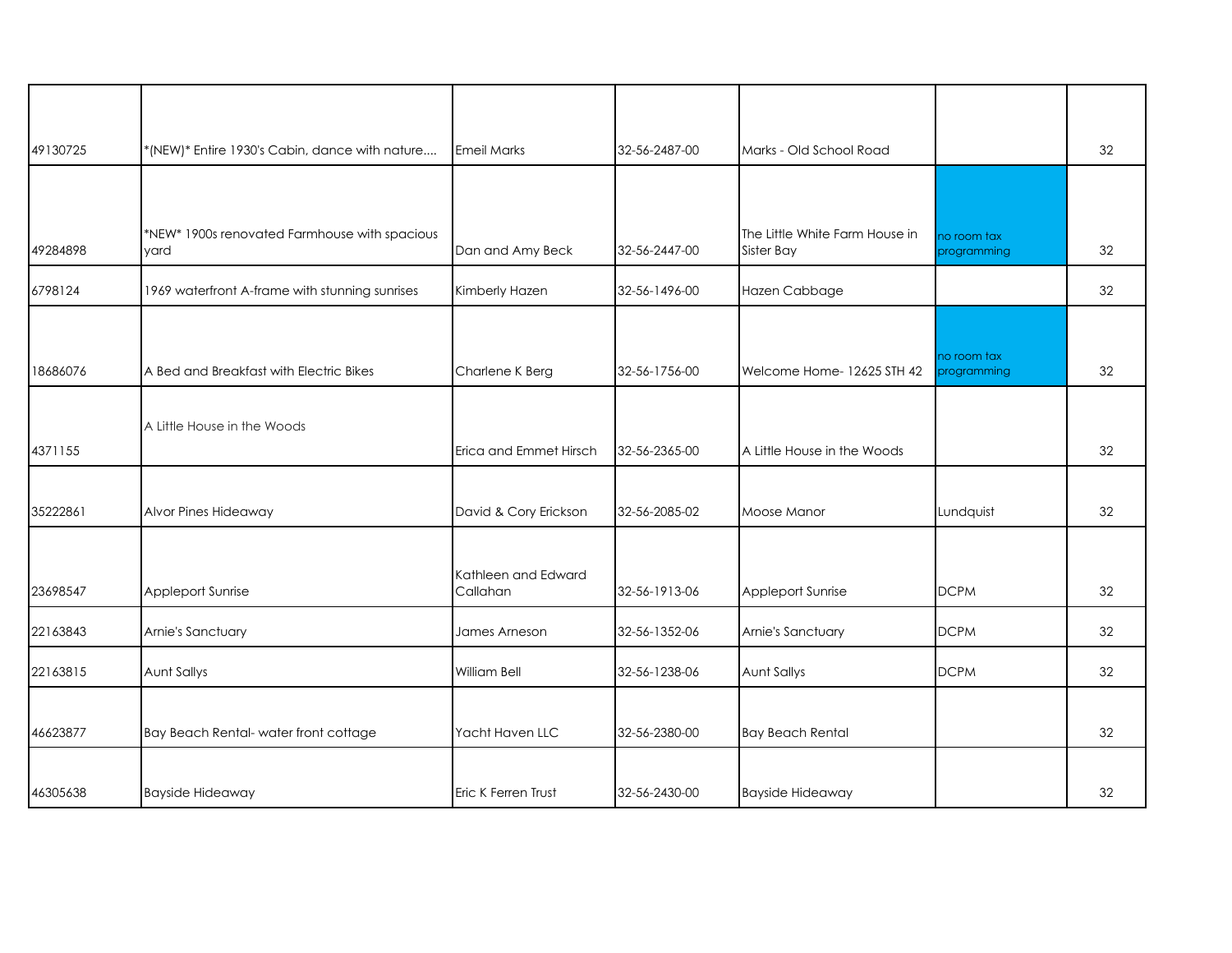| 22163849 | <b>Beechers Cabin</b>                                 | Susan Szabo & Mark<br>Beecher                      | 32-56-1571-06 | <b>Beechers Cabin</b>        | <b>DCPM</b> | 32 |
|----------|-------------------------------------------------------|----------------------------------------------------|---------------|------------------------------|-------------|----|
| 45799888 | Beechwood Cottage - Secluded A-Frame in Sister<br>Bay | Megan Welter                                       | 32-56-2342-00 | <b>Beechwood Cabin</b>       |             | 32 |
|          |                                                       |                                                    |               |                              |             |    |
|          |                                                       |                                                    |               |                              |             |    |
|          |                                                       |                                                    |               |                              |             |    |
| 35162816 | Birch Isle                                            | reBarn LLC - Douglas and<br>Gretchen Cunliffe-Owen | 32-56-1922-02 | <b>Birch Isle</b>            | Lundquist   | 32 |
|          |                                                       |                                                    |               |                              |             |    |
|          |                                                       | Cedar Tree Properties                              |               | Cedar Tree Properties LLC-   |             |    |
| 45099729 | <b>Birds Nest</b>                                     | LLC - Sara Unkafer                                 | 32-56-2358-00 | <b>Bird's Nest</b>           |             | 32 |
| 23005364 | <b>Blackberry Acres</b>                               | Chad Ewald                                         | 32-56-1847-00 | <b>Blackberry Acres</b>      |             | 32 |
| 22163856 | <b>Brenner Tower</b>                                  | <b>Brenner Tower LLC</b>                           | 32-56-1227-06 | <b>Brenner Tower</b>         | <b>DCPM</b> | 32 |
|          |                                                       |                                                    |               |                              |             |    |
| 36554021 | Cabin at the tip of the Door                          | Scott Studebaker                                   | 32-56-1747-02 | Cabin at the Tip of the Door | Lundquist   | 32 |
|          |                                                       |                                                    |               |                              |             |    |
| 22337471 | Cappy Cottage                                         | <b>Hakes Family Trust</b>                          | 32-56-1132-06 | Cappy Cottage                | <b>DCPM</b> | 32 |
|          |                                                       |                                                    |               |                              |             |    |
| 22163823 | Cedar Dell Chalet                                     | <b>Vicky Kalscheur</b>                             | 32-56-1203-06 | Cedar Dell Chalet            | <b>DCPM</b> | 32 |
| 21026430 | Cottage Hideaway                                      | Mary Jahnke                                        | 32-55-0710-00 | Cottage Hideaway             |             | 32 |
|          |                                                       |                                                    |               |                              |             |    |
| 36416958 | Cottage in Roweleys Bay w/ Deck & Grill!              | Mary Cole                                          | 32-55-0014-00 | Rowleys Bay Cabins           | evolve      | 32 |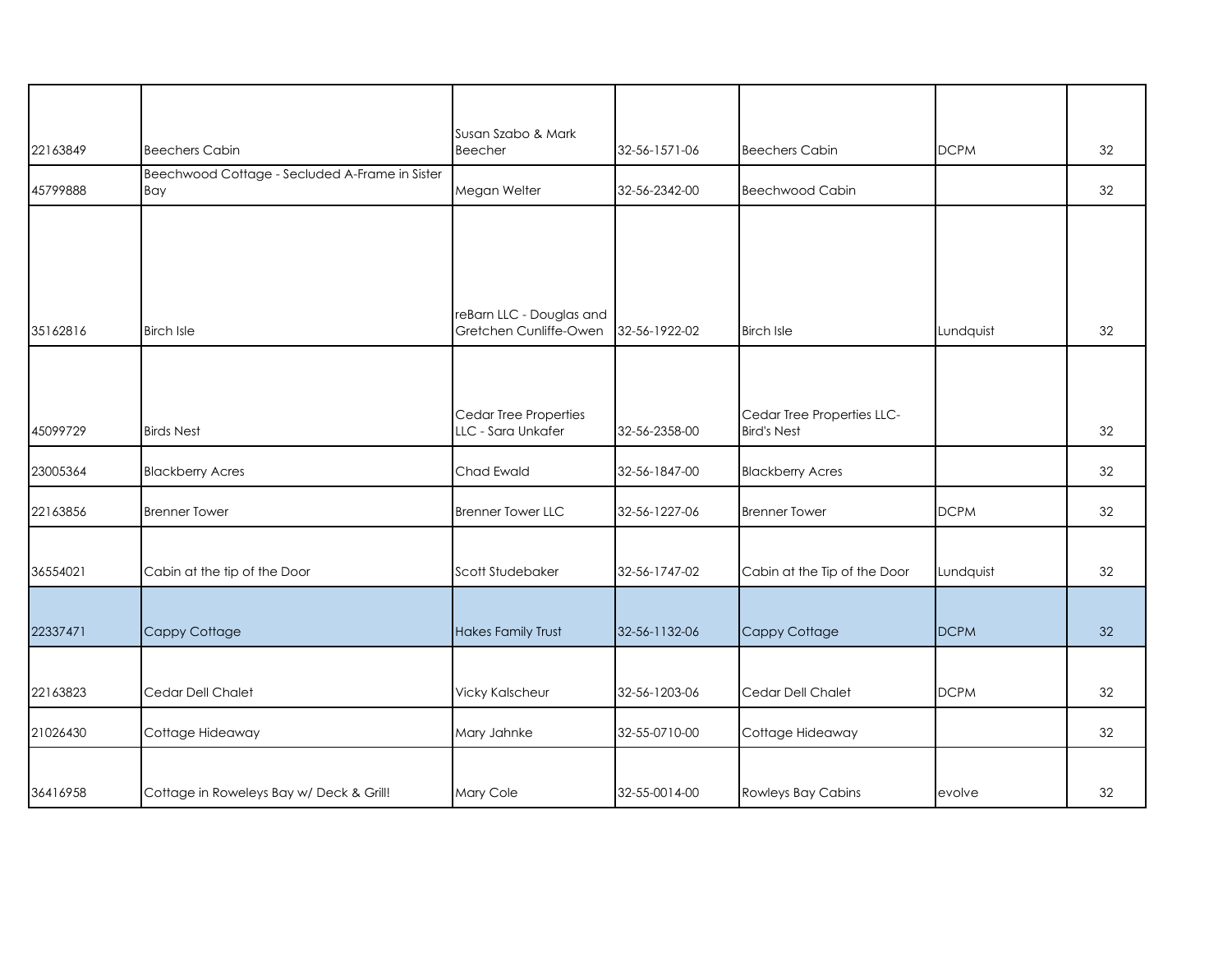| 39248101 | Cro's Nest - On the shore, Island views.              | Donald Lee Buckingham                        | 32-56-2270-00 | Cro's Nest                           |             | 32 |
|----------|-------------------------------------------------------|----------------------------------------------|---------------|--------------------------------------|-------------|----|
|          |                                                       |                                              |               |                                      |             |    |
| 27550326 | DOOR 42                                               | Shawn and Kim Marshall                       | 32-56-1976-00 | DOOR 42                              |             | 32 |
| 52776757 | Door County "Treehouse": Tranquility in the woods     | <b>William Robbins</b>                       | 32-56-2589-00 | Door County Treehouse                |             | 32 |
|          |                                                       |                                              |               |                                      |             |    |
| 31885024 | Door County Waterfront Cabin with private beach LLC   | Tom & Tanya Wismar -<br>Sand Bay Beach Cabin | 32-56-1880-00 | Sand Bay Beach Cabin LLC -<br>Wismar |             | 32 |
|          |                                                       |                                              |               |                                      |             |    |
| 24741359 | Eagle Sands Beach Lodge                               | Matthew P Shumway                            | 32-56-1870-06 | Vandelay Shore                       | <b>DCPM</b> | 32 |
| 22163835 | East Haven                                            | <b>Barnara Moline</b>                        | 32-56-1592-06 | East Haven                           | <b>DCPM</b> | 32 |
| 1036370  | Eclectic Style Cottage                                | <b>Tim Raduenz</b>                           | 32-56-0930-00 | <b>EBDC-Raduenz</b>                  |             | 32 |
| 44072623 | Ellison Bay Family Compound! 8 bed/5bath/20<br>acres  | <b>Tim Raduenz</b>                           | 32-56-2374-00 | EBDC-2                               |             | 32 |
|          |                                                       |                                              |               |                                      |             |    |
| 46735456 | Fin de la Terre - magical cabin steps to the lake     | Kira Connolly Nelson                         | 32-56-2428-00 | Fin de la Terre                      |             | 32 |
| 22163867 | Garret Bay Bluff                                      | William Berry                                | 32-56-1641-06 | Garret Bay Bluff                     | <b>DCPM</b> | 32 |
|          |                                                       |                                              |               |                                      |             |    |
| 20802710 | Garrett Bay Getaway                                   | Kenneth Hays & Sally<br>Wheelock             | 32-56-1802-00 | Garret Bay Getaway                   |             | 32 |
| 9818691  | Historic Log Cabin by the Bay (Lake View &<br>Access) | <b>Greg Bott</b>                             | 32-56-2311-00 | Doc's Hideaway                       |             | 32 |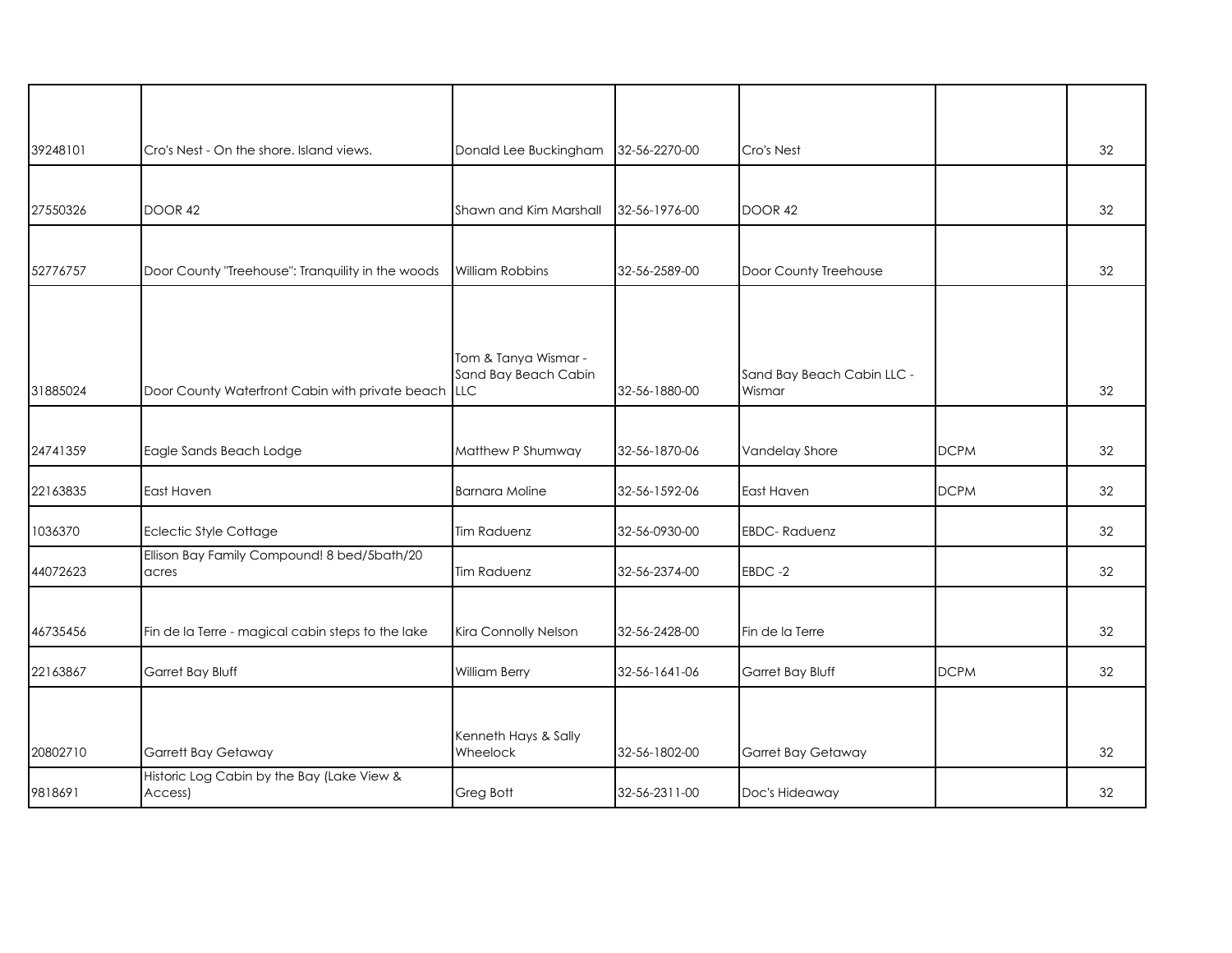| 22163913 | Hoffman's Up North                                               | Hoffman's Up North LLC -<br>Matthel Hoffman | 32-56-1463-06 | Hoffman's Up North                             | <b>DCPM</b> | 32              |
|----------|------------------------------------------------------------------|---------------------------------------------|---------------|------------------------------------------------|-------------|-----------------|
| 22163924 | Krause Cottage                                                   | Douglas & Ellen Krause                      | 32-56-1466-06 | Krause Cottage                                 | <b>DCPM</b> | 32              |
|          |                                                                  |                                             |               |                                                |             |                 |
| 23682161 | Lakeview Lodge                                                   | Lee Hildebrand -<br>Lakeview Lodge LLC      | 32-56-1804-06 | Lakeview Lodge                                 | <b>DCPM</b> | 32              |
|          |                                                                  |                                             |               |                                                |             |                 |
| 25949863 | Little Yellow Cottage in Gills Rock                              | Mathias Zehender                            | 32-56-1992-00 | Zehnder - Colorful Cozy<br>Cottage Windside #3 |             | 32              |
| 52056405 | Luxury Retreat in Ellison Bay                                    | EDWIN A BANDEROWICZ                         | 32-56-2498-00 | Wooded Family Retreat                          |             | 32              |
| 43323667 | Midcentury Modern A-Frame on the Bluff                           | John and Elizabeth<br>Carstens              | 32-56-2344-00 | Goathaus                                       |             | 32              |
|          |                                                                  | Herman and Camille                          |               |                                                |             |                 |
| 27154178 | Never Want to Leave Cottage                                      | Unger                                       | 32-56-1996-00 | Never Want to Leave Cottage                    |             | 32              |
| 52266030 | Newer custom built home tucked in quiet woods.                   | Michael                                     |               |                                                |             | 32 <sup>°</sup> |
| 50747181 | NEW Listing*Sleeps 13!*Located in the heart of the<br>peninsula! | Carson and Allison Diltz                    | 32-56-2515-07 | <b>B.A.R.C. HAUS</b>                           |             | 32              |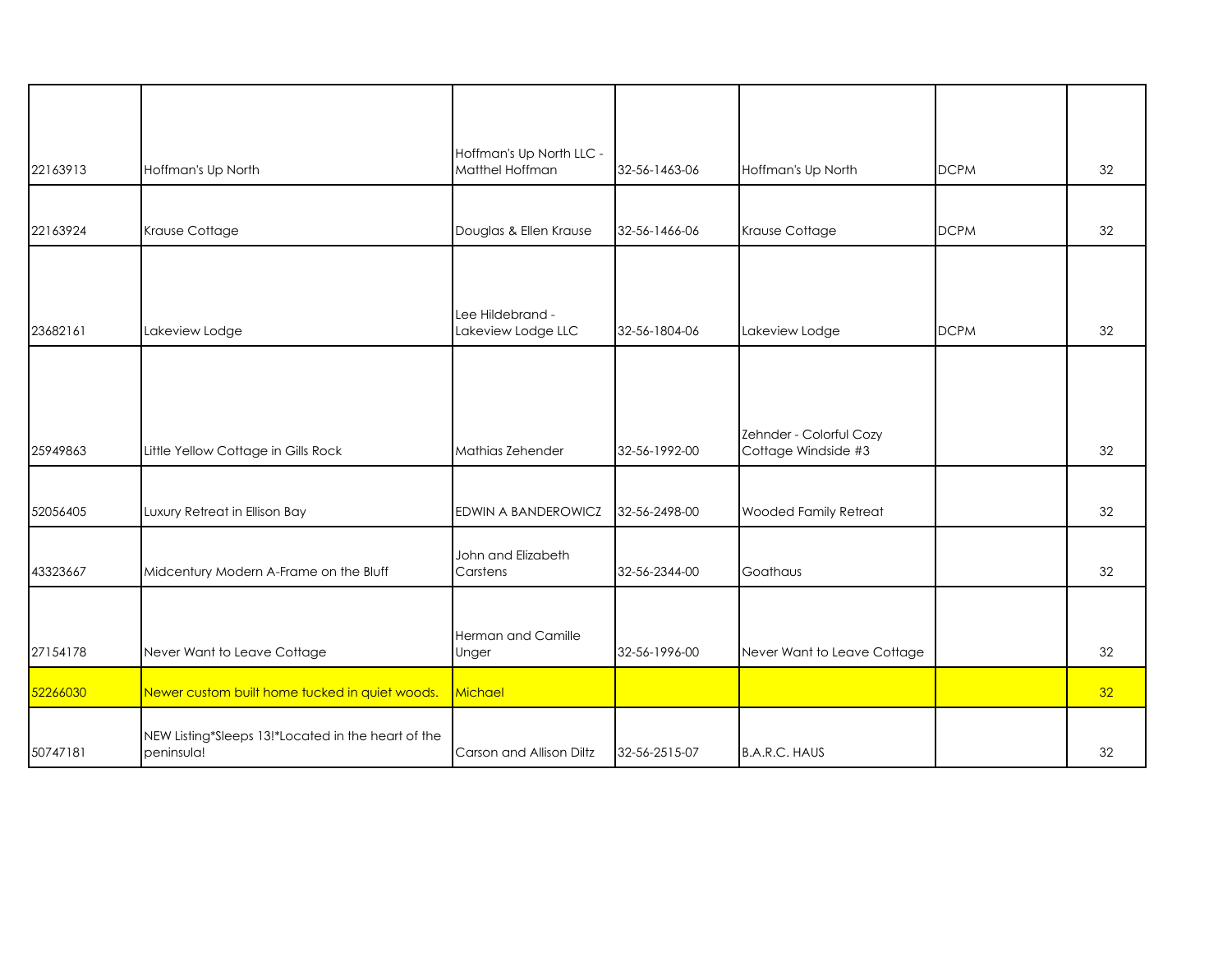| 43858030 | NEW! Door County Retreat ~3 Mi to Sister Bay<br>Beach   | Stoyan Dimitrov                               | 32-56-2006-00 | Lovely Apartment in Sister Bay -<br>Dimitrov | evolve               | 32 |
|----------|---------------------------------------------------------|-----------------------------------------------|---------------|----------------------------------------------|----------------------|----|
|          |                                                         |                                               |               |                                              |                      |    |
| 48311671 | NEW! Luxury Waterfront Cabin in Northern Door<br>County | Jeremy and Caitlyn<br>Jeffery                 | 32-56-2364-00 | Porte Haven - 12786                          |                      | 32 |
| 48602932 | NEW! Stunning Sister Bay Home 4 Mi to Lake +<br>Beach   | Zachary & Brittany Ezzell/<br>Shannan Donegon | 32-56-2415-00 | Our Swamp                                    | evolve               | 32 |
| 38669989 | NEW! Updated Home w/Deck, 2 Mi to Sister Bay<br>Beach   | <b>Brian and Alissa</b><br>Schwalbach         | 32-56-2200-00 | <b>Beach Road Cottage -</b><br>Schwalbach    | evolve               | 32 |
| 19476764 | North Woods Cabin                                       | <b>Robert Grant</b>                           | 32-56-1749-00 | Northwoods Cottage                           |                      | 32 |
| 40304839 | Northern Lights Farmhouse                               | Randall J Daubner                             | 32-56-1722-00 | Timberline Road - Daubner                    | previously permitted | 32 |
| 38484779 | Peaceful Studio Loft on Outskirts of Sister Bay         | Sunwise Turn LLC- Eryka<br>Fiedler            | 32-56-2171-00 | Sunwise Turn                                 |                      | 32 |
| 22163990 | Porcupine Shores                                        | Brian Bartell - Kim Winburn 32-56-1603-06     |               | Porcupine Shores                             | <b>DCPM</b>          | 32 |
| 52690408 | Quaint cottage home on Rowleys Bay!                     | Joe and Kate Malcore                          | 32-56-2354-02 | To-Gether Point                              |                      | 32 |
| 49516851 | Ramrock Cabin under the Stars                           | <b>Rex Kahr</b>                               | 32-56-2431-00 | Ramrock Cabin                                |                      | 32 |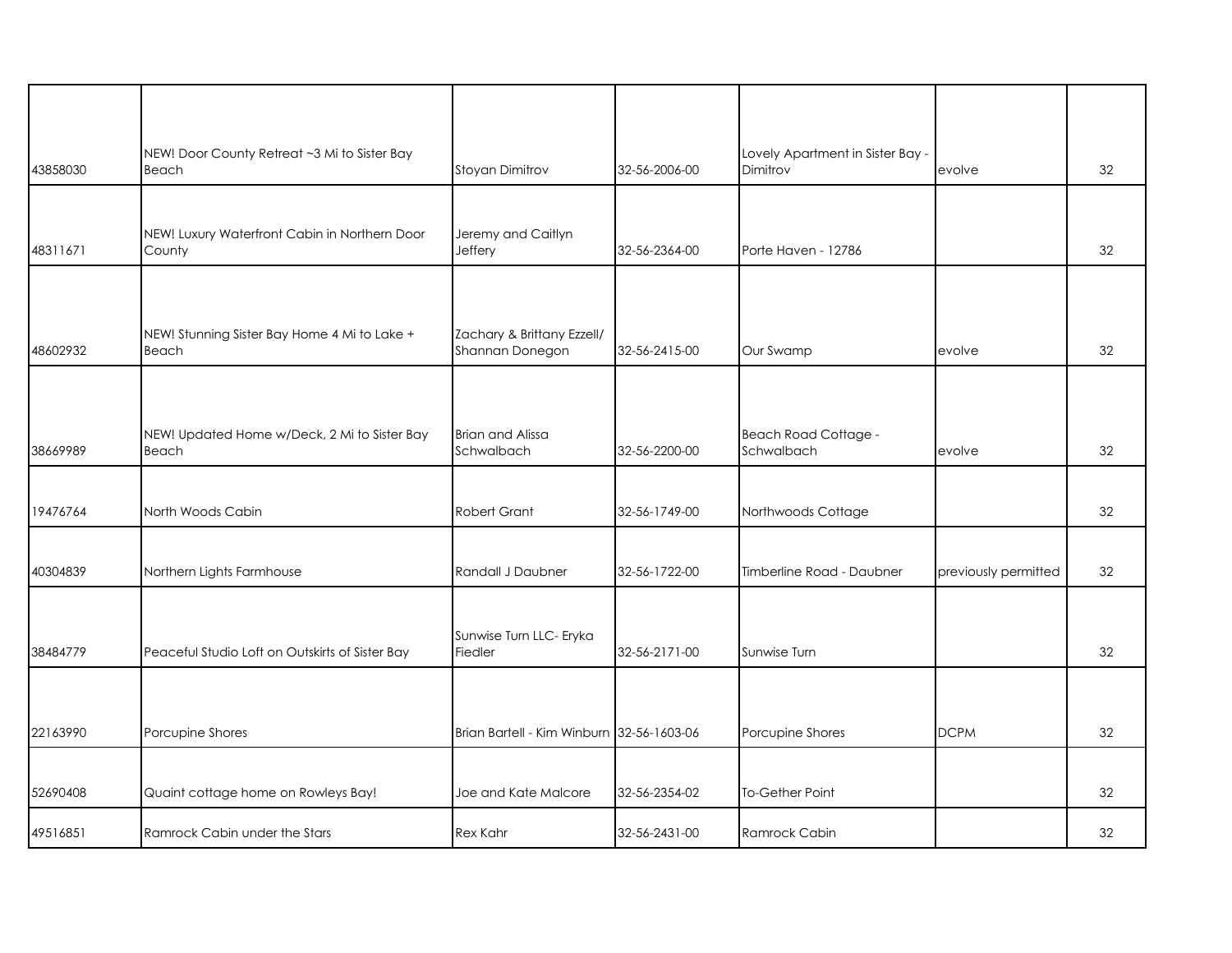| 23052847 | Rothaus/Europe Lake                                  | Roman and Claudia<br>Apuzzo                    | 32-56-1849-00 | Europe Lake Cottage-Apuzzo -<br>501 Europe Lake |                  | 32 |
|----------|------------------------------------------------------|------------------------------------------------|---------------|-------------------------------------------------|------------------|----|
| 36417068 | Rowleys Bay Cottage w/Grill Near Fall Foliage        | Mary Cole                                      | 32-55-0014-00 | <b>Rowleys Bay Cabins</b>                       | evolve           | 32 |
| 47922019 | Rowley's Bay Lakefront                               | <b>Charles Kraemer Trust</b><br>C/O Sarah Mohr | 32-56-2304-06 | House 21 at Rowleys Bay                         |                  | 32 |
| 6795558  | Rustic Summer Sleeping House                         | Tim and Kathleen Kay                           | 32-56-1523-00 | Three Sisters Farm                              | permnitted for 3 | 32 |
| 17656861 | Schwandt Cottage                                     | Georgina Schwandt                              | 32-55-0177-00 | Schwandt Cottage                                |                  | 32 |
| 44315844 | Sea Glass Cottage                                    | <b>Blair and Jeffrey Wisnicky</b>              | 32-56-2330-00 | Sister Bay Cottage on the<br>Water - Wisnicky   |                  | 32 |
| 48736594 | Secluded Door County haven minutes to<br>everything! | Paul Hintermeyer                               | 32-56-2440-00 | Hinterhaven Cottage                             |                  | 32 |
| 31074495 | Serendipity Meadow 7-acre oasis in Door County<br>WI | Cecilia and Dennis Lindell 32-56-1963-00       |               | Serendipity Meadow                              |                  | 32 |
| 22339050 | Shadow Lawn                                          | John Peterson                                  | 32-56-0190-06 | Shadown Lawn                                    | <b>DCPM</b>      | 32 |
| 24307299 | Sister Bay Log Home with a View                      | Van Moreau Properties<br><b>LLC</b>            | 32-56-1932-00 | Sister Bay Log Home with a<br>view              |                  | 32 |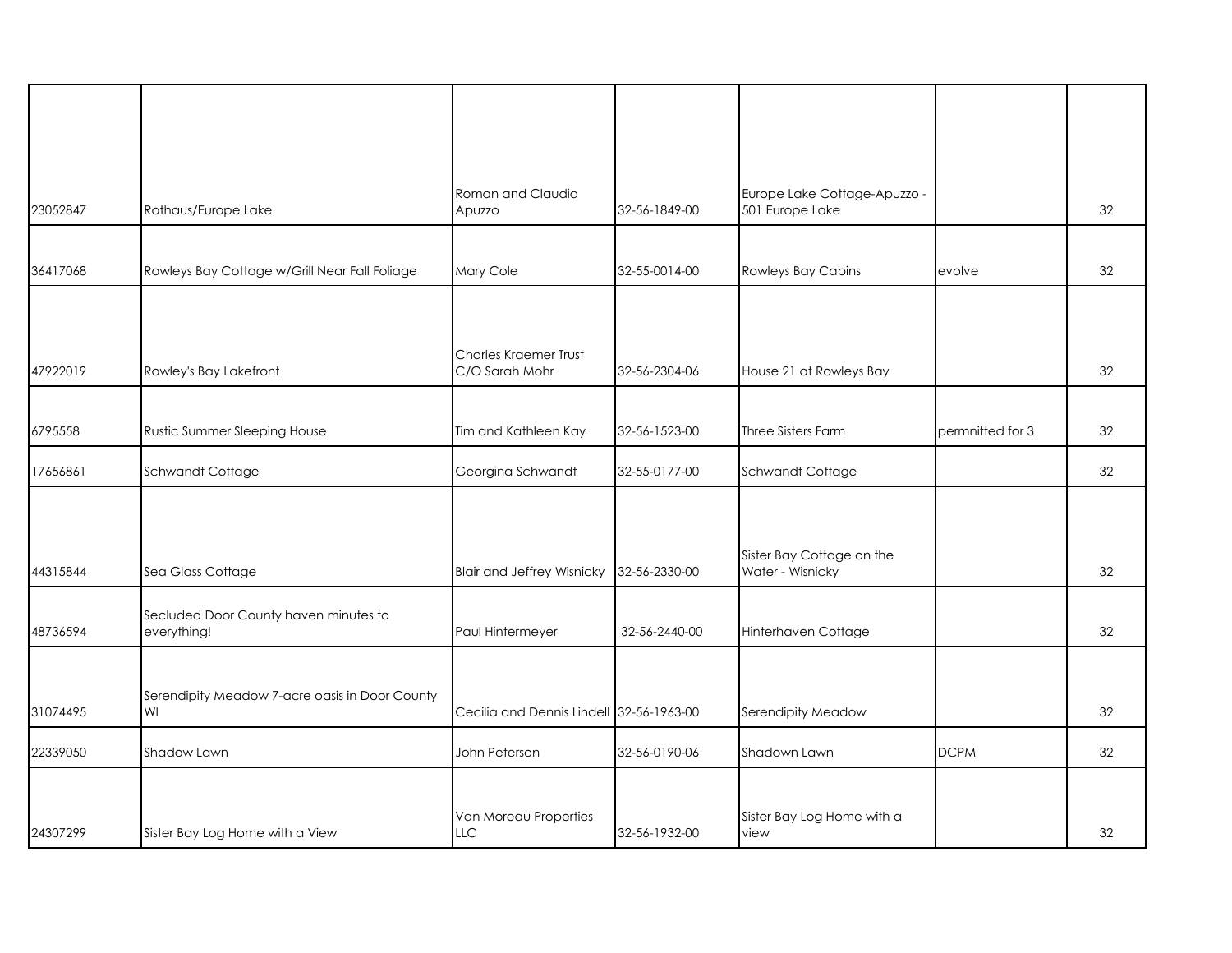| 896385   | Sunny Cottage in Ellson Bay                 | Deborah "Sophie"<br>Taubert Gehan         | 32-55-0124-00 | <b>Terra Cottages</b>    | permitted for five<br>units  | 32 |
|----------|---------------------------------------------|-------------------------------------------|---------------|--------------------------|------------------------------|----|
| 2336212  | Terra Cottages #2                           | Deborah "Sophie"<br>Taubert Gehan         | 32-55-0124-00 | <b>Terra Cottages</b>    | permitted for five<br>units  | 32 |
| 14648663 | Terra Cottages #4                           | Deborah "Sophie"<br>Taubert Gehan         | 32-55-0124-00 | <b>Terra Cottages</b>    | permitted for five<br>units  | 32 |
| 896560   | Terra Cottages Gills Rock 3                 | Deborah "Sophie"<br>Taubert Gehan         | 32-55-0124-00 | <b>Terra Cottages</b>    | permitted for five<br>units  | 32 |
| 897991   | Terra Cottages Gills Rock, Door Co.         | Deborah "Sophie"<br>Taubert Gehan         | 32-55-0124-00 | <b>Terra Cottages</b>    | permitted for five<br>units  | 32 |
| 46873260 | Teskie's Cottage-on the water in Gills Rock | Christina Witmer                          | 32-56-2405-00 | <b>Teskies Cottage</b>   |                              | 32 |
| 51171288 | The Bird House                              | Harbor Peak Lodging LLC-<br>John Davister | 32-56-2546-06 | The Bird House           | <b>DCPM</b>                  | 32 |
| 22164029 | The Nest                                    | Paul O'Keefe                              | 32-56-1514-06 | Nest, The                | <b>DCPM</b>                  | 32 |
| 41772460 | The Swedish Orchard Farm                    | Peder Nelson                              | 32-56-2083-00 | The Swedish Orchard Farm |                              | 32 |
| 8036265  | Three Sisters "Sweet" Retreat               | Tim and Kathleen Kay                      | 32-56-1523-00 | Three Sisters Farm       | permitted for three<br>units | 32 |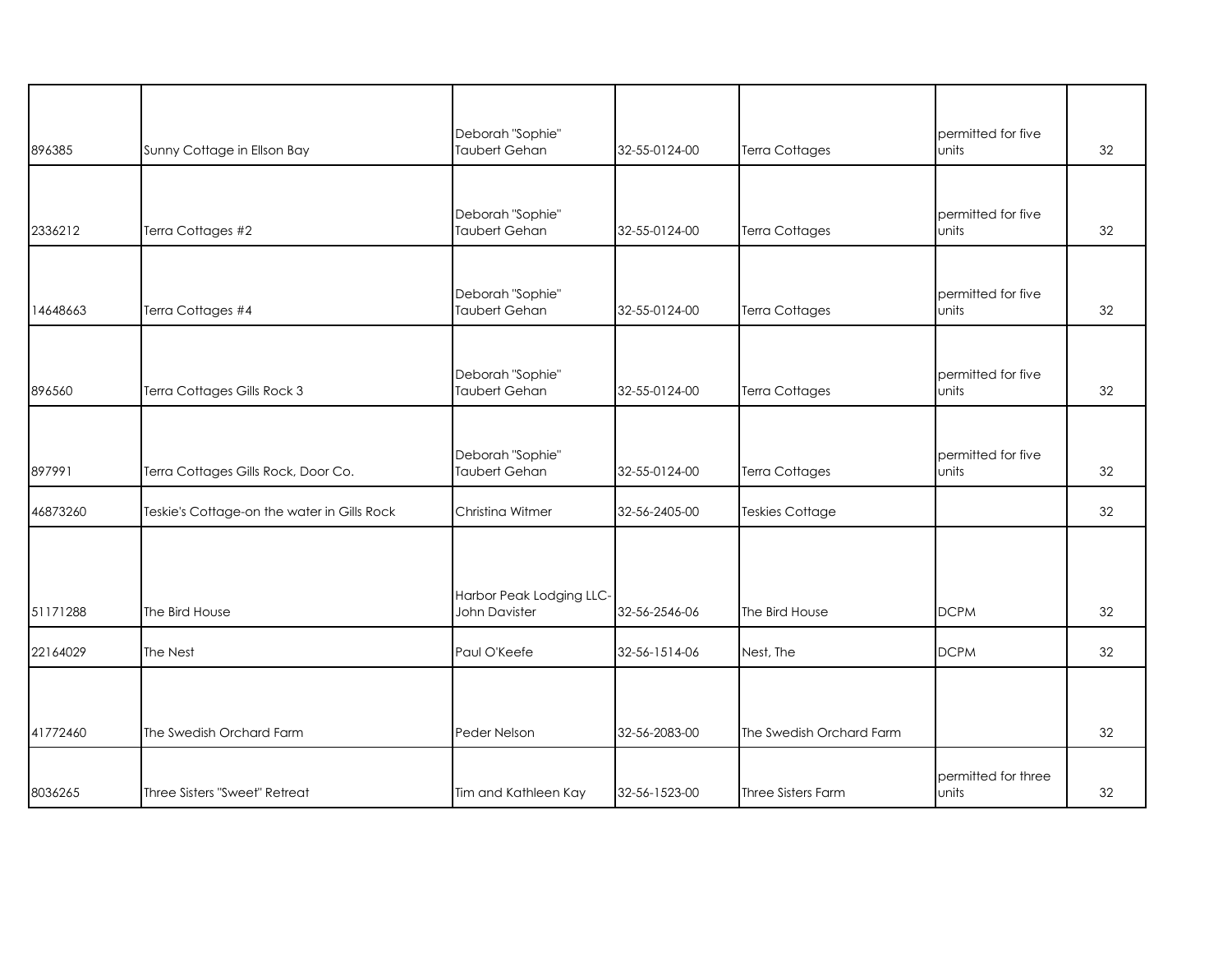| 48580040 | Three Sister's Cottage Barn Retreat                   | Tim and Kathleen Kay             | 32-56-1523-00 | Three Sisters Farm             | permitted for three<br>units | 32 |
|----------|-------------------------------------------------------|----------------------------------|---------------|--------------------------------|------------------------------|----|
| 31650868 | Tree Top Getaway                                      | Kayla Gensler                    | 32-56-2040-00 | Tree Top Getaway               |                              | 32 |
| 40775569 | Under The Tree Top Getaway                            | Kayla Gensler                    | 32-56-2040-00 | Tree Top Getaway               |                              | 32 |
| 24230129 | Unique architect designed home on waterfront<br>bluff | Kimberly Hazen                   | 32-56-1971-00 | Vinkelhus-Vest                 |                              | 32 |
| 34750391 | Windermere                                            | <b>Barton Warner</b>             | 32-56-2103-06 | Windermere                     |                              | 32 |
| 43318300 | Winding Down - A Retreat on the "Quiet Side"          | James Kulerstrand                | 32-56-2279-00 | Winding Down                   |                              | 32 |
|          |                                                       |                                  |               |                                |                              |    |
| 22164049 | <b>Windmill Place</b>                                 | Michael & Vicki Bowers           | 32-56-1134-06 | Windmill - 10104 Town Line Dr  | <b>DCPM</b>                  | 32 |
|          |                                                       |                                  |               |                                |                              |    |
| 26565068 | Chanticleer Guest House-Garden Room                   | Chanticleer Guest House,<br>Inc. | 33-54-0006-00 | <b>Chanticleer Guest House</b> | permitted for 12             | 33 |
| 26537104 | Chanticleer Guest House-Granary Room                  | Chanticleer Guest House,<br>Inc. | 33-54-0006-00 | <b>Chanticleer Guest House</b> | permitted for 12             | 33 |
| 26564676 | Chanticleer Guest House-Loft Room                     | Chanticleer Guest House,<br>Inc. | 33-54-0006-00 | <b>Chanticleer Guest House</b> | permitted for 12             | 33 |
| 26565824 | Chanticleer Guest House-Rose Room                     | Chanticleer Guest House,<br>Inc. | 33-54-0006-00 | Chanticleer Guest House        | permitted for 12             | 33 |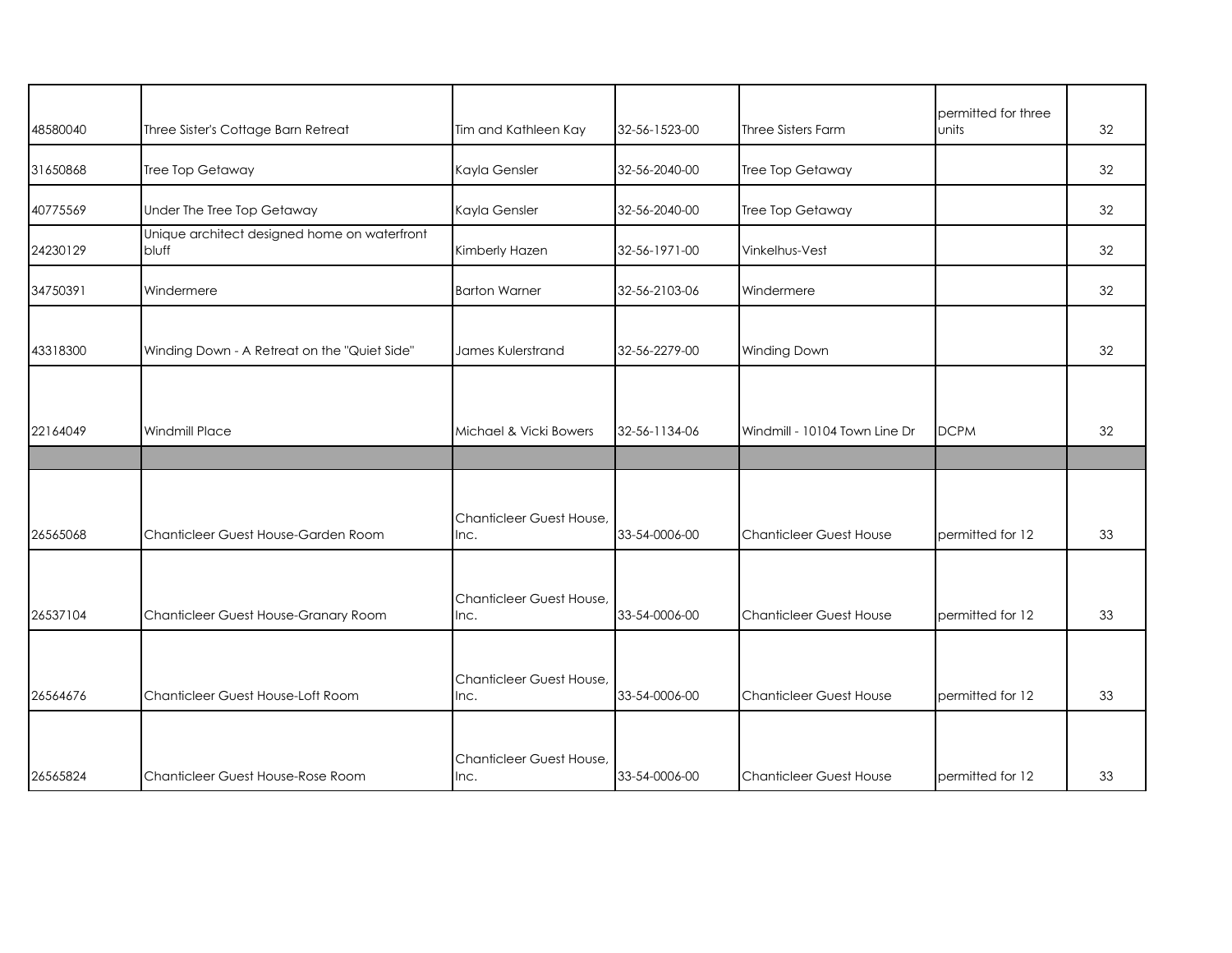| 26565527 | Chanticleer Guest House-Sunflower Room               | Chanticleer Guest House,<br>Inc. | 33-54-0006-00 | <b>Chanticleer Guest House</b>                                  | permitted for 12 | 33 |
|----------|------------------------------------------------------|----------------------------------|---------------|-----------------------------------------------------------------|------------------|----|
|          |                                                      |                                  |               |                                                                 |                  |    |
|          |                                                      |                                  |               |                                                                 |                  |    |
| 28359743 | Beautiful home on the best sand beach in Door<br>Co. | Gary and Marion<br>Ciepluch      | 33-56-2009-00 | Beautiful Home on the Best<br>Sand Beach in Do Co -<br>Ciepluch |                  | 33 |
|          |                                                      |                                  |               |                                                                 |                  |    |
| 13328872 | Door County Dream House                              | Fred Suchy                       | 33-56-0695-00 | Door County Dream Home                                          |                  | 33 |
|          |                                                      |                                  |               |                                                                 |                  |    |
| 15048452 | Door County Escape!                                  | Ann Johnson                      | 33-56-1660-00 | Clark Lake Cottage - Johnson                                    |                  | 33 |
| 23546503 | Door County Honeymoon Barn Suite at<br>Birmingham's  | Birmingham's of Sturgeon<br>Bay  | 33-56-0163-00 | <b>Birminghams Cottages</b>                                     |                  | 33 |
|          |                                                      |                                  |               |                                                                 |                  |    |
| 49568576 | Door County Waterfront Moose Lodge                   | MCSMITH & NEHLS, LLC             | 33-56-2402-00 | Door County Waterfront Moose<br>Lodge                           |                  | 33 |
|          | Experience Door County-Clark Lake to Lake            |                                  |               |                                                                 |                  |    |
| 51551435 | Michigan                                             | Sally O'Brien                    | 33-56-2511-00 | Clark Lake Home                                                 |                  | 33 |
|          |                                                      |                                  |               |                                                                 |                  |    |
| 31488590 | Fantastic Family Cottage on Sand Beach               | Kaftan Family LLP                | 33-55-0777-00 | Kaftan - 4830 Bark Road                                         |                  | 33 |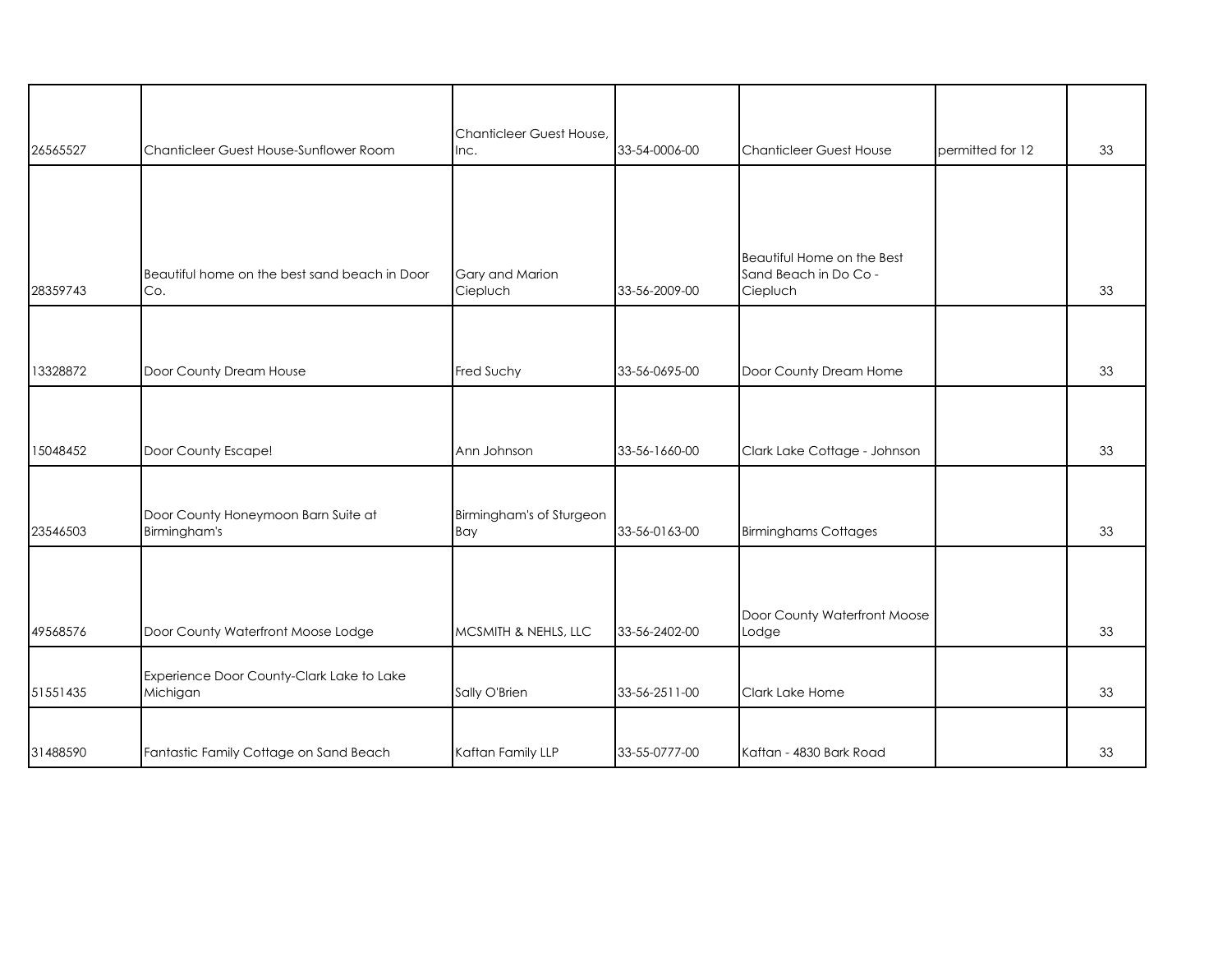|          |                                                       |                                         |               | Bayside Cottage -- Bohrer -                       |                 |    |
|----------|-------------------------------------------------------|-----------------------------------------|---------------|---------------------------------------------------|-----------------|----|
| 39088182 | Glidden Cottage- Beach Access                         | Justin & Lindsey Bohrer                 | 33-56-1954-00 | 3815 Bayshore                                     | permitted for 2 | 33 |
| 50104251 | Glidden Getaway - Private, rural beauty with<br>beach | Todd and Carin Stuth                    | 33-56-2502-00 | Glidden Getaway                                   |                 | 33 |
| 22164023 | Green House                                           | A&J Properties, LLC                     | 33-56-1493-06 | Green House                                       | <b>DCPM</b>     | 33 |
| 22163954 | Lakeside Haven                                        | Kathy Richmond                          | 33-56-1240-06 | Lakeside Haven                                    | <b>DCPM</b>     | 33 |
|          |                                                       |                                         |               |                                                   |                 |    |
| 50028319 | Leroy and Erma's Cottage                              | <b>Jesse Ehlers</b>                     | 33-56-2439-06 | LEROY & ERMA'S COTTAGE LLC                        |                 | 33 |
| 46451918 | Little House Cottage                                  | Julie Felhofer                          | 33-56-2379-00 | Little House Cottage - 4914<br><b>Brauer Road</b> |                 | 33 |
| 25742101 | Lodge on Laurie Lane                                  | Shirley Becker Trust - Polly<br>Kerkman | 33-56-1492-17 | Lodge on Laurie Lane                              | restassure      | 33 |
| 28407162 | Log Cabin on the nicest sand beach in Door<br>County  | Log Cabin Rentals LLC                   | 33-56-1447-00 | Log Cabin on the Water                            |                 | 33 |
| 18834422 | Midship at Three's Company                            | Jon Hanson                              | 33-56-906-00  | Little Harbor Cottages                            | permitted for 3 | 33 |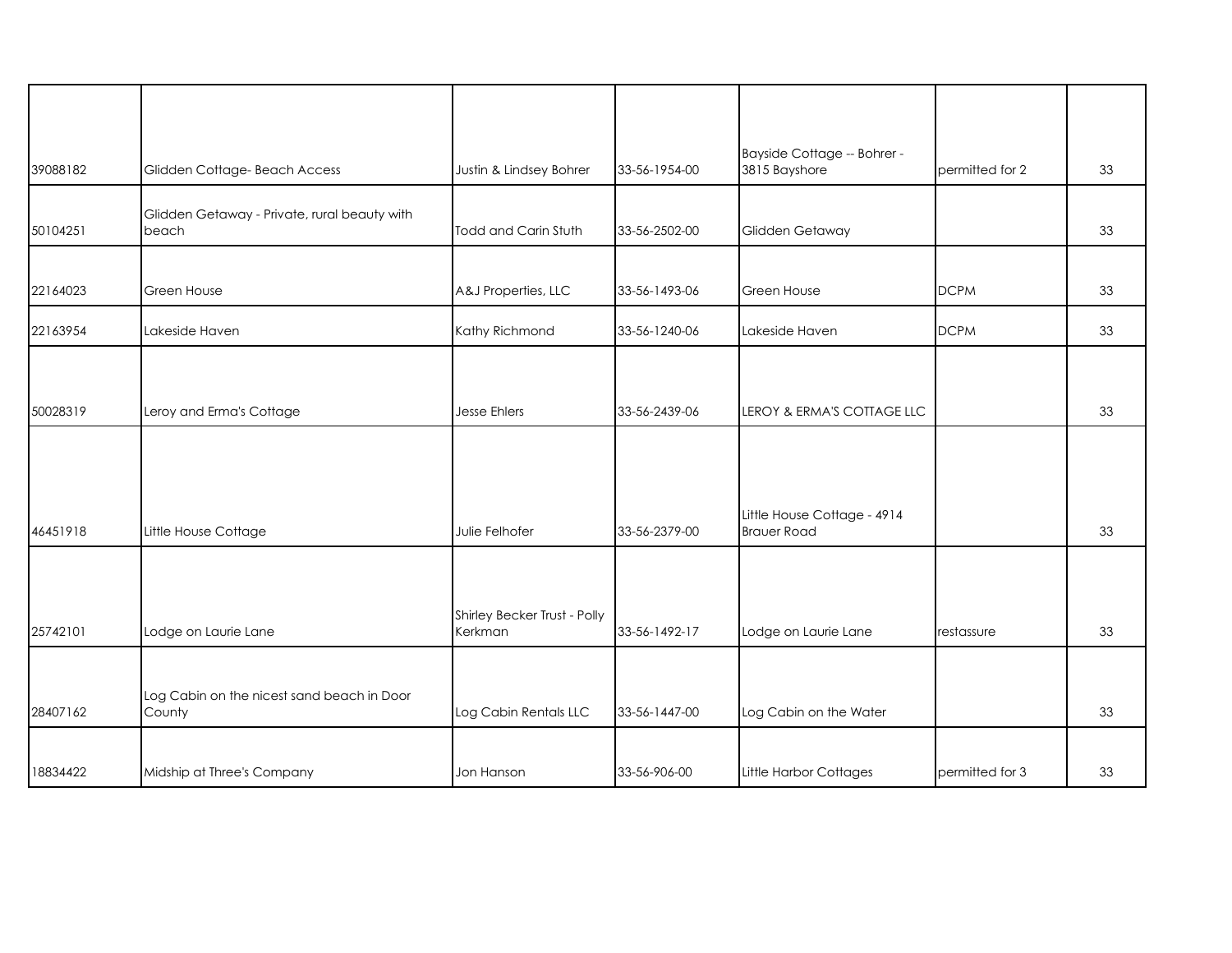| 48696597 | Modern Farmhouse w/large yard and firepit<br>pergola                   | Cody and Ashley Leist                     | 33-56-2446-00 | Large Yard, Outdoor fire pit<br>surrounded by Pergola      |                 | 33 |
|----------|------------------------------------------------------------------------|-------------------------------------------|---------------|------------------------------------------------------------|-----------------|----|
|          |                                                                        |                                           |               |                                                            |                 |    |
| 33554883 | NEW LISTING - Rustic Charm just steps from the Bay Thenell Rentals LLC | John & Julie Thenell-                     | 33-55-0063-07 | Thenells Cottage                                           | simplelife      | 33 |
|          |                                                                        |                                           |               |                                                            |                 |    |
| 25551184 | Sand Beach Cottage - prime Door County<br>waterfront                   | Greg, Mary, Nick and<br>Jennelle Anderson | 33-56-1942-00 | Sand Beach Cottage -<br>Anderson                           |                 | 33 |
|          |                                                                        |                                           |               |                                                            |                 |    |
| 36451928 | Secluded Forest Retreat in Door County                                 | John F Quella                             | 33-56-2169-00 | Quella -4324 Whitefish Bay Rd-<br>Secluded pine tree retre |                 | 33 |
| 18834495 | Snug Harbor Inn - Port Cottage                                         | Jon Hanson                                | 33-56-0906-00 | Snug Harbor Inn                                            | permitted for 3 | 33 |
|          |                                                                        |                                           |               |                                                            |                 |    |
| 18834309 | Starboard Cottage at Three's Company                                   | Jon Hanson                                | 33-56-0906-00 | Little Harbor Cottages                                     | permitted for 3 | 33 |
| 19767552 | <b>Stunning Door County Sunsets</b>                                    | Beth Ann Resch                            | 33-56-1792-00 | Stunning Door County Sunsets -<br>Resch                    |                 | 33 |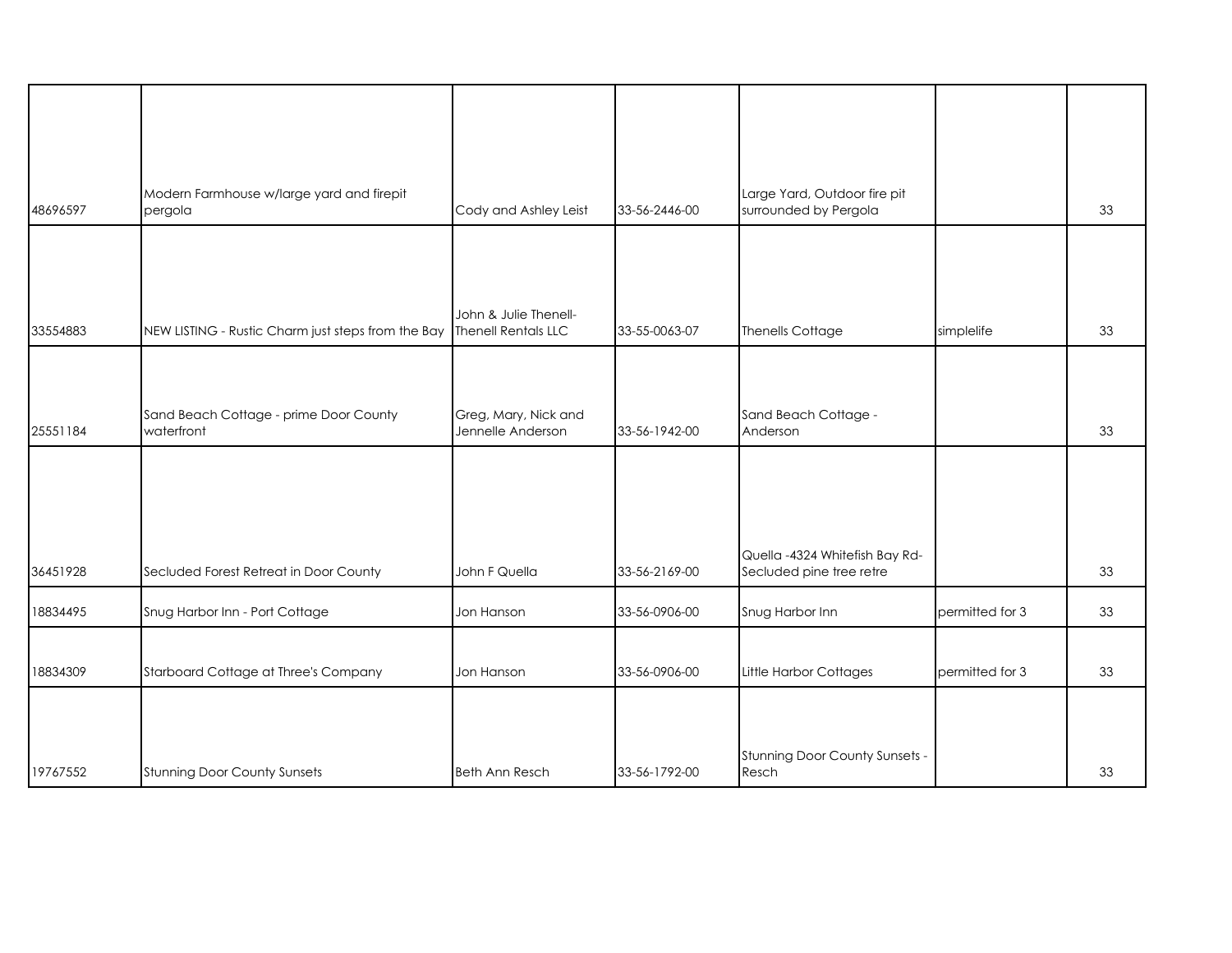| 25487105 | Sturgeon Bay Waterfront Cottage           | Justin & Lindsey Bohrer                   | 33-56-1954-00 | Bayside Cottage -- Bohrer -<br>3815 Bayshore | 33 |
|----------|-------------------------------------------|-------------------------------------------|---------------|----------------------------------------------|----|
|          |                                           |                                           |               |                                              |    |
| 38026760 | Sunset Bluff                              | Carter Holdings LLC                       | 33-56-2205-00 | Sunset Bluff - 5217 Red Sunset<br>Lane       | 33 |
|          |                                           |                                           |               |                                              |    |
| 50768027 | The Lake House on South Shore             | Kathy and Richard<br>Steinmetz            | 33-56-2528-06 | The Lake House on South Shore                | 33 |
|          |                                           |                                           |               |                                              |    |
| 45959451 | White Rock on Glidden Drive               | <b>JASON B KIEHNAU</b><br>NANCY M KIEHNAU | 33-56-2391-00 | White Rocl                                   | 33 |
|          |                                           |                                           |               |                                              |    |
| 12323917 | Woodsy Retreat on Lake Michigan           | Joan Shiels                               | 33-56-1627-00 | Woodsy Retreat on Lake<br>Michigan           | 33 |
|          |                                           |                                           |               |                                              |    |
| 20432696 | Zivjeli on Lake Michigan                  | James and Ruth Metz                       | 33-56-2398-00 | Zivjeli - 3990 Glidden Drive                 | 33 |
|          |                                           |                                           |               |                                              |    |
|          |                                           |                                           |               |                                              |    |
| 26339590 | 1 Bedroom Suite                           | Nora Zacek                                | 34-50-0077-00 | Open Hearth Lodge                            | 34 |
|          |                                           |                                           |               |                                              |    |
| 47595108 | Brand New Boutique Hotel with Water Views | Dorr Hotel Holdings LLC                   | 34-50-2216-00 | The Dorr Hotel                               | 34 |
|          |                                           |                                           |               |                                              |    |
| 26339607 | Evergreen Suite                           | Nora Zacek                                | 34-50-0077-00 | Open Hearth Lodge                            | 34 |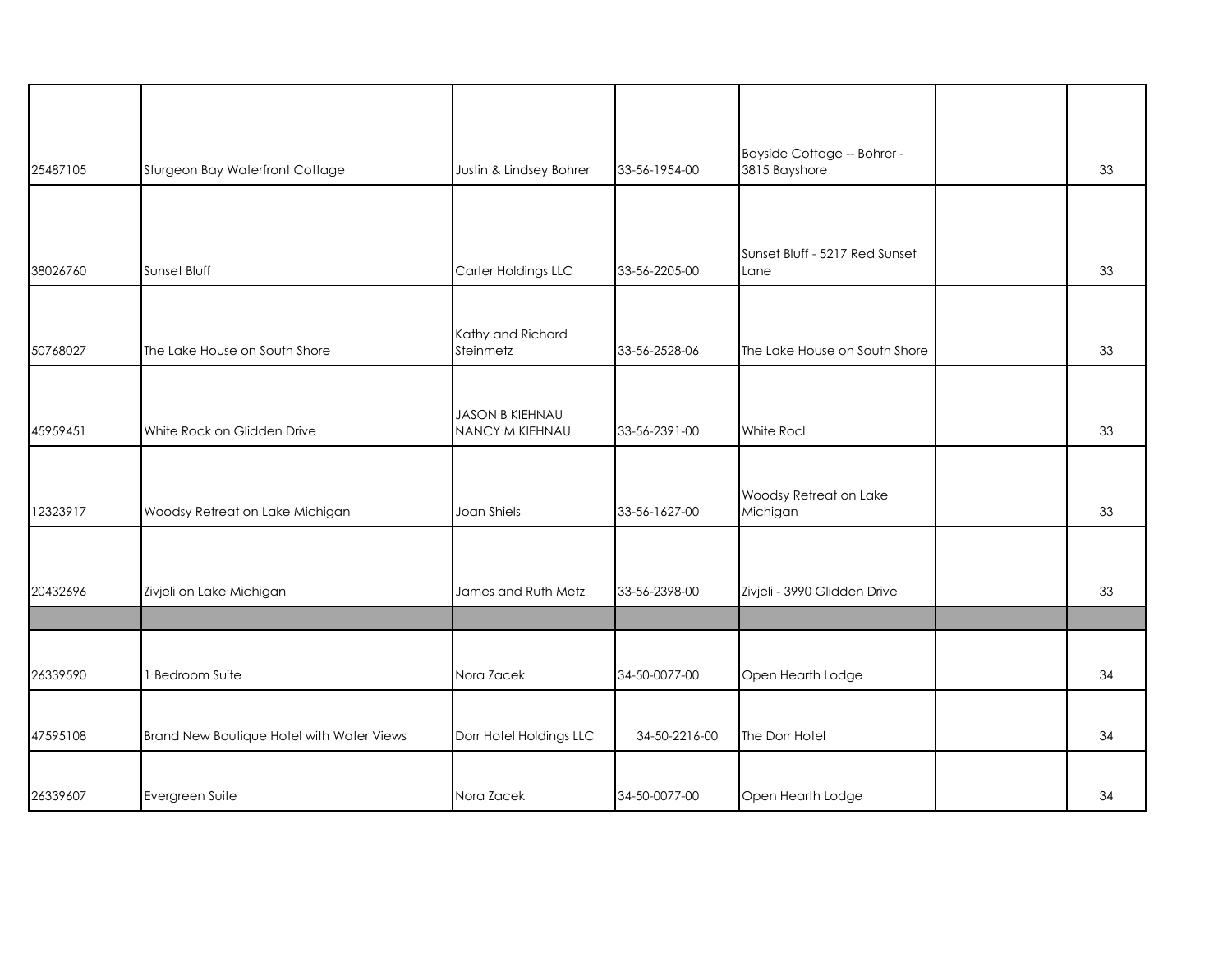| 47595704 | New Boutique Hotel in Downtown Sister Bay       | Dorr Hotel Holdings LLC             | 34-50-2216-00 | The Dorr Hotel                            |                 | 34 |
|----------|-------------------------------------------------|-------------------------------------|---------------|-------------------------------------------|-----------------|----|
|          |                                                 |                                     |               |                                           |                 |    |
| 35615823 | 101: Downtown Sister Bay Door County, Wisconsin | Mary Erickson                       | 34-53-2150-00 | Marina View Condominium<br>#101 - The 101 |                 | 34 |
|          |                                                 |                                     |               |                                           |                 |    |
| 34598765 | Marina View #104                                | Max Mc Cormick                      | 34-56-2023-06 | Marina View Condominiums<br>#104          | <b>DCPM</b>     | 34 |
| 34538998 | Mill Road Place #1                              | Patrick Quinn                       | 34-53-2072-06 | Mill Road Place #1                        | <b>DCPM</b>     | 34 |
| 34539755 | Mill Road Place #2                              | Kevin and Vicki Quinn               | 34-53-2120-06 | Mill Road Place #2                        | <b>DCPM</b>     | 34 |
| 34540316 | Mill Road Place #3                              | Ken Larsen - Mill Road<br>Place LLC | 34-53-2112-06 | Mill Road Place #3                        | <b>DCPM</b>     | 34 |
| 34540627 | Mill Road Place #4                              | Ken Larsen - Mill Road<br>Place LLC | 34-53-2113-06 | Mill Road Place #4                        | <b>DCPM</b>     | 34 |
| 50229739 | New Listing! Beautiful condo with water views.  | Dennis Fogle & Terri<br>Menninga    | 34-53-2458-00 | Shore View #202                           |                 | 34 |
| 38355098 | Abode on Spring                                 | Kevin Schuhart                      | 34-56-1291-06 | Abode on Spring                           | <b>DCPM</b>     | 34 |
|          |                                                 |                                     |               |                                           |                 |    |
| 49559610 | Birchwood cottage                               | Audrey and Craig<br>Schmidt         | 34-56-1769-00 | Mapleand Birchwood<br>Cottages Schmidt    | permitted for 2 | 34 |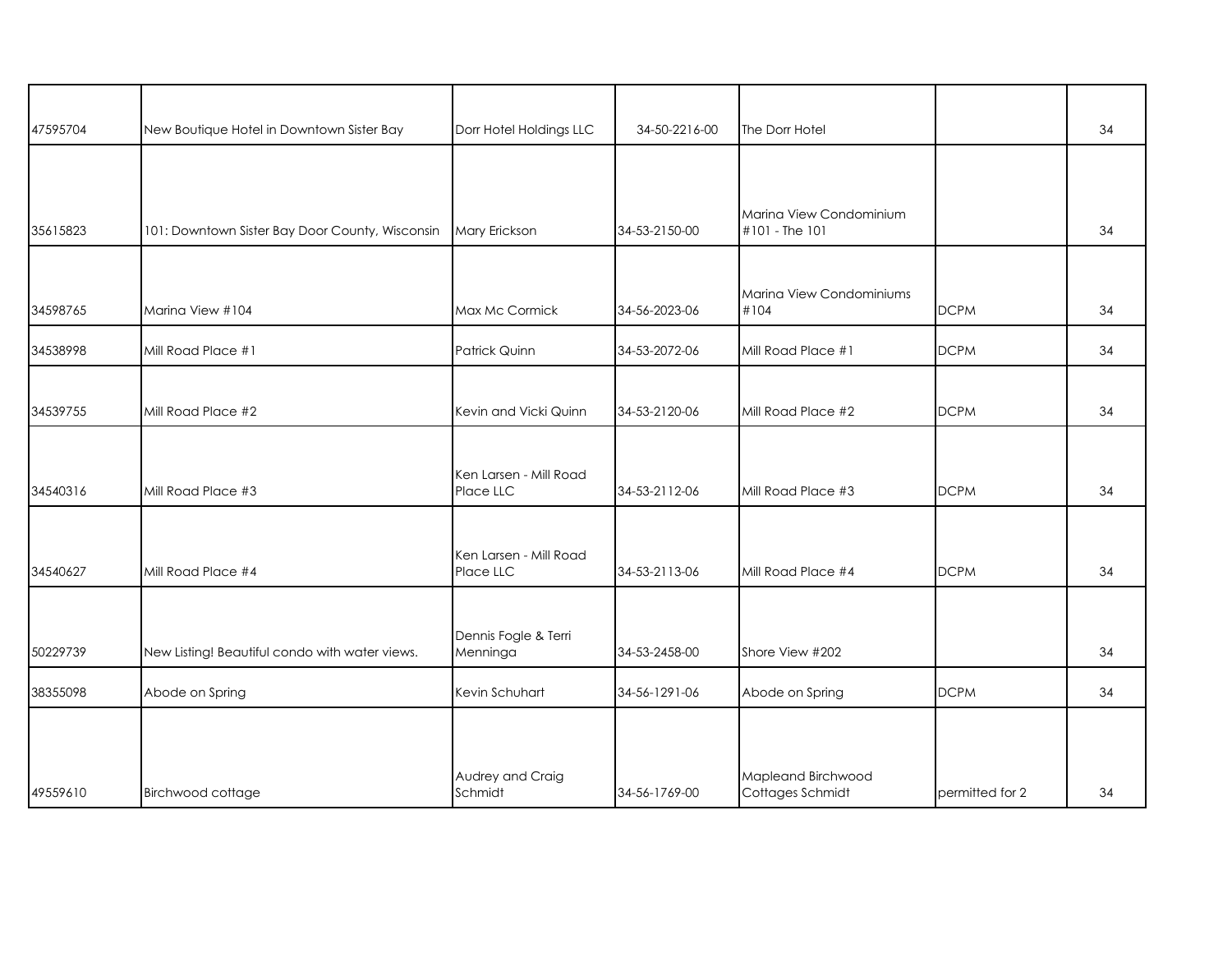| 44234783 | BRAND NEW HOME 2020! Vacation Place at Sister<br>Bay | Jeff Lauscher                                                          | 34-56-2319-00 | Vacation Place in Sister Bay -<br>Lauscher |             | 34 |
|----------|------------------------------------------------------|------------------------------------------------------------------------|---------------|--------------------------------------------|-------------|----|
|          |                                                      |                                                                        |               |                                            |             |    |
| 42412911 | Camp Kukubuku                                        | Kevin and Annie Geurts                                                 | 34-56-2256-00 | Camp Kukubuku                              |             | 34 |
| 22163827 | Copper Moon                                          | Donald Denny                                                           | 34-55-0761-06 | Copper Moon Cottage                        | <b>DCPM</b> | 34 |
| 24200272 | Cotter Cottage                                       | <b>Brandon Cotter</b>                                                  | 34-56-1885-00 | Cotter Cottage                             |             | 34 |
|          |                                                      |                                                                        |               |                                            |             |    |
| 25692012 | Door in the woods                                    | Tom Ahlbeck - Daisy<br>Ahlbeck Trust                                   | 34-56-1892-06 | Door in the Woods                          |             | 34 |
|          |                                                      |                                                                        |               |                                            |             |    |
| 16332969 | Family Friendly Retreat in the Heart of Sister Bay   | Pamela Schmitz/ CPS<br><b>Holdings LLC</b>                             | 34-56-1695-00 | Sister Bay Chalet                          |             | 34 |
|          |                                                      |                                                                        |               |                                            |             |    |
| 33579557 | Farmhouse on Northwoods                              | Hillside Cove LLC                                                      | 34-56-2080-00 | Farmhouse on Northwoods                    |             | 34 |
| 22163906 | Hidden Gem                                           | Julie & Nathan Slovin                                                  | 34-56-0495-06 | Hidden Gem on Trillium                     | <b>DCPM</b> | 34 |
|          |                                                      |                                                                        |               |                                            |             |    |
| 22164027 | <b>High Garden</b>                                   | Jeff & Alisha Wiswell -<br><b>Wiswell Property Group</b><br><b>LLC</b> | 34-56-1888-06 | <b>High Garden</b>                         | <b>DCPM</b> | 34 |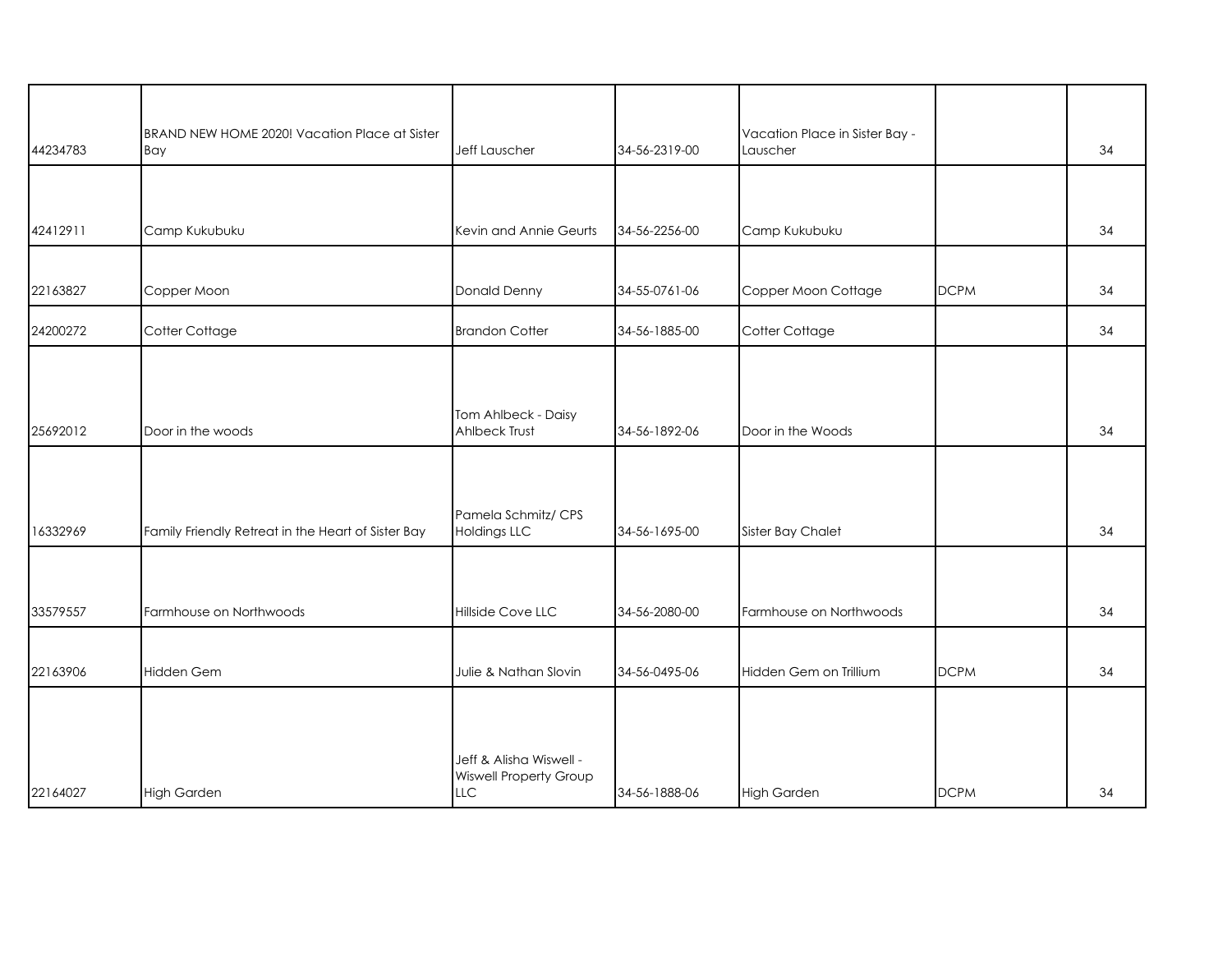| 30368118 | Hillside Haven                                  | Pamela Schmitz/ CPS<br><b>Holdings LLC</b> | 34-56-2051-00 | Hillside Haven              |                       | 34 |
|----------|-------------------------------------------------|--------------------------------------------|---------------|-----------------------------|-----------------------|----|
|          |                                                 |                                            |               |                             |                       |    |
| 22339043 | King's Landing                                  | <b>Wiswell Property Group</b>              | 34-56-1602-06 | Kings Landing               | <b>DCPM</b>           | 34 |
| 47095419 | Luna's Retreat                                  |                                            |               | Luna's Retreat              |                       | 34 |
|          |                                                 | Carley and Mark Swanson 34-56-2383-00      |               |                             |                       |    |
|          |                                                 |                                            |               |                             |                       |    |
|          |                                                 | Audrey and Craig                           |               | Mapleand Birchwood          |                       |    |
| 19227870 | Maple Cottage                                   | Schmidt                                    | 34-56-1769-00 | Cottages Schmidt            | permitted for 2       | 34 |
|          |                                                 |                                            |               |                             |                       |    |
| 30958438 | Maple Manor                                     | <b>Gary Polipnick</b>                      | 34-56-2050-00 | Maple Manor - Polipnick     |                       | 34 |
|          | NEW! Contemporary Retreat w/ Patio ~ 1 Mi to    |                                            |               |                             |                       |    |
| 49226139 | Beach                                           | Timothy Rockwell Jr                        | 34-56-2414-00 | <b>Rockwell Retreat</b>     | permitted for 2 units | 34 |
|          |                                                 |                                            |               |                             |                       |    |
| 50169067 | NEW! Modern Sister Bay Condo < 1 Mile to Beach! | Timothy Rockwell Jr                        | 34-56-2414-00 | Rockwell Retreat            | permitted for 2 units | 34 |
|          | Newly remodeled motel room downtown sister      |                                            |               |                             |                       |    |
| 48157236 | bay #14 Swedeinn                                | Fred Bexell                                | 34-56-2138-00 | Heart of Sister Bay- Bexell | permitted for 6       | 34 |
|          | Newly remodeled motel room downtown sister      |                                            |               |                             |                       |    |
| 48157881 | bay #15                                         | Fred Bexell                                | 34-56-2138-00 | Heart of Sister Bay- Bexell | permitted for 6       | 34 |
|          | Newly remodeled motel room downtown sister      |                                            |               |                             |                       |    |
| 48167159 | bay #16                                         | Fred Bexell                                | 34-56-2138-00 | Heart of Sister Bay- Bexell | permitted for 6       | 34 |
|          | Newly remodeled motel room downtown sister      |                                            |               |                             |                       |    |
| 48195430 | bay #17                                         | Fred Bexell                                | 34-56-2138-00 | Heart of Sister Bay- Bexell | permitted for 6       | 34 |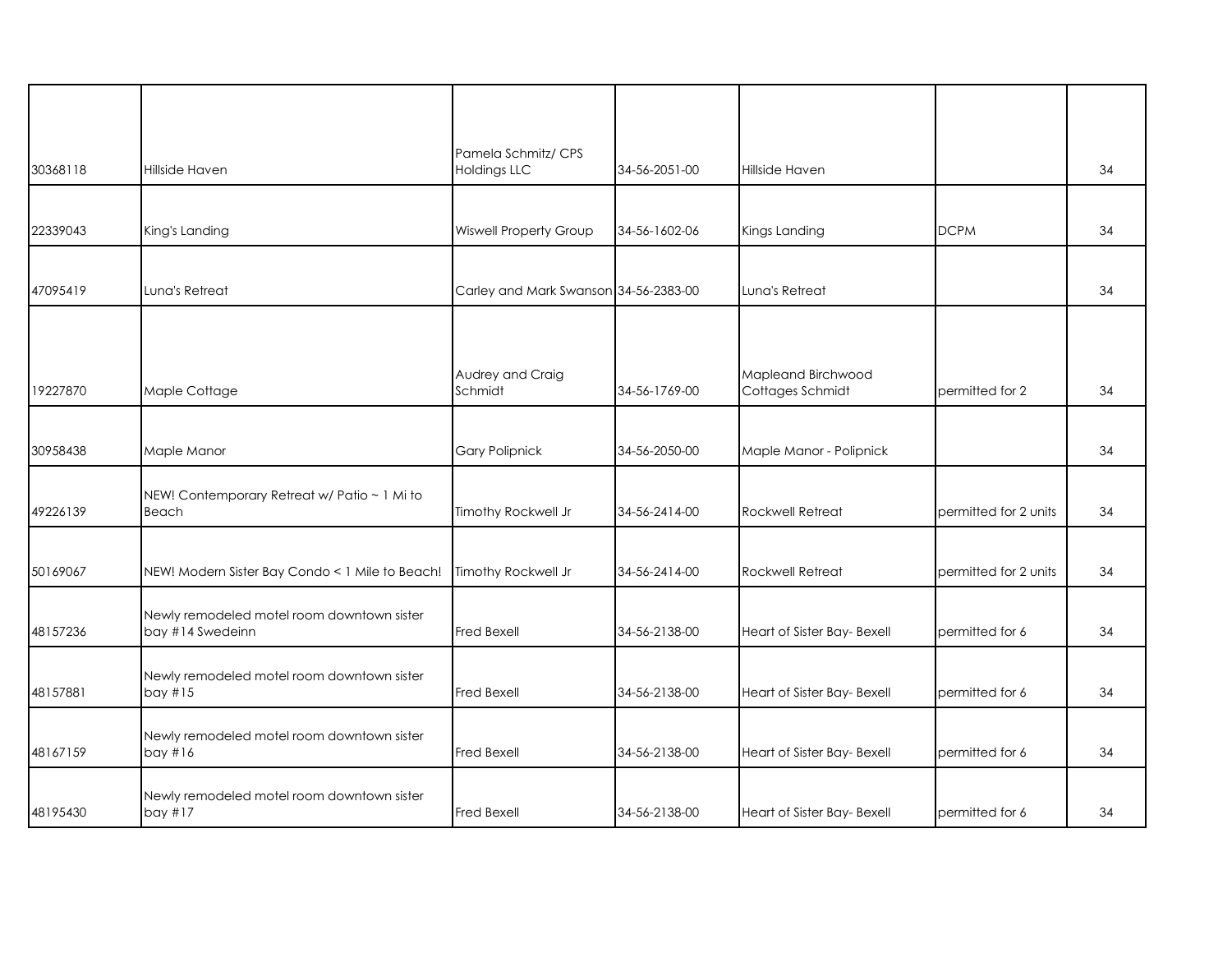| 48195744 | Newly remodeled motel room downtown sister<br>bay#7   | <b>Fred Bexell</b>                | 34-56-2138-00 | Heart of Sister Bay- Bexell   | permitted for 6 | 34 |
|----------|-------------------------------------------------------|-----------------------------------|---------------|-------------------------------|-----------------|----|
| 33591420 | Swedeinn: Newly Renovated Home downtown<br>Sister Bay | <b>Fred Bexell</b>                | 34-56-2138-00 | Heart of Sister Bay Bexell    |                 | 34 |
|          |                                                       | <b>Brandon and Danielle</b>       |               |                               |                 |    |
| 51164892 | Peaceful & Wooded Home-Walk to Sister Bay 0.5m Frank  |                                   | 34-56-2543-00 | <b>Wooded Bliss</b>           |                 | 34 |
|          |                                                       |                                   |               |                               |                 |    |
| 42222859 | Pheasant Court Near the Bay                           | Charles Raymond                   | 34-56-2260-06 | Pheasant Court Near the Bay   | <b>DCPM</b>     | 34 |
| 22163993 | Port New                                              | Andrew Bookmeier                  | 34-56-0075-06 | Port New                      | <b>DCPM</b>     | 34 |
| 43897664 | Remodeled motel room in down town Sister<br>Bay.Nr 8  | <b>Fred Bexell</b>                | 34-56-2138-00 | Heart of Sister Bay- Bexell   | permitted for 6 | 34 |
| 43914574 | Remodeled motel room Nr 9 one block from<br>down town | <b>Fred Bexell</b>                | 34-56-2138-00 | Heart of Sister Bay- Bexell   | bermitted for 6 | 34 |
| 43914792 | Remodeled motel room with 2 double beds. Nr 11        | <b>Fred Bexell</b>                | 34-56-2138-00 | Heart of Sister Bay- Bexell   | permitted for 6 | 34 |
| 43914679 | Remodeled motel room with 2 double beds.Nr 12         | <b>Fred Bexell</b>                | 34-56-2138-00 | Heart of Sister Bay- Bexell   | permitted for 6 | 34 |
| 25692031 | Salinskys Domicile Cottage                            | Jim Salinsky                      | 34-56-1757-06 | Salinskys Domicile Cottage    | <b>DCPM</b>     | 34 |
| 50523973 | Sister Bay Beachside Hideaway, Location,<br>Location! | Country Cottage<br>Properties LLC | 34-56-2529-00 | Sister Bay Beachside Hideaway |                 | 34 |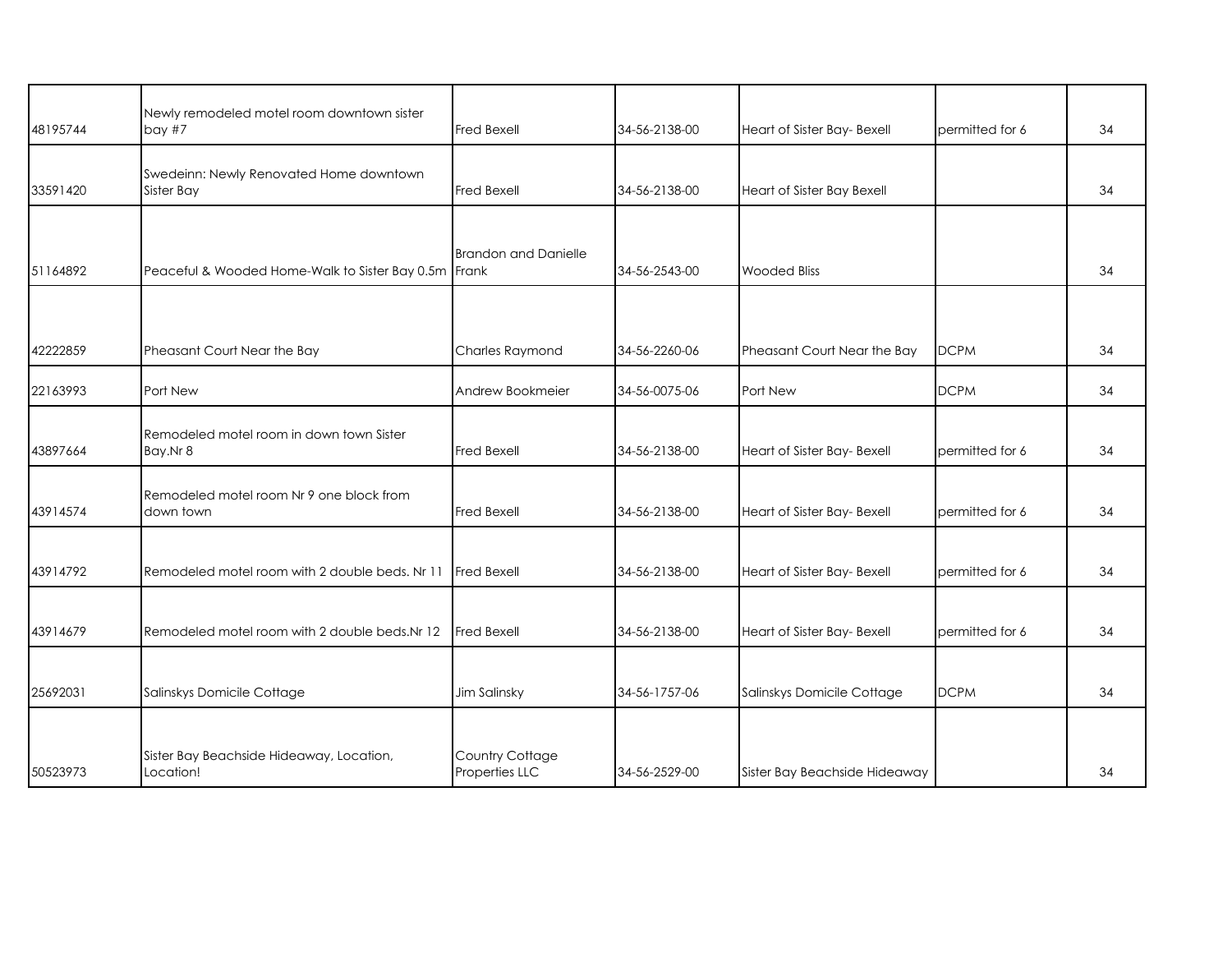| 50054686 | Sister Bay Chateau-Walk to downtown & the<br>beach!v             | Kristi and Corey<br>Pennenberg       | 34-56-2492-02 | Sister Bay Chateau                          | Lundquist       | 34 |
|----------|------------------------------------------------------------------|--------------------------------------|---------------|---------------------------------------------|-----------------|----|
| 20981273 | Sister Bay Cottage                                               | Karen Berndt                         | 34-56-1788-00 | Sister Bay Cottage                          |                 | 34 |
| 23352551 | Sister Bay Eclectic Cottage                                      | <b>Tim Raduenz</b>                   | 34-56-1859-00 | SBDC                                        |                 | 34 |
|          |                                                                  |                                      |               |                                             |                 |    |
| 50242340 | Sister Bay Log Cabin                                             | Karen Berndt                         | 34-56-2201-00 | Sister Bay Log Cabin - Berndt-              |                 | 34 |
|          |                                                                  |                                      |               |                                             |                 |    |
| 50242340 | Sister Bay Log Cabin, 3 bedroom, 2 bath, firepit                 | Karen Berndt                         | 34-56-2201-00 | Sister Bay Log Cabin - Berndt-              |                 | 34 |
| 25692218 | Sister Bay View                                                  | James Johnson                        | 34-56-1422-06 | Sister Bay View                             | <b>DCPM</b>     | 34 |
|          |                                                                  |                                      |               |                                             |                 |    |
| 45513834 | Spacious & Secluded - .3 miles to DT Sister Bay                  | Dean Lagenfield                      | 34-56-2314-07 | Scandia Haven - Lagenfeld -<br>2210 Scandia |                 | 34 |
|          |                                                                  |                                      |               |                                             |                 |    |
| 48525229 | Spacious • Bright • Clean • Fireplace • Large Yard Janet Janisse |                                      | 34-56-2441-00 | Sister Bay House - 10585<br>Fieldcrest      |                 | 34 |
| 44478661 | Swedeinn: New motel room #10 downtown Sister<br>Bay              | <b>Fred Bexell</b>                   | 34-56-2138-00 | Heart of Sister Bay- Bexell                 | permitted for 6 | 34 |
|          |                                                                  |                                      |               |                                             |                 |    |
| 12672427 | The Sister Bay Getaway: Water View & Downtown                    | Dawn and Walter Nawrot 34-56-1620-00 |               | Parkview Drive - Nawrot                     |                 | 34 |
| 26327643 | The Yoga Pad - Open & Eclectic Includes Free<br>Yoga             | <b>Brad Massey</b>                   | 34-56-1982-00 | Yoga Pad, The                               |                 | 34 |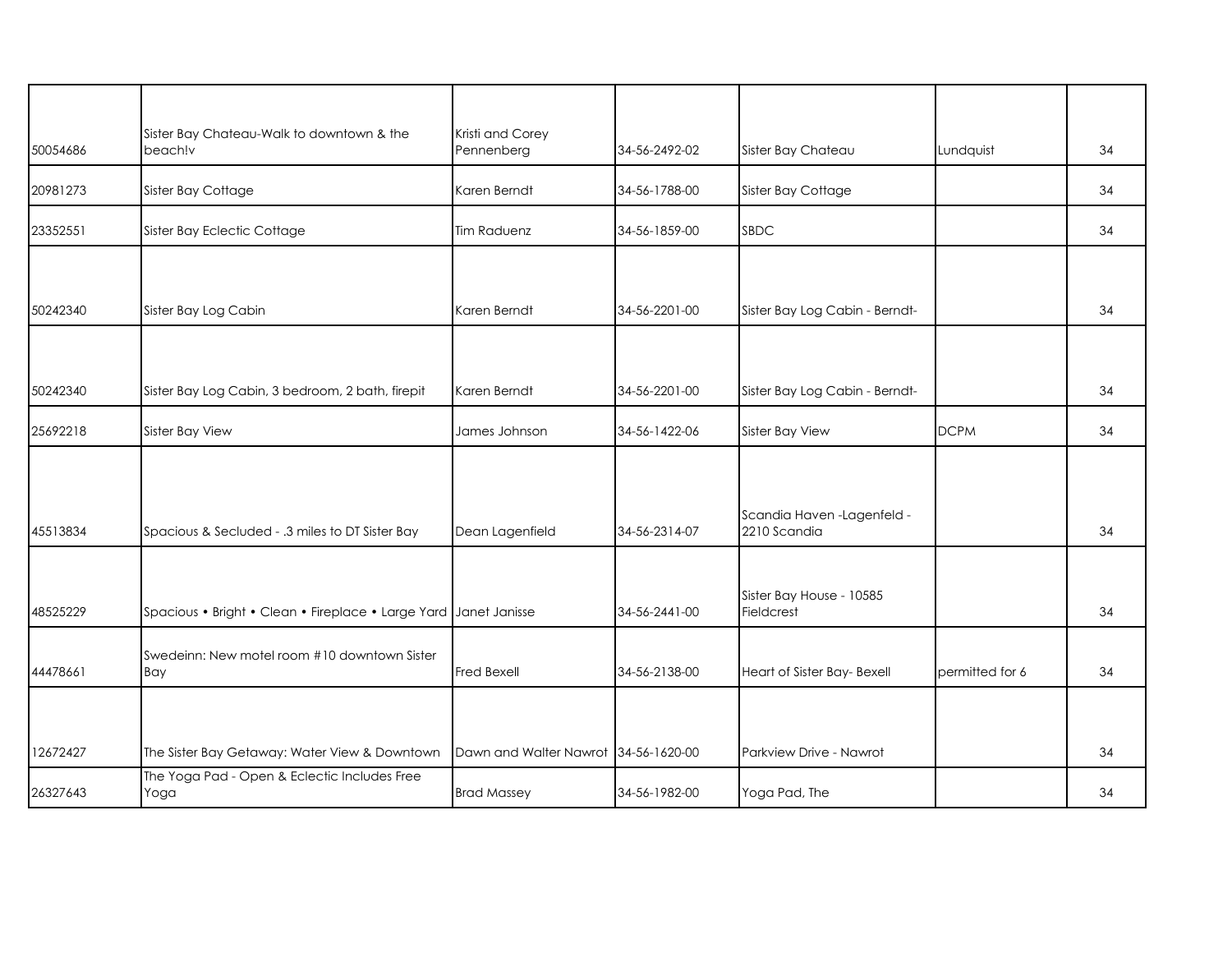| 48160388 | Treetops in Sister Baya luxury respite       | Dan and Laurel Simons           | 34-56-2173-00 | Treetops in Sister Bay   |                   | 34 |
|----------|----------------------------------------------|---------------------------------|---------------|--------------------------|-------------------|----|
|          |                                              |                                 |               |                          |                   |    |
| 22164033 | Trillium Lane                                | Dennis & Maribeth Dorn          | 34-56-1702-06 | Trillium Retreat         | <b>DCPM</b>       | 34 |
|          |                                              |                                 |               |                          |                   |    |
|          |                                              |                                 |               |                          |                   |    |
|          |                                              | <b>CONSTANCE NOWAK</b>          |               |                          |                   |    |
| 52619369 | Unbelievable views brand new condo downtown. | & STEPHEN<br>SHUMOWSKY          | 34-56-2486-02 | <b>Bay Shore Getaway</b> |                   | 34 |
|          | Updated Studio Apartment in Downtown Sister  |                                 |               |                          |                   |    |
| 51323335 | Bay!                                         | Victoria Sabbalus               | 34-56-2542-00 | Sunrise Building LLC     |                   | 34 |
|          |                                              |                                 |               |                          |                   |    |
| 22164040 | Wall to Wall Retreat                         | Jack and Teresa Wall            | 34-56-1335-06 | Wall to Wall Retreat     | <b>DCPM</b>       | 34 |
|          |                                              |                                 |               |                          |                   |    |
|          |                                              |                                 |               |                          | 17 (15 rooms + 2) |    |
| 27656165 | 33ft Yacht!                                  | Jon Hanson                      | 35-50-0907-00 | Snug Harbor Inn          | boats)            | 35 |
|          |                                              |                                 |               |                          | 17 (15 rooms + 2) |    |
| 20869118 | Carver Cabin                                 | Jon Hanson                      | 35-50-0907-00 | Snug Harbor Inn          | boats)            | 35 |
|          |                                              |                                 |               |                          |                   |    |
| 31929058 | Deluxe Room, 1 King Bed, Second Floor        | Holiday Motel<br>Management LLC | 35-50-0964-00 | Holiday Music Hotel      | permitted for 18  | 35 |
|          |                                              |                                 |               |                          |                   |    |
|          |                                              |                                 |               |                          |                   |    |
| 31927648 | Deluxe Room, 1 Queen Bed, Second Floor       | Holiday Motel<br>Management LLC | 35-50-0964-00 | Holiday Music Hotel      | permitted for 18  | 35 |
|          |                                              |                                 |               |                          | 17 (15 rooms + 2) |    |
| 33549110 | Luxury Suite                                 | Jon Hanson                      | 35-50-0907-00 | Snug Harbor Inn          | boats)            | 35 |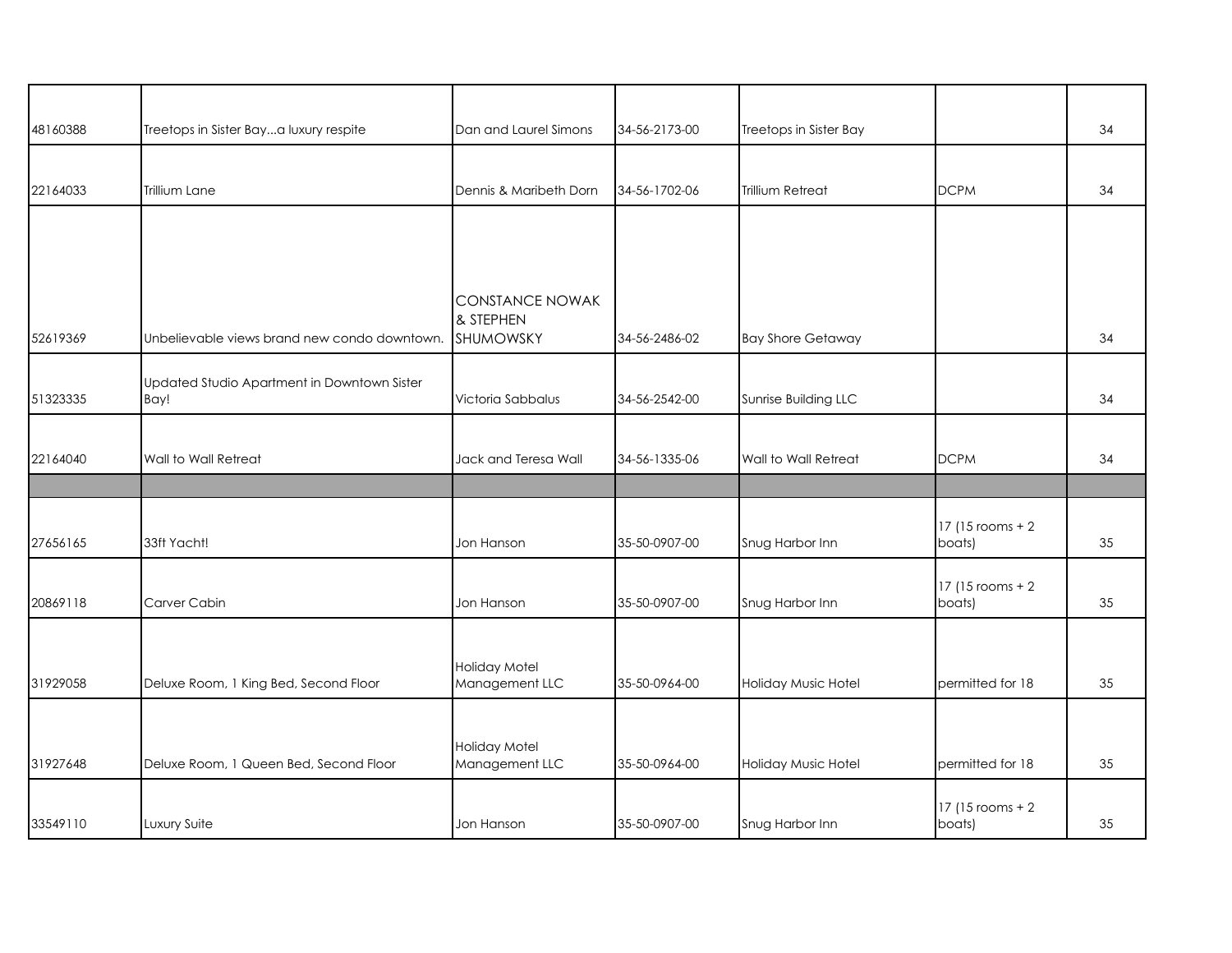| 31928802 | Room, 1 King Bed, Second Floor                             | Holiday Motel<br>Management LLC | 35-50-0964-00 | Holiday Music Hotel | permitted for 18            | 35 |
|----------|------------------------------------------------------------|---------------------------------|---------------|---------------------|-----------------------------|----|
|          |                                                            |                                 |               |                     |                             |    |
| 24498867 | Room, 1 Queen Bed and 1 Full Bed, Ground Floor             | Holiday Motel<br>Management LLC | 35-50-0964-00 | Holiday Music Hotel | permitted for 18            | 35 |
|          |                                                            | Holiday Motel                   |               |                     |                             |    |
| 31928561 | Room, 1 Queen Bed and 1 Full Bed, Second Floor             | Management LLC                  | 35-50-0964-00 | Holiday Music Hotel | permitted for 18            | 35 |
| 24476710 | Room, 1 Queen Bed, Ground Floor                            | Holiday Motel<br>Management LLC | 35-50-0964-00 | Holiday Music Hotel | permitted for 18            | 35 |
|          |                                                            |                                 |               |                     |                             |    |
| 31927631 | Room, 1 Queen Bed, Second Floor                            | Holiday Motel<br>Management LLC | 35-50-0964-00 | Holiday Music Hotel | permitted for 18            | 35 |
|          |                                                            |                                 |               |                     |                             |    |
| 31926806 | Room, 2 Double beds, Ground Floor                          | Holiday Motel<br>Management LLC | 35-50-0964-00 | Holiday Music Hotel | permitted for 18            | 35 |
|          |                                                            |                                 |               |                     |                             |    |
| 31928285 | Room, 2 Double Beds, Second Floor                          | Holiday Motel<br>Management LLC | 35-50-0964-00 | Holiday Music Hotel | permitted for 18            | 35 |
| 33826458 | Snug Harbor Inn - Deluxe                                   | Jon Hanson                      | 35-50-0907-00 | Snug Harbor Inn     | 17 (15 rooms + 2)<br>boats) | 35 |
|          |                                                            |                                 |               |                     |                             |    |
| 24114480 | Studio Suite                                               | Jon Hanson                      | 35-50-0907-00 | Snug Harbor Inn     | 17 (15 rooms + 2)<br>boats) | 35 |
| 33826447 | Waterfront 2 Bedroom Cottage at Snug Harbor Inn Jon Hanson |                                 | 35-50-0907-00 | Snug Harbor Inn     | 17 (15 rooms + 2)<br>boats) | 35 |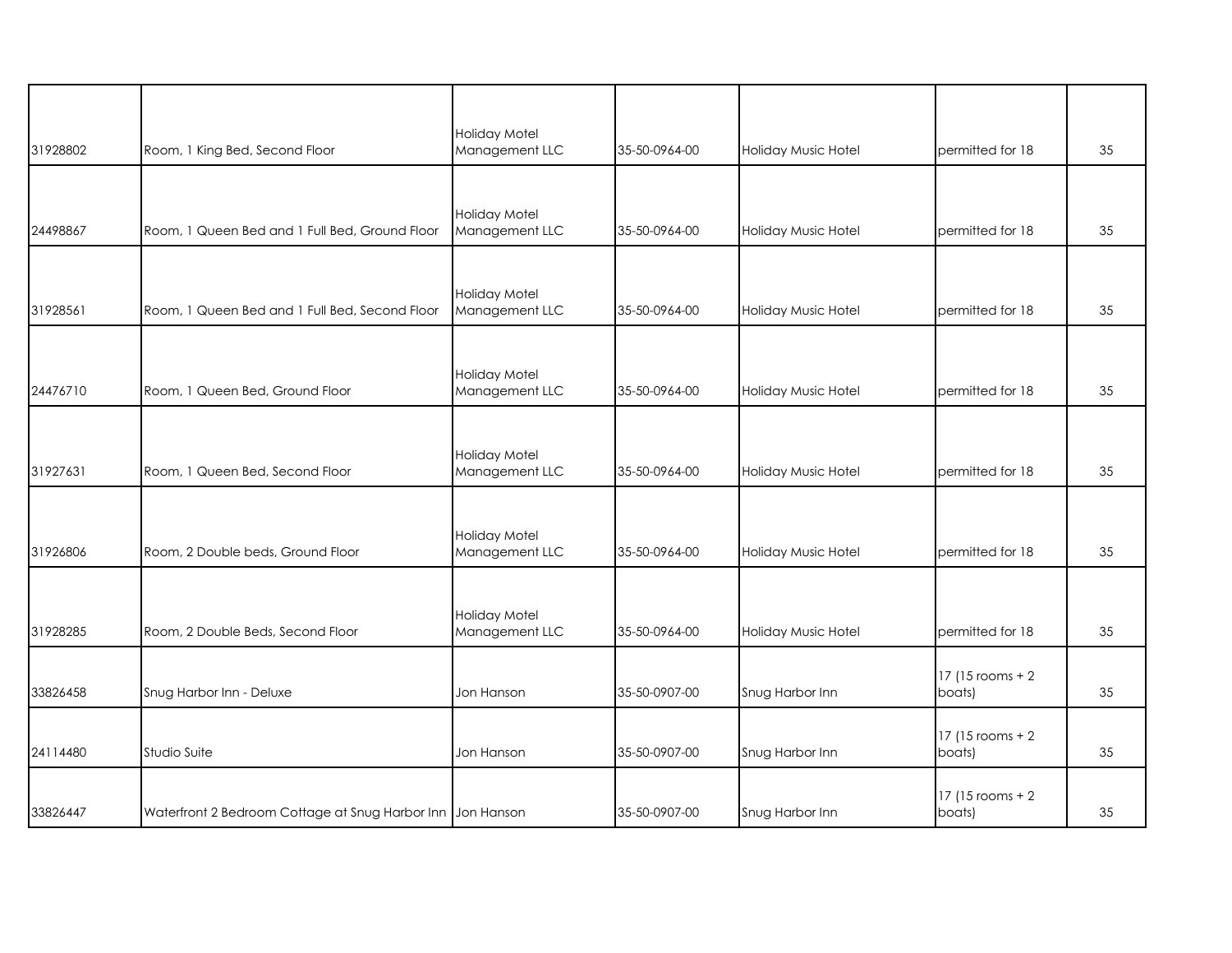| 33826450 | Waterfront Boutique Room                                       | Jon Hanson   | 35-50-0907-00 | Snug Harbor Inn        | 17 (15 rooms + 2)<br>boats)   | 35 |
|----------|----------------------------------------------------------------|--------------|---------------|------------------------|-------------------------------|----|
| 24113755 | Waterfront Luxury Cottage with 2 Bedrooms &<br>Whirlpool!      | Jon Hanson   | 35-50-0907-00 | Snug Harbor Inn        | $17$ (15 rooms + 2)<br>boats) | 35 |
| 24114293 | Waterfront Luxury Cottage with Whirlpool at Snug<br>Harbor Inn | Jon Hanson   | 35-50-0907-00 | Snug Harbor Inn        | $17$ (15 rooms + 2)<br>boats) | 35 |
| 33826446 | Waterfront Studio Cottage with Whirlpool                       | Jon Hanson   | 35-50-0907-00 | Snug Harbor Inn        | 17 (15 rooms + 2)<br>boats)   | 35 |
| 49674842 | Gorgeous Sturgeon Bay Home with a View!                        |              | 35-51-1111-00 | Lodge at Leathem Smith |                               | 35 |
| 31535739 | Room 1: Door County Orchard (Main House) -<br>White Lace Inn   | Dennis Statz | 35-52-0856-00 | White Lace Inn         | permitted for 19              | 35 |
| 31560774 | Room 10: Secret Garden (Garden House) - White<br>Lace Inn      | Dennis Statz | 35-52-0856-00 | White Lace Inn         | permitted for 19              | 35 |
| 31560870 | Room 11: The Hideaway (Garden House) - White<br>Lace Inn       | Dennis Statz | 35-52-0856-00 | White Lace Inn         | permitted for 19              | 35 |
| 31535845 | Room 2: Old Garden Roses (Main House) - White<br>Lace Inn      | Dennis Statz | 35-52-0856-00 | White Lace Inn         | permitted for 19              | 35 |
| 31536049 | Room 3: English Lavender (Main House) - White<br>Lace Inn      | Dennis Statz | 35-52-0856-00 | White Lace Inn         | permitted for 19              | 35 |
| 31536176 | Room 4: Romantic Retreat (Main House) - White<br>Lace Inn      | Dennis Statz | 35-52-0856-00 | White Lace Inn         | permitted for 19              | 35 |
| 31536254 | Room 6: Vintage Rose (Garden house) - White<br>Lace Inn        | Dennis Statz | 35-52-0856-00 | White Lace Inn         | permitted for 19              | 35 |
| 31536340 | Room 7: Garden View (Garden House) - White<br>Lace Inn         | Dennis Statz | 35-52-0856-00 | White Lace Inn         | permitted for 19              | 35 |
| 31560145 | Room 8: English Country (Garden House) - White<br>Lace Inn     | Dennis Statz | 35-52-0856-00 | White Lace Inn         | permitted for 19              | 35 |
| 31560520 | Room 9: Casual Victorian (Garden House) - White<br>Lace Inn    | Dennis Statz | 35-52-0856-00 | White Lace Inn         | permitted for 19              | 35 |
| 31561008 | Room A: Royal Chamber (Washburn House) -<br>White Lace Inn     | Dennis Statz | 35-52-0856-00 | White Lace Inn         | permitted for 19              | 35 |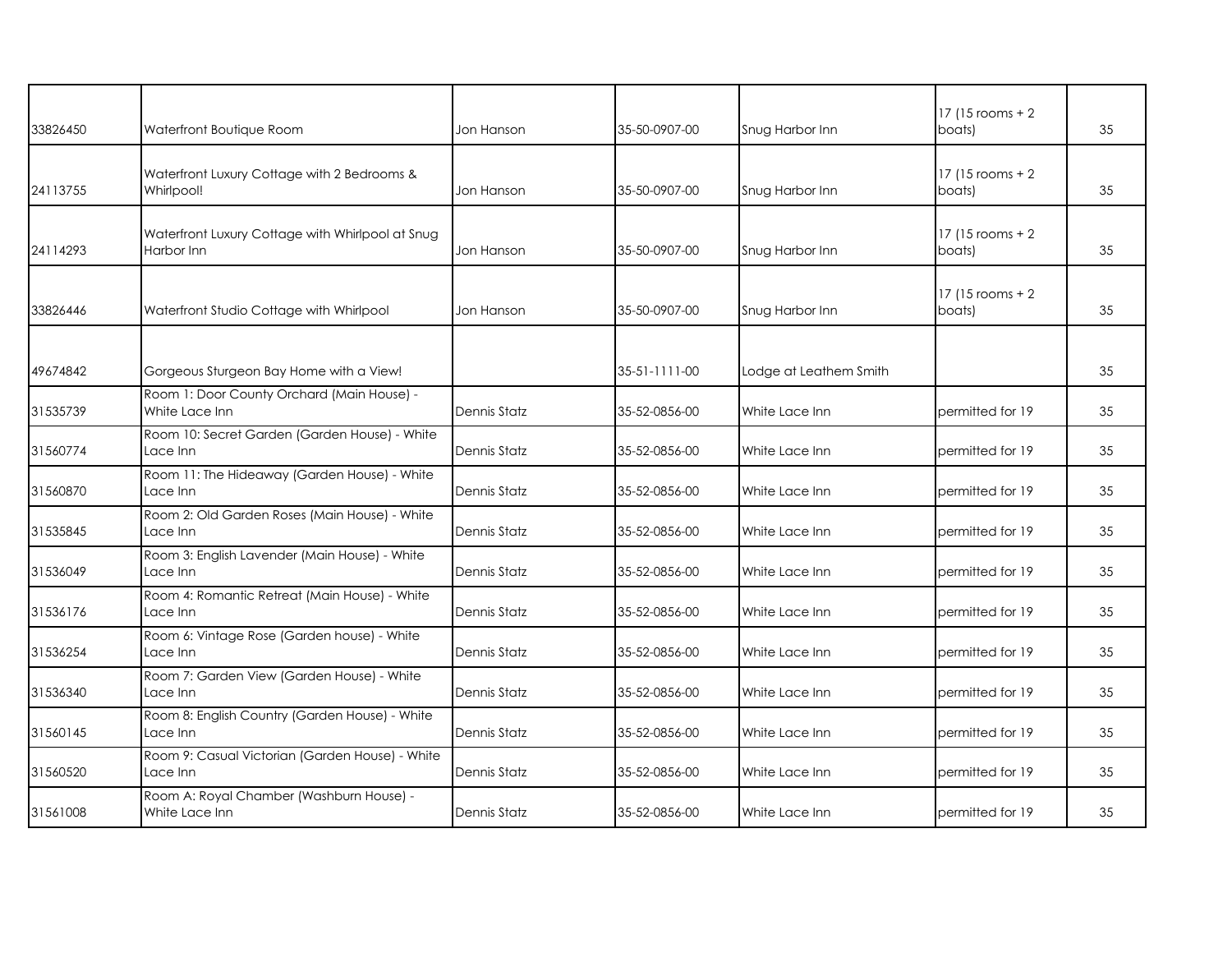| 31566668 | Room C: Wild Roses (Washburn House) - White<br>Lace Inn       | Dennis Statz                      | 35-52-0856-00 | White Lace Inn                       | permitted for 19           | 35 |
|----------|---------------------------------------------------------------|-----------------------------------|---------------|--------------------------------------|----------------------------|----|
| 31566760 | Room D: Country Cottage (Washburn House) -<br>White Lace Inn  | Dennis Statz                      | 35-52-0856-00 | White Lace Inn                       | permitted for 19           | 35 |
| 31877729 | Steeple View Cottage                                          | Dennis Statz                      | 35-52-0856-00 | White Lace Inn                       | permitted for 19           | 35 |
| 31586882 | Suite 16: Winter Warmth (Hadley House) - White<br>Lace Inn    | Dennis Statz                      | 35-52-0856-00 | White Lace Inn                       | permitted for 19           | 35 |
| 31587028 | Suite 17: Country Summer (Hadley House) - White<br>Lace Inn   | Dennis Statz                      | 35-52-0856-00 | White Lace Inn                       | permitted for 19           | 35 |
| 31587189 | Suite 18: Fall Festival (Hadley House) - White Lace<br>Inn    | Dennis Statz                      | 35-52-0856-00 | White Lace Inn                       | permitted for 19           | 35 |
| 31587433 | Suite 19: Spring Floral (Hadley House) - White Lace<br>Inn    | Dennis Statz                      | 35-52-0856-00 | White Lace Inn                       | permitted for 19           | 35 |
| 31561096 | Suite B: Victorian Suite (Washburn House) - White<br>Lace Inn | Dennis Statz                      | 35-52-0856-00 | White Lace Inn                       | permitted for 19           | 35 |
| 3190446  | Downtown Sturgeon Bay - Postcard                              | RME Holdings - Robert<br>Esposito | 35-53-1452-00 | Arbor and Postcard - RME<br>Holdings | Permitted for two<br>units | 35 |
| 12792862 | Downtown Sturgeon Bay CornerSuite                             | Robert & Teresa Esposito          | 35-53-1628-00 | Villa and Corner Suite               | permitted for 3            | 35 |
| 12793691 | Downtown Sturgeon Bay Villa Suite                             | Robert & Teresa Esposito          | 35-53-1628-00 | Villa and Corner Suite               | permitted for 3            | 35 |
| 3324489  | Downtown Sturgeon Bay, Arbor                                  | RME Holdings - Robert<br>Esposito | 35-53-1452-00 | Arbor and Postcard - RME<br>Holdings | Permitted for two<br>units | 35 |
|          |                                                               |                                   |               |                                      |                            |    |
| 43229860 | Overlooking Third Ave                                         | <b>Bill &amp; Veronica Behme</b>  | 35-56-2284-00 | Overlooking 3rd Ave - Behme          |                            | 35 |
| 19180482 | The Coach House                                               | Robert & Teresa Esposito          | 35-53-1628-00 | Villa and Corner Suite               | permitted for 3            | 35 |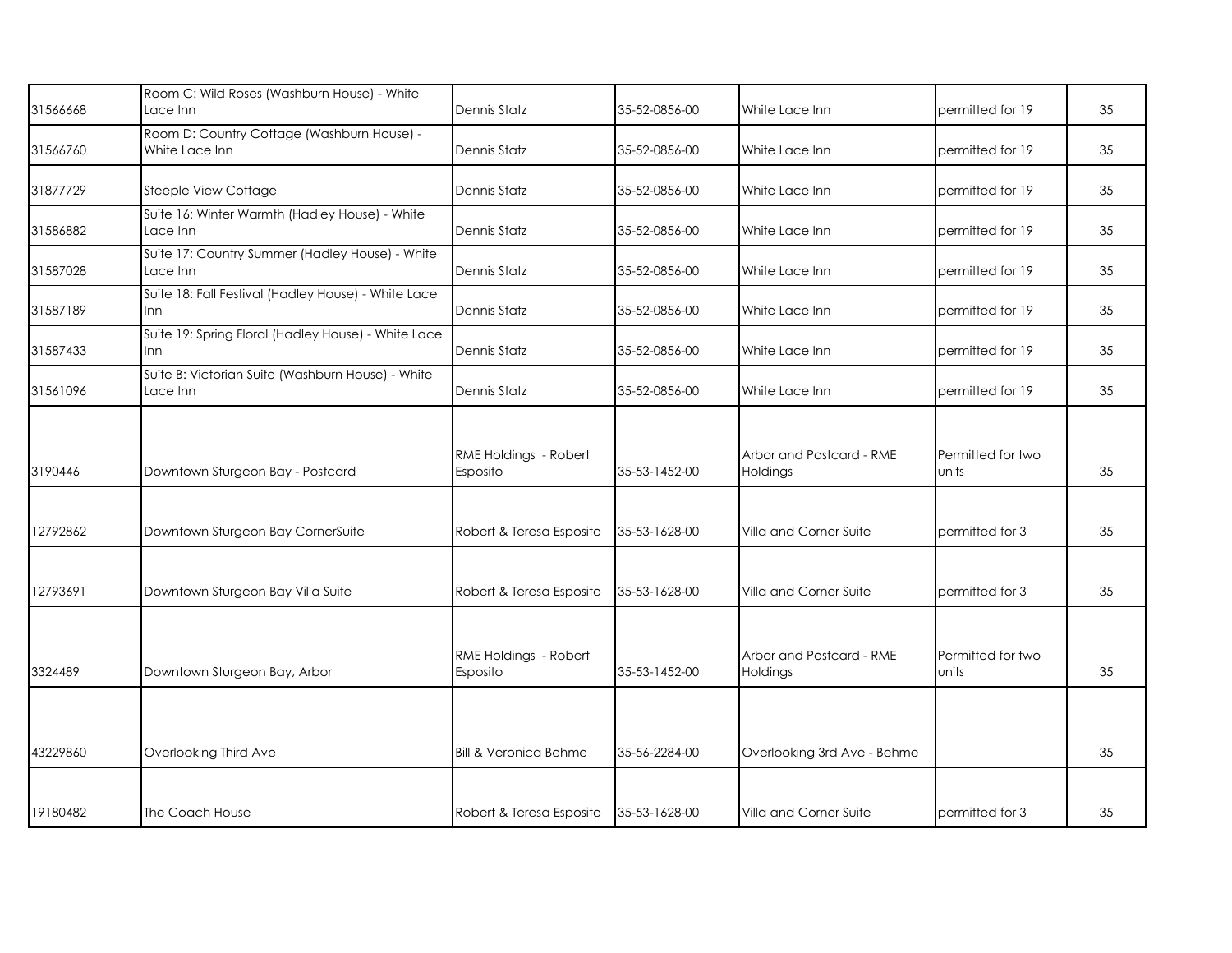| 3980384  | the MAGNOLIA suite                                    | Diane Allen & Mike Perski 35-53-1096-00 |               | The Magnolia               | duplicate listing       | 35 |
|----------|-------------------------------------------------------|-----------------------------------------|---------------|----------------------------|-------------------------|----|
|          |                                                       |                                         |               |                            |                         |    |
| 9506189  | Diplomat Bed and Breakfast/Treaty Suite               | Tami Dal Santo                          | 35-54-1544-00 | Diplomat Bed and Breakfast | permitted for six units | 35 |
| 27085342 | Garden Gate Bed & Breakfast: English Lavender<br>Room | <b>Robin Vallow</b>                     | 35-54-0858-00 | Garden Gate                | bermitted for 4         | 35 |
| 27085059 | Garden Gate Bed and Breakfast: Cottage Rose<br>Room   | Robin Vallow                            | 35-54-0858-00 | Garden Gate                | permitted for 4         | 35 |
| 27084207 | Garden Gate Bed and Breakfast: Garden Suite           | Robin Vallow                            | 35-54-0858-00 | Garden Gate                | permitted for 4         | 35 |
| 26745725 | Garden Gate Bed and Breakfast: Vintage Rose<br>Room   | <b>Robin Vallow</b>                     | 35-54-0858-00 | Garden Gate                | permitted for 4         | 35 |
|          |                                                       |                                         |               |                            |                         |    |
| 43997643 | <b>Suite Cherries</b>                                 | Terry Ullman                            | 35-54-1967-00 | Door County Candy B&B      |                         | 35 |
|          |                                                       |                                         |               |                            |                         |    |
| 35225889 | Suite Sweets #2 Cherries Jubilee                      | <b>Terry Ullman</b>                     | 35-54-1967-00 | Door County Candy B&B      | permitted for 3         | 35 |
|          |                                                       |                                         |               |                            |                         |    |
| 28540445 | <b>Sweet Suites</b>                                   | <b>Terry Ullman</b>                     | 35-54-1967-00 | Door County Candy B&B      | permitted for 3         | 35 |
|          |                                                       |                                         |               |                            |                         |    |
| 17586605 | The Diplomat Bed and Breakfast/Chancery suite         | Tami Dal Santo                          | 35-54-1544-00 | Diplomat Bed and Breakfast | permitted for six units | 35 |
|          |                                                       |                                         |               |                            |                         |    |
|          |                                                       | <b>Brett Goetsch and Carla</b>          |               |                            |                         |    |
| 46327399 | The Pembrooke Inn, a historic victorian B&B           | Morgan                                  | 35-54-2347-00 | The Pembrooke Inn          |                         | 35 |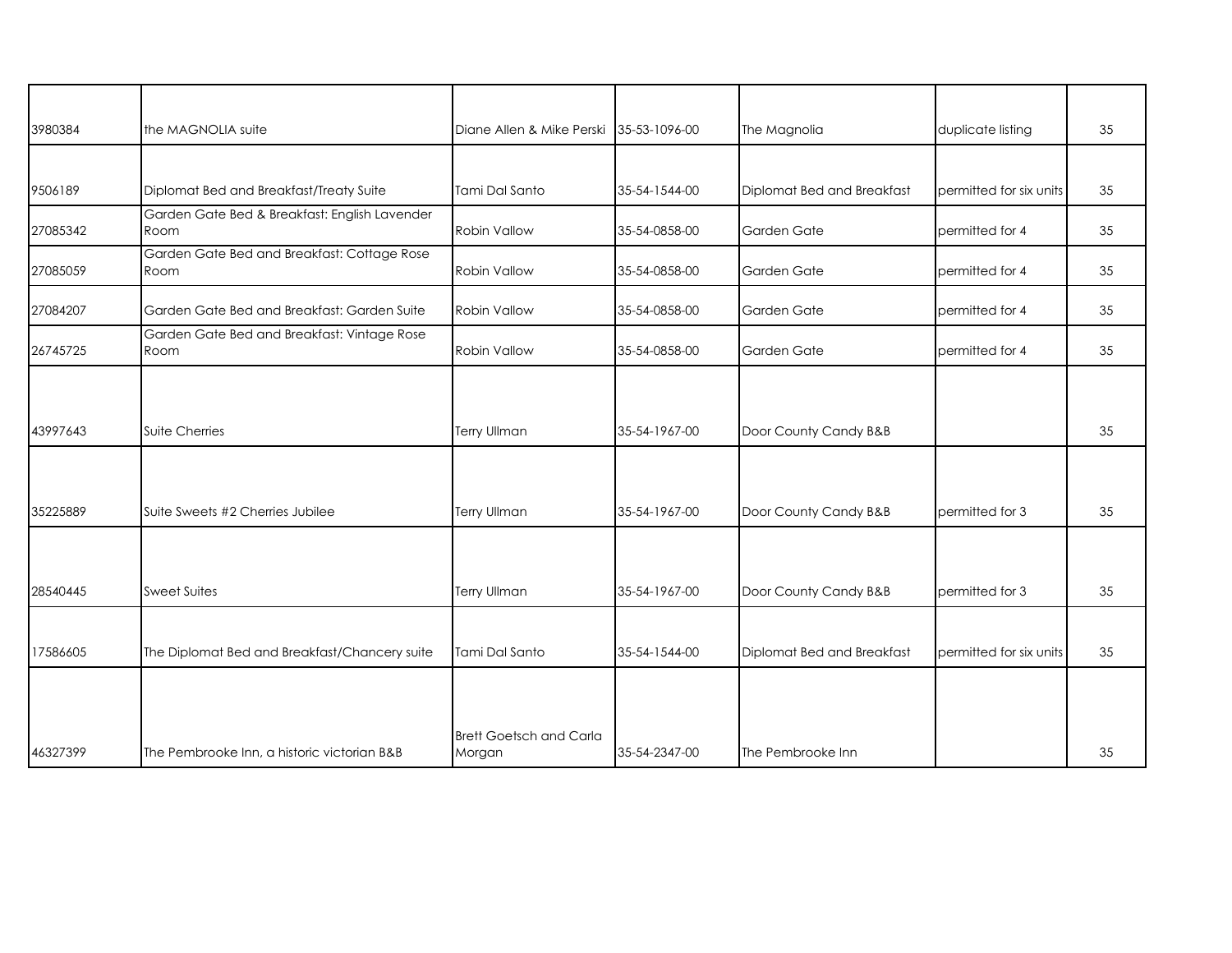| 45198898 | Victorian Mansion open for B&B in Sturgeon Bay                  | <b>Brett Goetsch and Carla</b><br>Morgan | 35-54-2347-00 | The Pembrooke Inn            |                 | 35 |
|----------|-----------------------------------------------------------------|------------------------------------------|---------------|------------------------------|-----------------|----|
|          |                                                                 |                                          |               |                              |                 |    |
| 45882159 | *NEW LISTING!* *Pet Friendly* Walk to downtown<br>Sturgeon Bay! | Cindy and Paul Weber                     | 35-56-2339-07 | Weber- 630 Kentucky          | Simple Life     | 35 |
| 50952073 | *New Listing**Waterfront* home in the heart of<br>Sturgeon Bay  | James and Teresa Willett                 | 35-56-2520-07 | Lazy Lagoon                  | Simple Life     | 35 |
| 49808319 | *NEW* Door County BayView Guest House                           | Diane Rockwell                           | 35-56-1772-00 | Door County Bayview          | permitted for 2 | 35 |
|          |                                                                 |                                          |               |                              |                 |    |
| 44122852 | 1920s Bungalow by the Bay                                       | Kevin and Kelsey McElrath 35-56-2321-00  |               | 1920's Bungalow by the Bay   |                 | 35 |
| 49810495 | $2$ on $6$                                                      | Jeff Gigstead                            | 35-56-2500-00 | 2 on 6                       |                 | 35 |
| 24911248 | 3BR Newly Renovated House in Sturgeon Bay                       | Phlip Lyons and Judith<br>Dwyer Lyons    | 35-56-1994-00 | Three Bedroom House - Lyons  |                 | 35 |
| 1095333  | A City Cottage in the Heart of Town                             | Kelly Avenson & Elliot<br>Goettelman     | 35-56-1651-17 | City Cottage, The            | permitted for 2 | 35 |
|          |                                                                 |                                          |               |                              |                 |    |
| 26203239 | Air Mikey B                                                     | Michael Bleck                            | 35-56-1911-00 | Bleck-316 N Joliet           |                 | 35 |
|          |                                                                 |                                          |               |                              |                 |    |
| 18359397 | <b>Barbara's Guest House</b>                                    | Stephen Day                              | 35-56-1727-00 | <b>Barbara's Guest House</b> |                 | 35 |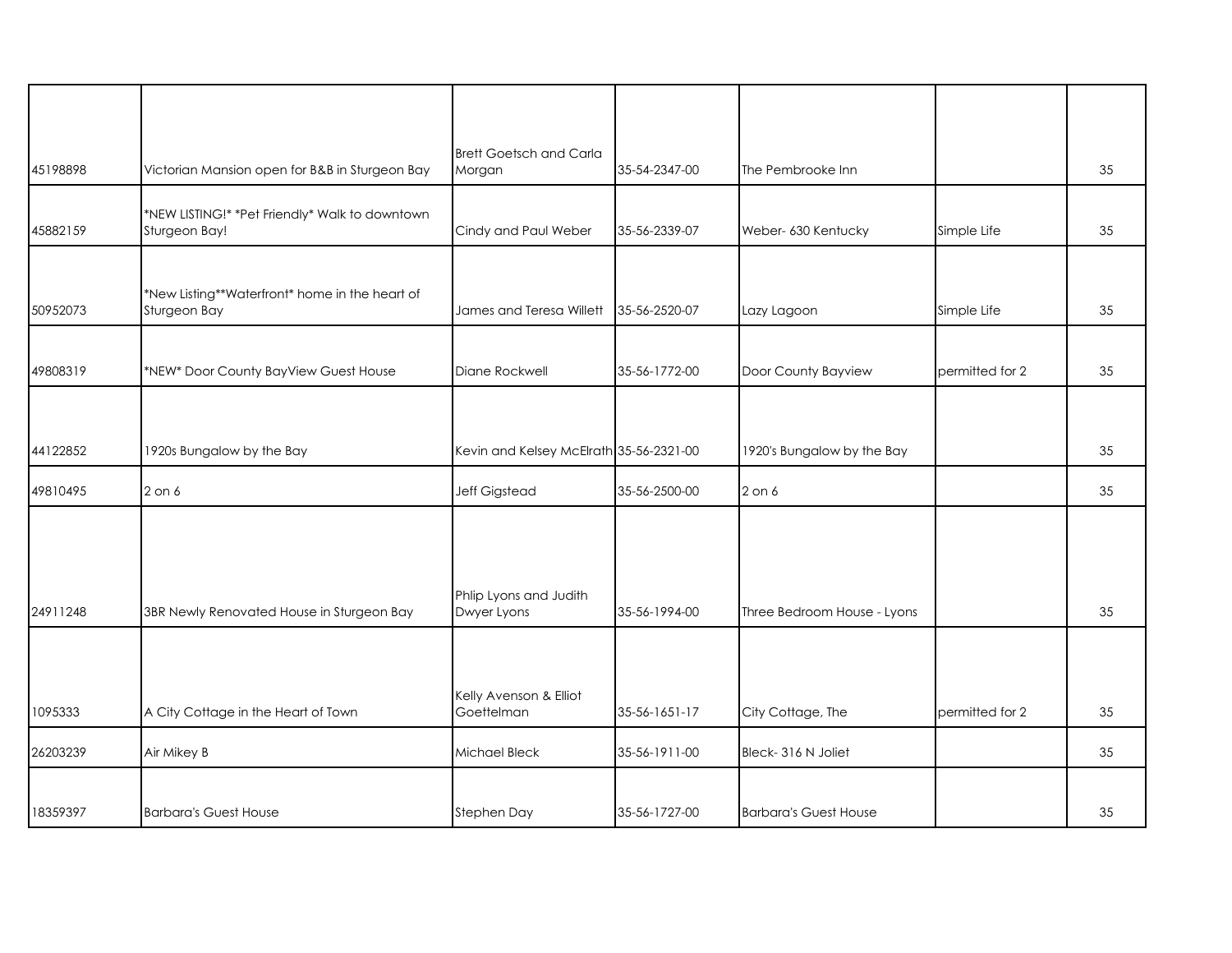| 47716123 | Bayside BAYframe on Sturgeon Bay Waterfront                   | Fear Investments                  | 35-56-1889-00 | Dock on the Bay              |                 | 35 |
|----------|---------------------------------------------------------------|-----------------------------------|---------------|------------------------------|-----------------|----|
|          |                                                               |                                   |               |                              |                 |    |
| 47964721 | Blue Door, the door to Door County                            | Veronica Fernandez Kahr           | 35-56-2257-00 | Kahr-711 N 5th Ave           |                 | 35 |
| 37879336 | Canal House - Waterfront Living in Sturgeon Bay               | Shaun Tauber                      | 35-56-2163-00 | <b>Tauber Memorial Drive</b> |                 | 35 |
| 24733645 | Castaway Cottage                                              | Jonathan & Kathy Salit            | 35-56-1936-00 | Castaway Cottage             |                 | 35 |
| 19824536 | Chalet by the Bay                                             | Jonathan Salit                    | 35-56-1807-00 | Chalet by the Bay - Salit    |                 | 35 |
| 9271311  | Chalet on the Shore                                           | Jennifer Jorns & Brian<br>Frisque | 35-56-1663-00 | Chalet by the Shore          |                 | 35 |
| 49438480 | Charming 4 BR Home, A Short Walk From the<br><b>Bridges</b>   | Jeffrey and Kristin<br>Andrews    | 35-56-2477-00 | Door County Cardinal's Nest  |                 | 35 |
|          | Chic Sturgeon Bay Escape - Walk to Downtown &                 |                                   |               | Hilpipre-228 N 7th Ave -     |                 |    |
| 43141316 | Bay!                                                          | Aaron Hilpipre                    | 35-56-1939-00 | Collectic Farmhouse Suite    |                 | 35 |
| 28415584 | City Apartment   In the heart of historic downtown Goettelman | Kelly Avenson & Elliot            | 35-56-1651-17 | City Cottage, The            | permitted for 2 | 35 |
| 34182259 | Compass Cove   Downtown Home with Modern<br>updates           | Matthew and Desiree<br>Wood       | 35-56-2048-17 | <b>Compass Cove</b>          | Restassure      | 35 |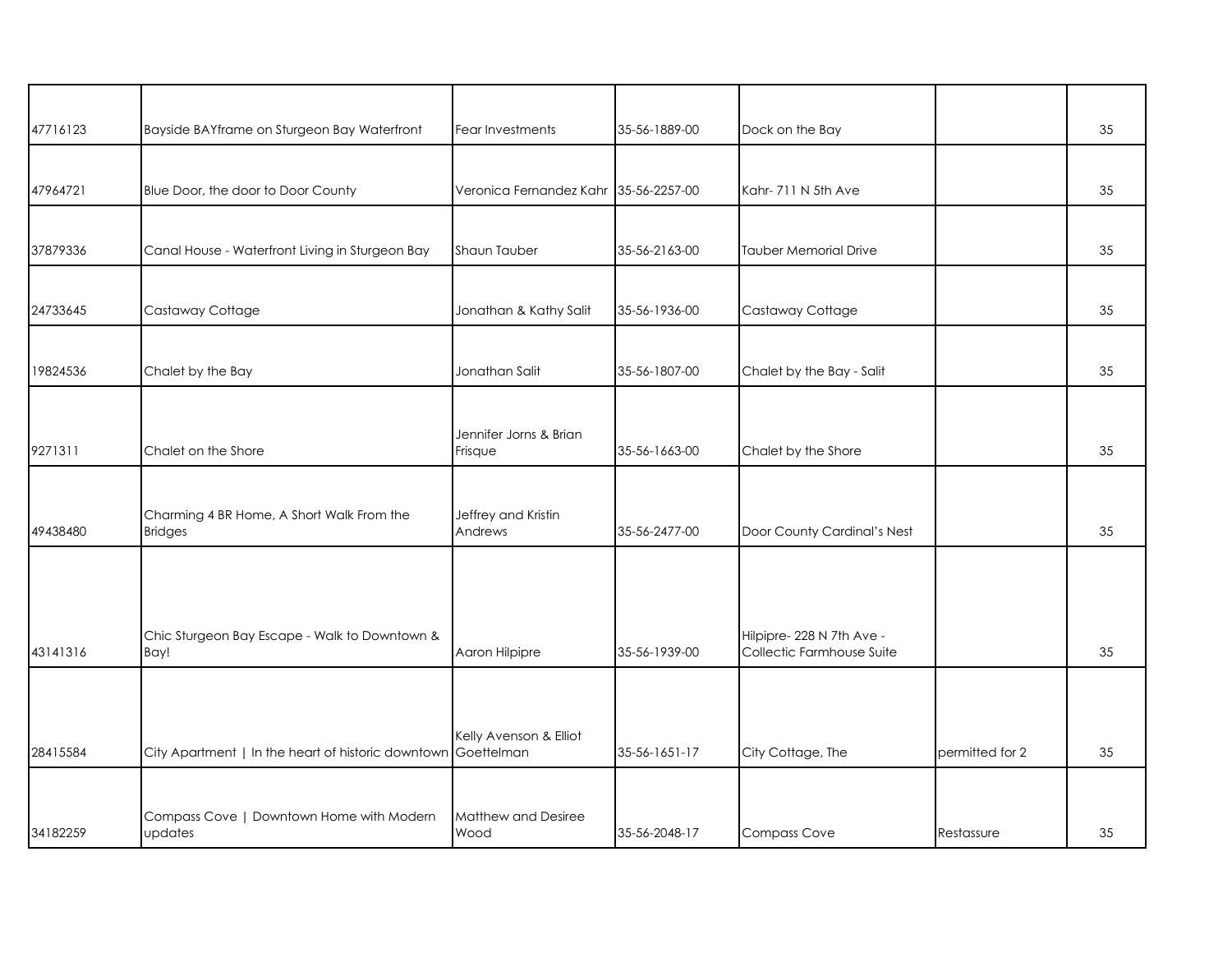| 43930262 | Cozy Hudson Avenue Loft   Close to Everything               | Lauri Fish                     | 35-56-2263-00 | <b>Hudson House LLC</b>            |                              | 35 |
|----------|-------------------------------------------------------------|--------------------------------|---------------|------------------------------------|------------------------------|----|
| 8146241  | Cute Yellow House                                           | Joan Schiels/Jan Mills         | 35-56-1559-00 | Little Yellow House                |                              | 35 |
| 24261293 | Dock on the Bay Coach Home                                  | Fear Investments               | 35-56-1889-00 | Dock on the Bay                    |                              | 35 |
| 19179293 | Door County BayView Suite                                   | Diane Rockwell                 | 35-56-1772-00 | Door County Bayview                | permitted for 2              | 35 |
|          |                                                             |                                |               |                                    |                              |    |
| 28511065 | Door County Home Away From Home                             | Alison and Phil Weckler        | 35-56-2001-00 | Door County Home Away from<br>Home |                              | 35 |
| 3280736  | Door County Waterfront Cottage                              | CenterPointe Yacht<br>Services | 35-56-0911-00 | CenterPointe Marina                | permitted for three<br>units | 35 |
| 13749828 | Door County Waterfront Cottage                              | CenterPointe Yacht<br>Services | 35-56-0911-00 | CenterPointe Marina                | permitted for three<br>units | 35 |
| 45058288 | Downtown Stone Cottage                                      | Jennifer Schierl               | 35-56-2244-00 | Downtown Stone Cottage             |                              | 35 |
| 3518762  | Downtown Sturgeon Bay, Door County                          | Hans Reumschuessel             | 35-56-1437-00 | Downtown Sturgeon Bay              |                              | 35 |
| 28284749 | Eagle's Nest, Waterfront Apartment                          | Alisa Landman                  | 35-56-1808-00 | <b>Lily Pad Cottage</b>            |                              | 35 |
| 50803502 | Entire Sturgeon Bay apartment ready for your stay Ame Grail |                                | 35-56-2508-00 | <b>Holiday House</b>               |                              | 35 |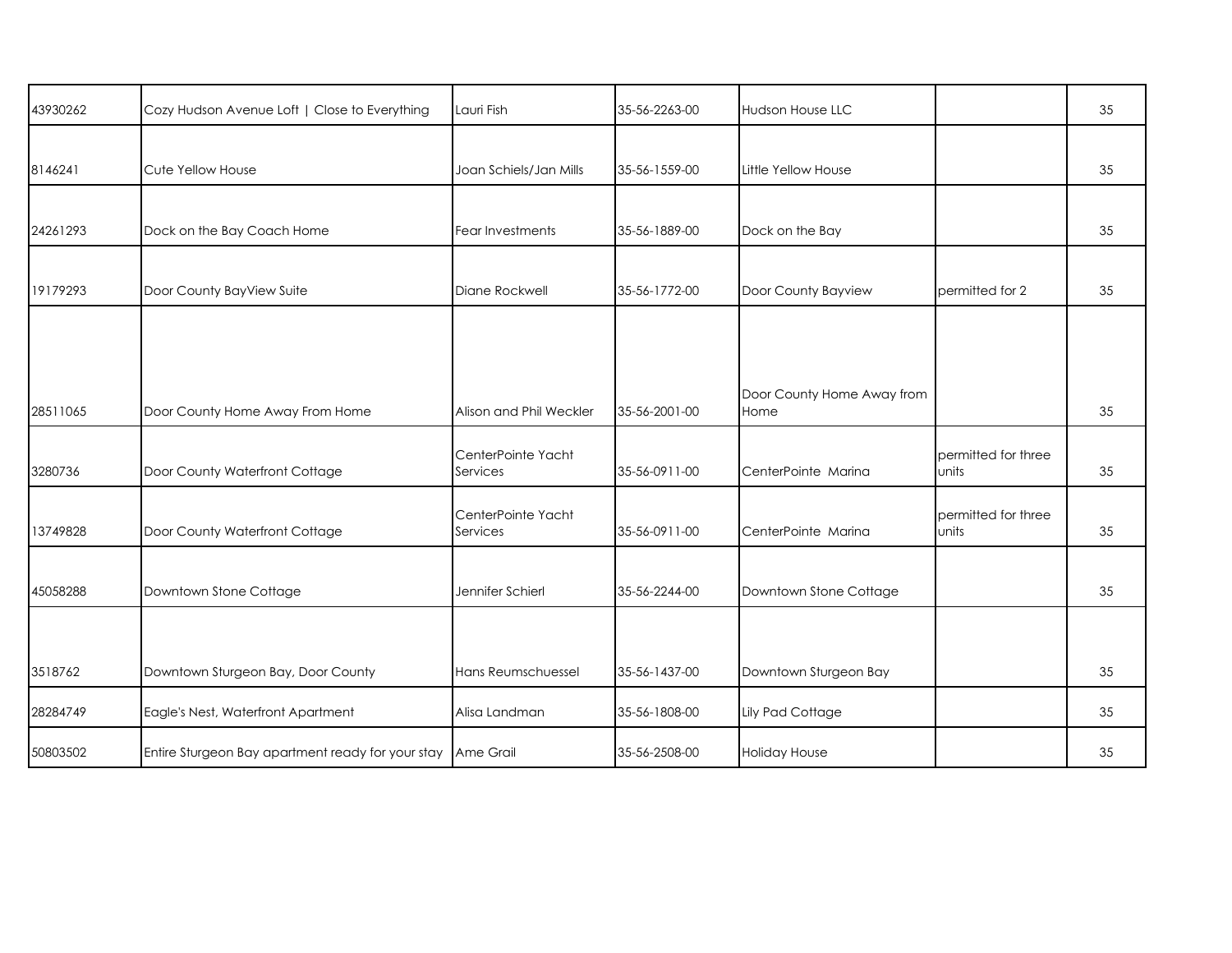| 49668065 | Flip Flop House                                      | Sanja Roberts and David<br>Corbisier | 35-56-2507-00 | <b>Flip Flop Guest House</b>                        |                   | 35 |
|----------|------------------------------------------------------|--------------------------------------|---------------|-----------------------------------------------------|-------------------|----|
| 50480566 | Garden Studio w/Patio - Steps from Downtown<br>Shops | Catherine Knipfer                    | 35-56-2277-00 | Mist Studio                                         |                   | 35 |
|          |                                                      |                                      |               |                                                     |                   |    |
| 42742557 | Heavenly Stay, Sturgeon Bay                          | Ben Keleny - ODK<br>Properties LLC   | 35-56-2017-00 | Sunset House/Door Bell -<br>Keleny - ODK PROPERTIES | permitted for 4   | 35 |
| 41332248 | Historic 2 Br. retreat in beautiful Door County      | Erica Neveau                         | 35-56-2474-00 | Entier Home Neveau                                  |                   | 35 |
| 42742765 | Holy Hideaway                                        | ODK PROPERTIES Ben<br>Keleny         | 35-56-2017-00 | <b>ODK</b> Properties                               | permittedfor four | 35 |
| 33846594 | Home Sweet Home   Sturgeon Bay-Door County           | Mary Olsen                           | 35-56-2087-17 | Home Sweet Home                                     | Restassure        | 35 |
| 38731591 | <b>Hudson House</b>                                  | Marisa Gotsch                        | 35-56-2174-00 | Gotsch - Hudson Ave Hudson<br>House                 |                   | 35 |
| 16392503 | Lily Pad Cottage                                     | Alisa Landman                        | 35-56-1808-00 | Lily Pad Cottage                                    |                   | 35 |
| 51554964 | Lovely Victorian Suite                               | Wendi Carter                         | 35-56-2559-00 | <b>Madison Manor</b>                                |                   | 35 |
| 51090888 | Madison Manor #1                                     | Wendi Carter                         | 35-56-2559-00 | <b>Madison Manor</b>                                |                   | 35 |
| 18346670 | Manor on Main                                        | Paul Larson                          | 35-56-1777-00 | Main Manor - Larson                                 |                   | 35 |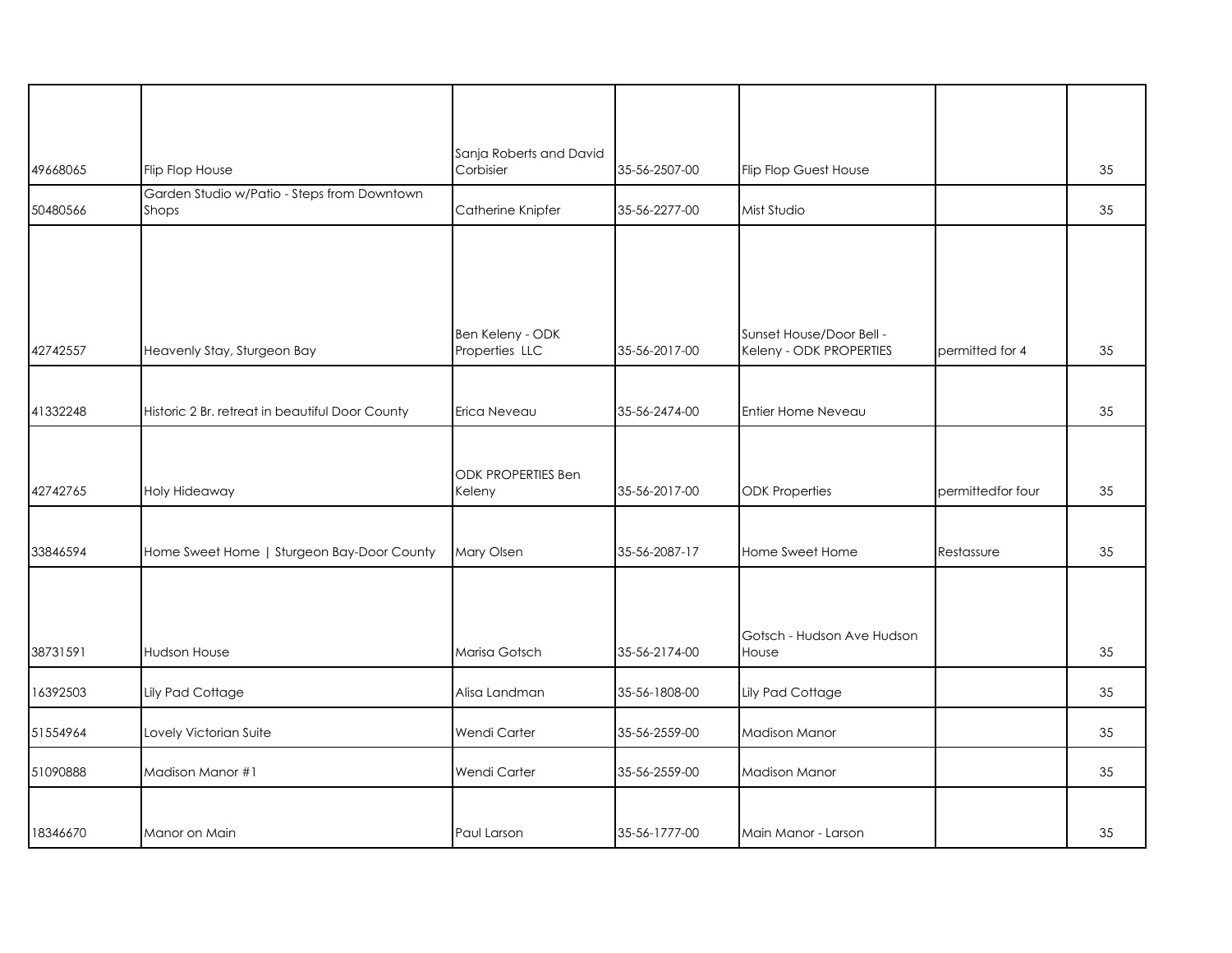| 48383742 | Maple by the Bay                                                     | Joan Hutchinson              | 35-56-2513-00 | Maple by the Bay                                       |            | 35 |
|----------|----------------------------------------------------------------------|------------------------------|---------------|--------------------------------------------------------|------------|----|
| 25578596 | Modern Sturgeon Bay Home by Potawatomi State<br>Park!                | Tom and Christine<br>Dehnert | 35-56-1927-00 | Port View Cottage                                      |            | 35 |
| 27877637 | <b>Myrtles Place</b>                                                 | <b>Bonny Schinkten</b>       | 35-56-1947-00 | <b>Myrtles Place</b>                                   |            | 35 |
| 48155600 | Nautical home with stunning water views & sunsets Kay and Karl Seitz |                              | 35-56-2394-17 | Nautical Haven                                         | Restassure | 35 |
| 50725118 | NEW Steel Bridge Lott   Cable + Sports<br>channels                   |                              | 35-562534-17  | Steel Bridge Loft                                      |            | 35 |
| 43087337 | NEW! Chic Family Home: Steps to Sturgeon Bay,<br>Town                | <b>Heather Weasler</b>       | 35-56-2274-00 | Hammarstrom Hill                                       | evolve     | 35 |
| 26270652 | NEW! 'Collectic Farmhouse Suite!' in Sturgeon Bay!   Aaron Hilpipre  |                              | 35-56-1939-00 | Hilpipre- 228 N 7th Ave -<br>Collectic Farmhouse Suite |            | 35 |
| 43141330 | NEW! Cozy Rustic Retreat in Downtown Sturgeon<br>Bay!                | Aaron Hilpipre               | 35-56-1939-00 | Hilpipre-228 N 7th Ave -<br>Collectic Farmhouse Suite  |            | 35 |
| 42044663 | NEW! Modern Home w/Yard, 1 Mi to Dtwn<br>Sturgeon Bay                | Christine Struzynski et al   | 35-56-2157-00 | Doors Seventh Ave - Struzynski                         |            | 35 |
| 29946818 | Oak Street Loft   Westside Water View                                | Jeff Tebon                   | 35-56-2029-17 | Oak Street Loft - Tebon                                | Restassure | 35 |
| 49529012 | Our West Side Gem                                                    | Susan I Guthrie              | 35-56-1918-00 | West Side Gem - 223 S Lansing                          |            | 35 |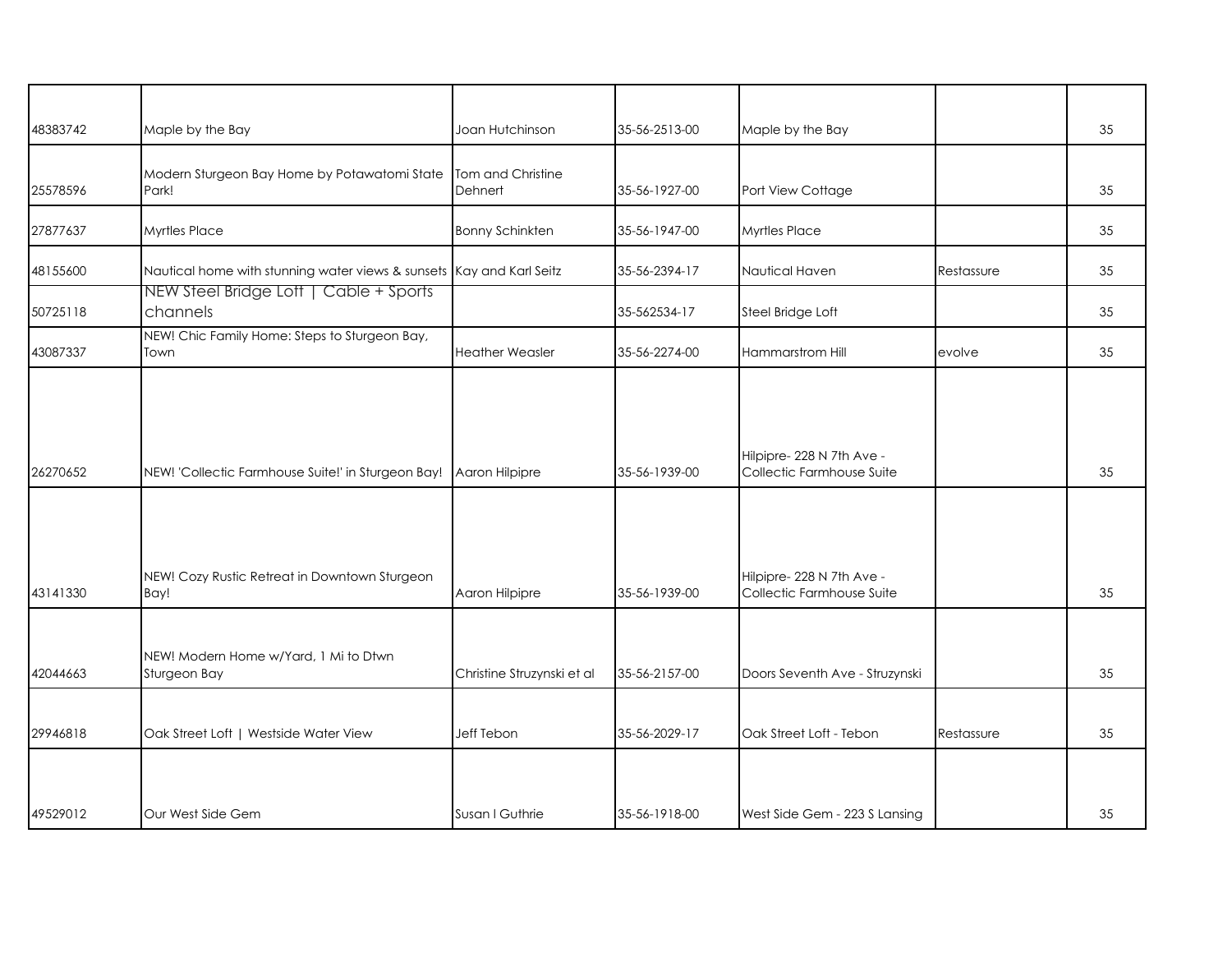| 34744184 | Patti's Place                                                      | Richard and Pat Wickman 35-56-2111-00 |               | Patti's Place                            |                 | 35 |
|----------|--------------------------------------------------------------------|---------------------------------------|---------------|------------------------------------------|-----------------|----|
|          |                                                                    |                                       |               |                                          |                 |    |
| 25614073 | Pelican Suite, Door County: Waterfront Suite                       | John Hermanson                        | 35-56-1819-00 | Suite on the Water                       | Peritted for 3  | 35 |
|          |                                                                    |                                       |               |                                          |                 |    |
| 18683132 | Perfectly Downtown                                                 | Carter Holdings LLC                   | 35-56-1746-00 | Perfectly Downtown and<br>Delaware Dream | permitted for 3 | 35 |
|          |                                                                    |                                       |               |                                          |                 |    |
| 38794419 | Petite Maison Bleu                                                 | Terry Cummings                        | 35-56-1755-17 | Petite Maison Bleu                       | Restassure      | 35 |
| 37967142 | <b>Pleasantly Downtown</b>                                         | Carter Holdings LLC                   | 35-56-1746-00 | Perfectly Downtown and<br>Delaware Dream | permitted for 3 | 35 |
|          |                                                                    |                                       |               |                                          |                 |    |
| 41531385 | Restored 1930's Bungalow w/Fire Pit, Walk to Town! Barles Holdings |                                       | 35-56-2076-00 | Barlas Holdings - 610 Jefferson<br>St    | evolve          | 35 |
|          |                                                                    |                                       |               |                                          |                 |    |
| 17380652 | Sawyer View Villa                                                  | Sam Burris                            | 35-56-1726-00 | Sawyer View Village                      |                 | 35 |
|          |                                                                    |                                       |               |                                          |                 |    |
| 33165932 | Small new home designed for energy efficiency                      | Thomas Strang                         | 35-56-2125-00 | Strang - Energy Efficient Home           |                 | 35 |
|          |                                                                    |                                       |               |                                          |                 |    |
| 26452662 | Sturgeon Bay Countryside Studio                                    | Aaron Carmody                         | 35-56-1928-00 | Sturgeon Bay Countryside<br>Studio       |                 | 35 |
|          |                                                                    |                                       |               |                                          |                 |    |
| 8129738  | Sturgeon Bay Doll House                                            | Patrice Sebastian                     | 35-56-1565-00 | Sturgeon Bay Doll House                  |                 | 35 |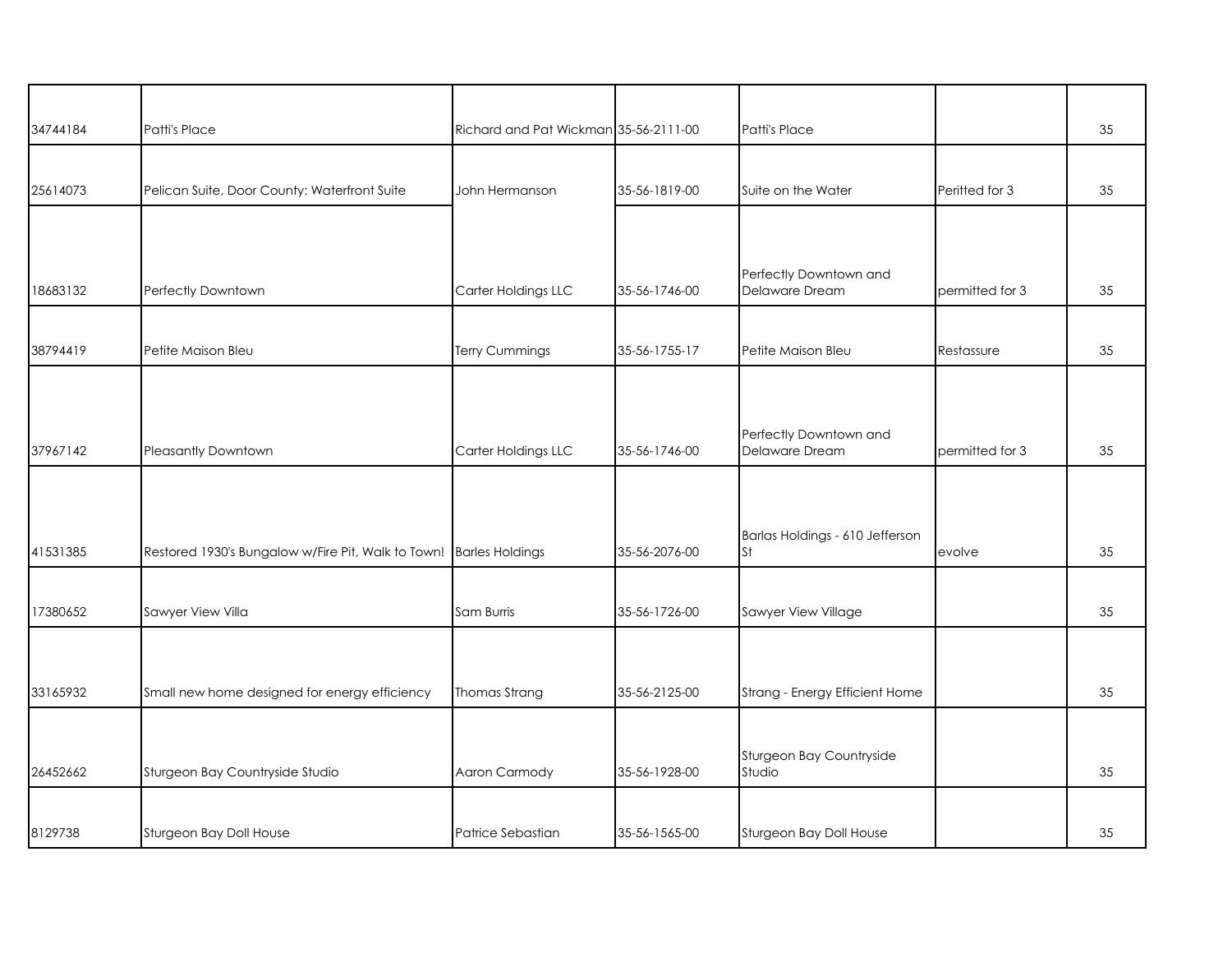| 21982114 | Sturgeon Bay Waterfront Cottage                      | Eric Minten                                                    | 35-56-1767-00 | Door County Waterfront<br>Cottage Minten            |                 | 35 |
|----------|------------------------------------------------------|----------------------------------------------------------------|---------------|-----------------------------------------------------|-----------------|----|
|          |                                                      |                                                                |               |                                                     |                 |    |
| 37520676 | Summer Crush                                         | Russell and Jill Kelley                                        | 35-56-2185-00 | Summer Crush                                        |                 | 35 |
| 28844540 | Sunset house                                         | <b>ODK PROPERTIES Ben</b><br>Keleny                            | 35-56-2017-00 | Sunset House - Keleny-Door<br><b>Belle</b>          | permitted for 2 | 35 |
| 27503937 | The Blue Cottage Cozy city cottage near<br>downtown. | Tom Haight                                                     | 35-56-1991-00 | Blue Cottage, The -Haight                           |                 | 35 |
| 41104920 | The Channel Cottage                                  | Jason B Kiehnau - Glue<br>Van Properties of Door<br>County LLC | 35-56-2281-00 | Channel Cottage                                     |                 | 35 |
| 51025809 | The Cherry Pit - New listing                         | <b>ODK PROPERTIES Ben</b><br>Keleny                            | 35-56-2017-00 | Sunset House/Door Bell -<br>Keleny - ODK PROPERTIES |                 | 35 |
| 34258306 | The Corner Ranch   A Stylish Modern Retreat          | <b>Robert Starr</b>                                            | 35-56-2081-00 | The Corner Ranch                                    |                 | 35 |
| 30062445 | The Door Belle                                       | <b>ODK PROPERTIES Ben</b><br>Keleny                            | 35-56-2017-00 | Sunset House - Keleny                               | permitted for 2 | 35 |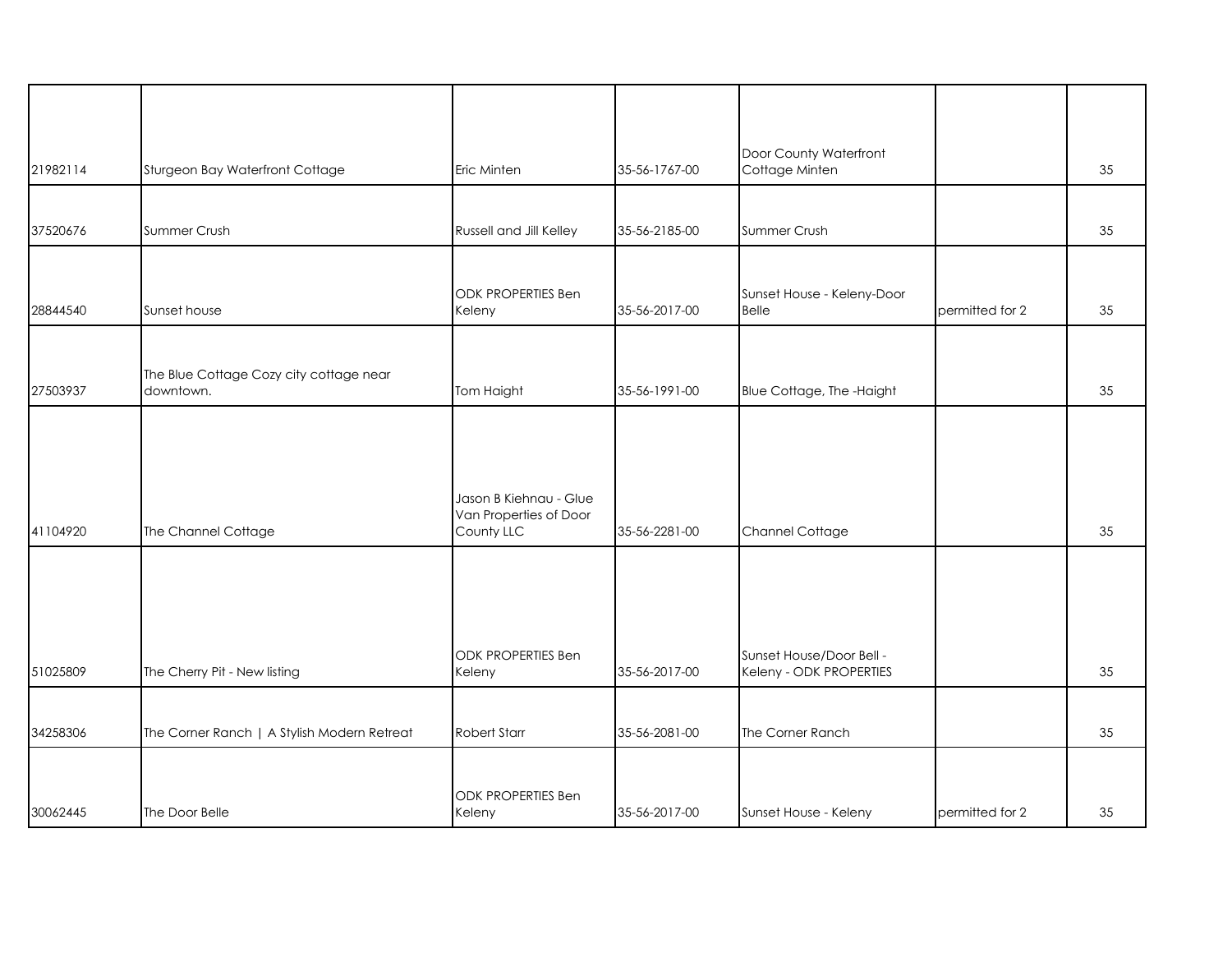| 41108672 | The Fiddler House                              | Hilcoux LLC - Carla<br>Maccoux (Mark)    | 35-56-2234-00 | <b>Fiddlers House</b>    |                | 35 |
|----------|------------------------------------------------|------------------------------------------|---------------|--------------------------|----------------|----|
|          |                                                |                                          |               |                          |                |    |
| 48101982 | The Green House   Dog Friendly   Super Clean!  | Warren Kohls II                          | 35-56-2396-00 | The Green House          |                | 35 |
|          |                                                |                                          |               |                          |                |    |
| 51264132 | The Lady Alice Cottage                         | Albert and Laura Smith                   | 35-56-2368-00 | The Lady Alice Cottage   |                | 35 |
|          |                                                |                                          |               |                          |                |    |
| 49011200 | The Loft                                       | Patricia Williams                        | 35-56-2478-00 | Options-213 Louisiana St |                | 35 |
| 25621059 | The Nest, Door County: Room in Waterfront Home | John Hermanson                           | 35-56-1819-00 | Suite on the Water       | Peritted for 3 | 35 |
|          |                                                |                                          |               |                          |                |    |
| 25623966 | Turtle Suite, Door County: Waterfront Suite    | John Hermanson                           | 35-56-1819-00 | Suite on the Water       | Peritted for 3 | 35 |
|          |                                                |                                          |               |                          |                |    |
| 44416880 | Valhalla Guest House                           | Sanja Roberts and David<br>Corbisier     | 35-56-2345-00 | Valhalla Guest House     |                | 35 |
|          |                                                |                                          |               |                          |                |    |
|          |                                                |                                          |               |                          |                |    |
| 23343621 | Veronica Joyce                                 | Lola DeVillers and Stuart<br>Champeau    | 35-56-1877-00 | Veronica Joice           |                | 35 |
|          |                                                |                                          |               |                          |                |    |
| 48521532 | Yellow Marina Cottage                          | YMC LLC- Don Rozz -<br><b>Becky Rozz</b> | 35-56-2461-00 | Yellow Marina Cottage    |                | 35 |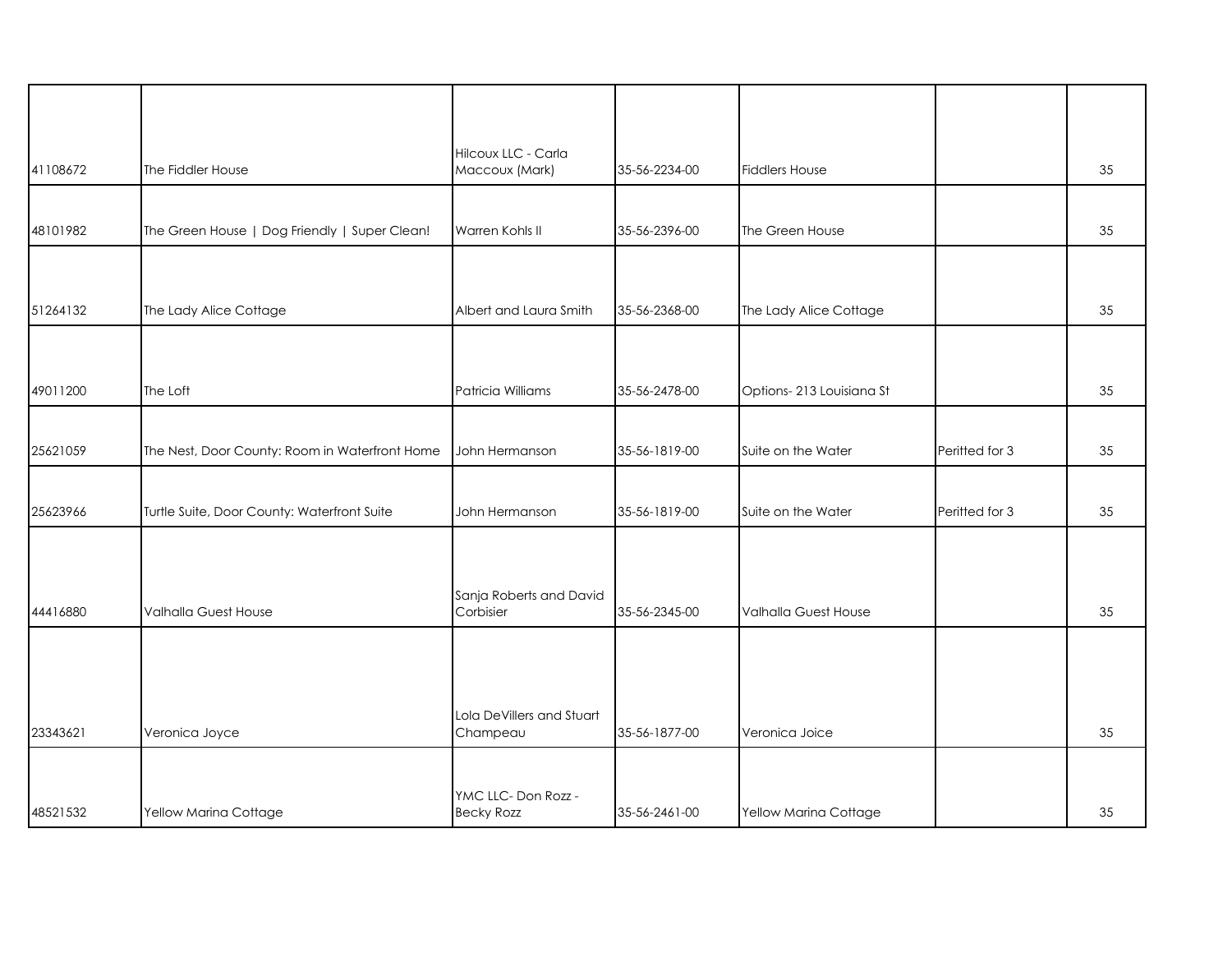| 23915694 | <b>Boat Bungalow</b>                                                     | Sam Parent                                 | 35-59-1907-00 | Gypsy Soul - Boat bungalow          |                 | 35 |
|----------|--------------------------------------------------------------------------|--------------------------------------------|---------------|-------------------------------------|-----------------|----|
|          |                                                                          |                                            |               |                                     |                 |    |
|          |                                                                          |                                            |               |                                     |                 |    |
| 30532976 | Abode on the beach                                                       | <b>LLC Great Wulf</b><br>Partners/Cap Wulf | 36-56-0811-00 | Abode on the Beach                  |                 | 36 |
|          |                                                                          |                                            |               |                                     |                 |    |
| 18073736 | Claybanks   A Woodsy Retreat near Lake<br>Michigan                       | David Goettelman                           | 36-56-1731-17 | Clay Banks Woodsy Retreat           | restassure      | 36 |
|          |                                                                          |                                            |               |                                     |                 |    |
| 38794494 | Flagstaff Manor   Waterfront + High Speed Internet Amber and Brian Writt |                                            | 36-56-2139-17 | Writt-3446 N Lake Michigan<br>Drive | restassure      | 36 |
|          |                                                                          |                                            |               |                                     |                 |    |
| 10283729 | Historic Family Farm                                                     | Tom Mickelson                              | 36-56-1579-00 | Historic Family Farm                |                 | 36 |
|          |                                                                          |                                            |               |                                     |                 |    |
| 11699220 | Lake Lane Cottage #2                                                     | Rob Vogel                                  | 36-56-0869-00 | Lake Lane Cottages                  | permitted for 3 | 36 |
|          |                                                                          |                                            |               |                                     |                 |    |
| 11700582 | Lake Lane Cottages Camper                                                | Rob Vogel                                  | 36-56-0869-00 | Lake Lane Cottages                  | permitted for 3 | 36 |
|          |                                                                          |                                            |               |                                     |                 |    |
| 6253565  | Lake Lane Cottages in Door County #1                                     | Rob Vogel                                  | 36-56-0869-00 | Lake Lane Cottages                  | permitted for 3 | 36 |
| 46659542 | Luxurious waterfront home with magical sunsets                           | Joe Fittshur                               | 36-56-1329-00 | Port Haven                          |                 | 36 |
|          |                                                                          |                                            |               |                                     |                 |    |
| 48932561 | Nestled in the woods among the sand dunes                                | <b>Ryan Peters</b>                         | 36-56-2473-00 | Nestled in the Woods                |                 | 36 |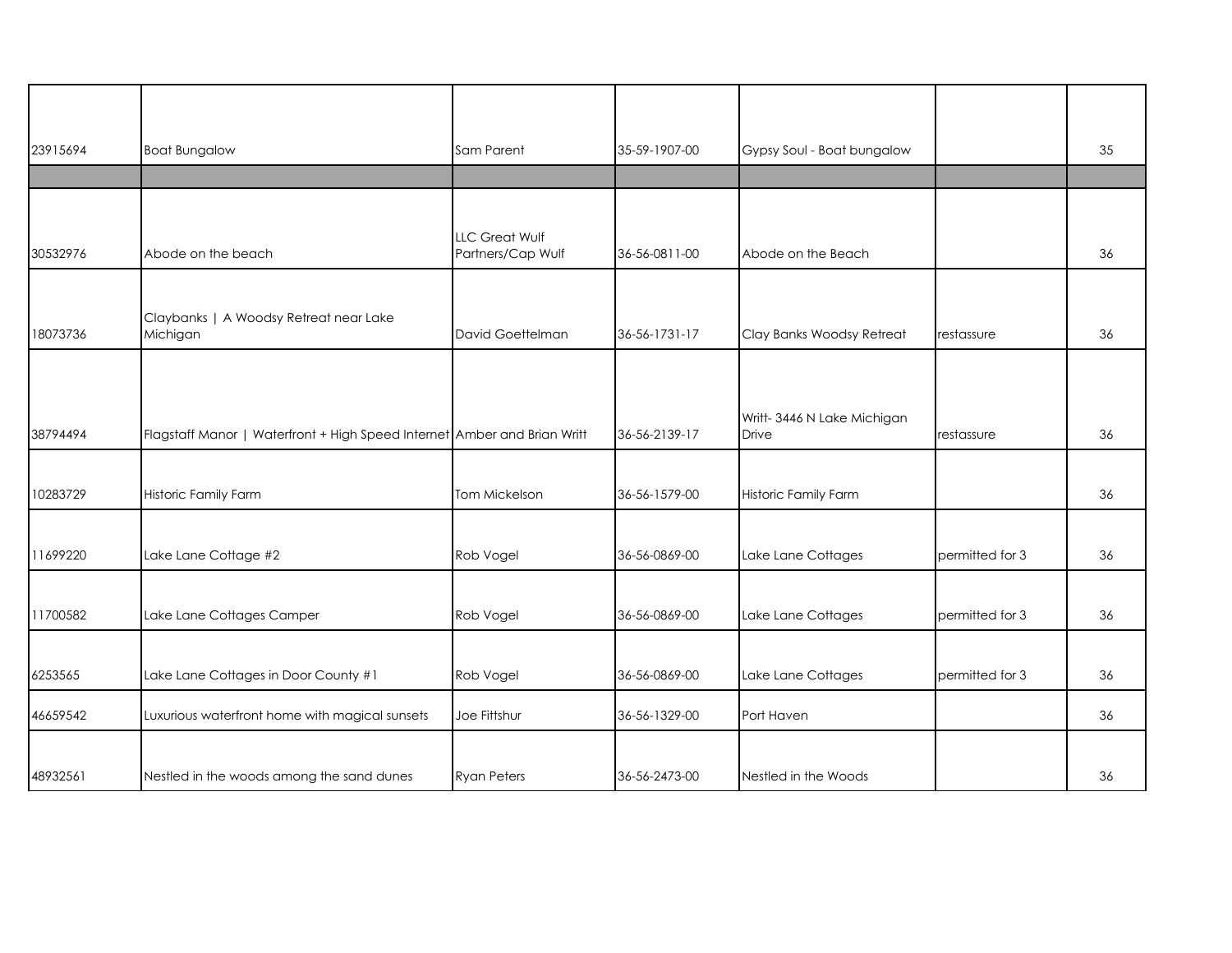| 49421110 | New! Modern Door County Waterfront House +<br>Hot Tub | Ray Mendez and Leslie<br>Winston       | 36-56-2518-00 | The Triangle on Lake Michigan               |                                                         | 36 |
|----------|-------------------------------------------------------|----------------------------------------|---------------|---------------------------------------------|---------------------------------------------------------|----|
|          |                                                       |                                        |               |                                             |                                                         |    |
|          |                                                       |                                        |               |                                             |                                                         |    |
|          |                                                       |                                        |               |                                             | new owner- old owner                                    |    |
| 46766943 | North Unit                                            | Andrew Dicks - Port<br>Haven North LLC | 36-56-2491-00 | Port Haven North - 2929 Cove<br>Road Unit 1 | finishing out old<br>reservations on current<br>listing | 36 |
|          |                                                       |                                        |               |                                             |                                                         |    |
|          |                                                       |                                        |               |                                             |                                                         |    |
| 28214581 | Peace of Beach                                        | Chris Jeanquart                        | 36-56-1969-00 | Jeanquart - 3140 Lake Forest<br>Park Road   |                                                         | 36 |
|          |                                                       |                                        |               |                                             |                                                         |    |
| 41103357 | The Cedars on Lily Bay                                | Philip & Rebecca Roever                | 36-56-2232-06 | The Cedars on Lily Bay                      | dcpm                                                    | 36 |
|          |                                                       |                                        |               |                                             |                                                         |    |
| 20123299 | The Clerestory on Lake Michigan                       | Christopher Mohar                      | 36-56-1789-00 | The Clerestory on Lake<br>Michigan          |                                                         | 36 |
|          |                                                       |                                        |               |                                             |                                                         |    |
|          |                                                       |                                        |               |                                             |                                                         |    |
| 34811175 | 2 bedroom Kitchenette With a Private Bathroom         | Liz Merner                             | 39-50-1736-00 | Countryside Motel & RV Sites                |                                                         | 39 |
|          |                                                       |                                        |               |                                             |                                                         |    |
| 35971879 | Fully Furnished Kitchenette 1 Queen Bed               | Liz Merner                             | 39-50-1736-00 | Countryside Motel & RV Sites                |                                                         | 39 |
| 35971676 | Fully Furnished Kitchenette with 2 Queen Beds         | Liz Merner                             | 39-50-1736-00 | Countryside Motel & RV Sites                |                                                         | 39 |
|          |                                                       |                                        |               |                                             |                                                         |    |
| 36638262 | Gracie Room - 1 Queen bed and 1 Twin bed<br>Sleeps 2  | Liz Merner                             | 39-50-1736-00 | Countryside Motel & RV Sites                |                                                         | 39 |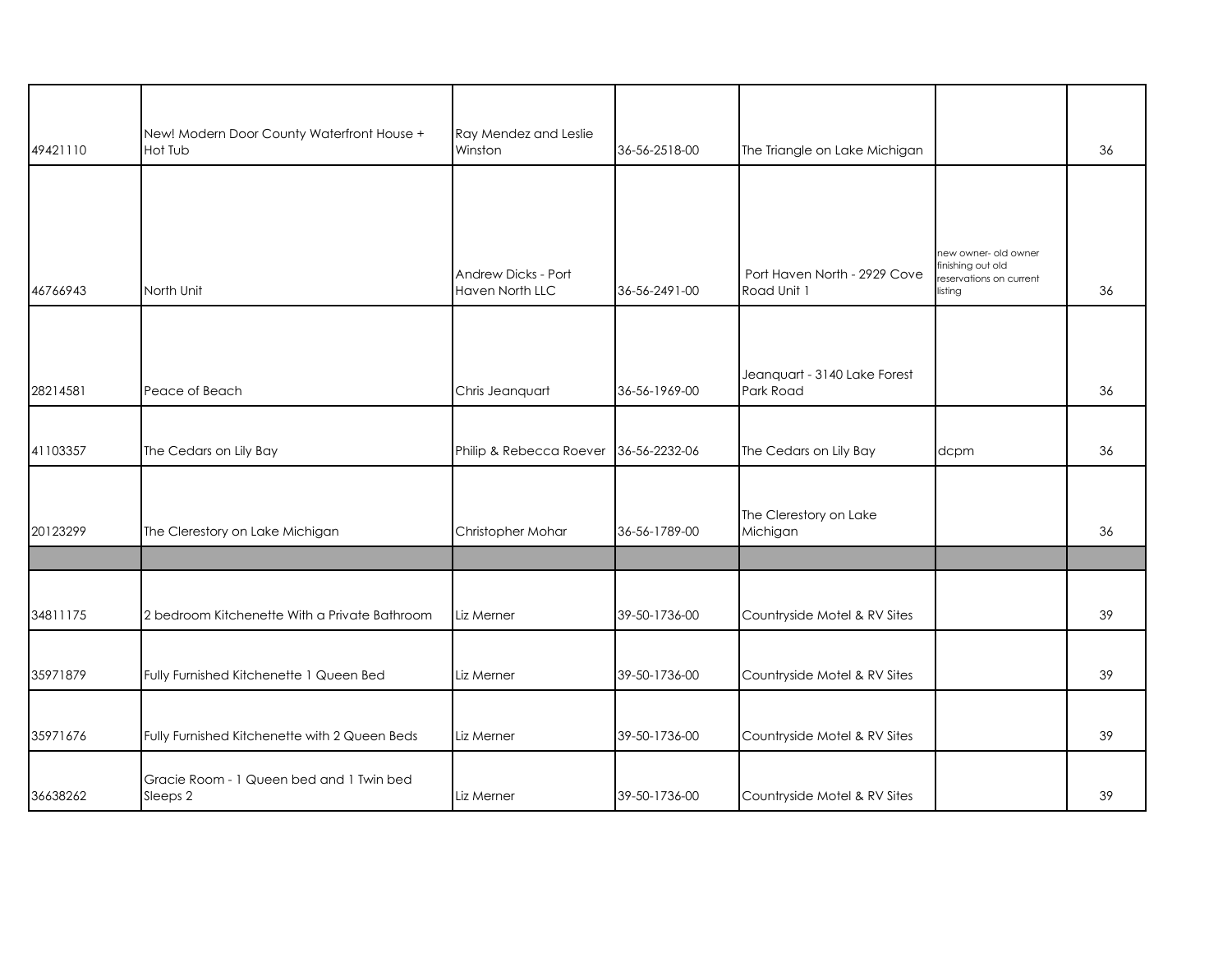| 37963767 | Rocky Mountain Room 1 Queen Bed and 1 Twin<br>Bed                            | Liz Merner               | 39-50-1736-00 | Countryside Motel & RV Sites          |                 | 39 |
|----------|------------------------------------------------------------------------------|--------------------------|---------------|---------------------------------------|-----------------|----|
| 36637954 | Sally May Room, 2 Queen Beds and Private<br><b>Bathroom</b>                  | Liz Merner               | 39-50-1736-00 | Countryside Motel & RV Sites          |                 | 39 |
| 36602655 | Sophie Room - Space For 2 Adults with 2 Queen<br><b>Beds</b>                 | Liz Merner               | 39-50-1736-00 | Countryside Motel & RV Sites          |                 | 39 |
| 38099184 | The Goble Room 1 Queen Bed and 1 Twin                                        | Liz Merner               | 39-50-1736-00 | Countryside Motel & RV Sites          |                 | 39 |
| 27457684 | Door County Waterfront Cabin New Construction<br>2018                        | Donn Rozz, Robert Paul   | 39-53-1374-00 | Rozz Little Cemetery                  | permitted for 2 | 39 |
| 49805395 | **NEW LISTING** - Privat and Family-friendly Door<br>County Waterfront Cabin | Dana Vanden Heuvel       | 39-56-2540-00 | Rocky Shores Retreat-Vanden<br>Heuvel |                 | 39 |
| 47809097 | *NEW LISTING* *Waterfront** home on Little<br>Sturgeon Bay                   | Amy Hobbins              | 39-56-1365-07 | Shore to Please                       | simplelife      | 39 |
| 40004980 | A Quaint, Peaceful Little House in Door County                               | Patrick and Linda Schley | 39-56-2315-00 | Stone Wood Cottage                    |                 | 39 |
| 51269946 | Cozy waterfront cottage in Door County                                       | Rob Paul                 | 39-56-2548-00 | 8835 Little Cemetery Rd Unit 16       |                 | 39 |
| 50138384 | Door County Waterfront Cottage!                                              | Mark and Kristin Ashley  | 39-56-2457-00 | Bayside Home on Osprey Drive          |                 | 39 |
| 17300921 | Family Friendly Cabin On The Bay!                                            | Goffard                  | 39-56-1709-00 | Cabin on the Bay - Goffard            |                 | 39 |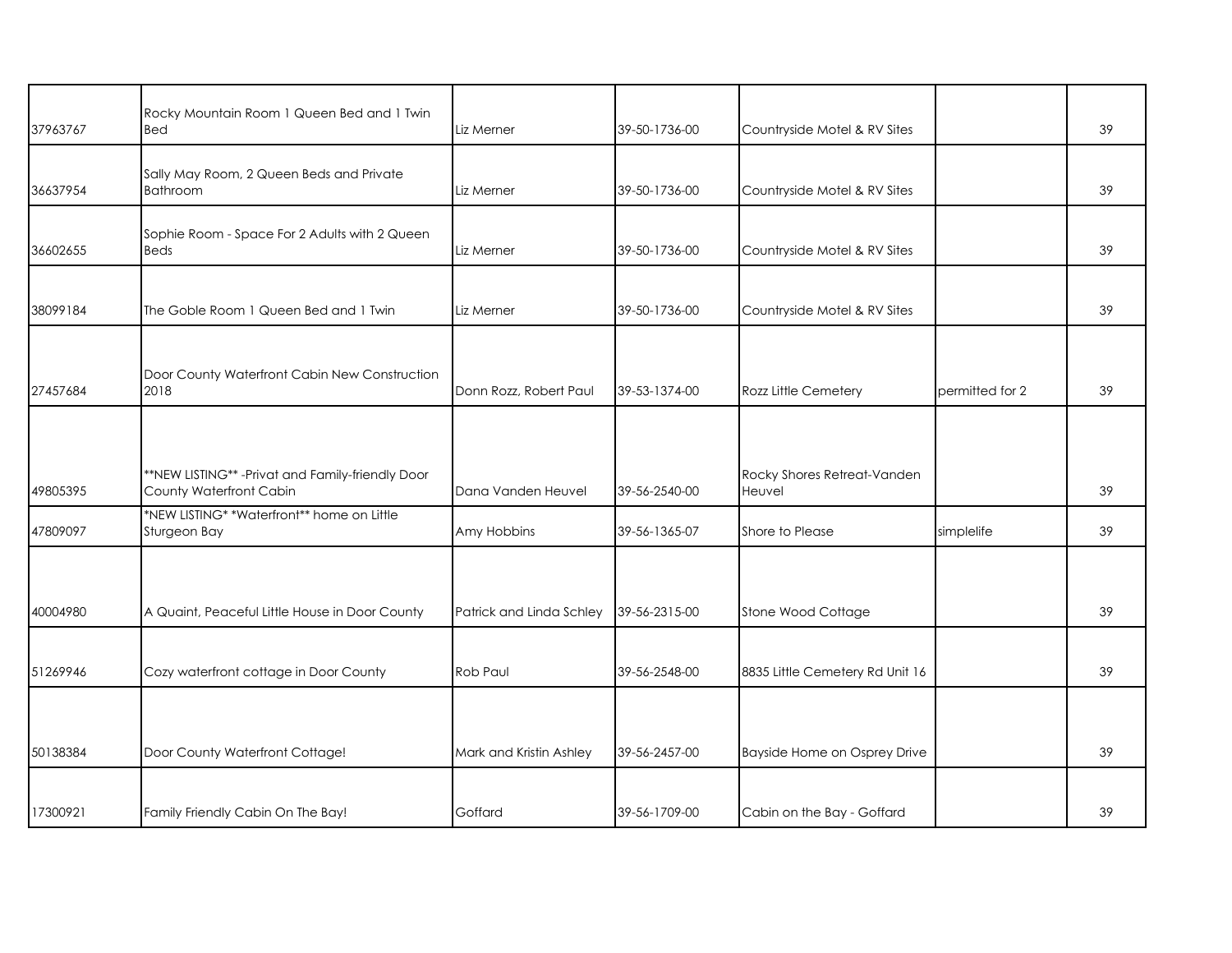| 35637055 | Modern Lake House on Little Sturgeon-Charlie's<br>Place                |                         |               |                                  |                            | 39 |
|----------|------------------------------------------------------------------------|-------------------------|---------------|----------------------------------|----------------------------|----|
| 39081225 | Picturesque Door County Waterfront Cottage!                            | Michael Morrison        | 39-56-2219-00 | The Bayhouse                     |                            | 39 |
| 42609659 | Secluded Door County Getaway with a view                               | John Volkman            | 39-56-2283-00 | The Money Pit                    |                            | 39 |
| 49581834 | Smith's Cottage   300' of Shoreline                                    | Linda and Joe Smith     | 39-56-0750-17 | Smith's Cottage                  |                            | 39 |
| 50503791 | Sunrise Cottage-Waterfront-Sleeps 6-Great Fishing                      | Sarah Underdahl         | 39-56-2404-00 | Sunrise Cottage - Underdahl      |                            | 39 |
| 18833980 | Sunset Cliff Cottage                                                   | Jon Hansen              | 39-56-0860-00 | Sunset Cliff Cottage             |                            | 39 |
|          |                                                                        |                         |               |                                  |                            |    |
| 35934019 | Bay Front - Stunning new construction in S Door Co 315 Breezy Acres    |                         | 42-56-2115-07 | 315 Breezy Acres-Maison<br>Rouge | no room tax<br>programming | 42 |
| 45696277 | <b>Blue Horizon Door County Cottage</b>                                | David and Kimberly Kolz | 42-56-2356-00 | <b>Blue Horizon</b>              | no room tax<br>programming | 42 |
| 47497930 | Luxury Lakefront Cottage in Southern Door County Gina and Per Jacobson |                         | 42-56-2356-00 | The Hytta at Breezy Acres        | no room tax<br>programming | 42 |
|          |                                                                        |                         |               |                                  |                            |    |
| 45708826 | Modern Door County Waterfront Lake House With<br>View                  | Dan Hobbs               | 42-56-2357-00 | <b>Jiffys Corner</b>             | no room tax<br>programming | 42 |
| 49476601 | Turquoise Beach Cottage                                                | Ellen Wurm              | 42-56-2526-00 | turquoise Beach Cottage          | no room tax<br>programming | 42 |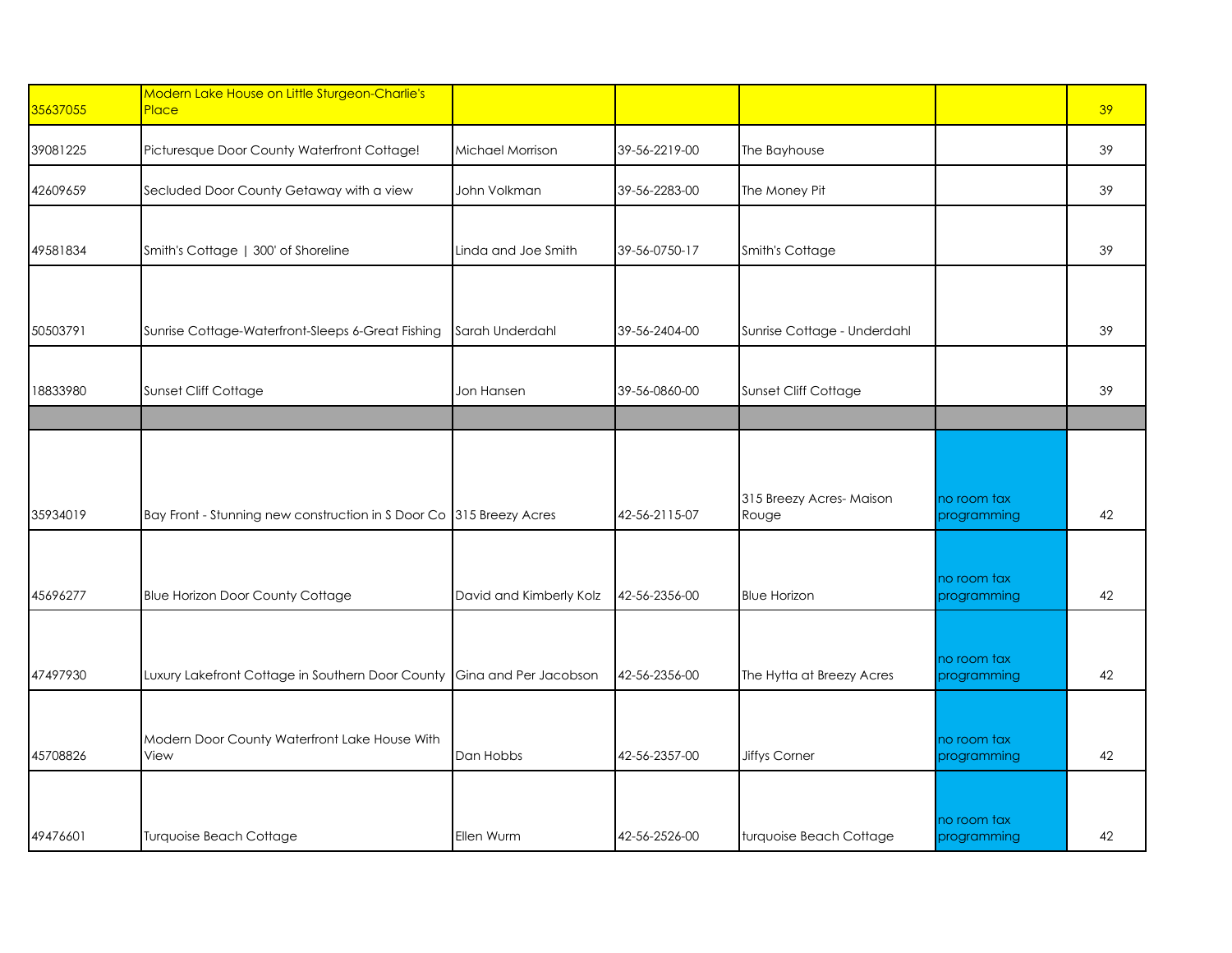| 14825088 | Charming one bedroom flat at Viking Village       | Paola Valentincic                    | 46-50-2535-00 | <b>Viking Village</b>      | permitted for 13        | 46 |
|----------|---------------------------------------------------|--------------------------------------|---------------|----------------------------|-------------------------|----|
|          |                                                   |                                      |               |                            |                         |    |
| 41424793 | Hotel Washington                                  | Jean Kokes                           | 46-50-1456-00 | Hotel Washington           |                         | 46 |
|          |                                                   |                                      |               |                            |                         |    |
|          |                                                   |                                      |               |                            | permitted for 13-No     |    |
| 33796800 | Remodeled 2 bedroom apartment unit.               | Paola Valentincic                    | 46-50-2535-00 | <b>Viking Village</b>      | room tax<br>programming | 46 |
|          |                                                   |                                      |               |                            |                         |    |
| 8898775  | Viking Village 2 Bedroom Flat                     | Paola Valentincic                    | 46-50-2535-00 | Viking Village             | permitted for 13        | 46 |
|          | Washington Island. Charming near town motel       |                                      |               |                            |                         |    |
| 11389754 | room.                                             | Paola Valentincic                    | 46-50-2535-00 | <b>Viking Village</b>      | permitted for 13        | 46 |
|          |                                                   |                                      |               |                            |                         |    |
| 43724876 | The Inn at Frog Hollow Room #1                    | Dan and Dawn Nelson                  | 46-52-2307-00 | The Inn at Froghollow Farm | permitted for 4         | 46 |
|          |                                                   |                                      |               |                            |                         |    |
| 43725222 | The Inn at Frog Hollow Room #2                    | Dan and Dawn Nelson                  | 46-52-2307-00 | The Inn at Froghollow Farm | permitted for 4         | 46 |
|          |                                                   |                                      |               |                            |                         |    |
| 43725501 | The Inn at Frog Hollow Room #3                    | Dan and Dawn Nelson                  | 46-52-2307-00 | The Inn at Froghollow Farm | permitted for 4         | 46 |
|          |                                                   |                                      |               |                            |                         |    |
| 43725625 | The Inn at Frog Hollow Room #4                    | Dan and Dawn Nelson                  | 46-52-2307-00 | The Inn at Froghollow Farm | permitted for 4         | 46 |
|          |                                                   |                                      |               |                            |                         |    |
| 48016853 | Athabold Farmhouse on Washington Island           | Cecelia Davenport                    | 46-56-2527-00 | Athabold Island Rental     |                         | 46 |
|          |                                                   |                                      |               |                            |                         |    |
| 31445707 | Aunt Ethel's Cozy Island Cottage - close to town! | Evelyn and Chad Beneda 46-56-2066-00 |               | Aunty Ethyl's              |                         | 46 |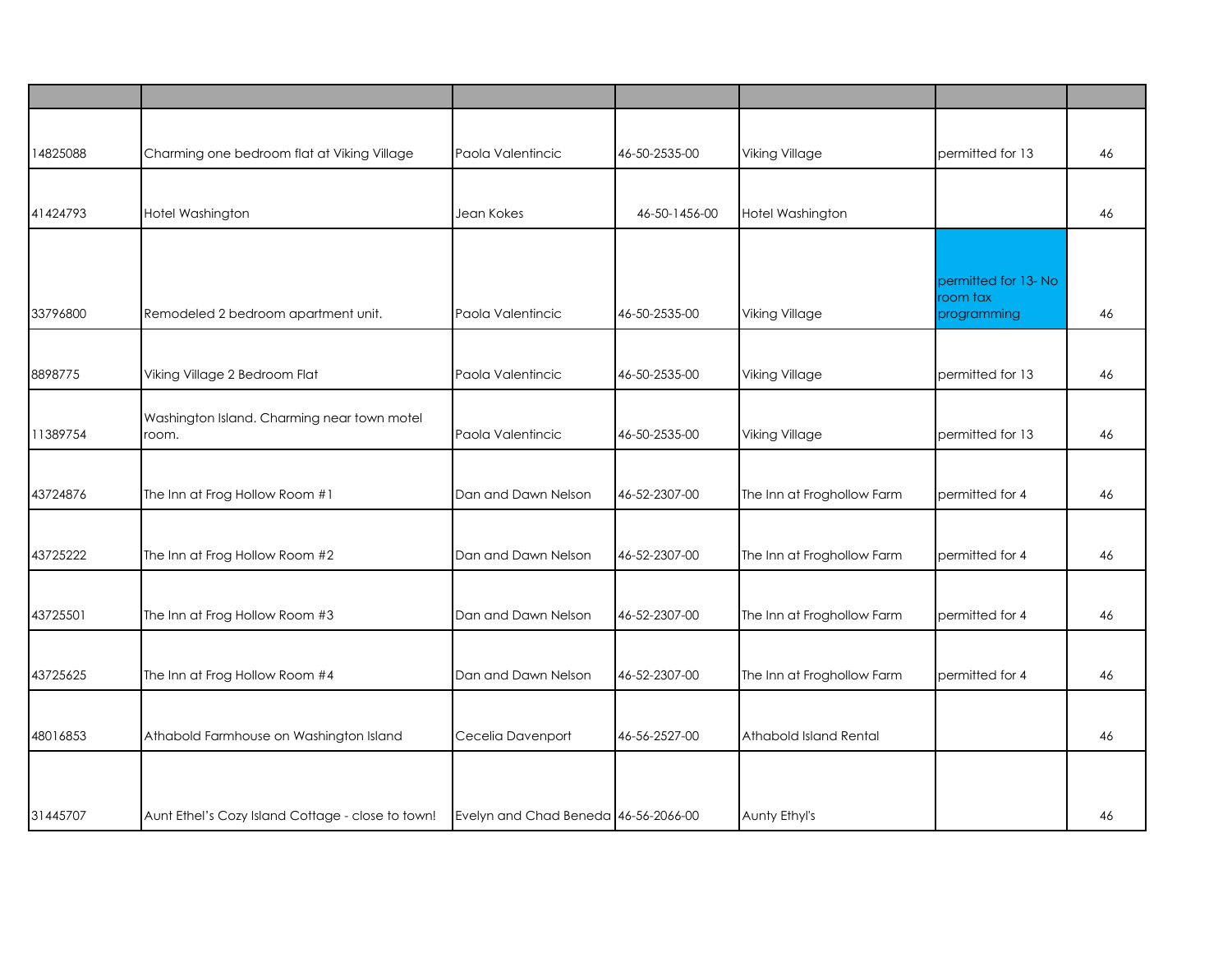| 14443055 | <b>Bay Farm Lake Cottage</b>                         | Kathleen Young                                 | 46-56-1650-00 | <b>Bay Farm LLC</b>                             |                            | 46 |
|----------|------------------------------------------------------|------------------------------------------------|---------------|-------------------------------------------------|----------------------------|----|
| 48644930 | Bay Farm Lake House and Cottage - Island<br>Getaway  | Kathleen Young                                 | 46-56-1650-00 | <b>Bay Farm LLC</b>                             |                            | 46 |
| 25811058 | <b>Breezy Beach</b>                                  | <b>Richard Tobey</b>                           | 46-56-1940-00 | <b>Breezy Beach</b>                             |                            | 46 |
| 6541476  | Charming Waterfront Cottage                          | Alex Trueblood                                 | 46-56-1411-00 | Trueblood Cottage                               | permitted for 1            | 46 |
|          |                                                      |                                                |               |                                                 |                            |    |
| 43594167 | Charming, Lakefront Home Off Main Road               | Melissa Shearer                                | 46-56-2305-00 | Shearer - 1895 The Inn Road                     | no room tax<br>programming | 46 |
| 41256987 | DeJardin's Island Cottages-Beach Bungalow            | Eric and Courtney<br>DeJardin                  | 46-56-2176-00 | <b>DeJardin's Island Cottages</b>               |                            | 46 |
|          |                                                      |                                                |               |                                                 |                            |    |
| 25622011 | Folk Tree Farm on Washington Island                  | Casey Dahl & Shawn<br>Murray                   | 46-56-1933-00 | Folk Tree Farm                                  |                            | 46 |
| 35580755 | Gull Cottage Waterfront Home on Washington<br>Island | Vern Rubenic                                   | 46-56-1354-00 | Gull Cottage                                    |                            | 46 |
|          |                                                      |                                                |               |                                                 |                            |    |
| 47873172 | Harbor House on beautiful Washington Harbor          | Tom and Michelle Jordan 46-56-1196-00          |               | Water's Edge - 719 Bay Point Rd permitted for 2 |                            | 46 |
| 43577436 | Harbor House on the Water                            | Trudy Schelitzche                              | 46-56-0564-00 | Deer Run Shorefront Home                        |                            | 46 |
|          |                                                      |                                                |               |                                                 |                            |    |
|          |                                                      |                                                |               |                                                 |                            |    |
| 49389418 | Hummingbird Cottage on Washington Island             | DO Management LLC -<br>Deirdre Olson Gentolizo | 46-56-2456-00 | Hummingbird Cottage                             |                            | 46 |
|          |                                                      |                                                |               |                                                 |                            |    |
| 25616352 | Island View Cottage on Washington Island             | Edward & Peri Ann Wasie 46-56-1909-00          |               | Island View Cottage - Wasie                     | permitted for 2            | 46 |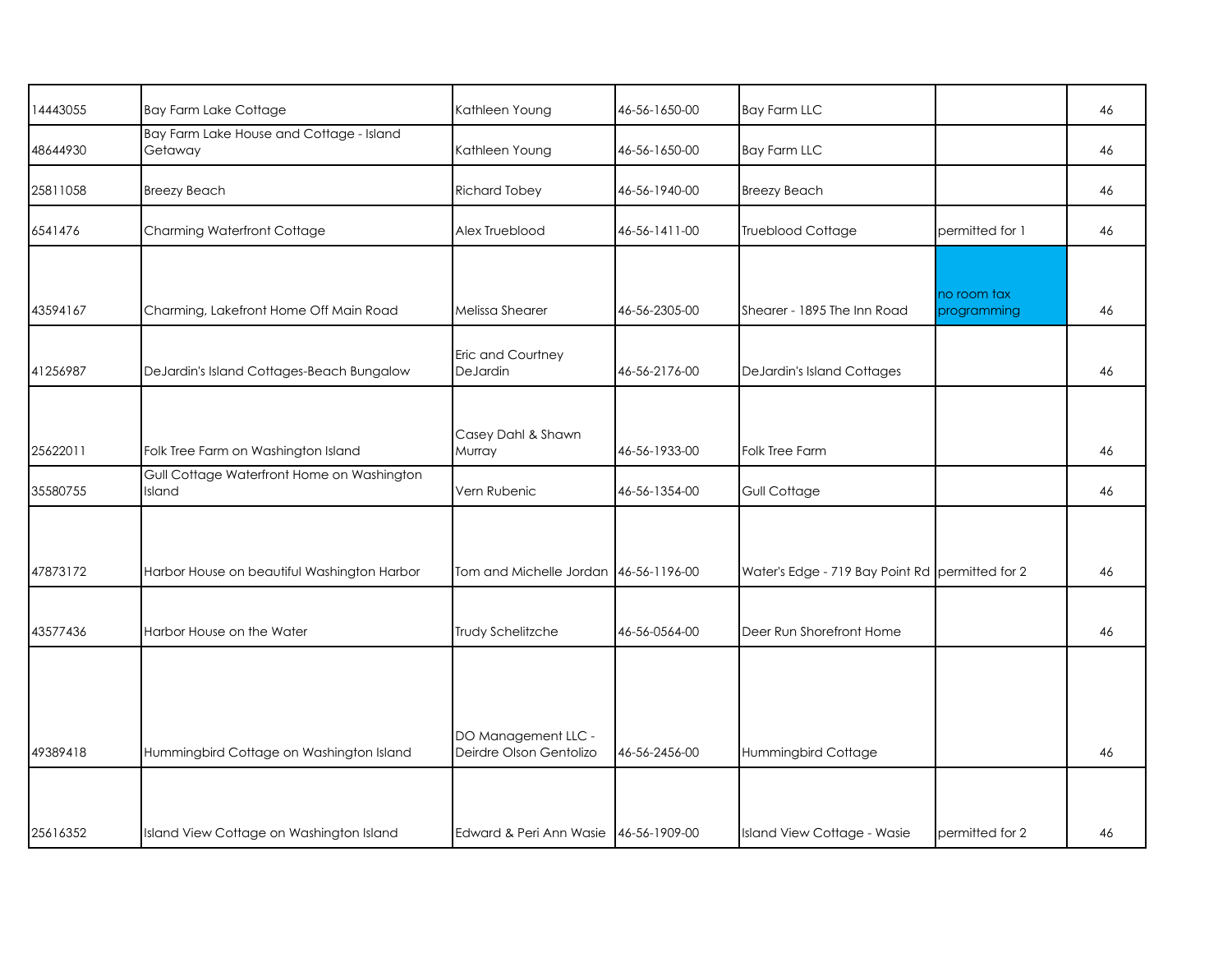| 22717916 | Old Orchard Farm                                    | Deb Sheridan                         | 46-56-1867-00 | Old Orchard Farm                             |                 | 46 |
|----------|-----------------------------------------------------|--------------------------------------|---------------|----------------------------------------------|-----------------|----|
|          |                                                     |                                      |               |                                              |                 |    |
| 29857856 | Quiet Island Waterfront Retreat                     | Daniel Wiersum                       | 46-56-2036-00 | Quiet Island Waterfront Retreat              |                 | 46 |
| 49496123 | Sandy Beach Home on beautiful Door County<br>Island | Vogel Heritage LLC- Mark<br>Vogel    | 46-56-2445-00 | Vogel Heritage                               |                 | 46 |
| 41257002 | Scandinavian Chalet - One Bedroom & Loft            | Eric and Courtney<br>DeJardin        | 46-56-2176-00 | DeJardin's Island Cottages                   |                 | 46 |
| 41256983 | Sportsman's Retreat - Two Bedroom & Loft            | Eric and Courtney<br>DeJardin        | 46-56-2176-00 | DeJardin's Island Cottages                   |                 | 46 |
| 44195513 | The Birches - Cottage, Washington Island, WI        | Christine Klann                      | 46-56-2131-00 | Klann - 2129 Mc Donald Road                  | permitted for 2 | 46 |
| 47584239 | The Cottage of the Rising Sun                       | De Ann Schaefer and<br>Gary Anderson | 46-56-2511-00 | The Cottage of the Rising Sun                |                 | 46 |
| 41256994 | The Farmhouse - One Bedroom & Loft                  | Eric and Courtney<br>DeJardin        | 46-56-2176-00 | DeJardin's Island Cottages                   |                 | 46 |
| 25488651 | Washington Island Home in the Woods                 | Jeff and Corinn Sevcik               | 46-56-1891-00 | West Harbor - Sevcik                         |                 | 46 |
| 24117398 | Washington Island home With history and warmth      | Carol Lemon                          | 46-56-1917-00 | Washington Island Historical<br>Home - Lemon |                 | 46 |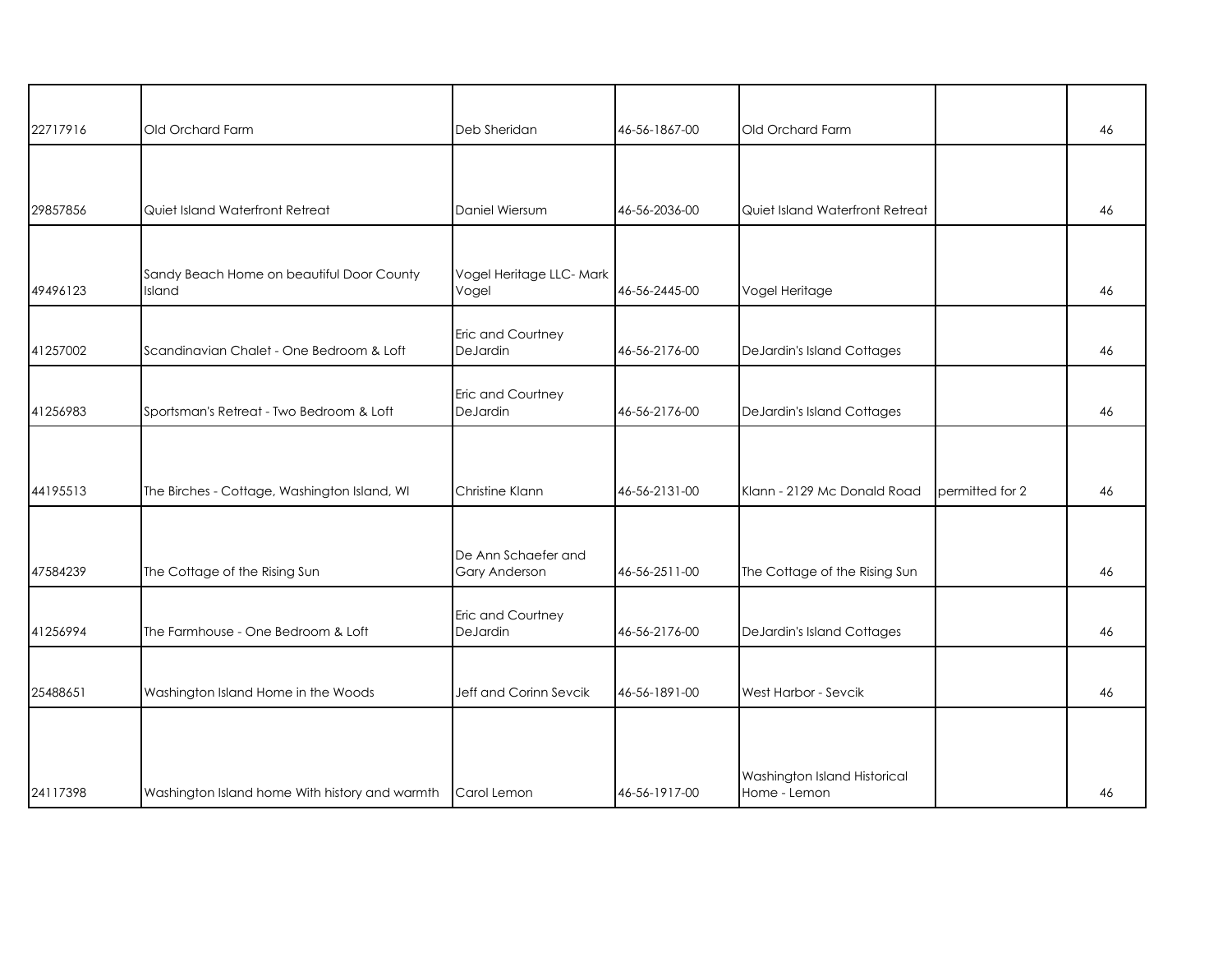|          |                                           | Jason & Naomi Burke &     |               | Detroit Harbor Homestead |                            |    |
|----------|-------------------------------------------|---------------------------|---------------|--------------------------|----------------------------|----|
| 24807794 | Waterfront Cottage, includes 2 kayaks!    | Dan Jorgeonson            | 46-56-1937-11 | Cottage                  |                            | 46 |
| 26269262 | Watermark Inn-Washington Island (Suite B) | Larry Kilduff             | 46-56-0584-00 | Watermark Inn            |                            | 46 |
| 23713057 | Watermark Inn-Washington Island (Suite G) | Larry Kilduff             | 46-56-0584-00 | Watermark Inn            |                            | 46 |
|          |                                           |                           |               |                          |                            |    |
|          |                                           |                           |               |                          | no room tax                |    |
| 49959285 | The Harbor Inn Cabin                      | $\pmb{\times}$            |               |                          | programming                | 46 |
|          |                                           |                           |               |                          |                            |    |
|          |                                           |                           |               |                          |                            |    |
| 49946403 | The Harbor Inn Cabin                      | $\pmb{\times}$            |               |                          | no room tax<br>programming | 46 |
|          |                                           |                           |               |                          |                            |    |
|          |                                           |                           |               |                          |                            |    |
|          |                                           |                           |               |                          | no room tax                |    |
| 50008150 | The Harbor Inn Waterfront Hotel           |                           |               |                          | programming                | 46 |
|          |                                           |                           |               |                          |                            |    |
|          |                                           |                           |               |                          | no room tax                |    |
| 49924704 | The Harbor Inn Waterfront Hotel           | $\mathsf X$               |               |                          | programming                | 46 |
|          |                                           |                           |               |                          |                            |    |
|          |                                           |                           |               |                          | no room tax                |    |
| 50008270 | The Harbor Inn Waterfront Hotel 17        | $\mathsf X$               |               |                          | programming                | 46 |
|          |                                           |                           |               |                          |                            |    |
|          |                                           |                           |               |                          |                            |    |
| 49882416 | The Harbor Inn Waterfront Hotel 16        | $\mathsf X$               |               |                          | no room tax<br>programming | 46 |
|          |                                           |                           |               |                          |                            |    |
|          |                                           |                           |               |                          |                            |    |
| 50007893 | The Harbor Inn Waterfront Hotel 18        | $\boldsymbol{\mathsf{X}}$ |               |                          | no room tax<br>programming | 46 |
|          |                                           |                           |               |                          |                            |    |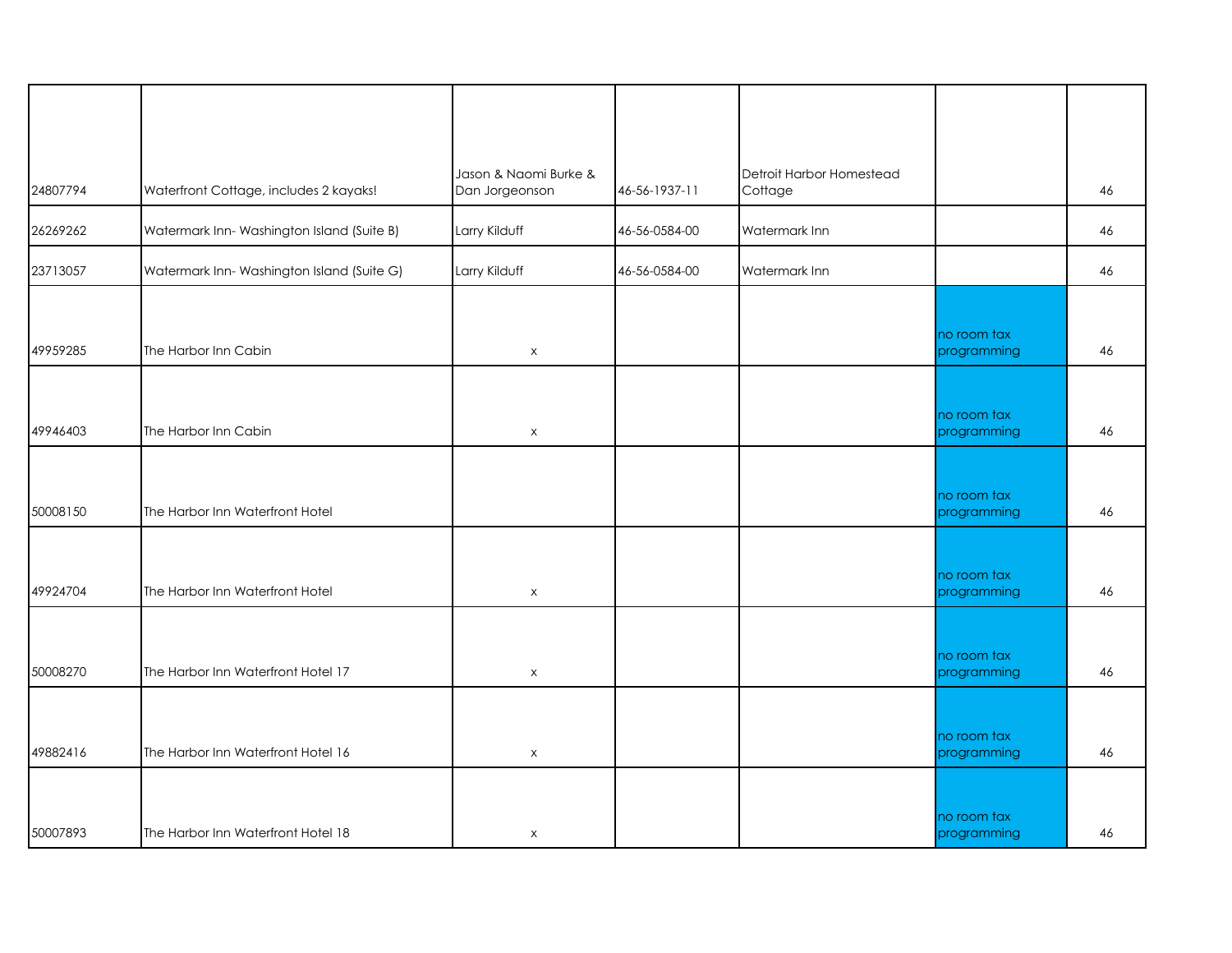| 49959626 | The Harbor Inn Waterfront Hotel 19                           | $\times$                                                                                        |  |  | no room tax<br>programming | 46 |  |
|----------|--------------------------------------------------------------|-------------------------------------------------------------------------------------------------|--|--|----------------------------|----|--|
|          |                                                              |                                                                                                 |  |  |                            |    |  |
| 51344198 | Wonderful Camper that we bring to you                        | <b>Zachary</b>                                                                                  |  |  |                            |    |  |
|          |                                                              |                                                                                                 |  |  |                            |    |  |
|          | <b>NOT LOCATED IN DOOR COUNTY</b>                            |                                                                                                 |  |  |                            |    |  |
| 36871011 | The Family Lure                                              | Not Door County Comes up in Door County Search                                                  |  |  | Outside DC                 |    |  |
| 21549001 | Cozy Lakefront Home                                          | Not Door County Comes up in Door County Search                                                  |  |  | Outside DC                 |    |  |
| 32736987 | Warm, Inviting 2 bedroom house in Marinette, WI              | Not Door County Comes up in Door County Search                                                  |  |  | Outside DC                 |    |  |
| 31441773 |                                                              | 1 bed apartment, lake view next to Lake Michigan Not Door County Comes up in Door County Search |  |  | Outside DC                 |    |  |
| 31401357 | Double Queen Beds - Independence Stay of<br>Marinette Rm 114 | Not Door County Comes up in Door County Search                                                  |  |  | Outside DC                 |    |  |
| 1075853  | Modern, Sunny Getaway Door County!                           | Not Door County Comes up in Door County Search                                                  |  |  | Outside DC                 |    |  |
| 32284600 | Private Room with 10' Ceilings & Kitchen                     | Not Door County Comes up in Door County Search                                                  |  |  | Outside DC                 |    |  |
| 32317062 | Big Private Room with 10' Ceiling & Pool Table               | Not Door County Comes up in Door County Search                                                  |  |  | Outside DC                 |    |  |
| 30106811 | Nice Studio with 2 Full Beds and Full Kitchen                | Not Door County Comes up in Door County Search                                                  |  |  | Outside DC                 |    |  |
| 14266783 | Cottage on Cedar                                             | Not Door County Comes up in Door County Search                                                  |  |  | Outside DC                 |    |  |
| 19012043 | Home Away From Home Northern Wisconsin                       | Not Door County Comes up in Door County Search                                                  |  |  | Outside DC                 |    |  |
| 19176512 | Guest House on the Menominee River                           | Not Door County Comes up in Door County Search                                                  |  |  | <b>Outside DC</b>          |    |  |
| 20991844 | Menominee River Vacation Home                                | Not Door County Comes up in Door County Search                                                  |  |  | Outside DC                 |    |  |
| 21816932 | <b>Hogans Place 2</b>                                        | Not Door County Comes up in Door County Search                                                  |  |  | Outside DC                 |    |  |
| 21816968 | <b>Hogans Place 1</b>                                        | Not Door County Comes up in Door County Search                                                  |  |  | Outside DC                 |    |  |
| 27232787 | Cute 2 Bedroom Bungalow                                      | Not Door County Comes up in Door County Search                                                  |  |  | Outside DC                 |    |  |
| 31402597 | King Executive Suite - Independence Stay<br>Marinette #202   | Not Door County Comes up in Door County Search                                                  |  |  | <b>Outside DC</b>          |    |  |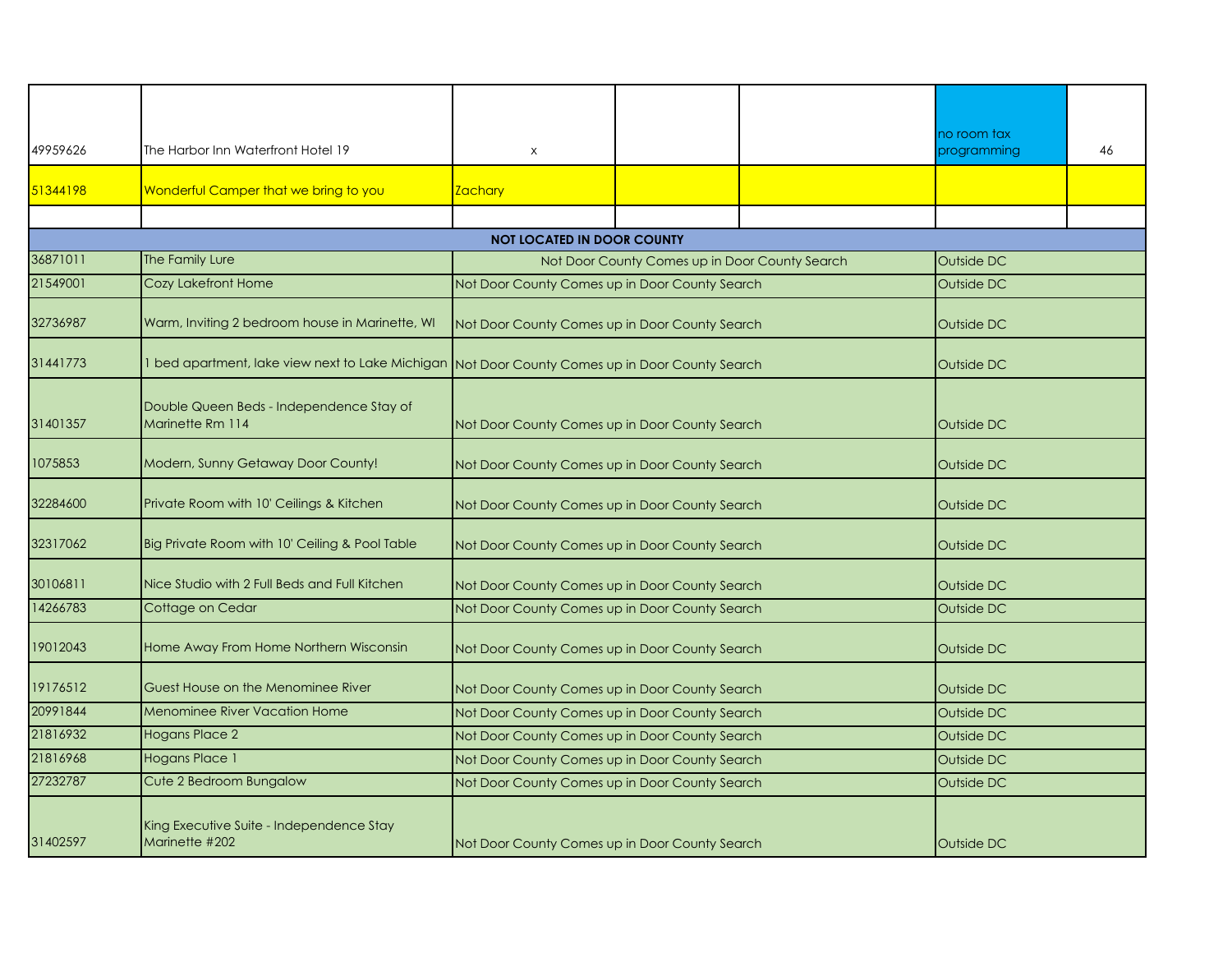| 443694   | Lundgren Tree Farm                                                          | Not Door County Comes up in Door County Search                                                  | Outside DC |
|----------|-----------------------------------------------------------------------------|-------------------------------------------------------------------------------------------------|------------|
| 33710736 | Winding River Cottages-Pine Cone Cottage                                    | Not Door County Comes up in Door County Search                                                  | Outside DC |
| 33045130 | Winding River Cottages-Evergreen Cottage                                    | Not Door County Comes up in Door County Search                                                  | Outside DC |
| 37321902 | Winding River Cottages-The River House                                      | Not Door County Comes up in Door County Search                                                  | Outside DC |
| 33155244 | Quiet & Cozy upstairs apartment 1 bedroom                                   | Not Door County Comes up in Door County Search                                                  | Outside DC |
| 28734368 | Luxury on the Lake                                                          | Not Door County Comes up in Door County Search                                                  | Outside DC |
| 29841495 | Hogan's Place 3                                                             | Not Door County Comes up in Door County Search                                                  | Outside DC |
| 31402252 | King Suite Room - Independence Stay of<br>Marinette #205                    | Not Door County Comes up in Door County Search                                                  | Outside DC |
| 27703908 | 2 bedroom duplex in quiet neighborhood                                      | Not Door County Comes up in Door County Search                                                  | Outside DC |
| 30403078 | <b>Bentley's Place</b>                                                      | Not Door County Comes up in Door County Search                                                  | Outside DC |
| 32744370 | Cottage on the Bay                                                          | Not Door County Comes up in Door County Search                                                  | Outside DC |
| 29843132 | <b>Hogans Place 4</b>                                                       | Not Door County Comes up in Door County Search                                                  | Outside DC |
| 35508656 | CEDAR CABIN on the BAY (Lake Michigan--Green<br>Bay): Just listed! Sleeps 6 | Not Door County Comes up in Door County Search                                                  | Outside DC |
| 31440292 | Stunning Waterfront! Fully Equipped 1 BR Condo                              | Not Door County Comes up in Door County Search                                                  | Outside DC |
| 23147359 | Lakefront beauty Algoma condo                                               | Not Door County Comes up in Door County Search                                                  | Outside DC |
| 17416421 | Gorgeous beach & 5 mi's 2 Door Cty.                                         | Not Door County Comes up in Door County Search                                                  | Outside DC |
| 32941122 | <b>Buck's Harbor LLC in Algoma, WI</b>                                      | Not Door County Comes up in Door County Search                                                  | Outside DC |
| 36077426 | Country Farmhouse living                                                    | Not Door County Comes up in Door County Search                                                  | Outside DC |
| 15203485 | Minutes from Door County                                                    | Not Door County Comes up in Door County Search                                                  | Outside DC |
| 11893626 | Lake Michigan Sunrise view, close to Door County                            | Not Door County Comes up in Door County Search                                                  | Outside DC |
| 29252930 | Lake Michagan Living                                                        | Not Door County Comes up in Door County Search                                                  | Outside DC |
| 29779882 | 3 bed apartment next to Lake Michigan loading<br>dock                       | Not Door County Comes up in Door County Search                                                  | Outside DC |
| 29780152 |                                                                             | 2 bed apartment, lake view next to Lake Michigan Not Door County Comes up in Door County Search | Outside DC |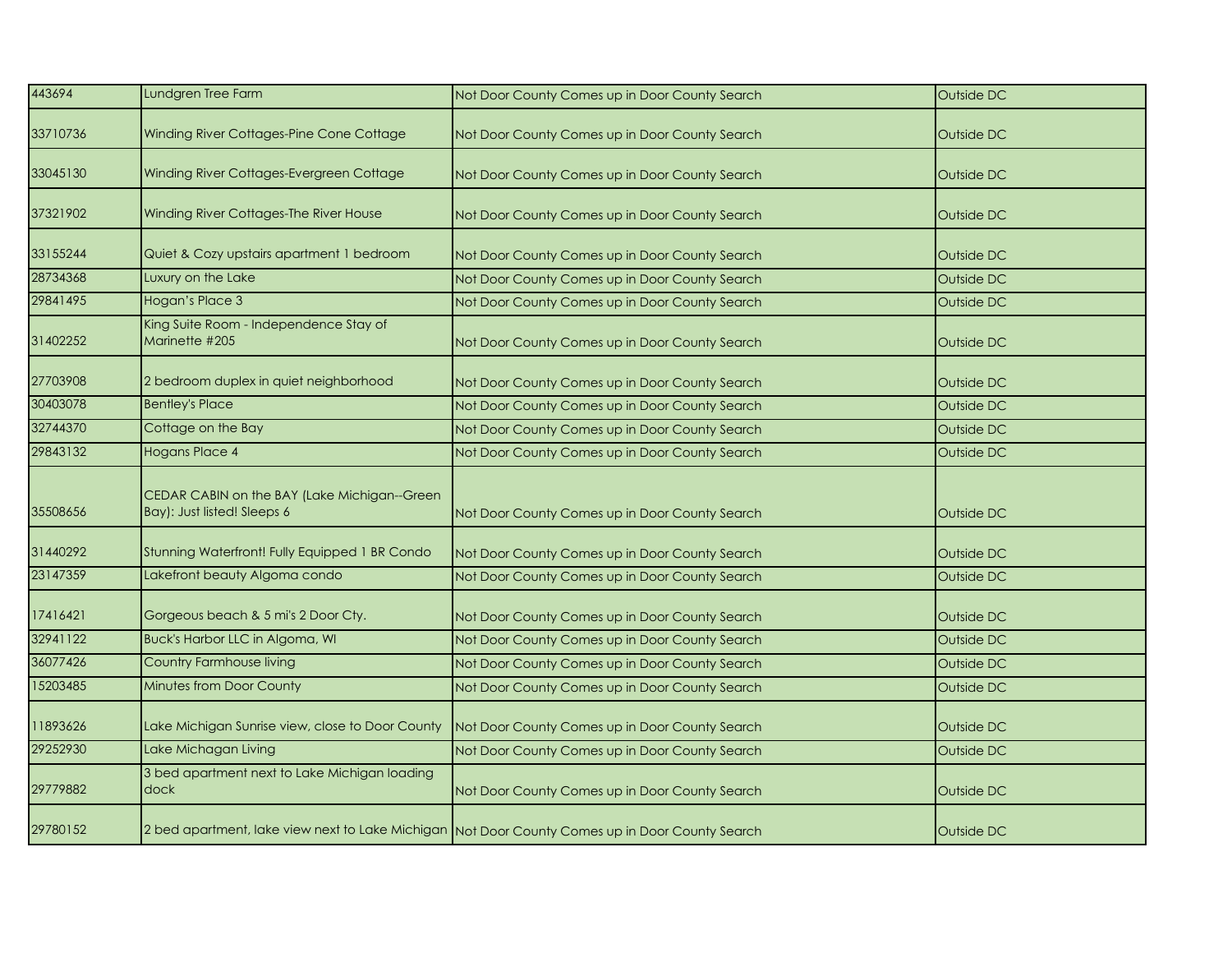| 31402434  | I BR Suite - Independence Stay of Marinete                 | Not Door County Comes up in Door County Search | Outside DC |
|-----------|------------------------------------------------------------|------------------------------------------------|------------|
| 26424111  | Waterfront Inn Sail & Stay                                 | Not Door County Comes up in Door County Search | Outside DC |
| 3010681   | Nice Studio with 2 Full Beds and Full Kitchen              | Not Door County Comes up in Door County Search | Outside DC |
| 20411213  | <b>Paradise View</b>                                       | Not Door County Comes up in Door County Search | Outside DC |
| 30106940  | 2-Bedroom Apt next to Lake Michigan Loading<br><b>Dock</b> | Not Door County Comes up in Door County Search | Outside DC |
| 14648642  | <b>Upper Peninsula MI Retreat</b>                          | Not Door County Comes up in Door County Search | Outside DC |
| 18506853  | <b>Downtown Menominee House</b>                            | Not Door County Comes up in Door County Search | Outside DC |
| 32837226  | Downstairs apartment on private lake                       | Not Door County Comes up in Door County Search | Outside DC |
| 38894590? | Shug Lake View Condo @ The Shores                          | Not Door County Comes up in Door County Search | Outside DC |
| 37351248  | Camp Bayshore                                              | Not Door County Comes up in Door County Search | Outside DC |
| 35126526  | King Suite Room Independence Stay RM 105                   | Not Door County Comes up in Door County Search | Outside DC |
| 35127290  | King Executive Suite Independence Stay RM 214              | Not Door County Comes up in Door County Search | Outside DC |
| 35128224  | King Suite Room Independence Stay RM 212                   | Not Door County Comes up in Door County Search | Outside DC |
| 35127762  | King Suite Room Independence Stay RM 106                   | Not Door County Comes up in Door County Search | Outside DC |
| 35127837  | King Suite Room Independence Stay RM 110                   | Not Door County Comes up in Door County Search | Outside DC |
| 35128142  | King Suite Room Independence Stay RM 207                   | Not Door County Comes up in Door County Search | Outside DC |
| 35128088  | King Suite Room Independence Stay RM 206                   | Not Door County Comes up in Door County Search | Outside DC |
| 35128179  | King Suite Room Independence Stay RM 209                   | Not Door County Comes up in Door County Search | Outside DC |
| 35124944  | 1 BR Suite - Independence Stay of Marinette RM<br>111      | Not Door County Comes up in Door County Search | Outside DC |
| 35125797  | 1 BR Suite - Independence Stay of Marinette Rm<br>213      | Not Door County Comes up in Door County Search | Outside DC |
| 35128045  | King Suite Room Independence Stay RM 203                   | Not Door County Comes up in Door County Search | Outside DC |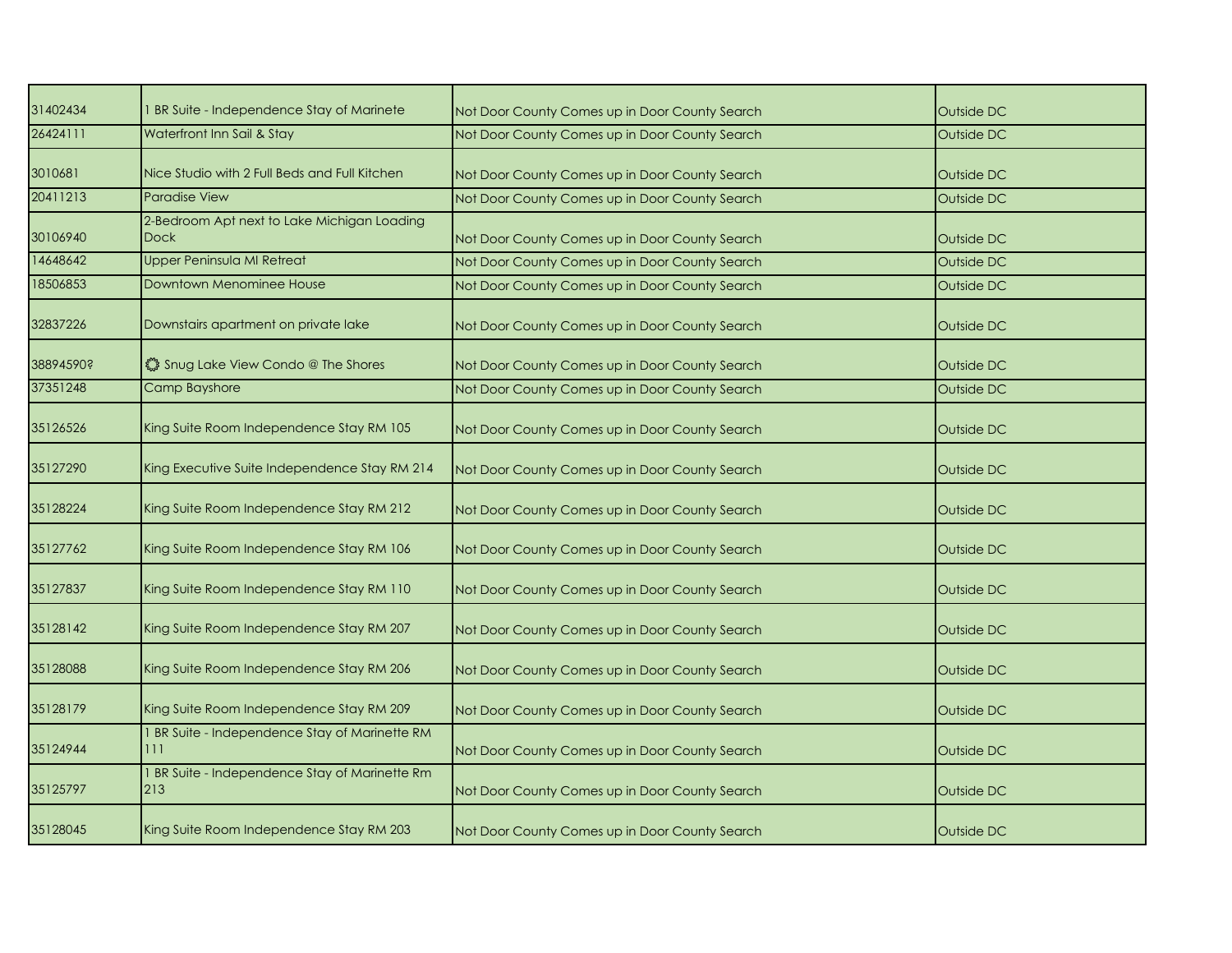| 35125614 | 1 BR Suite - Independence Stay of Marinette RM<br>201     | Not Door County Comes up in Door County Search | Outside DC |
|----------|-----------------------------------------------------------|------------------------------------------------|------------|
| 35125719 | 1 BR Suite - Independence Stay of Marinette RM<br>211     | Not Door County Comes up in Door County Search | Outside DC |
| 35126045 | Double Queen Suite Independent Stay RM 112                | Not Door County Comes up in Door County Search | Outside DC |
| 35129637 | Double Queen Suite Independence Stay RM 104<br><b>HCA</b> | Not Door County Comes up in Door County Search | Outside DC |
| 35126116 | Double Queen Suite Independence Stay RM 108               | Not Door County Comes up in Door County Search | Outside DC |
| 35127236 | King Executive Suite Independence Stay RM 210             | Not Door County Comes up in Door County Search | Outside DC |
| 35126630 | King Executive Suite Independence Stay RM 208             | Not Door County Comes up in Door County Search | Outside DC |
| 35127711 | King Suite Room Independence Stay RM 103                  | Not Door County Comes up in Door County Search | Outside DC |
| 35126576 | King Executive Suite Independence Stay RM 204             | Not Door County Comes up in Door County Search | Outside DC |
| 35127334 | King Executive Suite Independence Stay RM 216             | Not Door County Comes up in Door County Search | Outside DC |
| 35129476 | King Suite Room Independence Stay RM 102 HC               | Not Door County Comes up in Door County Search | Outside DC |
| 39154811 | <b>Historic Menominee District</b>                        | Not Door County Comes up in Door County Search | Outside DC |
| 43704843 | Queen Room Portofino                                      | Not Door County Comes up in Door County Search | Outside DC |
| 43704837 | Double Room Desert Sand                                   | Not Door County Comes up in Door County Search | Outside DC |
| 22610666 | Sandahls on the beach                                     | Not Door County Comes up in Door County Search | Outside DC |
| 11010408 | <b>Sand Beach Cabin</b>                                   | Not Door County Comes up in Door County Search | Outside DC |
| 44550584 | Empire Blue House w/ Hot Tub                              | Not Door County Comes up in Door County Search | Outside DC |
| 31515976 | <b>Birch Le Collaboration House</b>                       | Not Door County Comes up in Door County Search | Outside DC |
| 36840185 | Suttons Bay, dome home, with spectacular<br>views!        | Not Door County Comes up in Door County Search | Outside DC |